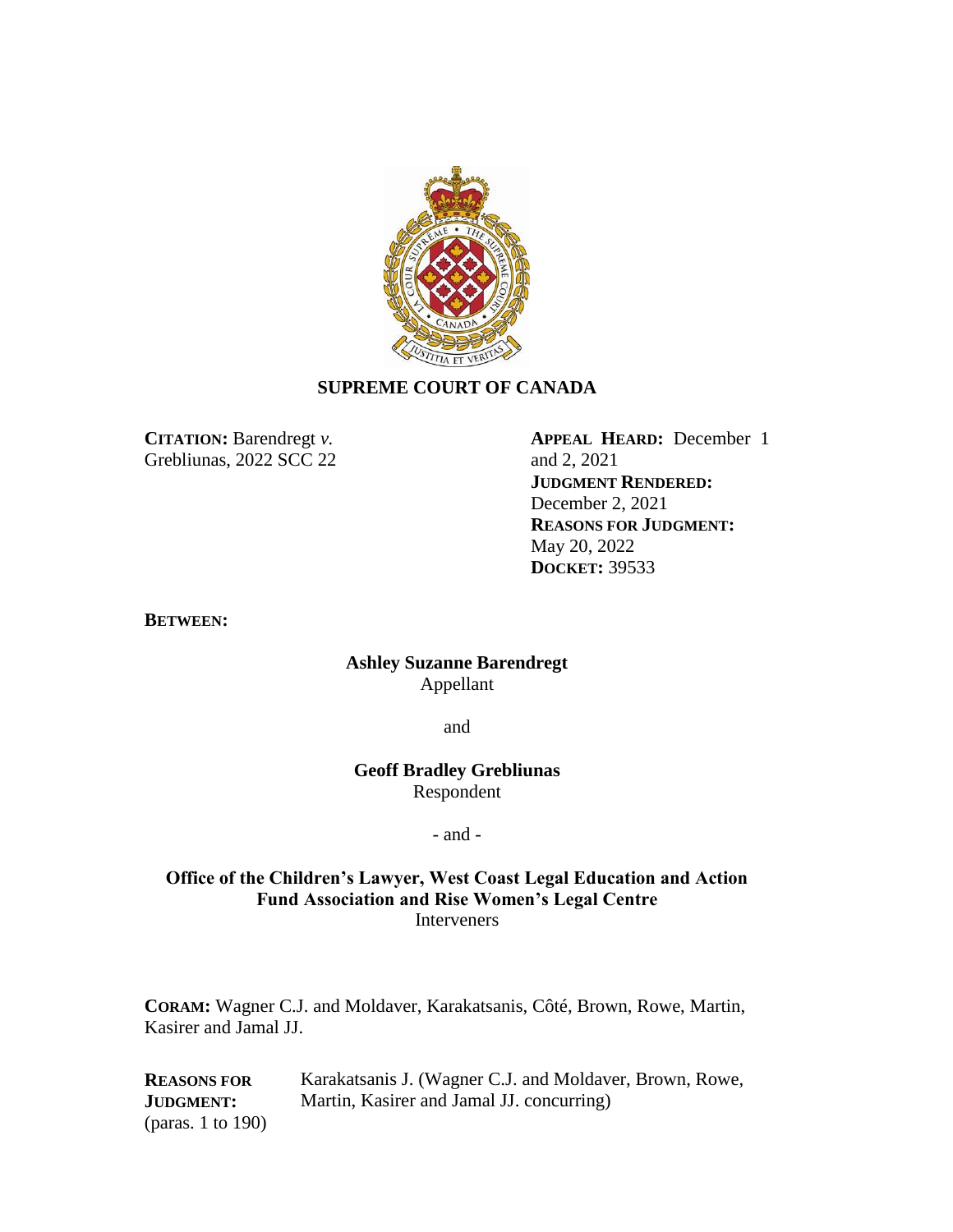**REASONS DISSENTING IN PART:** (paras. 191 to 231) Côté J.

**NOTE:** This document is subject to editorial revision before its reproduction in final form in the *Canada Supreme Court Reports*.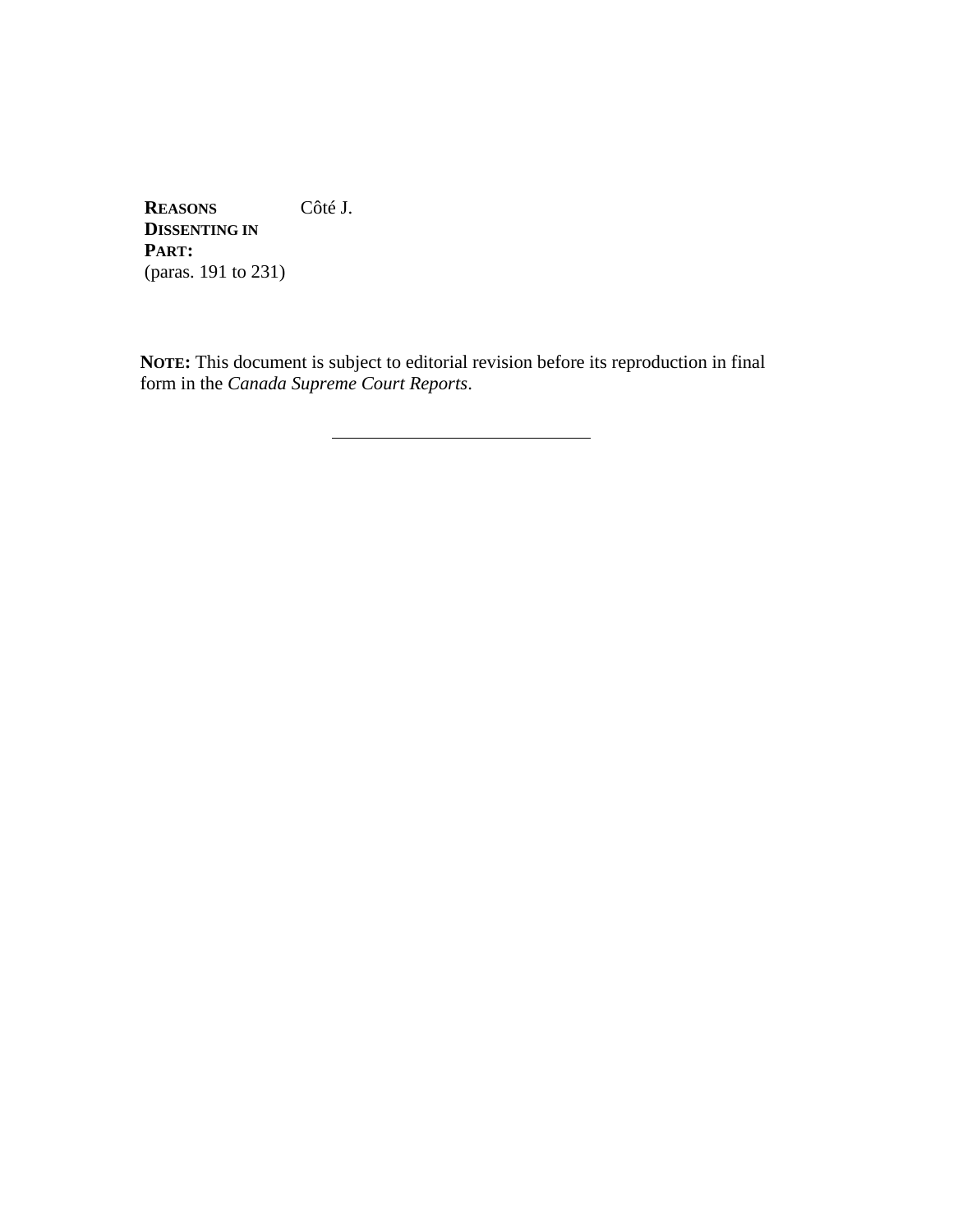**Ashley Suzanne Barendregt** *Appellant*

*v.*

# **Geoff Bradley Grebliunas** *Respondent*

and

**Office of the Children's Lawyer, West Coast Legal Education and Action Fund Association and Rise Women's Legal Centre** *Interveners*

**Indexed as: Barendregt** *v.* **Grebliunas**

**2022 SCC 22**

File No.: 39533.

Appeal heard: December 1, 2, 2021. Judgment rendered: December 2, 2021. Reasons delivered: May 20, 2022.

Present: Wagner C.J. and Moldaver, Karakatsanis, Côté, Brown, Rowe, Martin, Kasirer and Jamal JJ.

ON APPEAL FROM THE COURT OF APPEAL FOR BRITISH COLUMBIA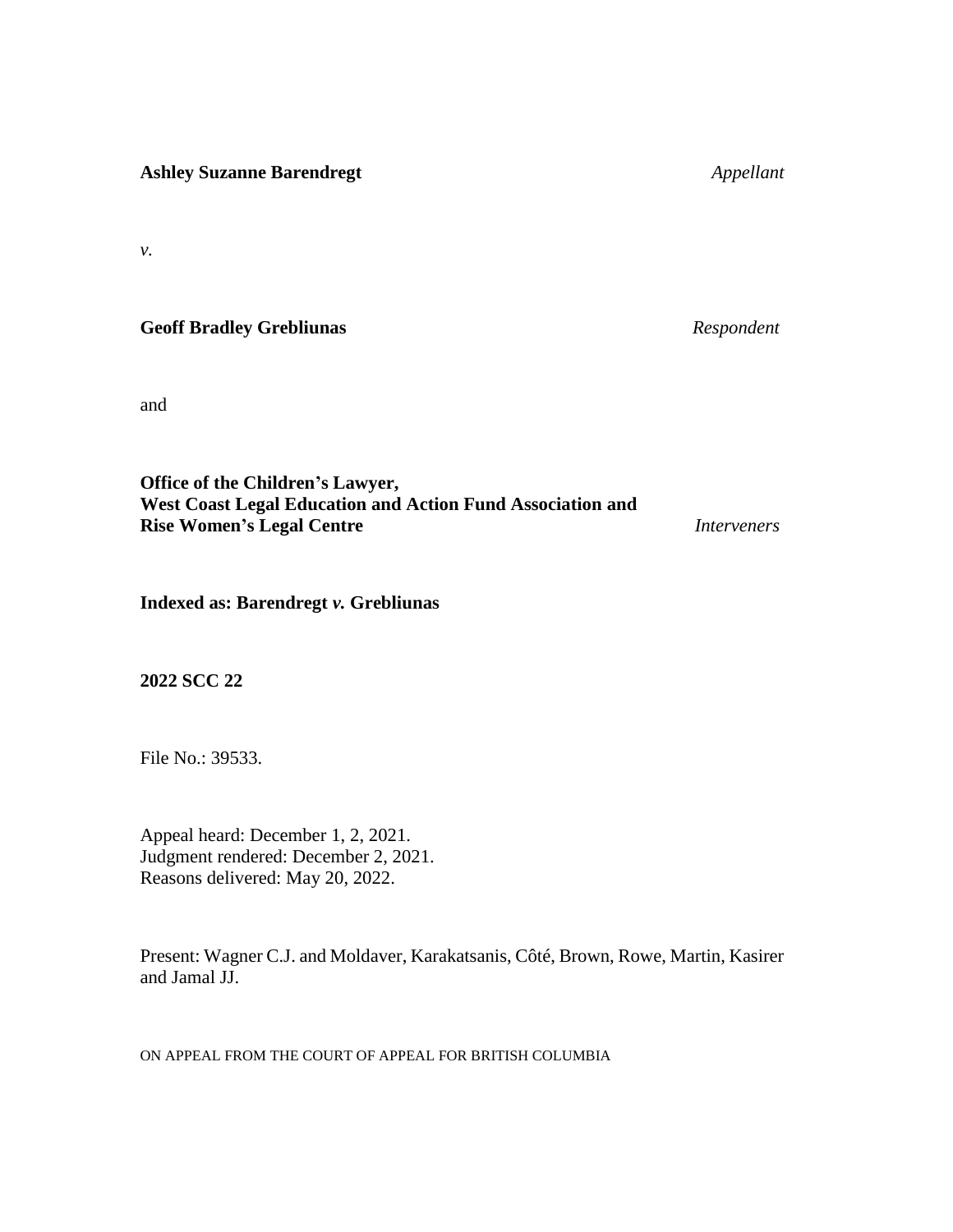*Family law — Custody — Change of residence — Best interests of child — Primary residence of children awarded to mother at trial, allowing children to relocate some ten hours away from father's residence — Father successfully appealing relocation order — Whether trial judge erred in relocation analysis such that appellate intervention was warranted — Framework governing determination as to whether relocation in child's best interests.*

*Evidence — Additional evidence on appeal — Father appealing relocation order awarding primary residence of children to mother — Court of Appeal admitting new evidence adduced by father about financial situation — Whether Court of Appeal erred in admitting new evidence — Test governing admission of additional evidence on appeal.*

The mother met the father in northern British Columbia in 2011, and followed him to Kelowna in 2012. Soon after, they got married, bought a house, and had two boys. The home purchase proved to be a project, as significant money was needed to bring it into livable condition. When the relationship ended in 2018, the house remained an ongoing construction project. After the father assaulted the mother during an argument, the mother brought the boys to her parents' home in Telkwa, some 10 hours away from Kelowna. A parenting arrangement emerged, splitting parenting time alternately between Telkwa and Kelowna, before it was agreed that the children would remain in Kelowna with the father. The parents were to alternate weekly parenting time when the mother returned to Kelowna, which never occurred. Rather,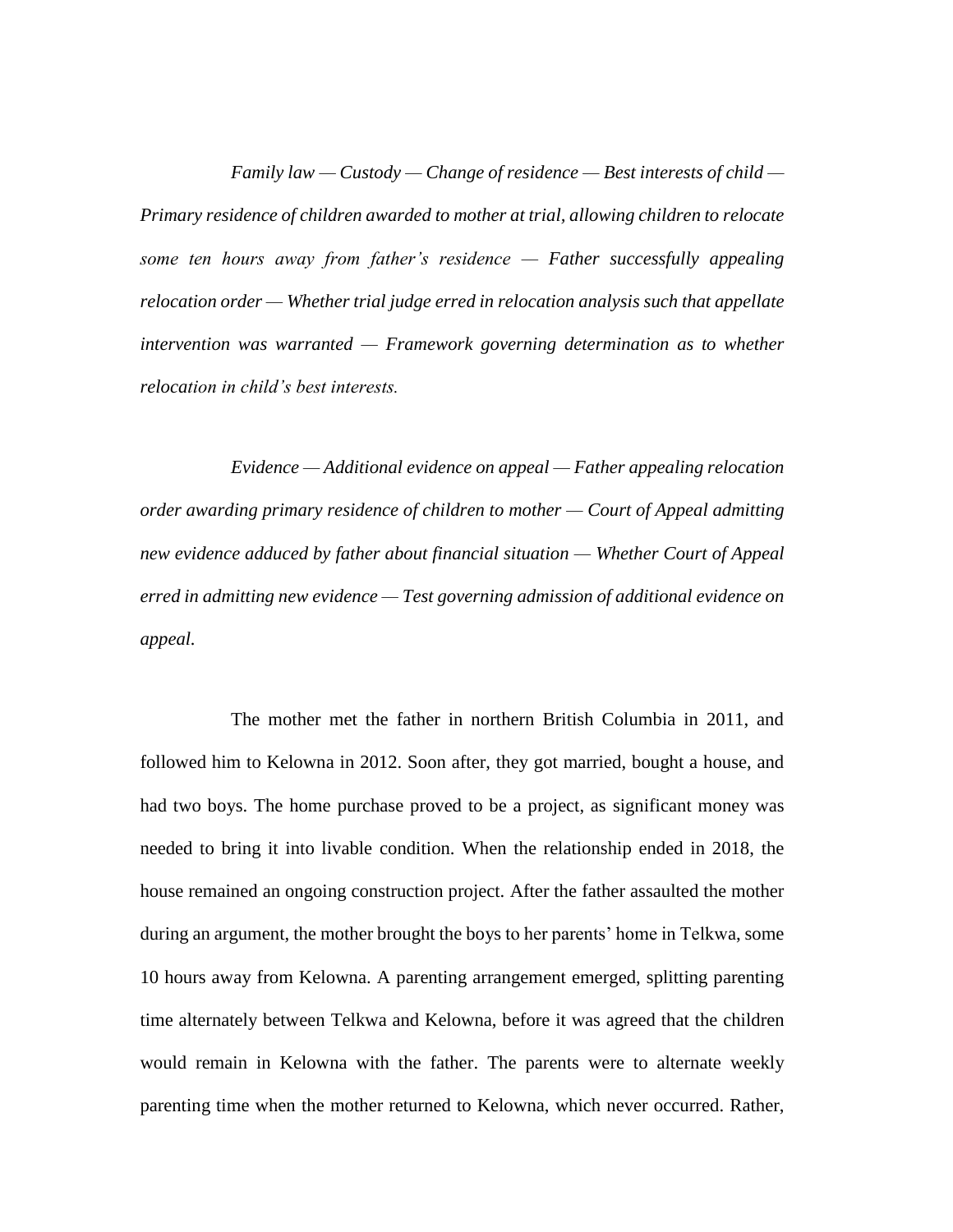the mother applied to the court to relocate the children to Telkwa. She indicated that she was willing to move to Kelowna if her application was unsuccessful, but the father was unwilling to move to Telkwa under any circumstances.

The trial judge awarded primary residence of the children to the mother and allowed them to relocate to Telkwa. He found that two key issues favoured the move: the more significant issue was the parents' acrimonious relationship and its implications for the children; and the less significant issue was the father's financial situation, particularly with respect to his ability to make the Kelowna home habitable. The father appealed and sought to adduce additional evidence about his finances and the renovations he had made to the house since trial. The Court of Appeal characterized this as "new" evidence because it had not existed at the time of trial. The court applied a different test than that set out in *Palmer v. The Queen*, [1980] 1 S.C.R. 759. In its view, *Palmer* — and in particular, the due diligence criterion — did not strictly govern the admission of new evidence on appeal. The court then admitted the evidence on the basis that it undermined a primary underpinning of the trial decision and the assumptions that the father might not be able to remain in the Kelowna home had been displaced. As one of trial judge's two main considerations no longer applied, the court held that relocation could no longer be justified. The court thus concluded that the children's best interests were best served by staying in Kelowna with both parents.

*Held* (Côté J. dissenting in part): The appeal should be allowed.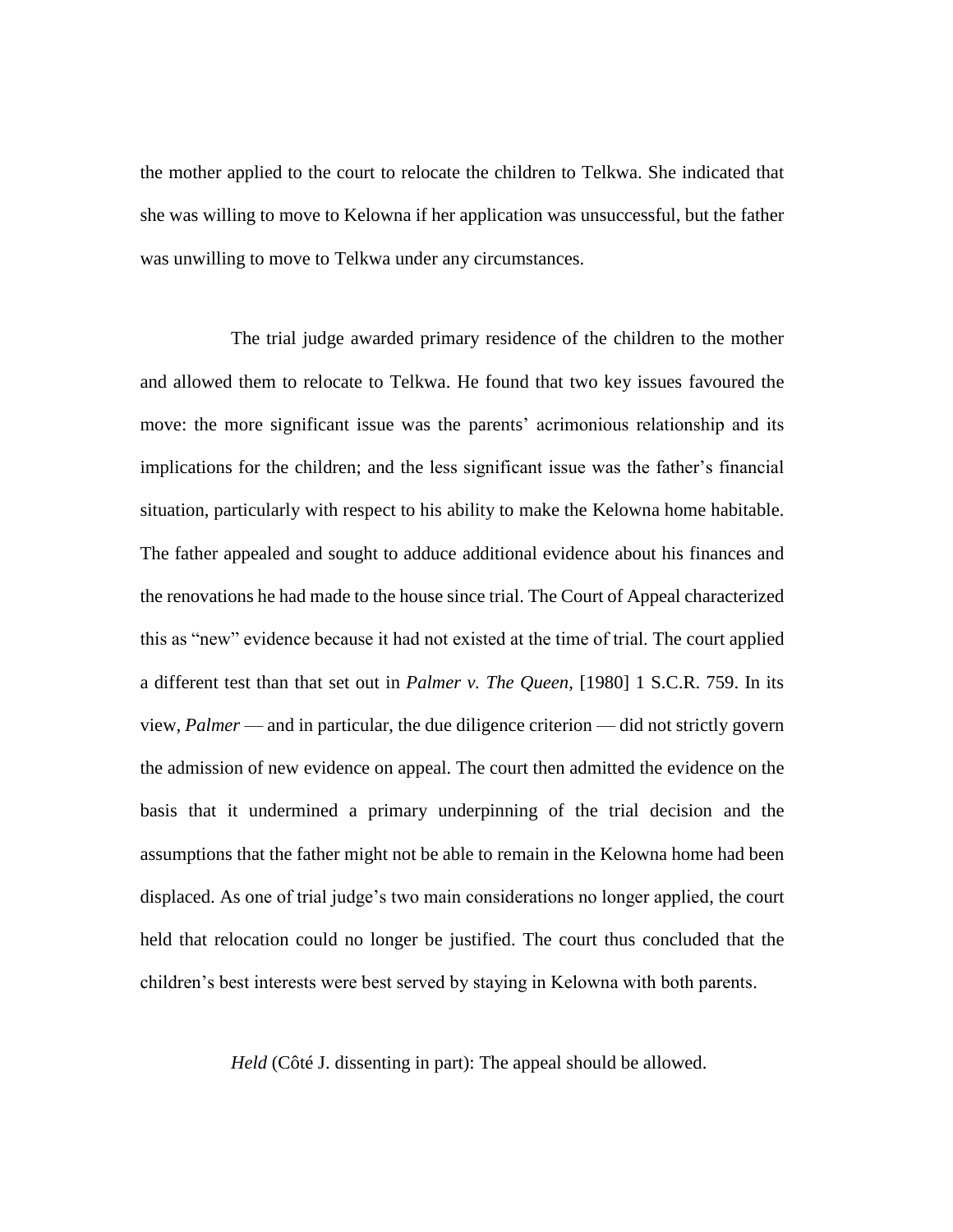*Per* Wagner C.J. and Moldaver, **Karakatsanis**, Brown, Rowe, Martin, Kasirer and Jamal JJ.: Regardless of whether the evidence relates to facts that occurred before or after trial, the test laid out in *Palmer* governs the admission of additional evidence on appeal when it is adduced for the purpose of reviewing the decision below. The *Palmer* test is sufficiently flexible to respond to any unique concerns that arise with "new" evidence. The Court of Appeal erred by applying a different test and admitting the evidence on appeal. The evidence did not satisfy the *Palmer* test because it could have been available for trial with the exercise of due diligence. In any event, given the availability of a variation procedure designed to address any material change in circumstances, its admission was not in the interests of justice. Moreover, the trial judge did not err in his relocation analysis, which was consonant with the mobility framework set out in *Gordon v. Goertz*, [1996] 2 S.C.R. 27, as refined over the past two decades. His factual findings and the weight he ascribed to factors bearing on the children's best interests warranted deference on appeal. The Court of Appeal was wrong to intervene.

Appellate courts have the discretion to admit additional evidence to supplement the record on appeal. When parties seek to adduce such evidence, the four criteria in *Palmer* typically apply: (a) the evidence could not, by the exercise of due diligence, have been available for the trial; (b) the evidence is relevant in that it bears upon a decisive or potentially decisive issue; (c) the evidence is credible in the sense that it is reasonably capable of belief; and (d) the evidence is such that, if believed, it could have affected the result at trial. This framework applies when evidence is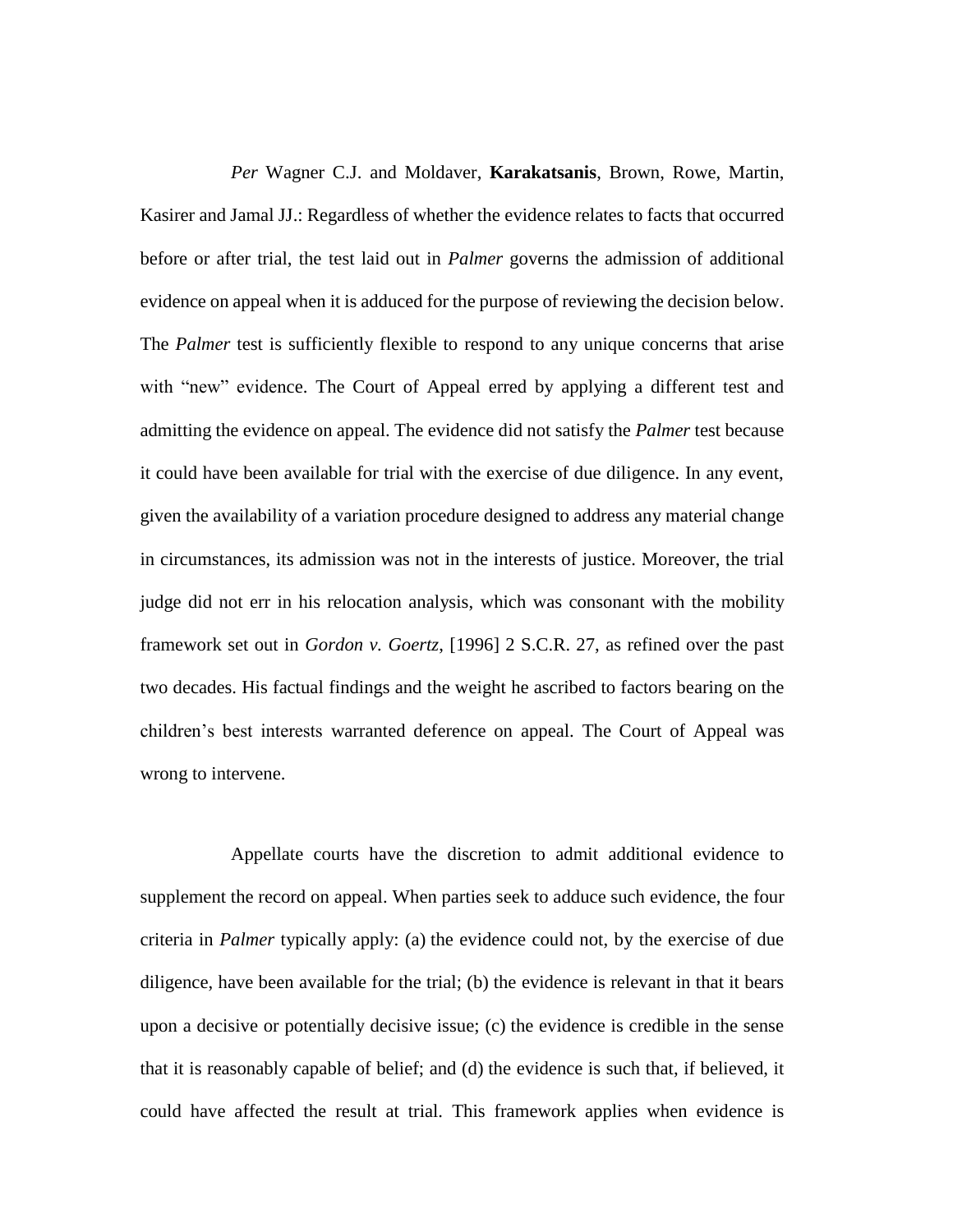adduced on appeal for the purpose of asking the court to review the proceedings in the court below. The test is purposive, fact-specific, and driven by an overarching concern for the interests of justice. It ensures that the admission of additional evidence on appeal will be rare, such that the matters in issue between the parties narrow rather than expand as a case proceeds up the appellate ladder. The test strikes a balance between two foundational principles: finality and order in the justice system, and reaching a just result in the context of the proceedings.

The first *Palmer* criterion — that the evidence could not, by the exercise of due diligence, have been available for the trial — focuses on the conduct of the party seeking to adduce the evidence. It requires litigants to take all reasonable steps to present their best case at trial, which ensures finality and order for the parties and the integrity of the judicial system. On an individual level, the principle of finality speaks to the profound unfairness in providing a party the opportunity to make up for deficiencies in his or her case at trial. On a systemic level, it preserves the distinction between the roles of trial and appellate courts: evaluating evidence and making factual findings are the responsibilities of trial judges, while appellate courts are designed to review trial decisions for errors. The admission of additional evidence on appeal blurs this critical distinction. Accordingly, evidence that could, by the exercise of due diligence, have been available for trial should generally not be admitted on appeal. With respect to post-trial evidence, the reason why the evidence was unavailable for trial may very well have its roots in the parties' pre-trial conduct. Courts should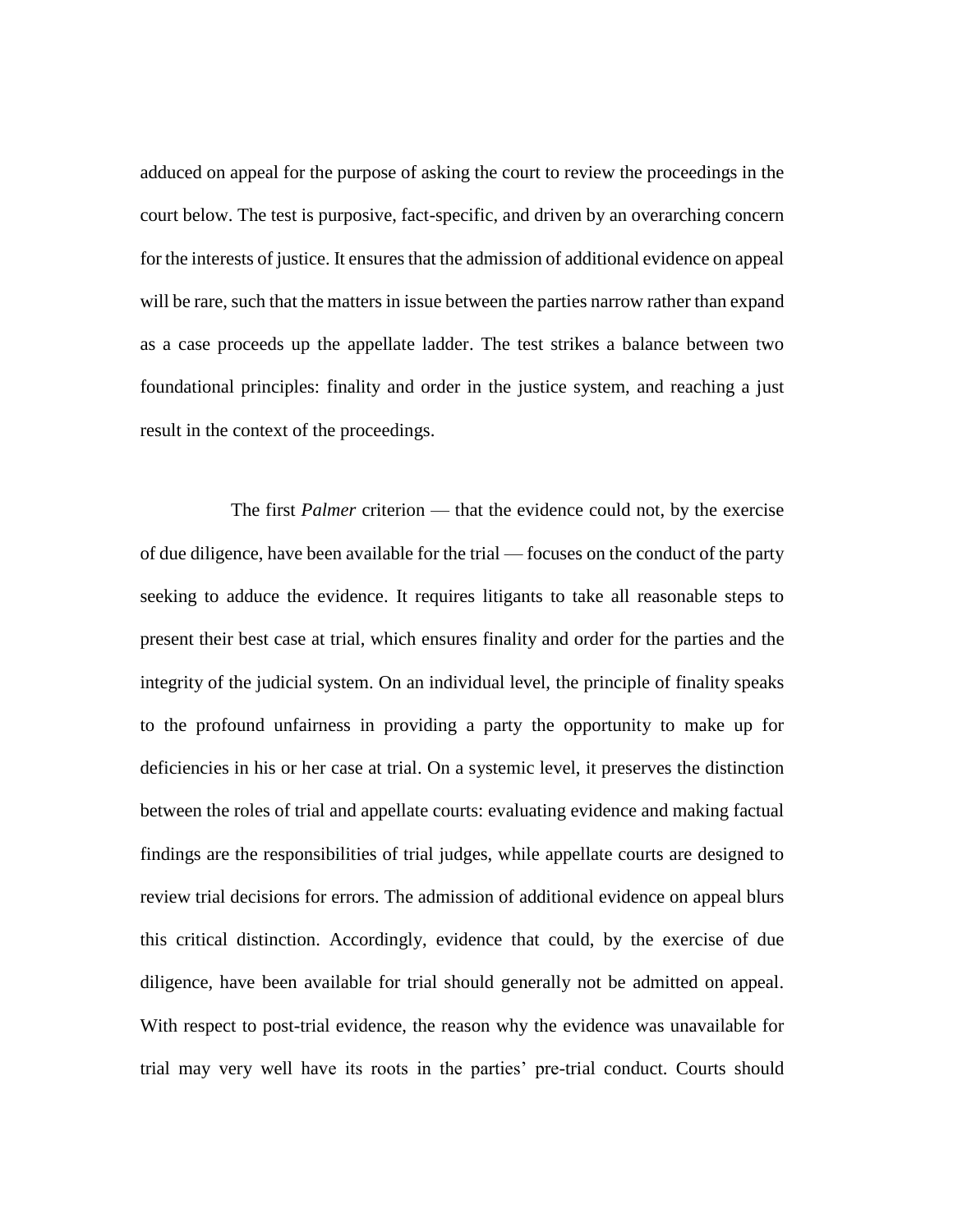accordingly consider whether the party's conduct could have influenced the timing of the fact they seek to prove.

The last three *Palmer* criteria require courts to only admit evidence on appeal when it is relevant, credible, and could have affected the result at trial. Unlike the due diligence criterion, which focuses on the conduct of the party, these three criteria focus on the evidence adduced and are conditions precedent to the evidence being adduced. Evidence that falls short of any of them cannot be admitted on appeal. These criteria reflect the importance of reaching a just result in the context of the proceedings, a principle that is directly linked to the correctness of the trial decision and the truth-seeking function of the trial process.

In the family law context, evidence that does not satisfy the due diligence criterion should generally not be admitted on an appeal of a best interests of the child determination. Finality and order are particularly important in such cases. Children should be afforded the comfort of knowing, with some degree of certainty, where they will live and with whom. Certainty in a trial outcome can ensure an end to a period of immense turmoil, strife, and costs; parties should do what they can to promote it. Only in rare instances should an absence of due diligence be superseded by the interests of justice, such as in urgent matters requiring an immediate decision. This could also be the case where admitting the additional evidence does not offend the principle of finality despite the failure to meet the due diligence criterion, such as where the appellate court has already identified a material error in the trial judgment below and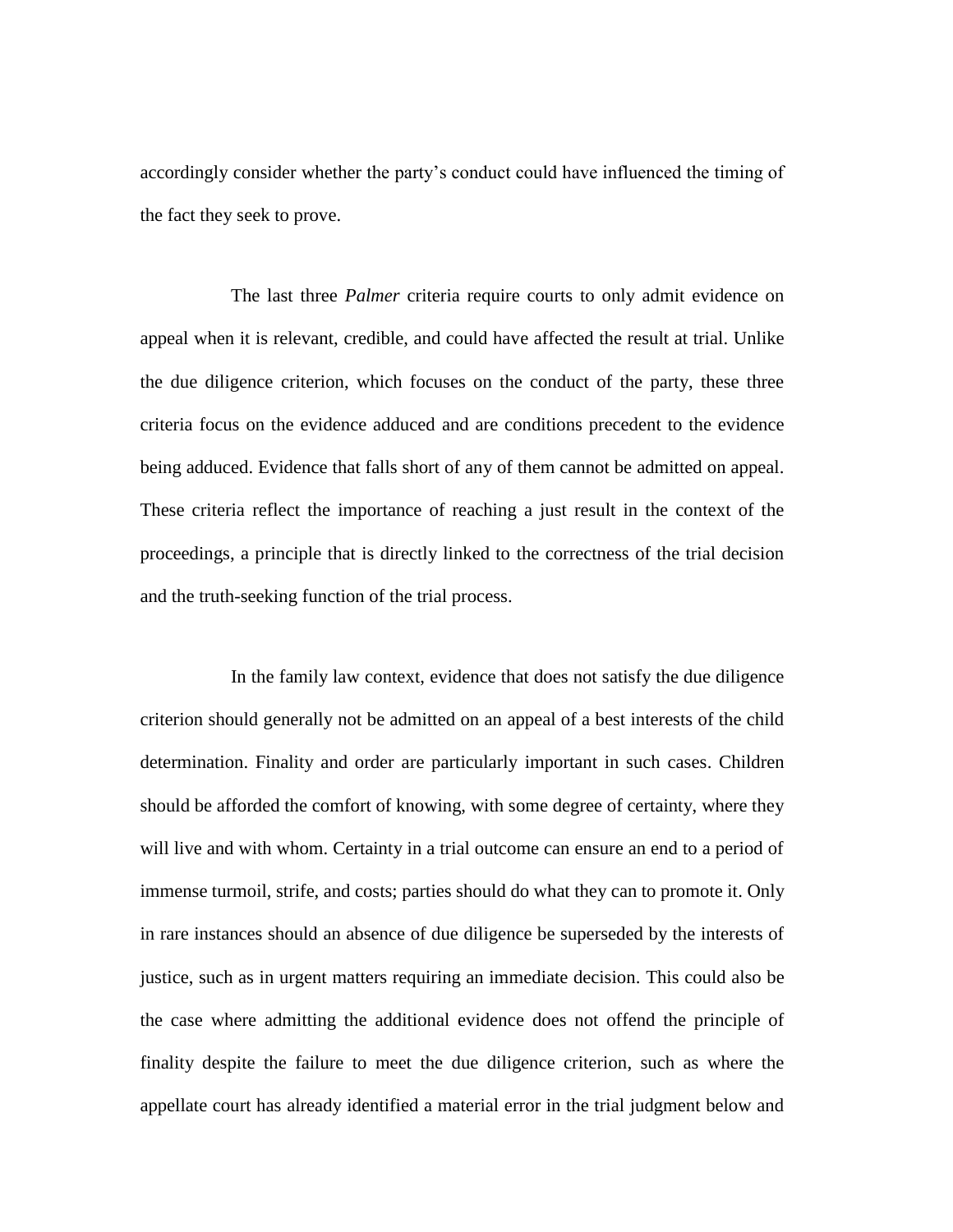further evidence may help determine an appropriate order. Such exceptional circumstances do not dispense with the other *Palmer* criteria. Similarly, the best interests of the child cannot be routinely leveraged to ignore the due diligence criterion and admit additional evidence on appeal.

In family law cases, the admission of post-trial evidence on appeal may be unnecessary because legislative variation schemes permit a judge of first instance to vary a parenting order where a change of circumstances justifies a review of a child's best interests. The interest in reaching a just result can therefore be fostered through means other than an appeal and admission of post-trial evidence on appeal can therefore unnecessarily undermine finality and order in family law decisions. Courts must be wary of litigants using the *Palmer* framework to circumvent legislative schemes that provide specific procedures for review. An appeal is not an opportunity to avoid the evidentiary burden in a variation proceeding nor to seek a fresh determination after remedying gaps in a trial strategy with the assistance of the trial judge's reasons. Consequently, in an appeal of a parenting order, courts should consider whether a variation application would be more appropriate in the circumstances. Where an application for additional evidence amounts to what is in substance a disguised application to vary, a court may refuse to admit additional evidence without considering the *Palmer* criteria*.*

The Court's decision in *Gordon* sets out a two-stage inquiry for determining whether to vary a parenting order and permit a custodial parent to relocate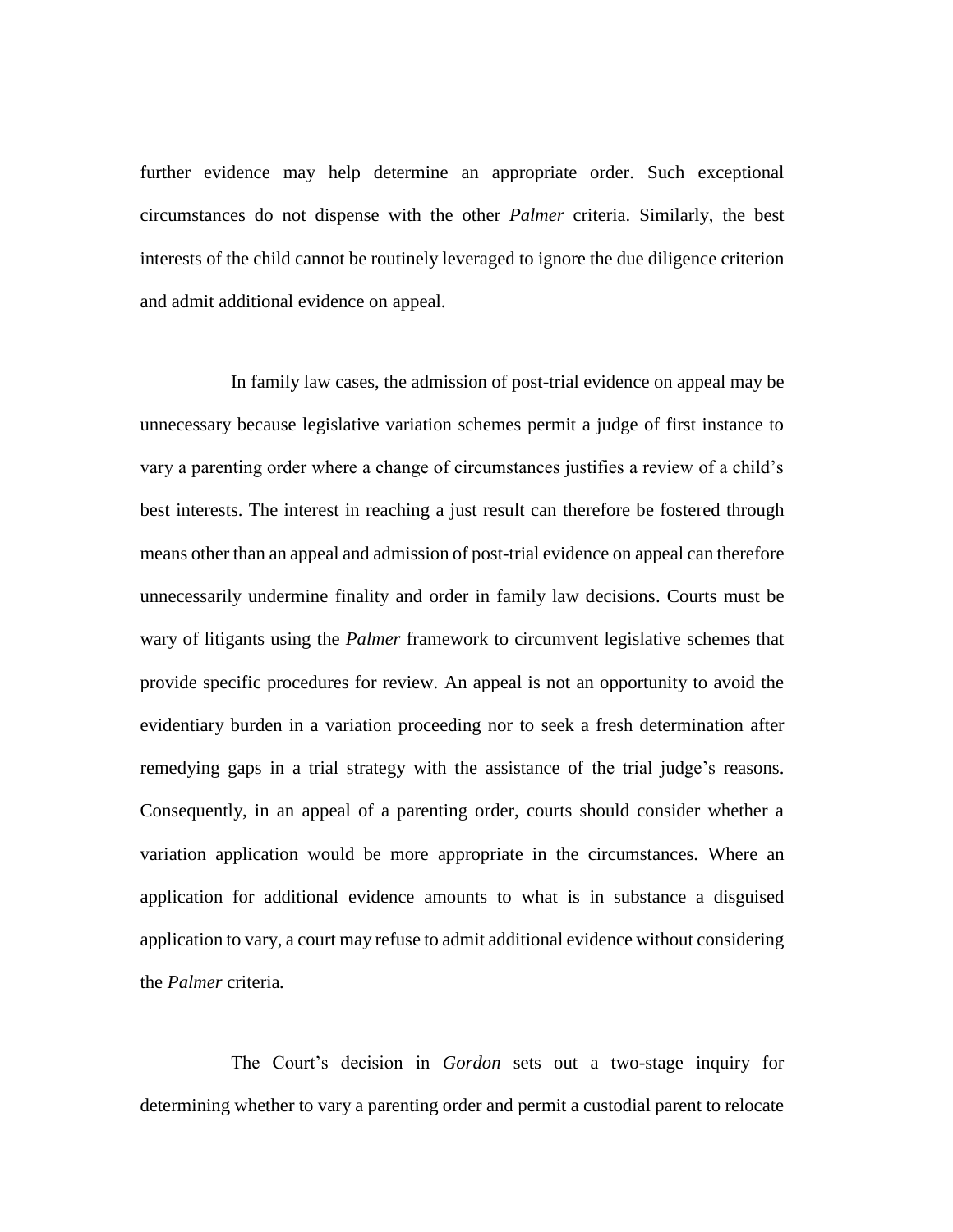with the child: first, the party seeking a variation must show a material change in the child's circumstances; second, the judge must determine what order reflects the child's best interests in the new circumstances. Although *Gordon* concerned a variation order, courts have also applied the framework when determining a parenting arrangement at first instance, with appropriate modifications. As the first stage of the *Gordon* inquiry will likely not raise a contentious issue in relocation cases, determining the child's best interests will often constitute the crucial question.

For the past 25 years, case law has refined the *Gordon* framework. The 2019 amendments to the *Divorce Act* largely codified these refinements. Where the *Divorce Act* departs from *Gordon*, the changes reflect the collective judicial experience of applying the *Gordon* factors. While *Gordon* rejected a legal presumption in favour of either party, the *Divorce Act* now contains a burden of proof where there is a pre-existing parenting order, award or agreement (s. 16.93). And although *Gordon*  restricted whether courts could consider a moving party's reasons for relocating, this is now an express consideration in the best interests of the child analysis (s.  $16.92(1)(a)$ ).

The new *Divorce Act* amendments also respond to issues identified in the case law over the past few decades. The language in s. 16(6) now expressly recognizes that the so-called maximum contact principle is only significant to the extent that it is in the child's best interests. This principle is better referred to as the parenting time factor, and must not be used to detract from the child-centric nature of the inquiry. Section 16.92(2) provides that trial judges shall not consider a parent's testimony that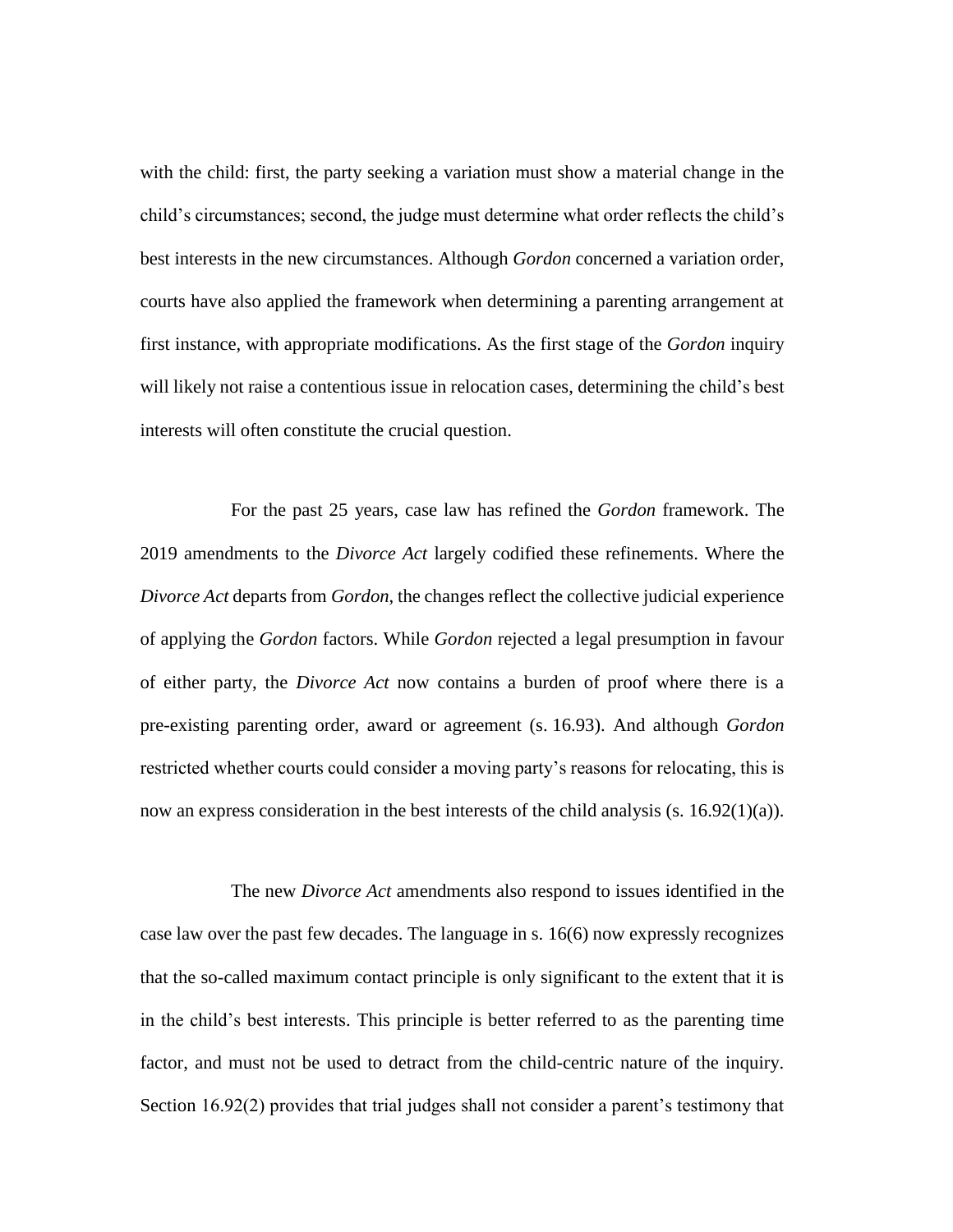they would move with or without the child, and ss.  $16(3)(i)$  and  $16(4)$  instruct courts to consider any form of family violence and its impact on the perpetrator's ability to care for the child. Courts must consider family violence and its impact on the ability and willingness of any person who engaged in the family violence to care for and meet the needs of the child. This consideration is especially important in mobility cases.

In light of these refinements, the common law relocation framework can be restated as follows: courts must determine whether relocation is in the best interests of the child, having regard to the child's physical, emotional and psychological safety, security and well-being. This inquiry is highly fact-specific and discretionary, and the scope of appellate review is narrow. A court shall consider all factors related to the circumstances of the child, which may include the child's views and preferences, the history of caregiving, any incidents of family violence, or a child's cultural, linguistic, religious and spiritual upbringing and heritage. A court shall also consider each parent's willingness to support the development and maintenance of the child's relationship with the other parent, and give effect to the principle that a child should have as much time with each parent, as is consistent with the best interests of the child. How the outcome of an application would affect either parties' relocation plans should not be considered.

In the instant case, there was a significant risk that the high-conflict nature of the parents' relationship would impact the children if they stayed in Kelowna, and the mother needed her family's support to care for the children, which was only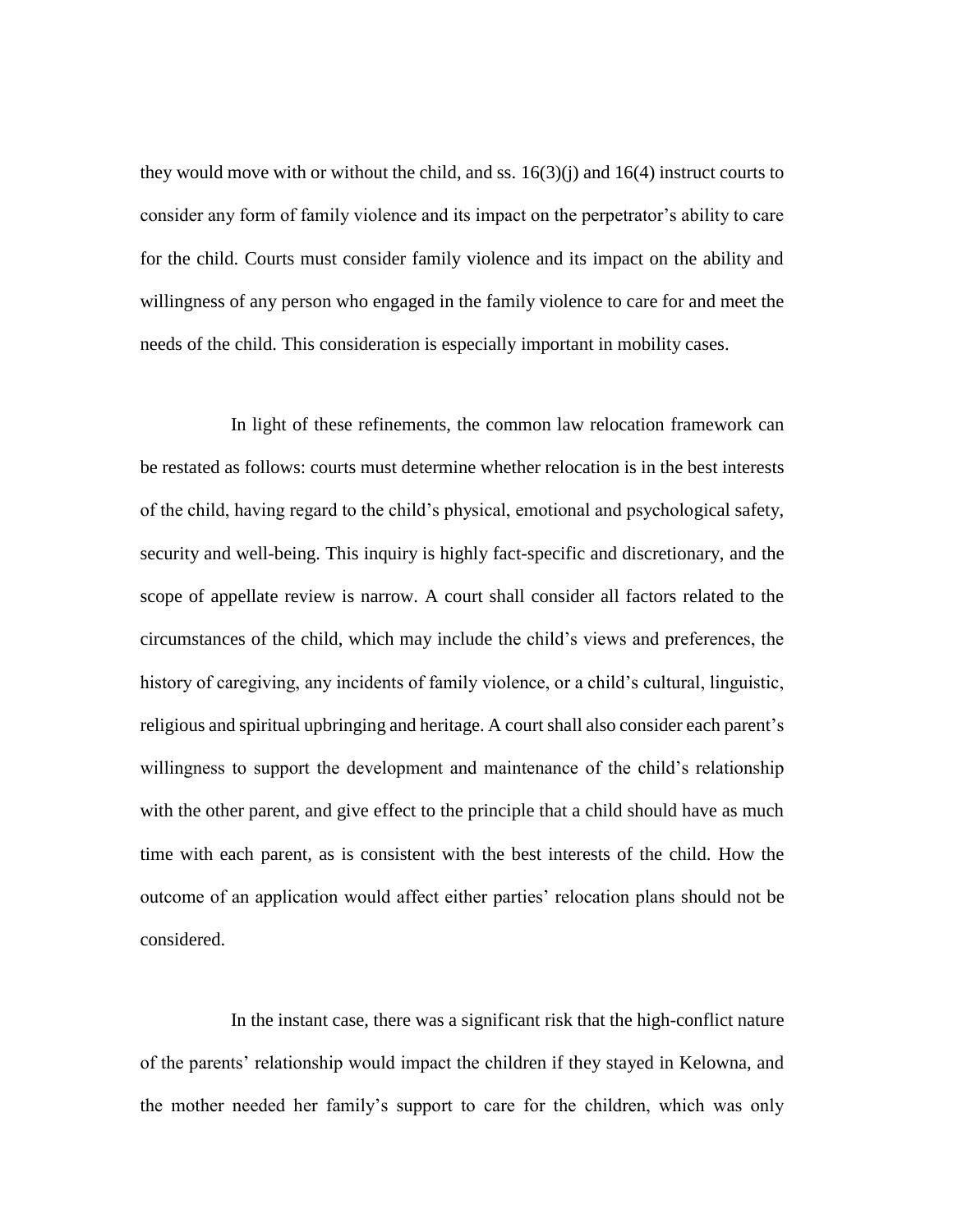available in Telkwa. Moreover, the mother was more willing to facilitate a positive relationship between the children and the father than the converse, and there were findings of family violence. Accordingly, there was no reason to set aside the trial judge's decision that relocation was in the children's best interests.

*Per* **Côté** J. (dissenting in part): The appeal should be allowed in part. The new evidence should be admitted, and the appeal should be remanded to the trial court for reconsideration of the children's best interests in light of the new evidence.

There is agreement with the majority that the test laid oud in *Palmer*  governs, as it applies to both fresh and new evidence, yet there is disagreement with the majority's application of *Palmer* to the facts of the appeal. The Court of Appeal's ultimate conclusion that the evidence is admissible should be upheld, but its treatment of *Palmer* and its decision to reassess the best interests of the children should be rejected. The *Gordon* framework is not properly before the Court, as the parties did not raise the issue. It should be left for another day.

The *Palmer* test must be applied flexibly in all cases involving the welfare of children. A child's welfare is ongoing and fluid, and an accurate assessment of their current situation is of crucial importance on appeal. Although the rules for admitting new evidence are not designed to permit litigants to retry their cases, the best interests of a child may provide a compelling reason to admit evidence on appeal. An application to vary may in some circumstances be the appropriate procedure, but it remains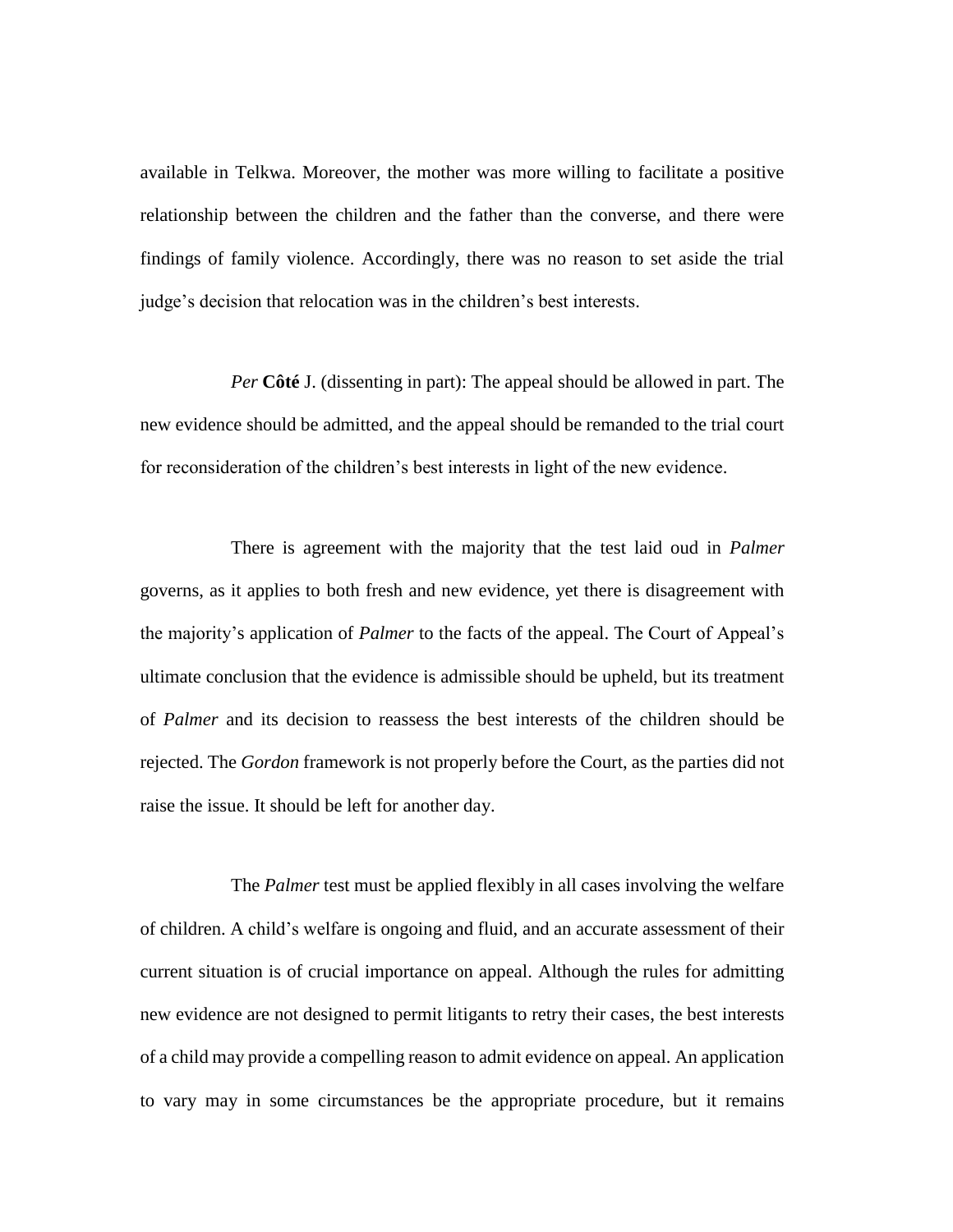adversarial in nature; as such, it would also cause strains on the parties' resources and delays.

Narrowing *Palmer*'s flexibility to exceptional cases is unduly rigid and undermines the specificity needed in cases involving children's welfare. Indeed, it would often deny judges the full context they need in order to make a sound determination of the best interests of the child in a particular case. Additionally, a rigid view of the *Palmer* criterion of due diligence focuses inordinately and narrowly on the litigant's conduct. The mere fact that new evidence could potentially have been obtained for the trial should not, on its own, preclude an appellate court from reviewing information that bears directly upon the welfare of a child. To be sure, a failure to meet the due diligence criterion is not always fatal, as it is not a condition precedent to admission. When this occurs, it must be determined whether the strength of the other *Palmer* criteria is such that failure to satisfy the due diligence requirement is overborne.

Appellate courts are not entitled to overturn trial court decisions simply because they would have made a different decision or balanced the factors differently. While the Court of Appeal was correct to admit the new evidence, it should not have used it as a pretext to reweigh the trial judge's findings regarding the relationship between the parties. Those findings were not affected by the new evidence and were entitled to appellate deference.

In this case, the new evidence could have affected the result at trial, as it bore on a critical aspect of the trial judge's reasoning. Finality, although important,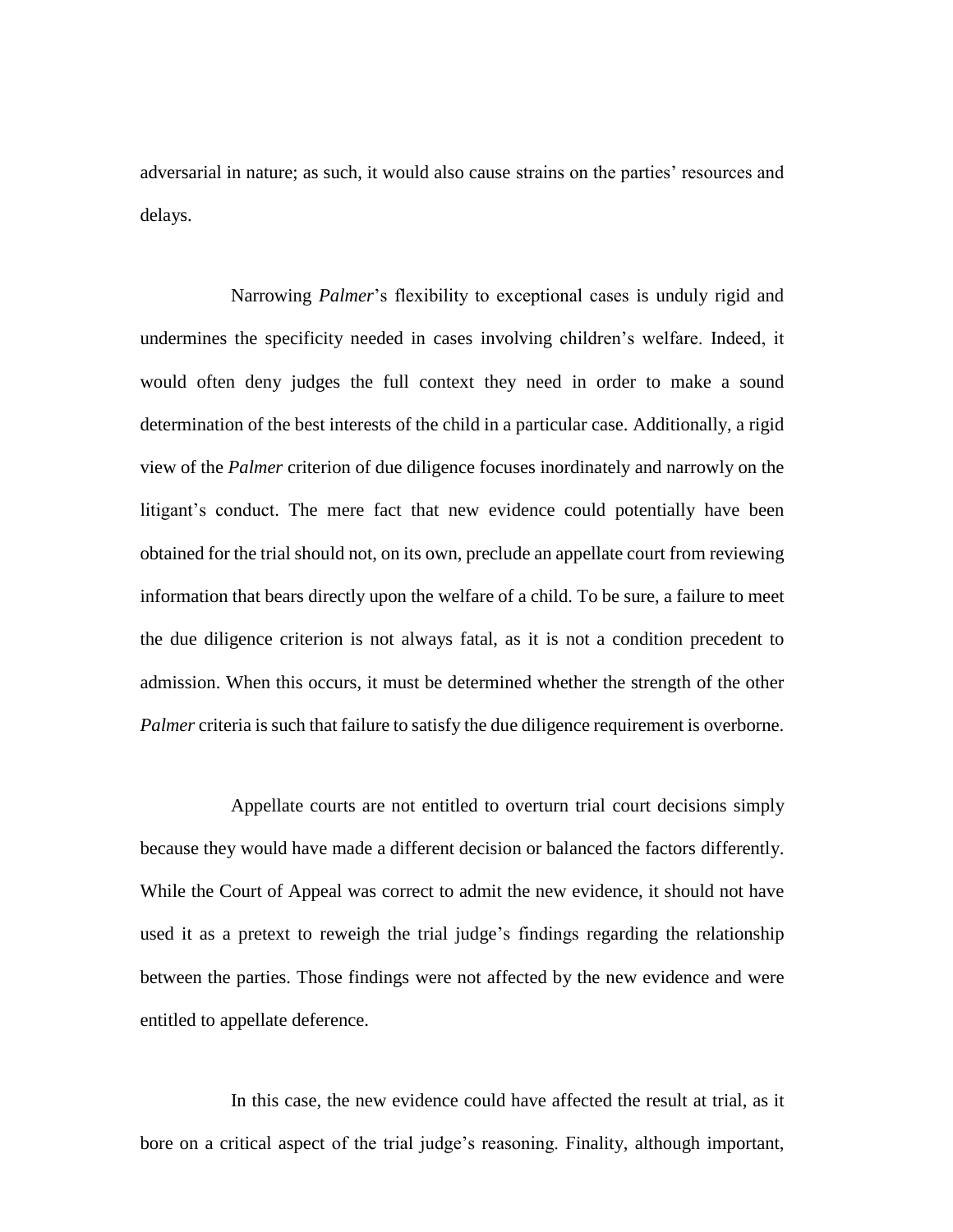should not tie the hands of a reviewing court so as to prevent it from crafting a remedy that would advance the best interests of the child. The matter should be remitted to the trial judge because of his extensive knowledge of the family and the children. Any additional delay and expense resulting from the reconsideration of this matter is justified by the need to assess the best interests of the children in light of their father's current circumstances.

### **Cases Cited**

By Karakatsanis J.

**Applied:** *Palmer v. The Queen*, [1980] 1 S.C.R. 759; *Gordon v. Goertz*, [1996] 2 S.C.R. 27; **referred to:** *Catholic Children's Aid Society of Metropolitan Toronto v. M. (C.)*, [1994] 2 S.C.R. 165; *United States of America v. Shulman*, 2001 SCC 21, [2001] 1 S.C.R. 616; *May v. Ferndale Institution*, 2005 SCC 82, [2005] 3 S.C.R. 809; *R. v. Taillefer*, 2003 SCC 70, [2003] 3 S.C.R. 307; *Public School Boards' Assn. of Alberta v. Alberta (Attorney General)*, 2000 SCC 2, [2000] 1 S.C.R. 44; *R. v. St-Cloud*, 2015 SCC 27, [2015] 2 S.C.R. 328; *R. v. G.D.B.*, 2000 SCC 22, [2000] 1 S.C.R. 520; *R. v. Angelillo*, 2006 SCC 55, [2006] 2 S.C.R. 728; *Danyluk v. Ainsworth Technologies Inc.*, 2001 SCC 44, [2001] 2 S.C.R. 460; *Grandview (Town of) v. Doering*, [1976] 2 S.C.R. 621; *Henderson v. Henderson* (1843), 3 Hare 100; *Stav v. Stav*, 2012 BCCA 154, 31 B.C.L.R. (5th) 302; *S.F.D. v. M.T.*, 2019 NBCA 62, 49 C.C.P.B. (2nd) 177; *R. v. Sipos*, 2014 SCC 47, [2014] 2 S.C.R. 423; *Housen v. Nikolaisen*, 2002 SCC 33, [2002] 2 S.C.R. 235; *R. v. Lévesque*, 2000 SCC 47, [2000]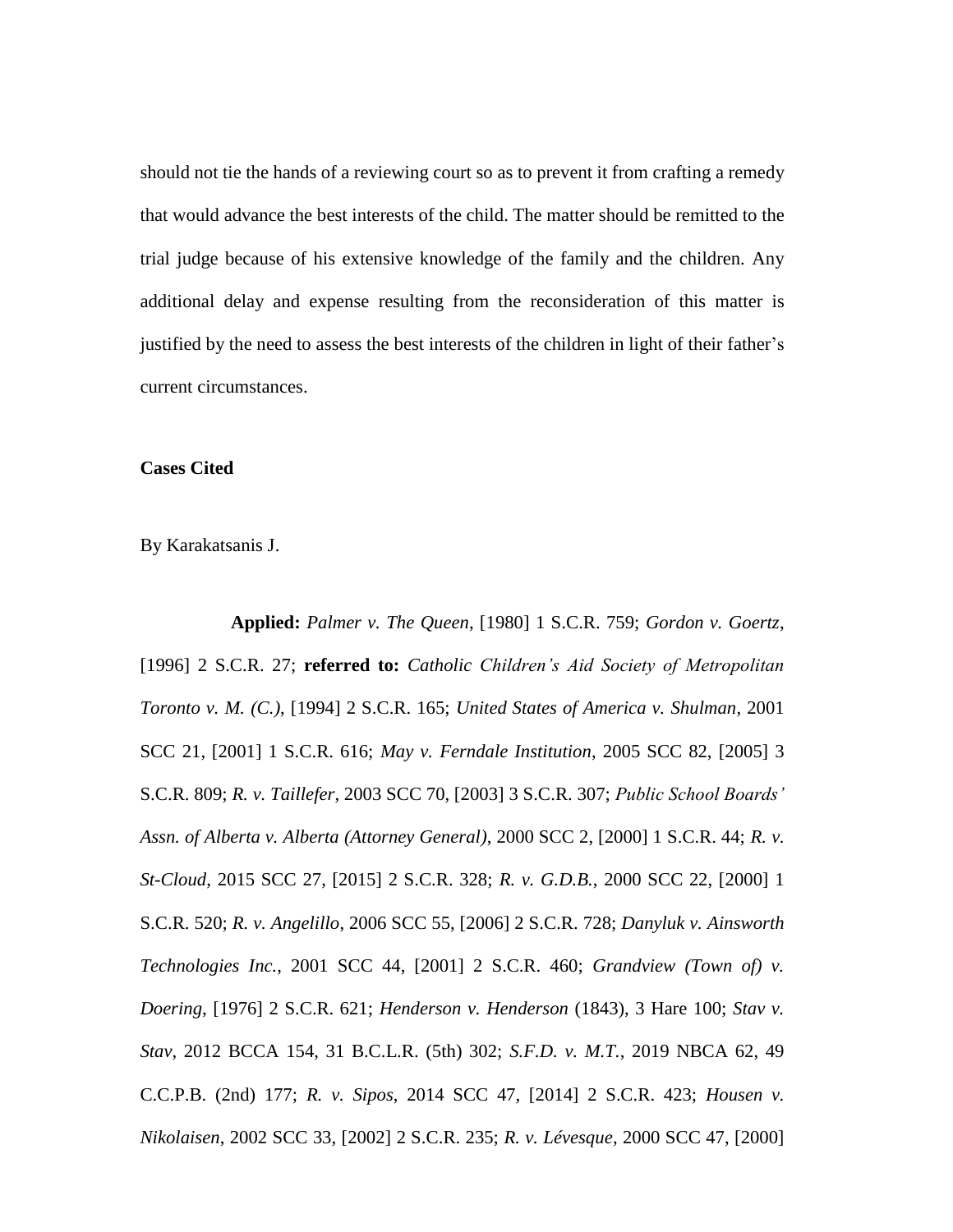2 S.C.R. 487; *R. v. Warsing*, [1998] 3 S.C.R. 579; *R. v. Nikolovski*, [1996] 3 S.C.R. 1197; *Child and Family Services of Winnipeg v. J.M.F.*, 2000 MBCA 145, 153 Man. R. (2d) 90; *Children's Aid Society of Windsor-Essex (County) v. B. (Y.)* (2004), 5 R.F.L. (6th) 269; *J.W.S. v. C.J.S.*, 2019 ABCA 153; *Sheikh (Re)*, 2019 ONCA 692; *Riel v. Riel*, 2017 SKCA 74, 99 R.F.L. (7th) 367; *Hellberg v. Netherclift*, 2017 BCCA 363, 2 B.C.L.R. (6th) 126; *North Vancouver (District) v. Lunde* (1998), 60 B.C.L.R. (3d) 201; *Jens v. Jens*, 2008 BCCA 392, 300 D.L.R. (4th) 136; *Dickson v. Vuntut Gwitchin First Nation*, 2021 YKCA 5; *Miller v. White*, 2018 PECA 11, 10 R.F.L. (8th) 251; *Beauchamp v. Beauchamp*, 2021 SKCA 148; *Cory v. Marsh* (1993), 77 B.C.L.R. (2d) 248; *Radcliff v. Radcliff* (2000), 7 R.F.L. (5th) 425; *Sengmueller v. Sengmueller* (1994), 17 O.R. (3d) 208; *R. v. Owen*, 2003 SCC 33, [2003] 1 S.C.R. 779; *Bent v. Platnick*, 2020 SCC 23; *Van de Perre v. Edwards*, 2001 SCC 60, [2001] 2 S.C.R. 1014; *Moge v. Moge*, [1992] 3 S.C.R. 813; *Children's Aid Society of Halton (Region) v. A. (K.L.)*  (2006), 32 R.F.L. (6th) 7; *Children's Aid Society of Toronto v. P. (D.)* (2005), 19 R.F.L. (6th) 267; *Willick v. Willick*, [1994] 3 S.C.R. 670; *Canadian Foundation for Children, Youth and the Law v. Canada (Attorney General)*, 2004 SCC 4, [2004] 1 S.C.R. 76; *Baker v. Canada (Minister of Citizenship and Immigration)*, [1999] 2 S.C.R. 817; *A.C. v. Manitoba (Director of Child and Family Services)*, 2009 SCC 30, [2009] 2 S.C.R. 181; *Kanthasamy v. Canada (Citizenship and Immigration)*, 2015 SCC 61, [2015] 3 S.C.R. 909; *Hejzlar v. Mitchell-Hejzlar*, 2011 BCCA 230, 334 D.L.R. (4th) 49; *MacGyver v. Richards* (1995), 22 O.R. (3d) 481; *Elsom v. Elsom*, [1989] 1 S.C.R. 1367; *R. v. G.F.*, 2021 SCC 20; *Hickey v. Hickey*, [1999] 2 S.C.R. 518; *Nunweiler v. Nunweiler*, 2000 BCCA 300, 186 D.L.R. (4th) 323; *L.D.D. v. J.A.D.*, 2010 NBCA 69,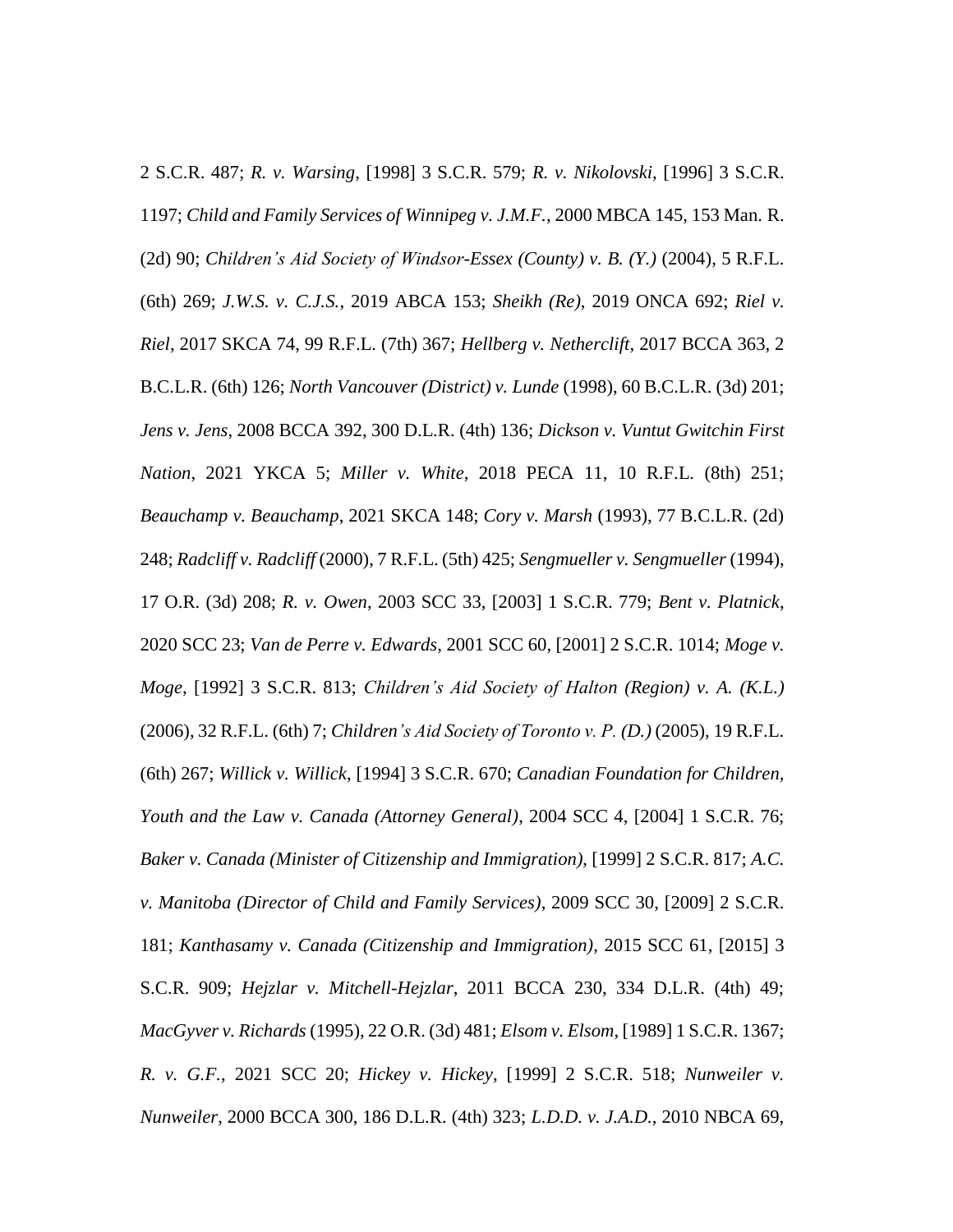364 N.B.R. (2d) 200; *Bjornson v. Creighton* (2002), 62 O.R. (3d) 236; *G.J. v. C.M.*, 2021 YKSC 20; *Droit de la famille — 2294*, 2022 QCCA 125; *Q. (R.E.) v. K. (G.J.)*, 2012 BCCA 146, 348 D.L.R. (4th) 622; *Ligate v. Richardson* (1997), 34 O.R. (3d) 423; *Young v. Young*, [1993] 4 S.C.R. 3; *Folahan v. Folahan*, 2013 ONSC 2966; *Slade v. Slade*, 2002 YKSC 40; *Spencer v. Spencer*, 2005 ABCA 262, 257 D.L.R. (4th) 115; *D.P. v. R.B.*, 2009 PECA 12, 285 Nfld. & P.E.I.R. 61; *Hopkins v. Hopkins*, 2011 ABCA 372; *N.T. v. W.P.*, 2011 NLCA 47, 309 Nfld. & P.E.I.R. 350; *Morrill v. Morrill*, 2016 MBCA 66, 330 Man. R. (2d) 165; *Joseph v. Washington*, 2021 BCSC 2014; *Prokopchuk v. Borowski*, 2010 ONSC 3833, 88 R.F.L. (6th) 140; *Lawless v. Lawless*, 2003 ABQB 800; *Cameron v. Cameron*, 2003 MBQB 149, 41 R.F.L. (5th) 30; *Abbott-Ewen v. Ewen*, 2010 ONSC 2121, 86 R.F.L. (6th) 428; *N.D.L. v. M.S.L.*, 2010 NSSC 68, 289 N.S.R. (2d) 8; *E.S.M. v. J.B.B.*, 2012 NSCA 80, 319 N.S.R. (2d) 232; *Burns v. Burns*, 2000 NSCA 1, 183 D.L.R. (4th) 66; *L. (S.S.) v. W. (J.W.)*, 2010 BCCA 55, 316 D.L.R. (4th) 464; *Orring v. Orring*, 2006 BCCA 523, 276 D.L.R. (4th) 211; *Larose v. Larose*, 2002 BCCA 366, 1 B.C.L.R. (4th) 262; *H.S. v. C.S.*, 2006 SKCA 45, 279 Sask. R. 55; *D.A.F. v. S.M.O.*, 2004 ABCA 261, 354 A.R. 387; *Harnett v. Clements*, 2019 NLCA 53, 30 R.F.L. (8th) 49; *C.M. v. R.L.*, 2013 NSFC 29; *Pelech v. Pelech*, [1987] 1 S.C.R. 801.

By Côté J. (dissenting in part)

*Palmer v. The Queen*, [1980] 1 S.C.R. 759; *Gordon v. Goertz*, [1996] 2 S.C.R. 27; *Catholic Children's Aid Society of Metropolitan Toronto v. M. (C.)*, [1994]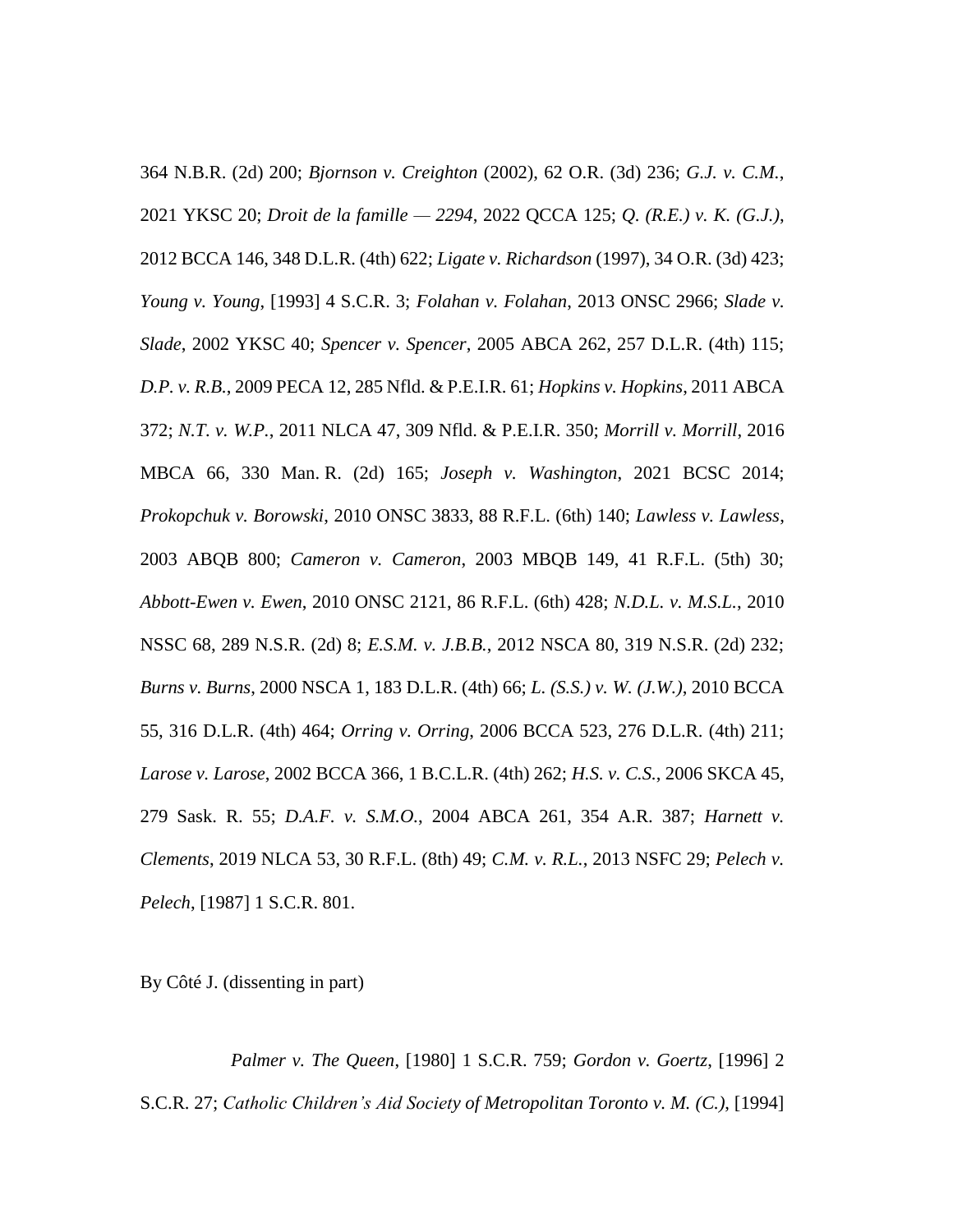2 S.C.R. 165; *T.G. v. Nova Scotia (Minister of Community Services)*, 2012 NSCA 43, 316 N.S.R. (2d) 202; *C.K.S. v. O.S.S.*, 2014 ABCA 416; *Bacic v. Ivakic*, 2017 SKCA 23, 409 D.L.R. (4th) 571; *P. (J.) v. P. (J.)*, 2016 SKCA 168, 89 R.F.L. (7th) 92; *O. (A.) v. E. (T.)*, 2016 SKCA 148, 88 R.F.L. (7th) 34; *C.L.B. v. J.A.B.*, 2016 SKCA 101, 484 Sask. R. 228; *Shortridge-Tsuchiya v. Tsuchiya*, 2010 BCCA 61, 315 D.L.R. (4th) 498; *Jiang v. Shi*, 2017 BCCA 232; *PT v. Alberta*, 2019 ABCA 158, 88 Alta. L.R. (6th) 235; *G (JD) v. G (SL)*, 2017 MBCA 117, [2018] 4 W.W.R. 543; *Babich v. Babich*, 2020 SKCA 25; *R. v. Lévesque*, 2000 SCC 47, [2000] 2 S.C.R. 487; *K.K. v. M.M.*, 2022 ONCA 72; *Van de Perre v. Edwards*, 2001 SCC 60, [2001] 2 S.C.R. 1014; *Hickey v. Hickey*, [1999] 2 S.C.R. 518.

## **Statutes and Regulations Cited**

*Children's Law Act*, S.P.E.I. 2020, c. 59, ss. 46 to 52.

*Children's Law Reform Act*, R.S.O. 1990, c. C.12, s. 39.4.

*Divorce Act*, R.S.C. 1985, c. 3 (2<sup>nd</sup> Supp.), ss. 2(1) "family violence" [am. 2019, c. 16, s. 1(7)], 16 [*idem*, s. 12], 16.92(1) [ad. *idem*, s. 12], (2) [*idem*], 16.93 [*idem*], 17(5) [am. *idem*, s. 13(2)], (5.2) [ad. *idem*], (9) [rep. *idem*, s. 13(4)], 35.3 [ad. *idem*, s. 34].

*Family Law Act*, S.B.C. 2011, c. 25, ss. 65 to 71.

*Family Law Act*, S.N.B. 2020, c. 23, ss. 60 to 66.

*Parenting and Support Act*, R.S.N.S. 1989, c. 160, ss. 18E to 18H.

*The Children's Law Act, 2020*, S.S. 2020, c. 2, ss. 13 to 17.

#### **Treaties and Other International Instruments**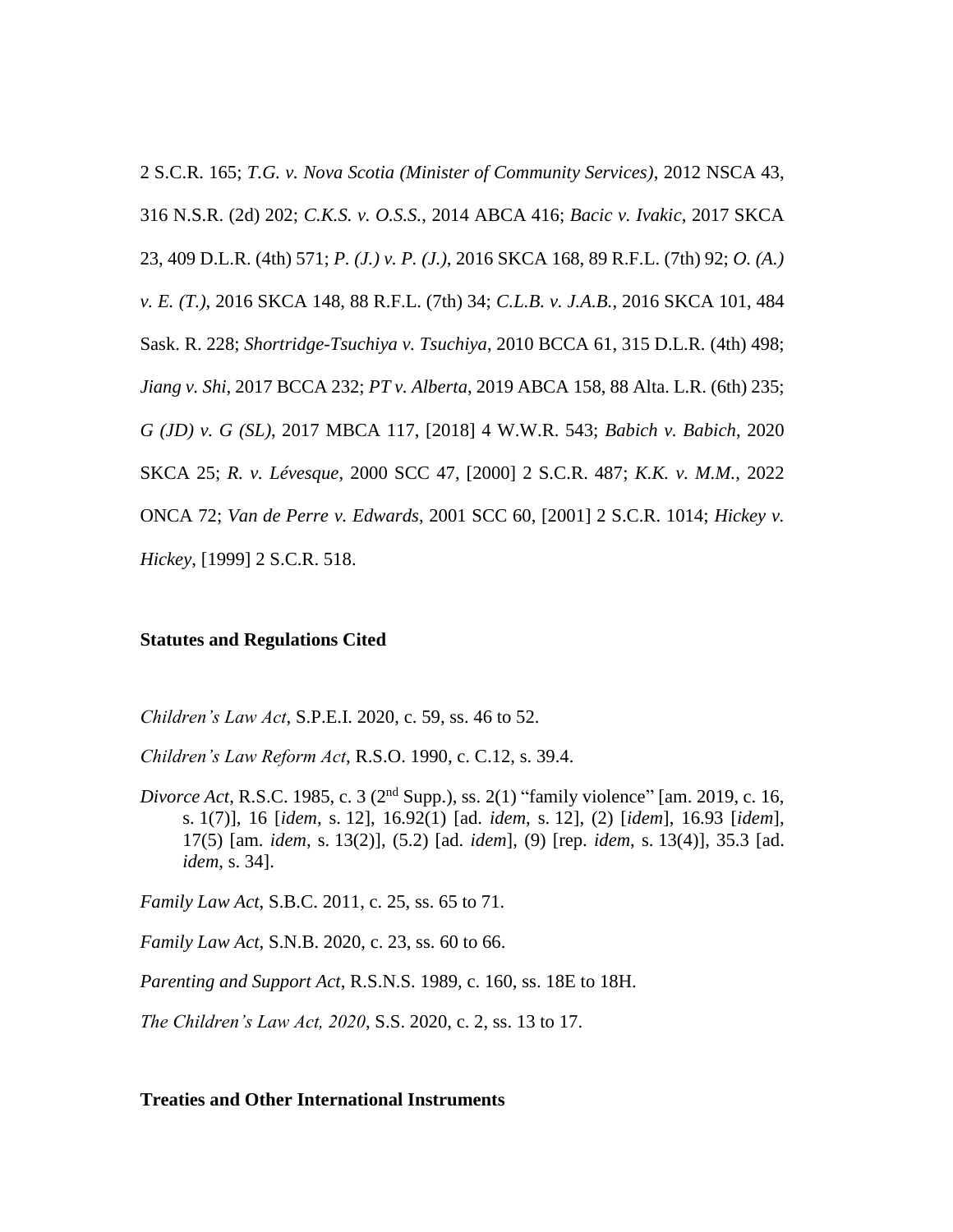*Convention on the Rights of the Child*, Can. T.S. 1992 No. 3, art. 3(1).

## **Authors Cited**

- Artz, Sibylle, et al. "A Comprehensive Review of the Literature on the Impact of Exposure to Intimate Partner Violence for Children and Youth" (2014), 5 *I.J.C.Y.F.S.* 493.
- Bailey, Allen M. "Prioritizing Child Safety as the Prime Best-Interest Factor" (2013), 47 *Fam. L.Q.* 35.
- Bala, Nicholas. "Bill C-78: The 2020 Reforms to the Parenting Provisions of Canada's *Divorce Act*" (2020), 39 *C.F.L.Q.* 45.
- Boyd, Susan B., and Ruben Lindy. "Violence Against Women and the B.C. *Family Law Act*: Early Jurisprudence" (2016), 35 *C.F.L.Q.* 101.
- Canada. Department of Justice. *A Study of Post-Separation/Divorce Parental Relocation*, by Nicholas Bala et al. Ottawa: Department of Justice, 2014.
- Canada. Department of Justice. *Risk Factors for Children in Situations of Family Violence in the Context of Separation and Divorce*, by Peter Jaffe et al. Ottawa: Department of Justice, February 2014.
- El Fateh, Eiad. "A Presumption for the Best?" (2009), 25 *Can. J. Fam. L.* 73.
- Handley, K. R. *Spencer Bower and Handley: Res Judicata*, 4th ed. London: LexisNexis, 2009.
- Jaffe, Peter G., Claire V. Crooks and Nicholas Bala. "A Framework for Addressing Allegations of Domestic Violence in Child Custody Disputes" (2009), 6 *J. Child Custody* 169.
- Jollimore, Elizabeth, and Ramona Sladic. "Mobility Are We There Yet?" (2008), 27 *C.F.L.Q.* 341.
- Kelly, Fiona. "Enforcing a Parent/Child Relationship At All Cost? Supervised Access Orders in the Canadian Courts" (2011), 49 *Osgoode Hall L.J.* 277.
- Leach, Carolyn, Elizabeth McCarty and Michelle Cheung. "Further Evidence in Child Protection Appeals in Ontario" (2012), 31 *C.F.L.Q.* 177.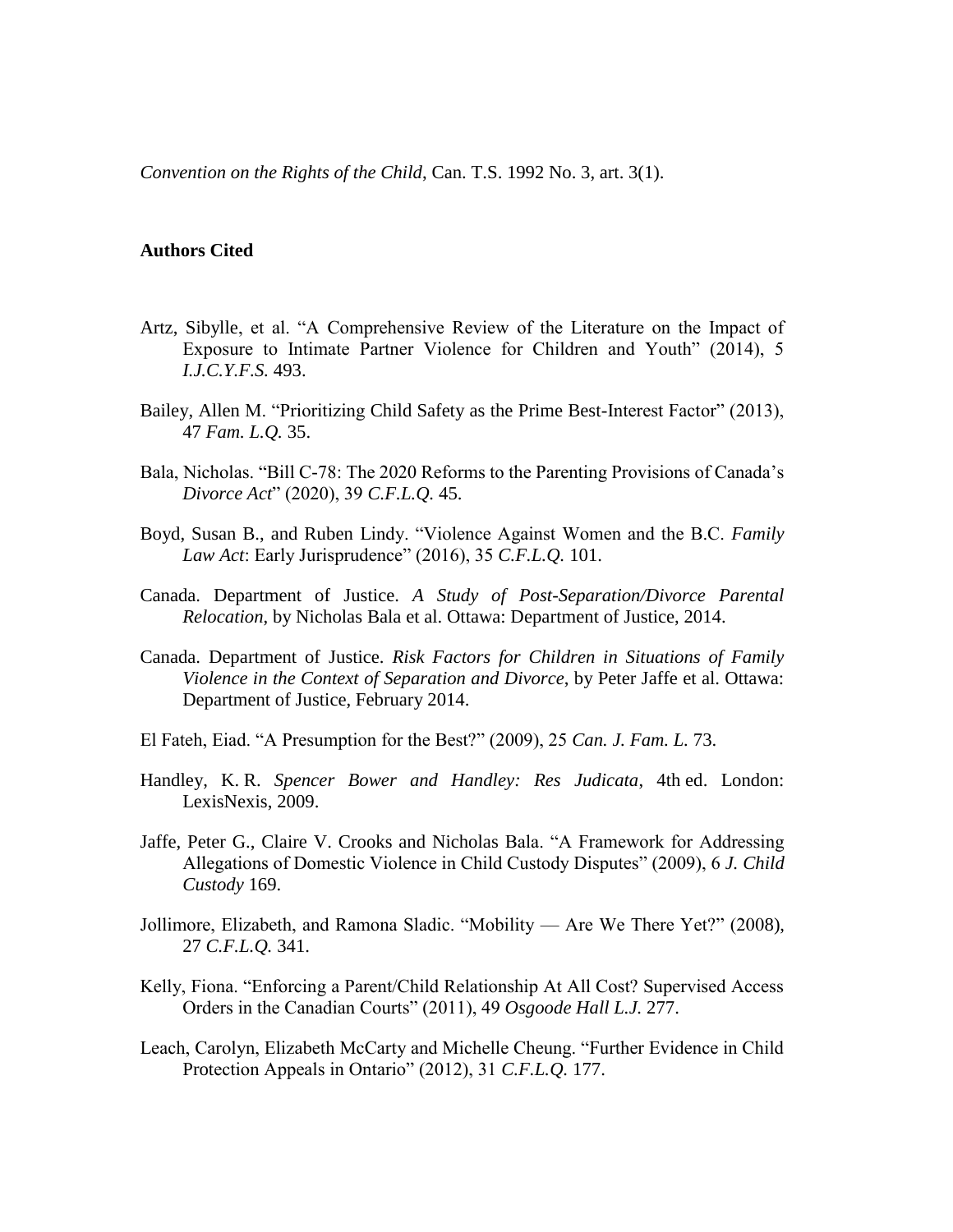- Martinson, Donna, and Margaret Jackson. "Family Violence and Evolving Judicial Roles: Judges as Equality Guardians in Family Law Cases" (2017), 30 *Can. J. Fam. L.* 11.
- Neilson, Linda C. *Responding to Domestic Violence in Family Law, Civil Protection & Child Protection Cases*, 2nd ed. Ottawa: Canadian Legal Information Institute, 2020, 2017 CanLIIDocs 2 (online: https://canlii.ca/t/ng; archived version: [https://www.scc-csc.ca/cso-dce/2022SCC-CSC22\\_1\\_eng.pdf\)](https://www.scc-csc.ca/cso-dce/2022SCC-CSC22_1_eng.pdf).
- Thompson, D. A. Rollie. "Ten Years After *Gordon*: No Law, Nowhere" (2007), 35 *R.F.L.* (6th) 307.
- Thompson, Rollie. "Where Is B.C. Law Going? The New Mobility" (2012), 30 *C.F.L.Q.* 235.

APPEAL from a judgment of the British Columbia Court of Appeal (Newbury, DeWitt-Van Oosten and Voith JJ.A.), [2021 BCCA 11,](https://www.bccourts.ca/jdb-txt/ca/21/00/2021BCCA0011.htm) 45 B.C.L.R. (6th) 14, 50 R.F.L. (8th) 1, [2021] B.C.J. No. 38 (QL), 2021 CarswellBC 46 (WL), setting aside in part a decision of Saunders J., 2019 BCSC 2192, 34 R.F.L. (8th) 331, [2019] B.C.J. No. 2460 (QL), 2019 CarswellBC 3770 (WL). Appeal allowed, Côté J. dissenting in part.

*Darius Bossé*, *Mark Power* and *Ryan Beaton*, for the appellant.

*Georgialee A. Lang*, for the respondent.

*Ian Ross*, *Caterina E. Tempesta* and *Samantha Wisnicki*, for the intervener the Office of the Children's Lawyer.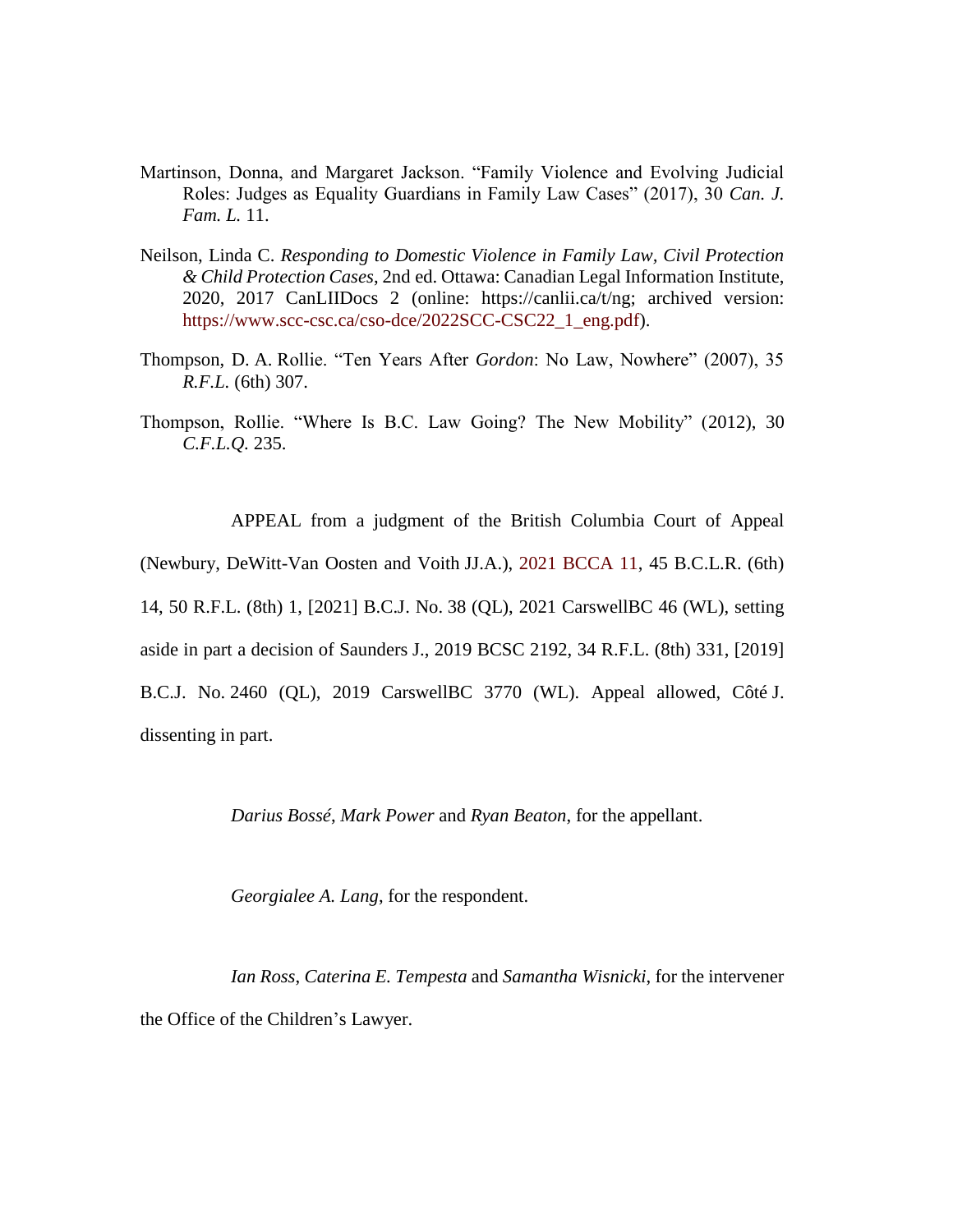*Claire E. Hunter*, *Q.C.*, *Kate Feeney*, *Kimberley Hawkins* and *Diana C. Sepúlveda*, for the interveners the West Coast Legal Education and Action Fund Association and the Rise Women's Legal Centre.

The reasons for judgment of Wagner C.J. and Moldaver, Karakatsanis, Brown, Rowe, Martin, Kasirer and Jamal JJ. were delivered by

KARAKATSANIS J. —

I. Overview

[1] An appeal is not a retrial. Nor is it licence for an appellate court to review the evidence afresh. When appellate courts stray beyond the proper bounds of review, finality and order in our system of justice is compromised. But not every trial decision can weather a dynamic and unpredictable future. Once it is rendered, lives go on and circumstances may change. When additional evidence is put forward, how should appellate courts reconcile the need for finality and order in our legal system with the need for decisions that reflect the just result in the proceedings before the court? And conversely, what framework should guide trial judges when they determine whether relocation is in a child's best interests, to ensure a just result that can navigate what lies ahead? This appeal raises both questions.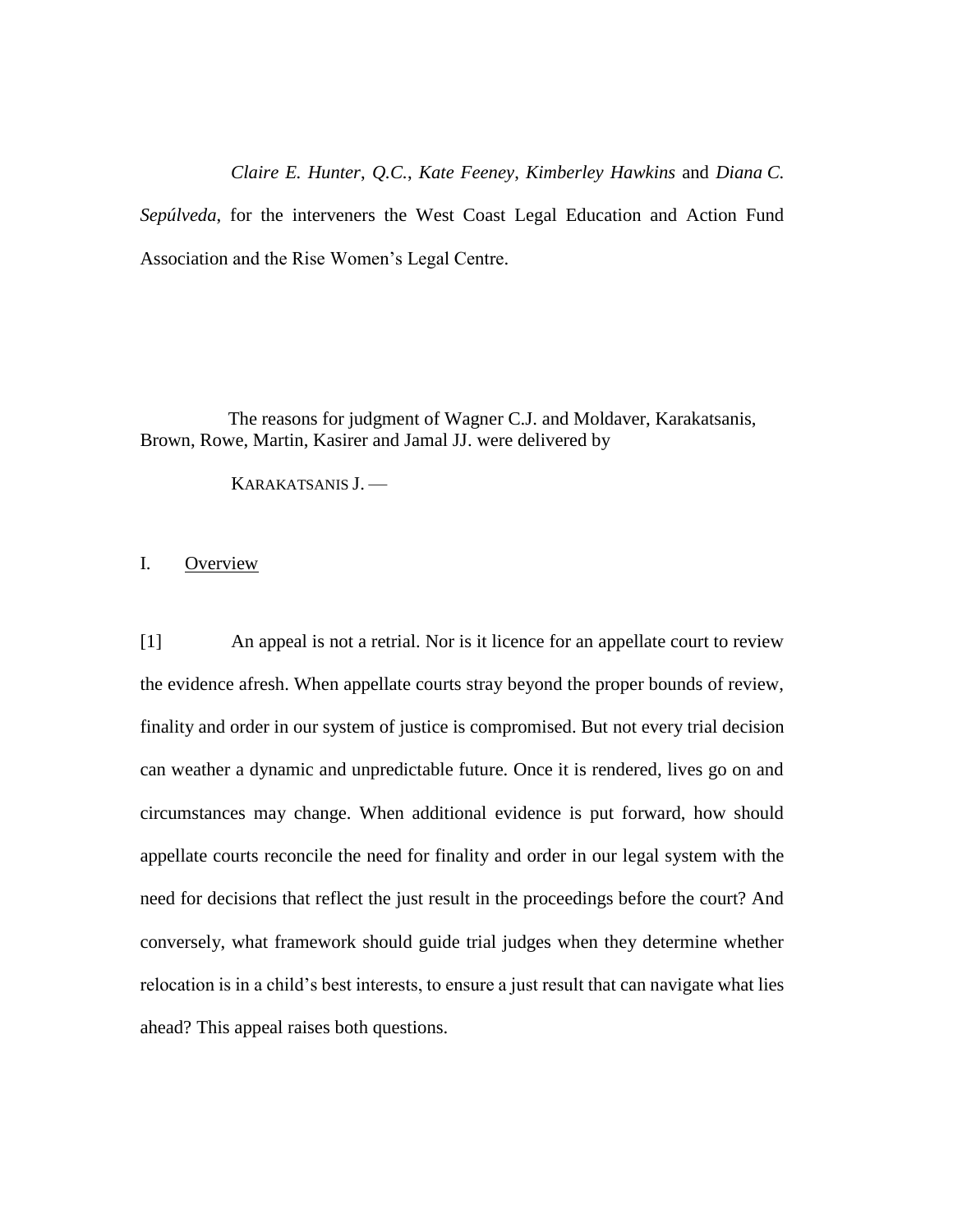[2] The Court must first determine the test that applies to the admission of additional evidence on appeal. The Court is asked to decide whether a legal distinction should be drawn between admitting "fresh evidence" (concerning events that occurred before trial) and "new evidence" (concerning events that occurred after trial).

[3] In my view, the test in *Palmer v. The Queen*, [1980] 1 S.C.R. 759, applies whenever a party seeks to adduce additional evidence on appeal for the purpose of reviewing the decision below, regardless of whether the evidence relates to facts that occurred before or after trial. Appellate courts must apply the *Palmer* criteria to determine whether finality and order in the administration of justice must yield in service of a just outcome. The overarching consideration is the interests of justice, regardless of when the evidence, or fact, came into existence.

[4] In cases where the best interests of the child are the primary concern, the *Palmer* test is sufficiently flexible to recognize that it may be in the interests of justice for a court to have more context before rendering decisions that could profoundly alter the course of a child's life. At the same time, finality and order are critically important in family proceedings, and factual developments that occur subsequent to trial are usually better addressed through variation procedures.

[5] In this case, the Court of Appeal for British Columbia held that *Palmer* did not strictly govern the admission of new evidence on appeal. Instead, it applied a different test and admitted the evidence. It erred in doing so.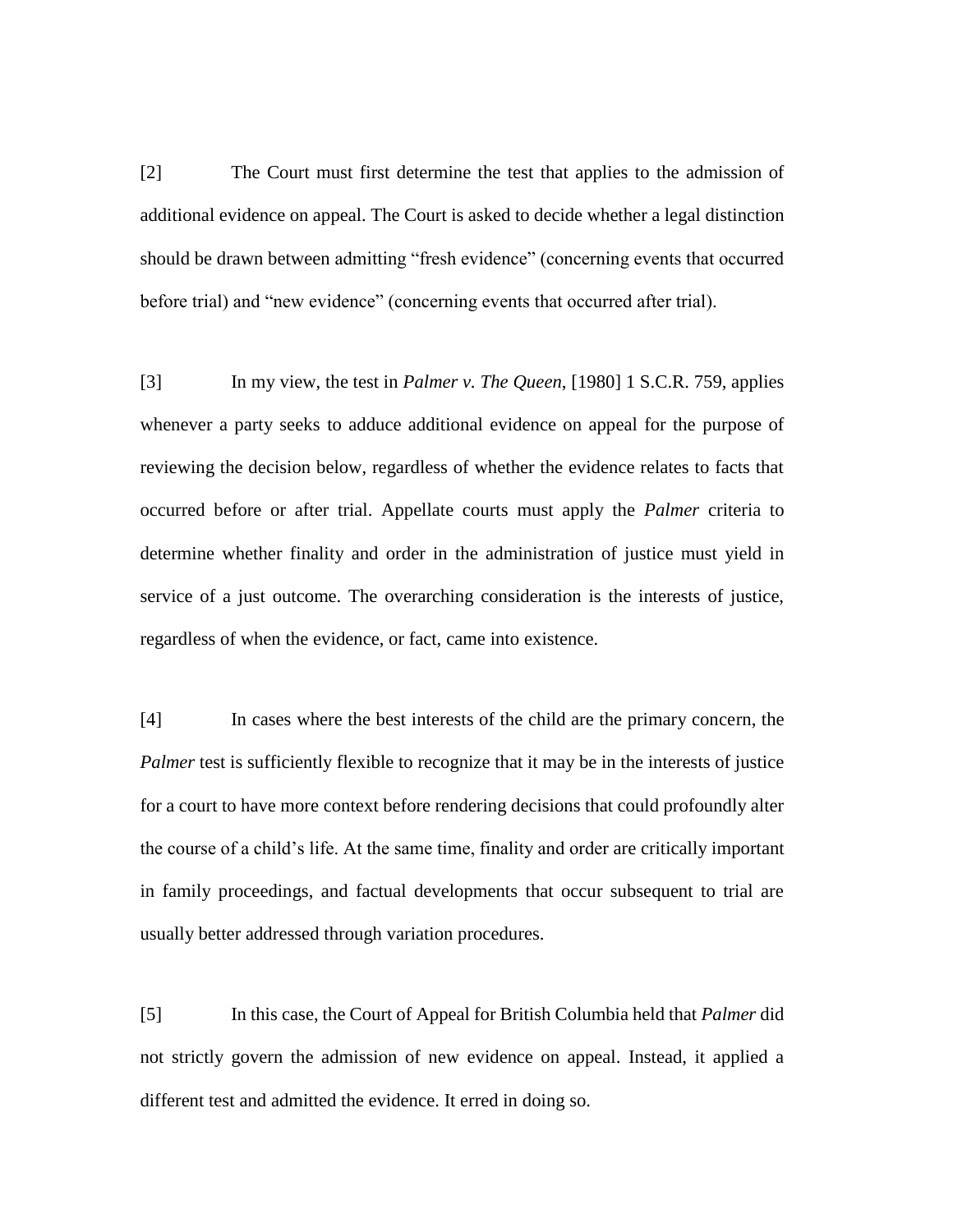[6] In my view, the evidence did not satisfy the *Palmer* criteria. The respondent sought to overturn an unfavourable trial outcome by adducing evidence on appeal that could have been available at first instance, had he acted with due diligence. Effectively, he was allowed to remedy the deficiencies in his trial evidence on appeal — with the benefit, and guidance, of the trial reasons. This gave rise to considerable unfairness. And in any event, evidence in family law appeals that is tendered for the purpose of showing a material change of circumstances is more appropriately raised at a variation hearing. *Palmer* should not be used to circumvent a variation scheme that Parliament specifically designed to address such developments. Admission of this evidence on appeal was not in the interests of justice.

[7] The second broad issue in this case relates to the legal framework for determining whether it is in a child's best interests to allow a parent to relocate with the child, away from the other parent. It concerns the application of *Gordon v. Goertz*, [1996] 2 S.C.R. 27, as refined by the case law over the past two decades and viewed in light of the recent amendments of the *Divorce Act*, R.S.C. 1985, c. 3 (2nd Supp.).

[8] Determining the best interests of the child is a heavy responsibility, with profound impacts on children, families and society. In many cases, the answer is difficult — the court must choose between competing and often compelling visions of how to best advance the needs and interests of the child. The challenge is even greater in mobility cases. Geographic distance reduces flexibility, disrupts established patterns, and inevitably impacts the relationship between a parent and a child. The forward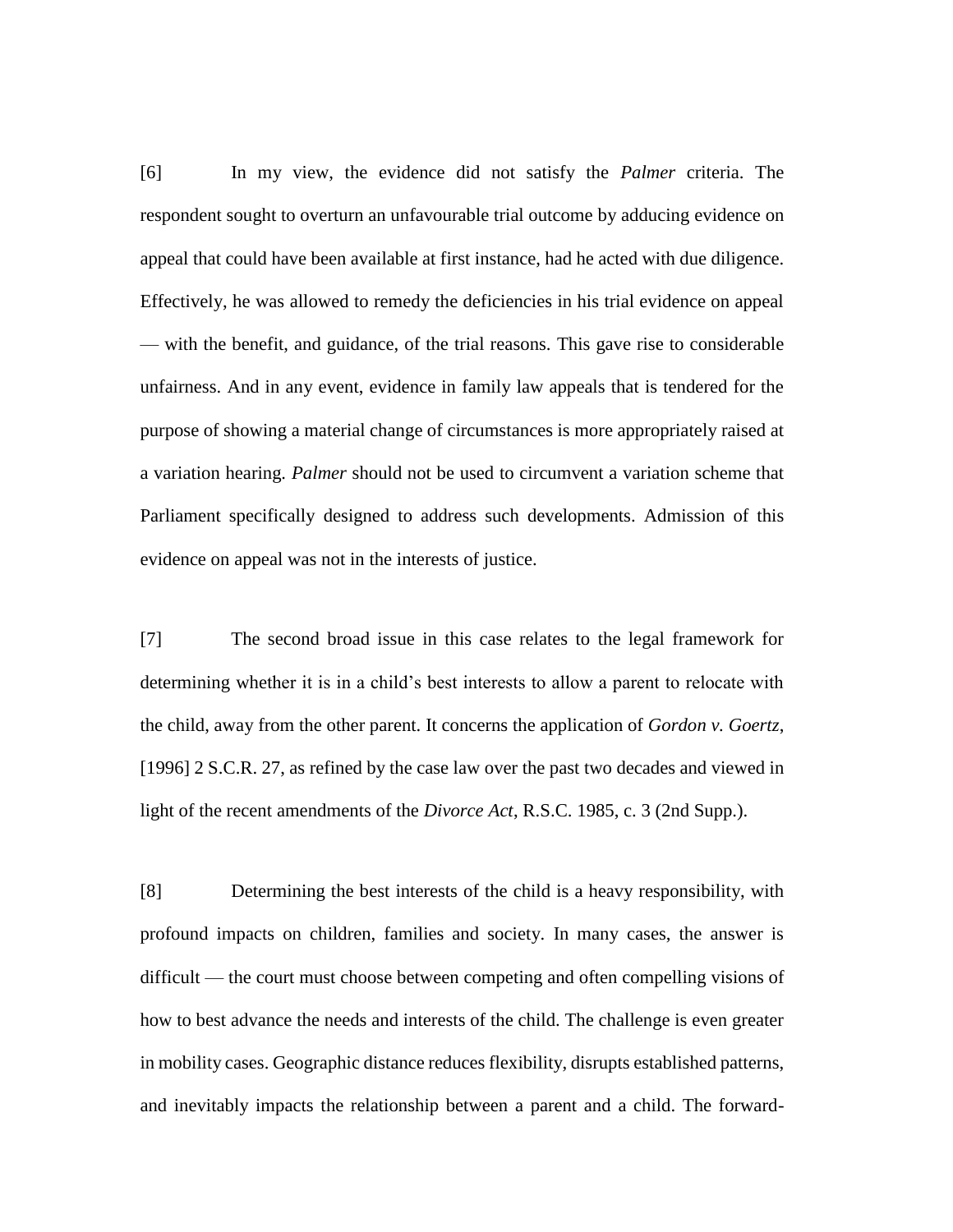looking nature of relocation cases requires judges to craft a disposition at a fixed point in time that is both sensitive to that child's present circumstances and can withstand the test of time and adversity.

[9] The law relating to the best interests of the child has long emphasized the need for individualized and discretionary decision making. But children also need predictability and certainty. To balance these competing interests, the law provides a framework and factors to structure a judge's discretion. This case calls on the Court to examine how some of those considerations apply in mobility cases. In particular, I clarify that a moving parent's reasons for relocation and the "maximum contact factor" are relevant only to the extent they bear upon the best interests of the child; a parent's testimony about whether they will move regardless of the outcome of the relocation application should not be considered; and family violence is a significant factor impacting the best interests of the child.

[10] Here, the trial judge did not err in his conclusion that relocation was in the best interests of the children. His factual findings and the weight he ascribed to factors bearing on the children's best interests warranted deference on appeal. In the absence of any reviewable error, the Court of Appeal was wrong to intervene.

[11] At the conclusion of the hearing, the Court (Côté J. dissenting in part) allowed the appeal and restored the trial judge's order, for reasons to follow. These are the reasons.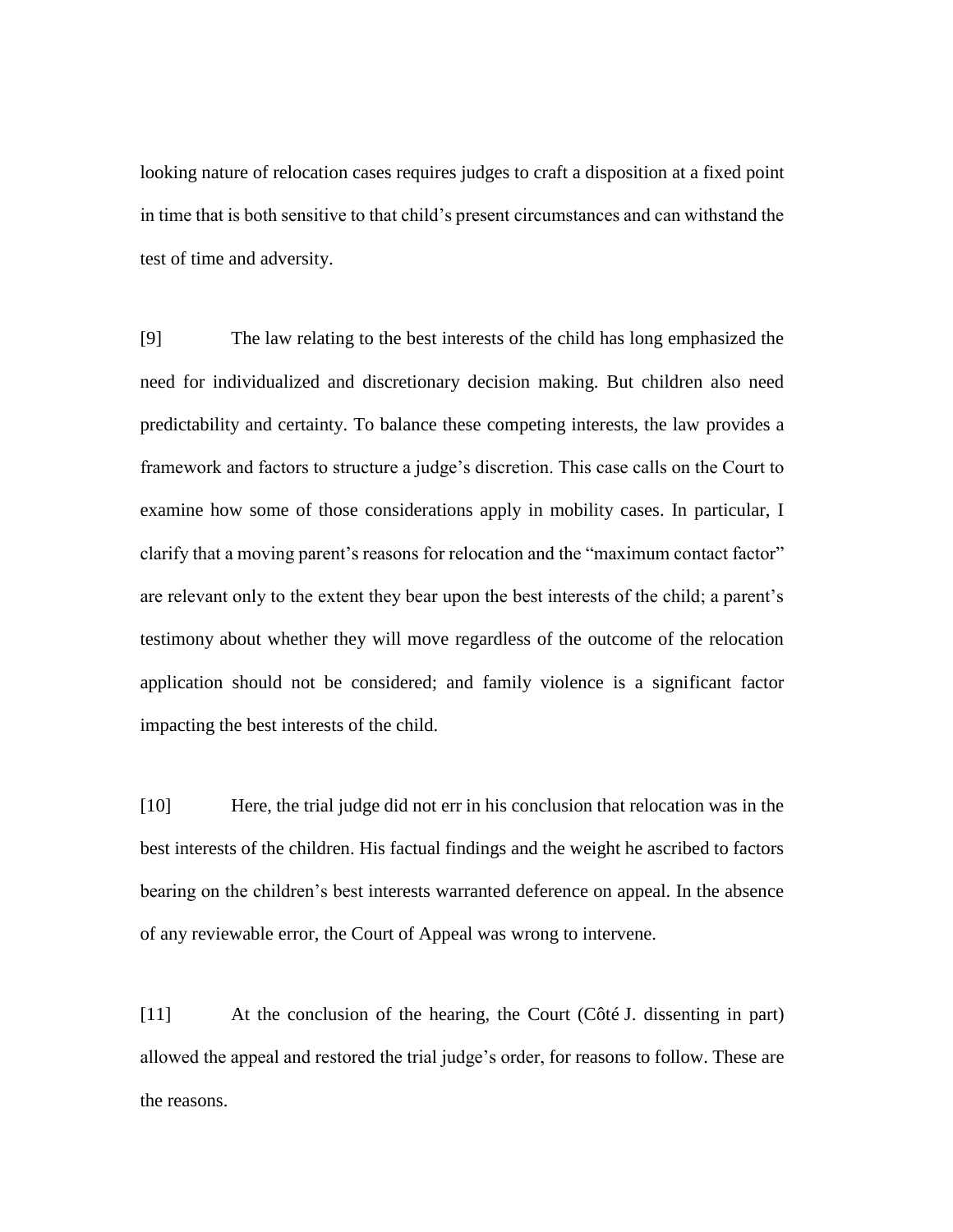#### II. Background

[12] Ashley Barendregt, the mother, met Geoff Grebliunas, the father, in 2011 in the Bulkley Valley, in northern British Columbia. She followed him to Kelowna in 2012, where he had moved for a change of scenery. Soon after, they got married. They bought a house and had two boys, who were aged three and five at the time of trial in 2019. They shared parenting duties throughout the marriage.

[13] The home purchase, already a burden on their modest finances, proved to be a project. An electrical fire shortly after they moved in exposed underlying problems — "rodents, water ingress, mould, and compromise of a structural floor joist"  $(2019 \text{ BCSC } 2192, 34 \text{ R.E.L. } (8th) 331, at para. 6)$  — that the father, with his background in carpentry, pledged to repair. He tore out drywall, planning to proceed room by room. But progress was slow. By trial, six years later, the house remained an "ongoing construction project" (trial reasons, at para. 5), with a makeshift kitchen and an only recently completed upstairs bathroom. The father's own expert witness described it as "a working environment, not a living environment": para. 33. Significant money was needed to bring it to marketable condition — funds the couple lacked, being well into six figures of debt by trial.

[14] Their relationship ended in November 2018, when the father "likely" assaulted the mother during an argument. That night, she drove the 2 boys some 10 hours to her parents' home in Telkwa, a village in the Bulkley Valley. The parenting arrangement that emerged in the aftermath was formalized in an interim order, splitting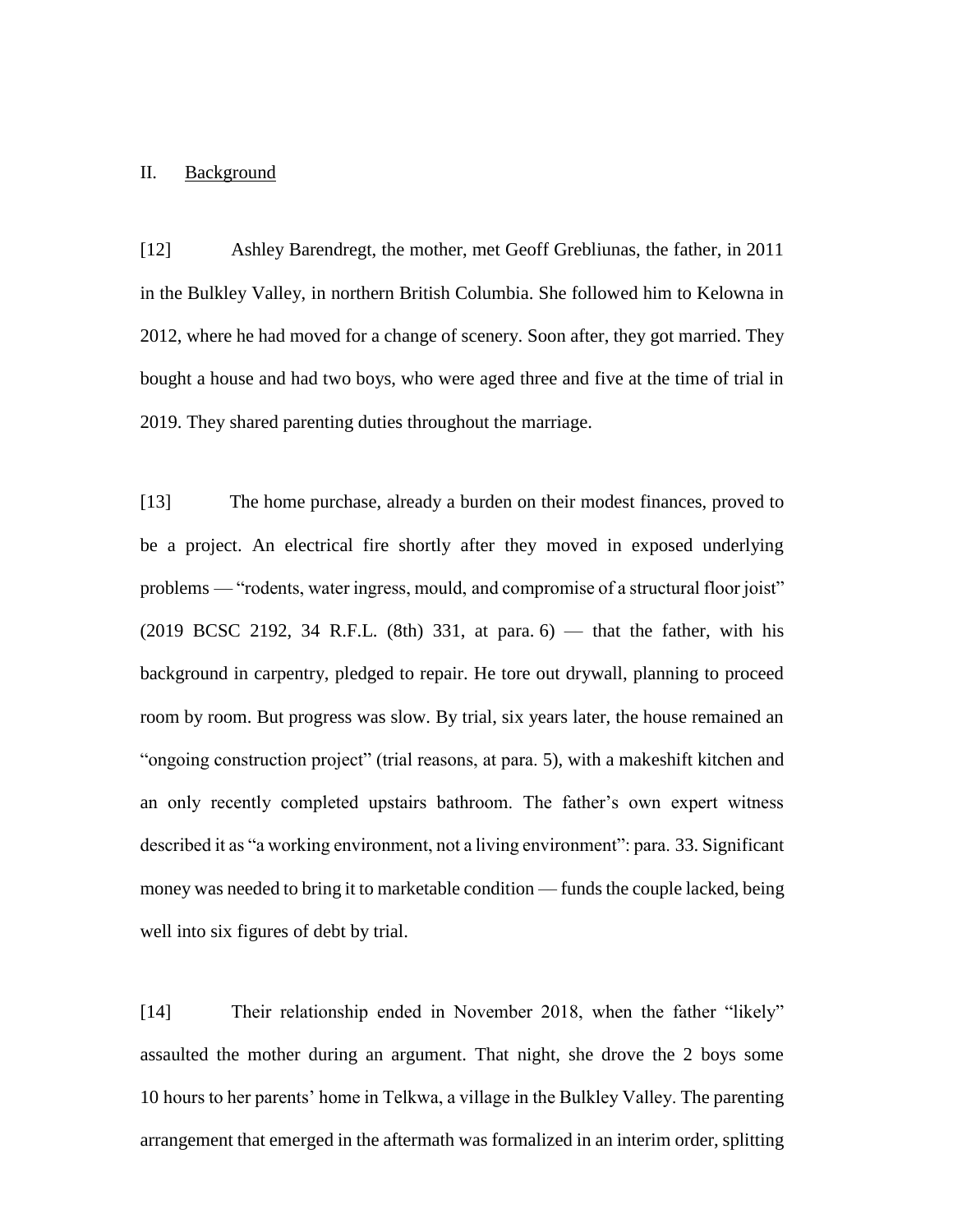parenting time between the parents, alternately in Telkwa and Kelowna, before they agreed to keep the children in Kelowna with the father. When the mother returned to Kelowna, they were to alternate weekly parenting time. But she did not return. A court order gave her parenting time with the boys in Telkwa in August 2019, but she had no further parenting time before the trial, which was held later that year.

[15] The central issue at trial was whether the children should be relocated to Telkwa with the mother or remain in Kelowna. She was willing to move to Kelowna if the father prevailed; he was unwilling to move to the Bulkley Valley under any circumstances.

[16] After a nine-day trial, the judge awarded primary residence of the children to the mother and allowed them to relocate to Telkwa. The father appealed and sought to adduce additional evidence. The Court of Appeal admitted the evidence, set aside the trial decision, and ordered the children to be returned to Kelowna. That decision was stayed pending appeal to this Court.

### III. Decisions Below

A. *Supreme Court of British Columbia, 2019 BCSC 2192, 34 R.F.L. (8th) 331 (Saunders J.)*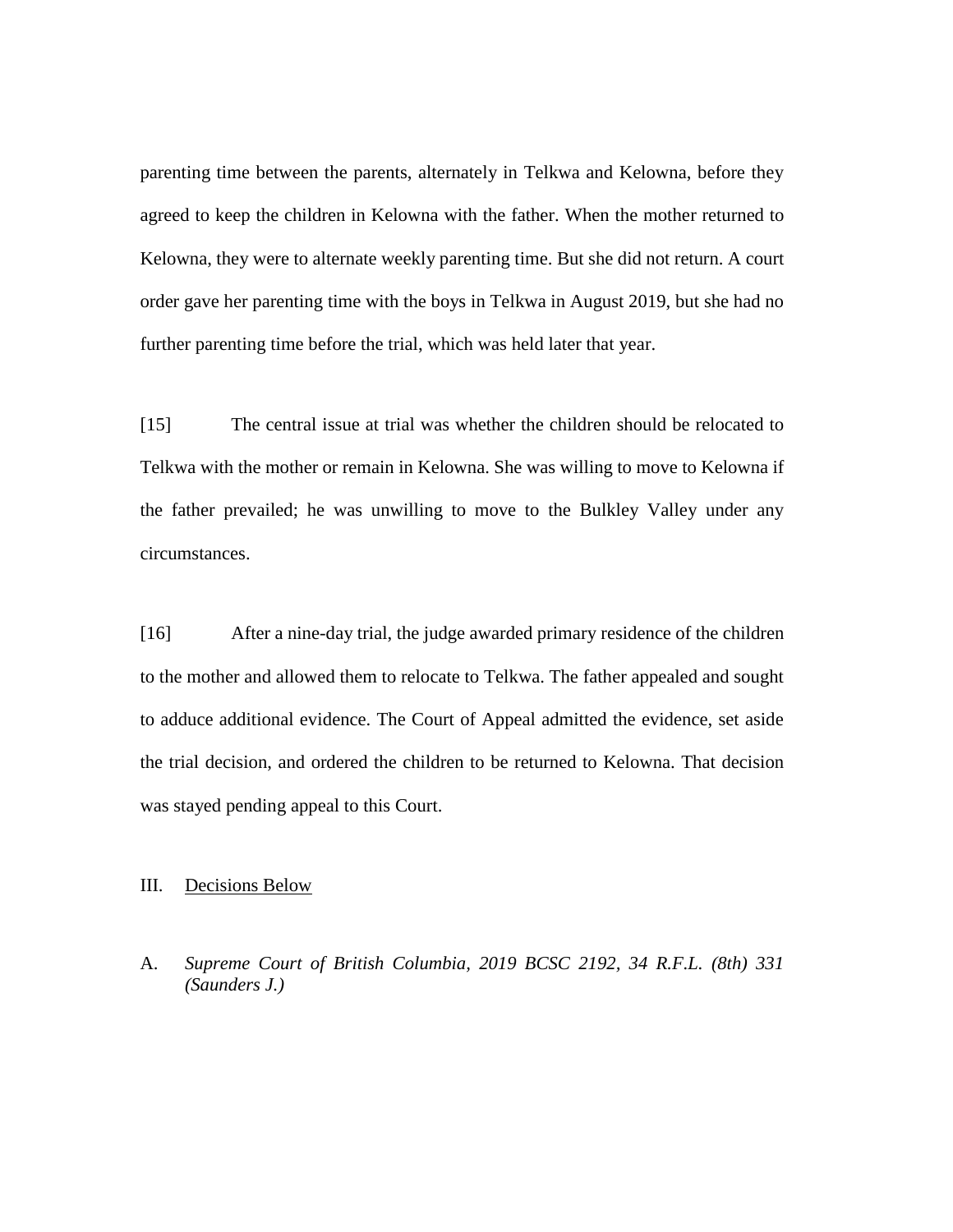[17] The trial judge found that both parents played active parts in raising the children, and relocation to Telkwa would have a significant impact on the children's relationship with their father. Two key issues, however, favoured the move.

[18] The more significant issue was the parties' acrimonious relationship and its implications for the children. He doubted they could collaborate to promote the children's best interests. Their marriage had involved "possibly some degree of emotional abuse"; the father had assaulted and emotionally traumatized the mother; and his conduct at trial was "abusive, and profoundly offensive": para. 41. There was, he found, "compelling evidence of [the father's] continuing animosity towards [the mother]": para. 42.

[19] He concluded that granting the mother primary care of the children would be in their best interests. She was more likely than the father to promote a positive attitude in the boys toward the other parent, and distancing the parents would help isolate the children from their discord. It was also unlikely that the parents could work cooperatively to promote the children's best interests in a shared parenting structure in the near future. The children would furthermore benefit indirectly from the mother living in Telkwa, where she had a stronger support network.

[20] The "less significant" issue was the parties' financial situation: para. 31. The house needed an influx of money to make it habitable. The father said he would accelerate the renovations but had not prepared a budget for the ongoing work. His plan to live in the house with the boys depended on his parents paying off the mortgage and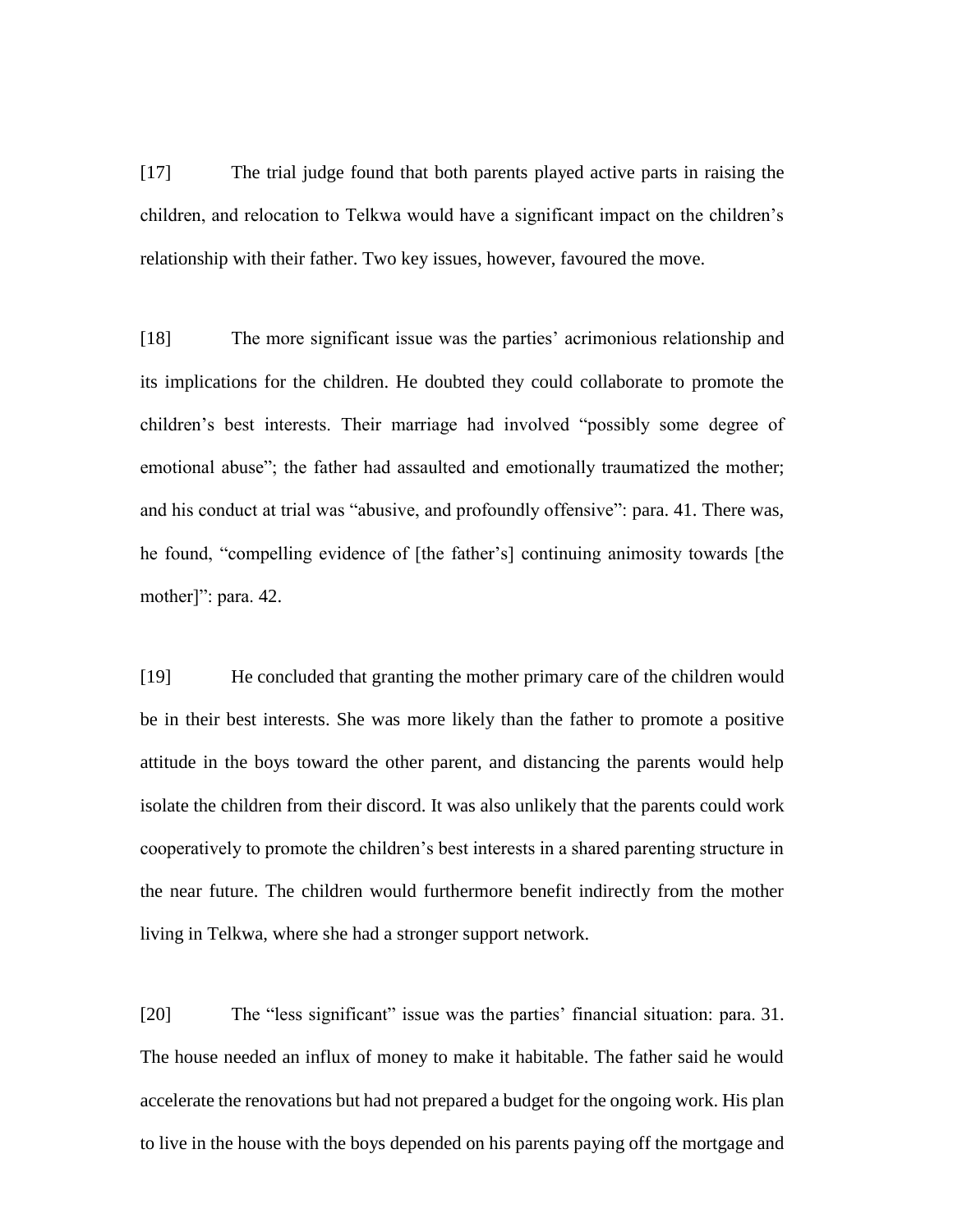line of credit, an arrangement they had yet to confirm by trial. The judge concluded that the father's ability to remain in the house, or even in West Kelowna, was less than certain.

[21] The trial judge concluded that relocation would best promote the children's interests. He awarded the mother primary residence and granted her application.

# B. *Court of Appeal for British Columbia, 2021 BCCA 11, 45 B.C.L.R. (6th) 14 (Newbury, DeWitt-Van Oosten and Voith JJ.A.)*

[22] The appeal proceeded, and the hearing had nearly ended, when the father's counsel informed the court that her client's financial situation had suddenly changed. The father later elaborated in an affidavit: he had taken steps to purchase the mother's interest in the property; his parents had purchased a half interest in the home and had increased their personal line of credit to finance renovations; the three of them had refinanced the home, nearly halving the monthly mortgage payments; he had completed the bathroom and master bedroom; and a contractor had been hired to finish the kitchen. He sought to admit evidence of all of these developments in the appeal.

[23] Voith J.A., for the court, characterized this as "new" evidence because it had not existed at the time of trial. As such, it was not subject to the *Palmer* test, and the due diligence criterion did not strictly govern its admission. Instead, "new evidence" could be admitted if it established "that a premise or underpinning or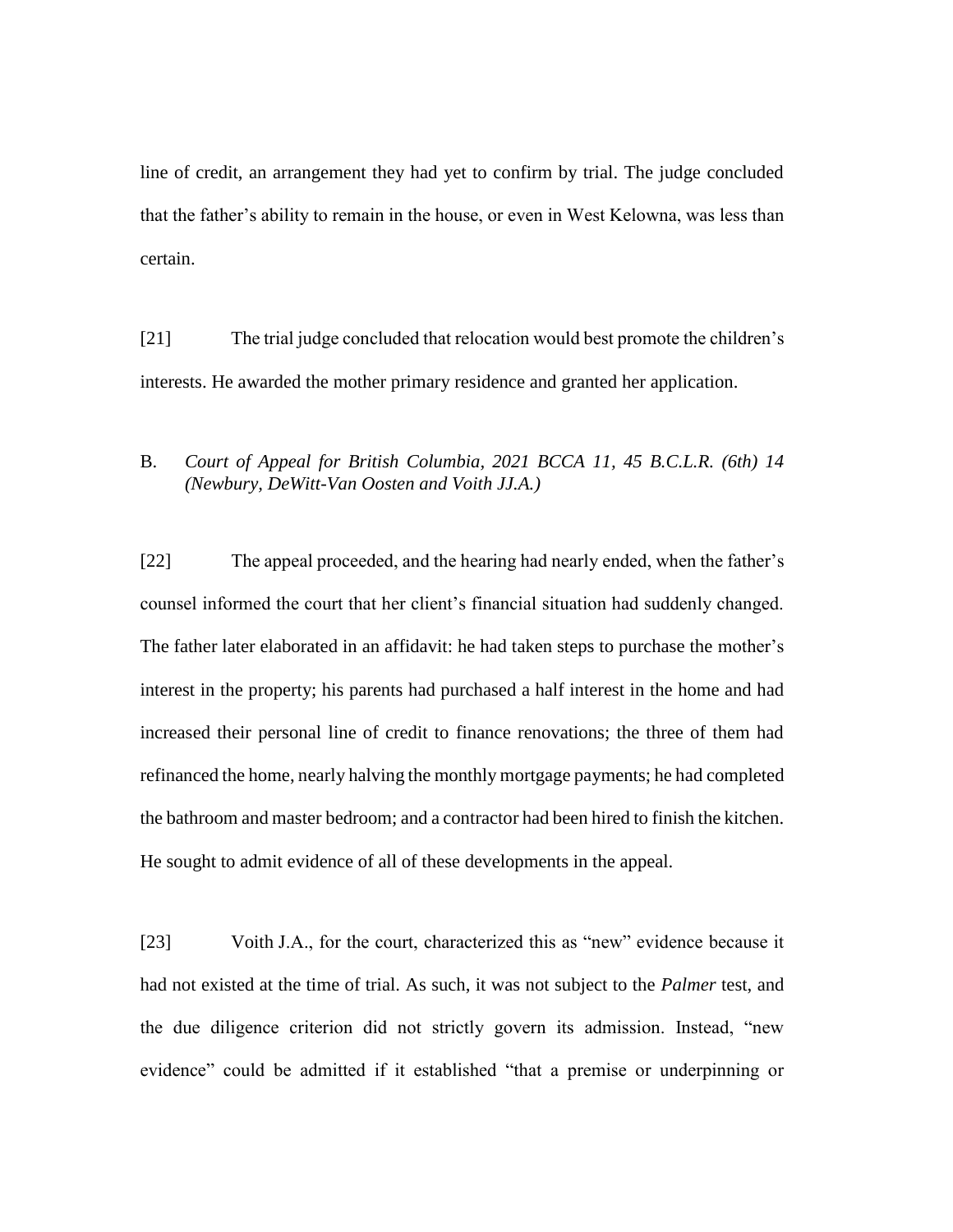understanding of the trial judge that was significant or fundamental or pivotal has been undermined or altered": para. 43.

[24] The court admitted the evidence, finding that it undermined a primary underpinning of the trial decision, namely, the judge's findings on the parties' finances. Specifically, the father had done almost exactly what he had said he would; and the "assumption[s]" that he might not be able to remain in the family home and might not "possibly even [be] able to remain in West Kelowna" had been displaced: para. 57. One of trial judge's two main considerations no longer applied.

[25] And given this, the other consideration — the parties' acrimonious relationship — could "no longer support the ultimate result arrived at by the trial judge": para. 69. The mother's need for emotional support could not justify relocation, even at the cost of "some friction between the parties": paras. 74-75. And the trial judge should have considered whether the children could have stayed with their father in Kelowna. The court concluded that the children's best interests were best served by staying in Kelowna with both parents and ordered accordingly.

IV. Issues

[26] This appeal raises two broad issues: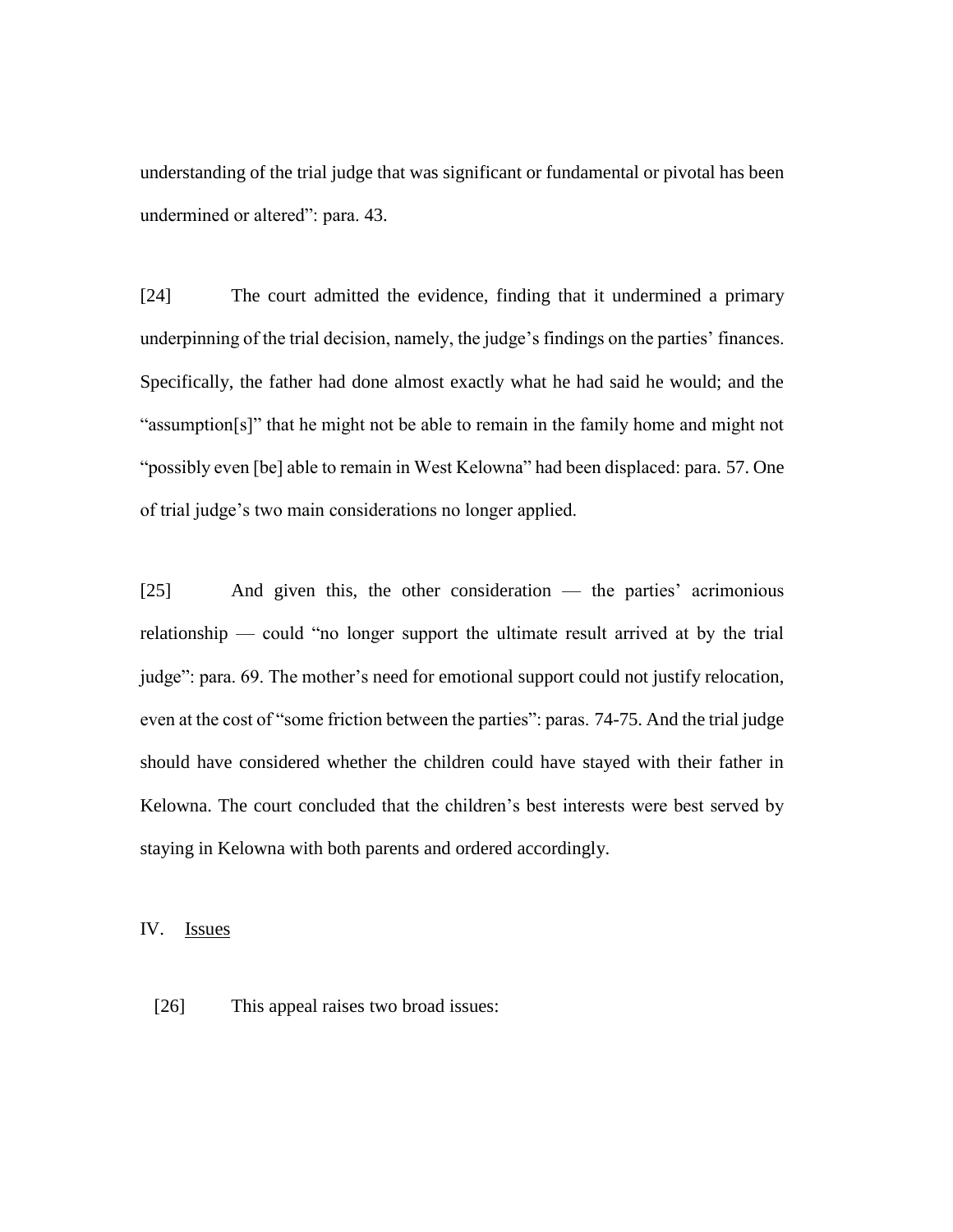- (i) What test governs the admission of additional evidence on appeal, and did the Court of Appeal err in admitting the evidence in this case?
- (ii) Did the trial judge err in his relocation analysis, warranting appellate intervention?

[27] In brief, I answer as follows. Regardless of whether the evidence relates to facts that occurred before or after trial, the *Palmer* test governs the admission of additional evidence on appeal when it is adduced for the purpose of reviewing the decision below. The Court of Appeal erred by applying a different test and admitting the evidence on appeal. The evidence did not satisfy the *Palmer* test because it could have been available for trial with the exercise of due diligence. In any event, given the availability of a variation procedure designed to address any material change in circumstances, its admission was not in the interests of justice.

[28] Moreover, the trial judge did not err in his relocation analysis. His analysis of the best interests of the children is consonant with the mobility framework set out in *Gordon* as refined over the past two decades. His factual findings and the weight he ascribed to factors bearing on the children's best interests warranted deference on appeal. The Court of Appeal was wrong to intervene.

## V. Analysis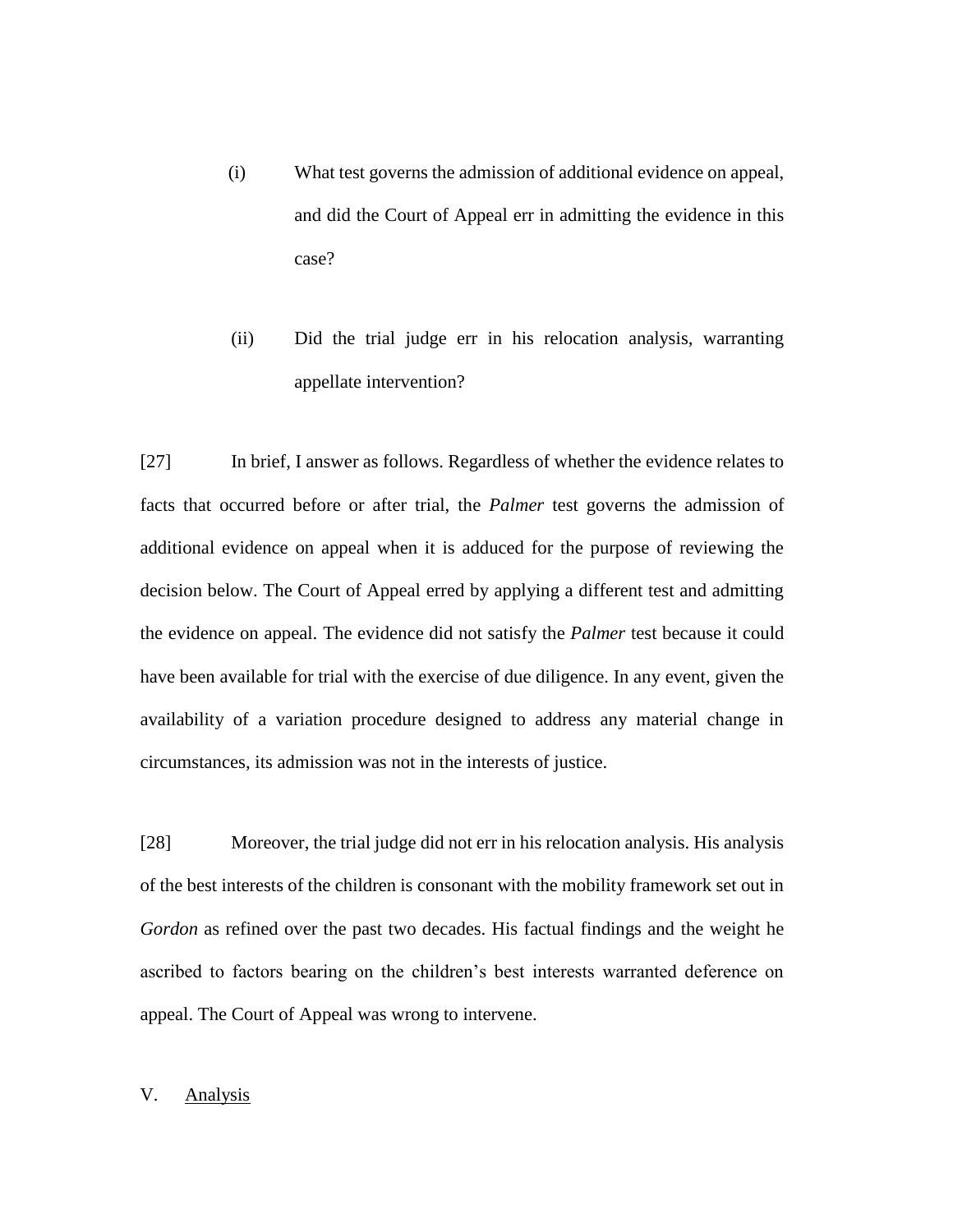### A. *The Test for Admitting Additional Evidence on Appeal*

[29] Appellate courts have the discretion to admit additional evidence to supplement the record on appeal: *Catholic Children's Aid Society of Metropolitan Toronto v. M. (C.)*, [1994] 2 S.C.R. 165, at p. 188; *United States of America v. Shulman*, 2001 SCC 21, [2001] 1 S.C.R. 616, at para. 43. Whether in criminal or non-criminal matters (*May v. Ferndale Institution*, 2005 SCC 82, [2005] 3 S.C.R. 809, at para. 107), courts have typically applied the four criteria set out by this Court in *Palmer* when parties seek to adduce evidence on appeal:

- (i) the evidence could not, by the exercise of due diligence, have been obtained for the trial (provided that this general principle will not be applied as strictly in a criminal case as in civil cases);
- (ii) the evidence is relevant in that it bears upon a decisive or potentially decisive issue;
- (iii) the evidence is credible in the sense that it is reasonably capable of belief; and
- (iv) the evidence is such that, if believed, it could have affected the result at trial.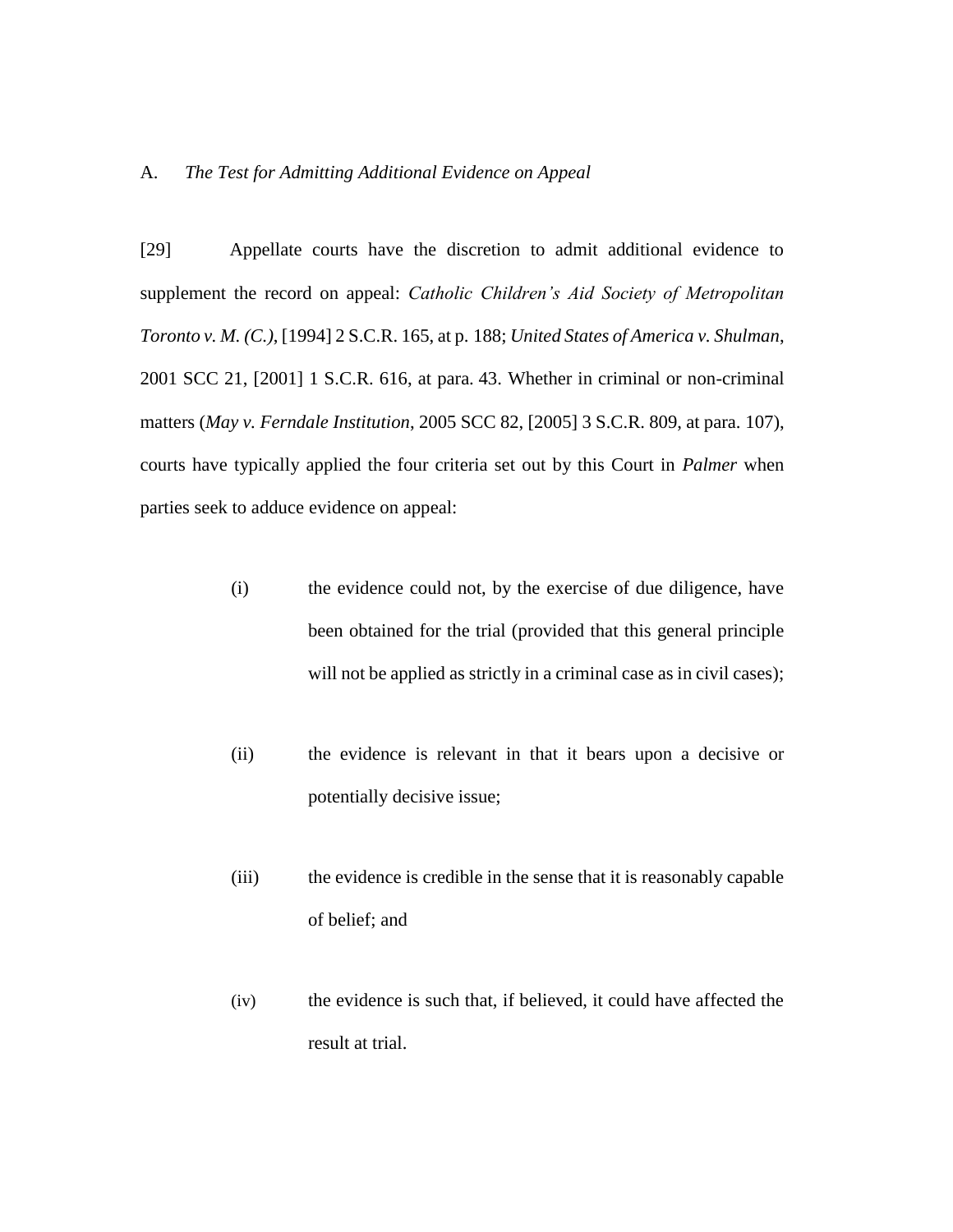[30] *Palmer* applies when evidence is adduced on appeal "for the purpose of asking the court to review the proceedings in the court below": *Shulman*, at para. 44. *Palmer* does not, however, apply to evidence going to the validity of the trial process itself (*R. v. Taillefer*, 2003 SCC 70, [2003] 3 S.C.R. 307, at paras. 76-77), nor to evidence adduced "as a basis for requesting an original remedy in the Court of Appeal", such as a stay of proceedings for an abuse of process (*Shulman*, at paras. 44-46).

[31] The *Palmer* test is purposive, fact-specific, and driven by an overarching concern for the interests of justice. It ensures that the admission of additional evidence on appeal will be rare, such that the matters in issue between the parties should "narrow rather than expand as [a] case proceeds up the appellate ladder": *Public School Boards' Assn. of Alberta v. Alberta (Attorney General)*, 2000 SCC 2, [2000] 1 S.C.R. 44, at para. 10.

[32] The test strikes a balance between two foundational principles: (i) finality and order in the justice system, and (ii) reaching a just result in the context of the proceedings. The first criterion seeks to preserve finality and order by excluding evidence that could have been considered by the court at first instance, had the party exercised due diligence. This protects certainty in the judicial process and fairness to the other party. The remaining criteria — that the evidence be relevant, credible and could have affected the outcome — are concerned with reaching a just result.

[33] While the interest in the finality of a trial decision and order in the justice system must sometimes give way to reach a just result, as I will explain, a proper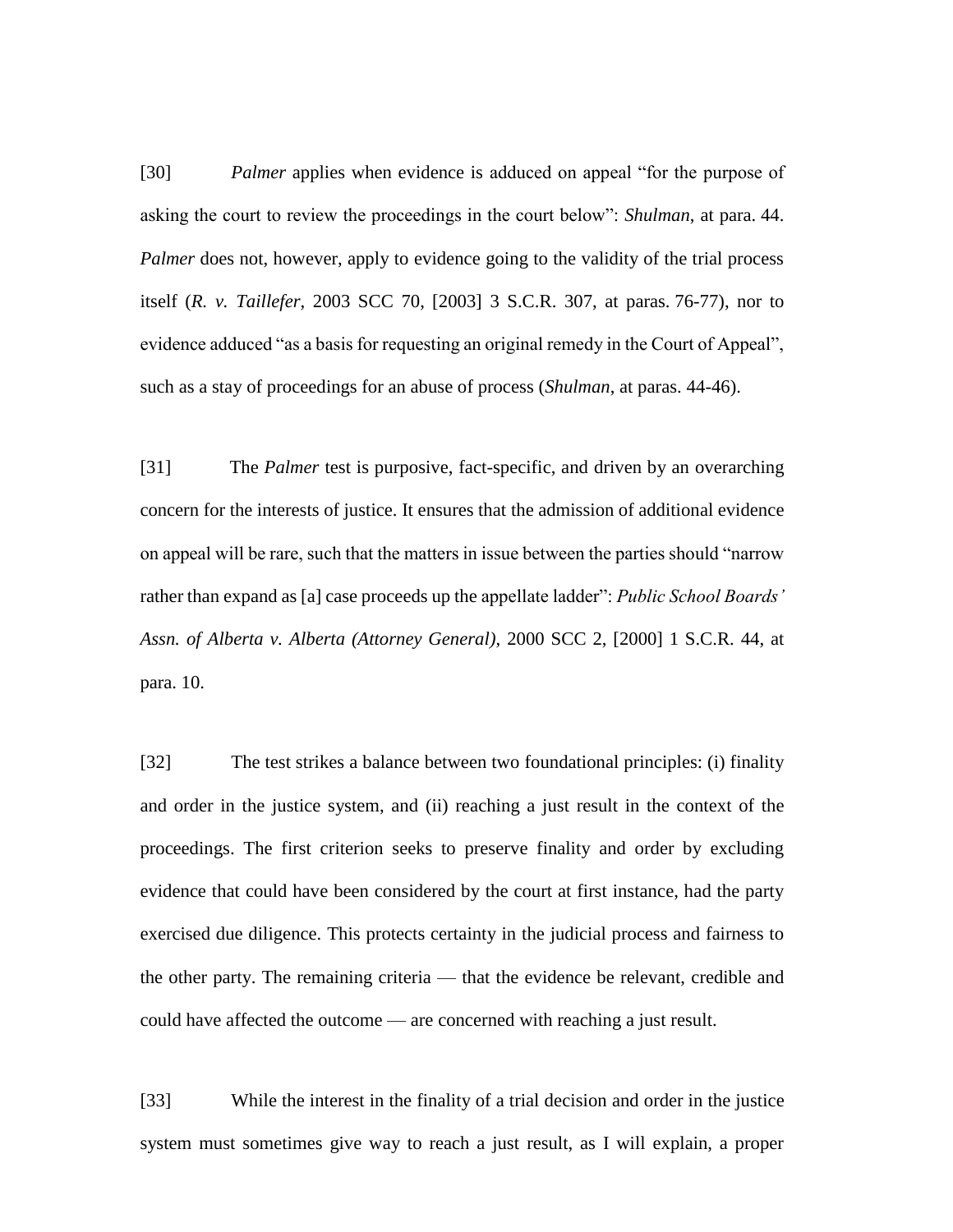application of *Palmer* reflects and safeguards both principles, as well as fairness to the parties.

[34] For the reasons that follow, I conclude that the *Palmer* test applies to all evidence tendered on appeal for the purpose of reviewing the decision below. In my view, the *Palmer* test ensures the proper balance and is sufficiently flexible to respond to any unique concerns that arise when considering whether to admit evidence regarding facts or events that occurred after the trial.

[35] My analysis proceeds as follows. First, I discuss the four *Palmer* criteria. Second, I address the unique challenges that arise when litigants seek to adduce "new" evidence. Third, I consider how *Palmer* applies in the family law context. Finally, I address the use of properly admitted evidence, before turning to the merits of the fresh evidence motion in this case.

## (1) The *Palmer* Criteria

#### (a) *Due Diligence*

[36] Functionally, the first *Palmer* criterion — that the evidence could not, by the exercise of due diligence, have been obtained for the trial — focuses on the conduct of the party seeking to adduce the evidence. It requires litigants to take all reasonable steps to present their best case at trial. This ensures finality and order in the judicial process: *R. v. St-Cloud*, 2015 SCC 27, [2015] 2 S.C.R. 328, at para. 130; *R. v. G.D.B.*,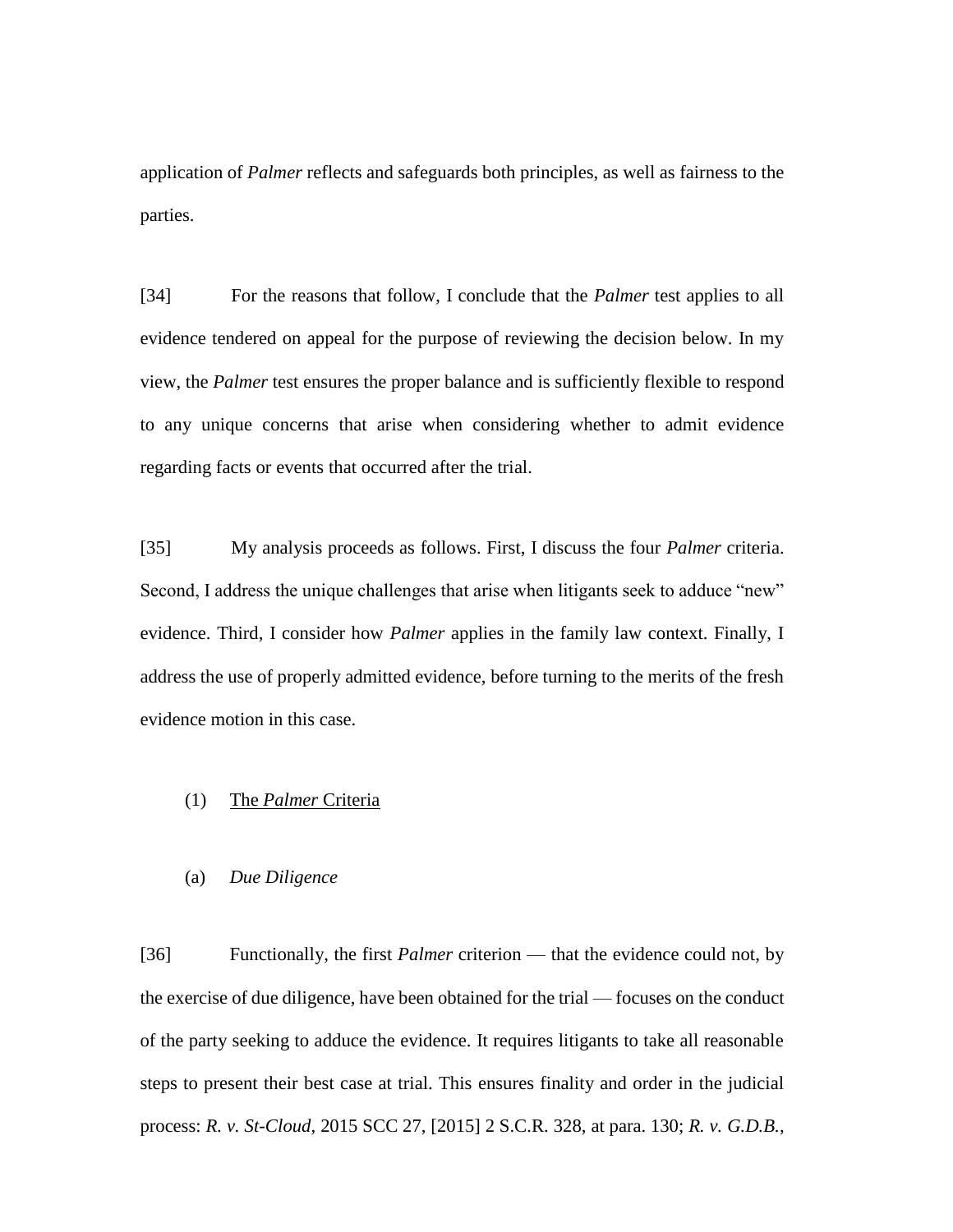2000 SCC 22, [2000] 1 S.C.R. 520, at para. 19; *R. v. Angelillo*, 2006 SCC 55, [2006] 2 S.C.R. 728, at para. 15.

[37] The relationship between due diligence, and finality and order are deeply rooted in our common law. The law generally "requires litigants to put their best foot forward to establish the truth of their allegations when first called upon to do so": *Danyluk v. Ainsworth Technologies Inc.*, 2001 SCC 44, [2001] 2 S.C.R. 460, at para. 18. This animates, for example, the cause of action estoppel doctrine, which safeguards "the interest of an individual in being protected from repeated suits and prosecutions for the same cause" and "the finality and conclusiveness of judicial decisions": K. R. Handley, *Spencer Bower and Handley: Res Judicata* (4th ed. 2009), at pp. 3-4. This doctrine achieves these ends through a due diligence component: it precludes a party from bringing an action against another party where the basis of the cause of action was argued or could have been argued in the prior action if the party in question had exercised reasonable diligence (*Grandview (Town of) v. Doering*, [1976] 2 S.C.R. 621, at pp. 634-38, citing *Henderson v. Henderson* (1843), 3 Hare 100).

[38] The *Palmer* test's due diligence criterion plays a similar role: it ensures that litigants put their best foot forward when first called upon to do so.

[39] The principle of finality and order has both individual and systemic dimensions in this setting. On an individual level, it speaks to the profound unfairness in providing "a party the opportunity to make up for deficiencies in [their] case at trial": *Stav v. Stav*, 2012 BCCA 154, 31 B.C.L.R. (5th) 302, at para. 32. A party who has not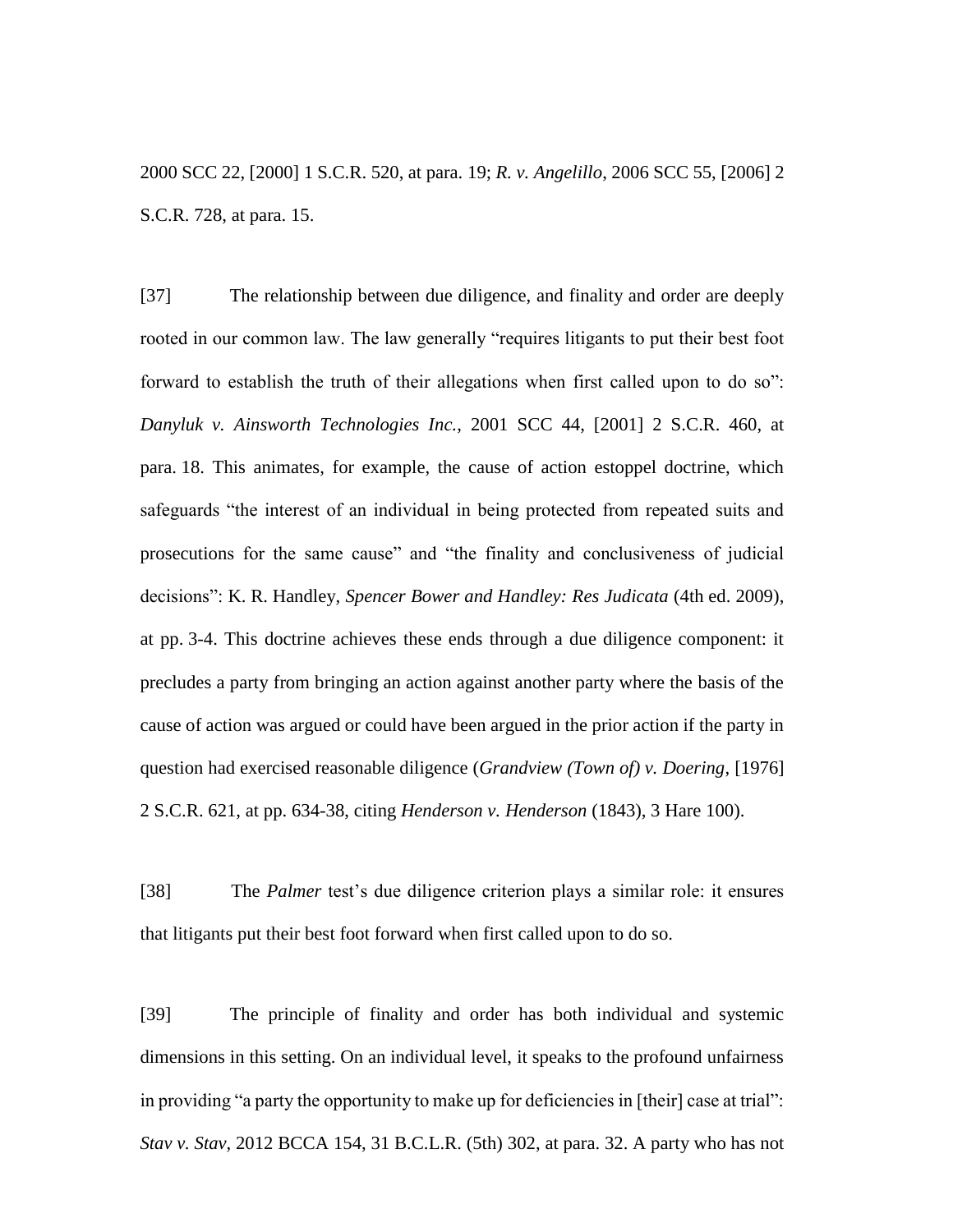acted with due diligence should not be afforded a "second kick at the can": *S.F.D. v. M.T.*, 2019 NBCA 62, 49 C.C.P.B. (2nd) 177, at para. 24. And the opposing party is entitled to certainty and generally should not have to relitigate an issue decided at first instance, absent a reviewable error. Otherwise, the opposing party must endure additional delay and expense to answer a new case on appeal. Permitting a party in an appeal to fill the gaps in their trial evidence based on the failings identified by the trial judge is fundamentally unfair to the other litigant in an adversarial proceeding.

[40] On a systemic level, this principle preserves the distinction between the roles of trial and appellate courts. Evaluating evidence and making factual findings are the responsibilities of trial judges. Appellate courts, by contrast, are designed to review trial decisions for errors. The admission of additional evidence on appeal blurs this critical distinction by permitting litigants to effectively extend trial proceedings into the appellate arena.

[41] By requiring litigants to call all evidence necessary to present their best case at first instance, the due diligence criterion protects this distinction. This, in turn, sustains the proper functioning of our judicial architecture (*R. v. Sipos*, 2014 SCC 47, [2014] 2 S.C.R. 423, at para. 30), and ensures the efficient and effective use of judicial resources (see *Housen v. Nikolaisen*, 2002 SCC 33, [2002] 2 S.C.R. 235, at para. 16).

[42] The importance of the due diligence criterion may vary, however, depending on the proposed use of the evidence. Evidence sought to be adduced as a basis for intervention — to demonstrate the first instance decision was wrong — raises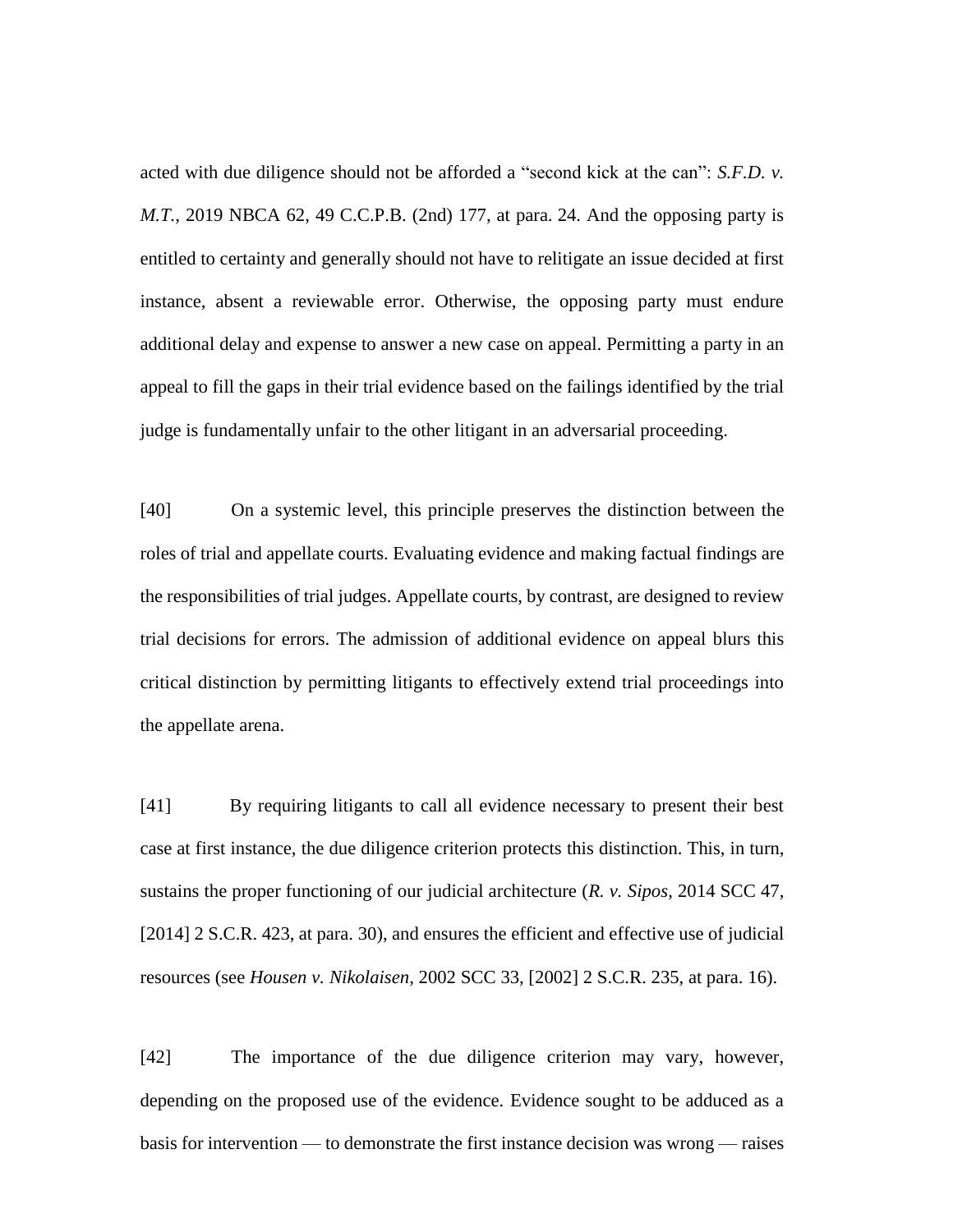greater concerns for finality and order than evidence that may help determine an appropriate order *after* the court has found a material error. Since appellate intervention is justified on the basis of a reviewable error in the decision below, there is less concern for finality and order. Accordingly, in such cases, the due diligence criterion has less bearing on the interests of justice.

[43] In sum, the due diligence criterion safeguards the importance of finality and order for the parties and the integrity of the judicial system. The focus at this stage of *Palmer* is on the *conduct* of the party. This is why evidence that could, by the exercise of due diligence, have been available for trial should generally not be admitted on appeal.

# (b) *The Criteria That the Evidence Be Relevant, Credible and Could Have Affected the Result*

[44] The last three *Palmer* criteria require courts to only admit evidence on appeal when it is relevant, credible, and could have affected the result at trial. Unlike the first criterion, which focuses on the *conduct* of the party, these three criteria focus on the *evidence* adduced. And unlike due diligence, the latter three criteria are "conditions precedent" — evidence that falls short of them cannot be admitted on appeal: *R. v. Lévesque*, 2000 SCC 47, [2000] 2 S.C.R. 487, at para. 14.

[45] These criteria reflect the other principle that animates the *Palmer* test: the importance of reaching a just result in the context of the proceedings (*Sipos*, at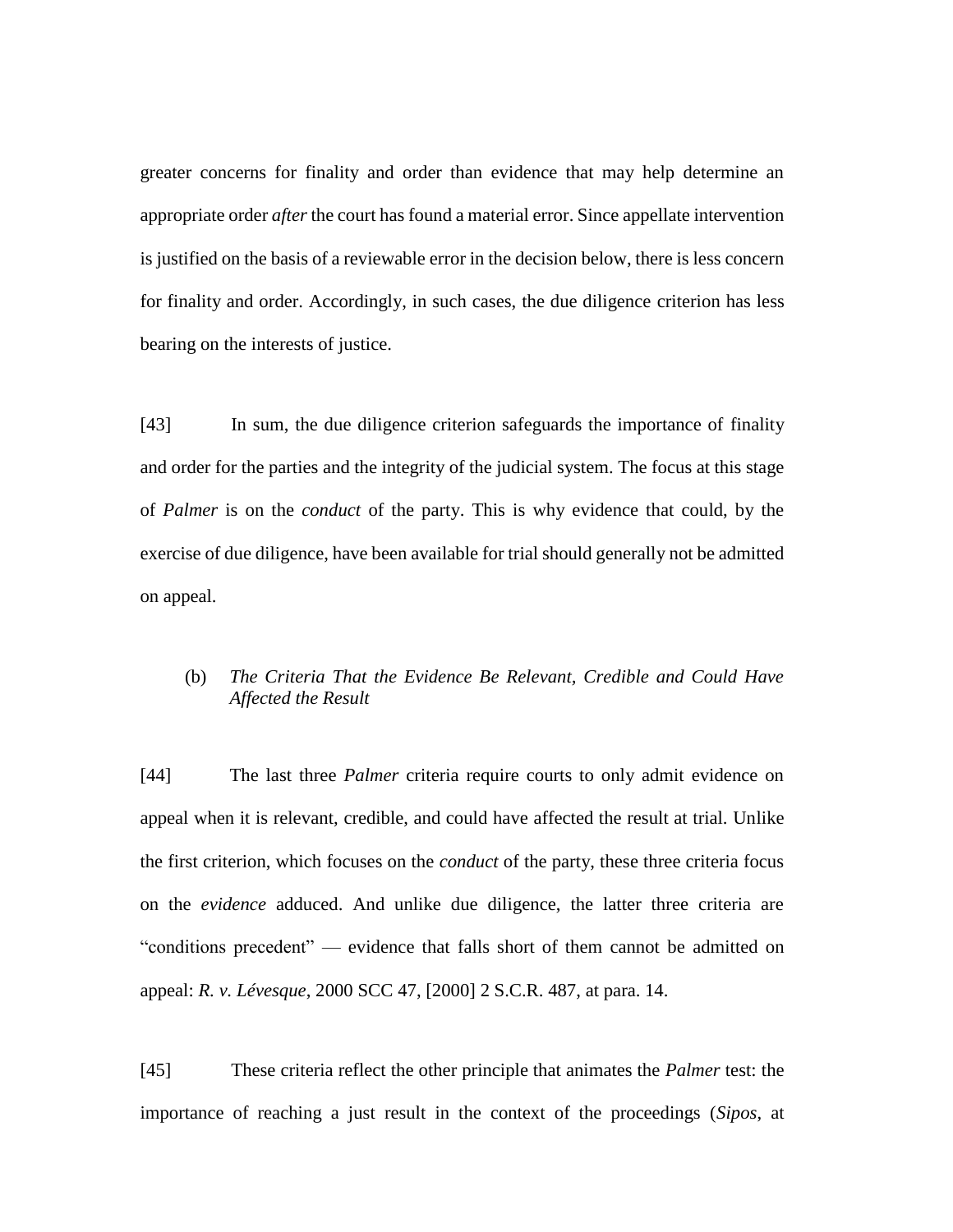paras. 30-31; *R. v. Warsing*, [1998] 3 S.C.R. 579, at para. 56). This principle is directly linked to the correctness of the trial decision and the truth-seeking function of our trial process. Evidence that is unreliable, not credible, or not probative of the issues in dispute may hinder, rather than facilitate, the search for the truth. And as Cory J. observed in *R. v. Nikolovski*, [1996] 3 S.C.R. 1197, at para. 13, "[t]he ultimate aim of any trial, criminal or civil, must be to seek and to ascertain the truth."

[46] After a court has decided to admit evidence on appeal, it should remain mindful that the evidence has not been put to the test of cross-examination or rebuttal at trial, and the adverse party may not have had the ability to verify its accuracy: *Lévesque*, at para. 25. If the evidence is challenged or its probative value is in dispute, appellate courts may, among other things, provide the opposing party an opportunity to respond, allow cross‑examination of a witness, permit the submission of expert evidence in response to additional expert evidence, or remit the matter to the court of first instance: *Lévesque*, at para. 25; see also *Child and Family Services of Winnipeg v. J.M.F.*, 2000 MBCA 145, 153 Man. R. (2d) 90, at para. 27; *Children's Aid Society of Windsor-Essex (County) v. B. (Y.)* (2004), 5 R.F.L. (6th) 269 (Ont. C.A.), at paras. 12 and 19.

## (c) *Palmer Resolves the Tension Between the Need for Finality and Order, and the Interest in Reaching a Just Result*

[47] The *Palmer* test reconciles the tension between these two foundational principles — the need for finality and order, and the interest in reaching a just result —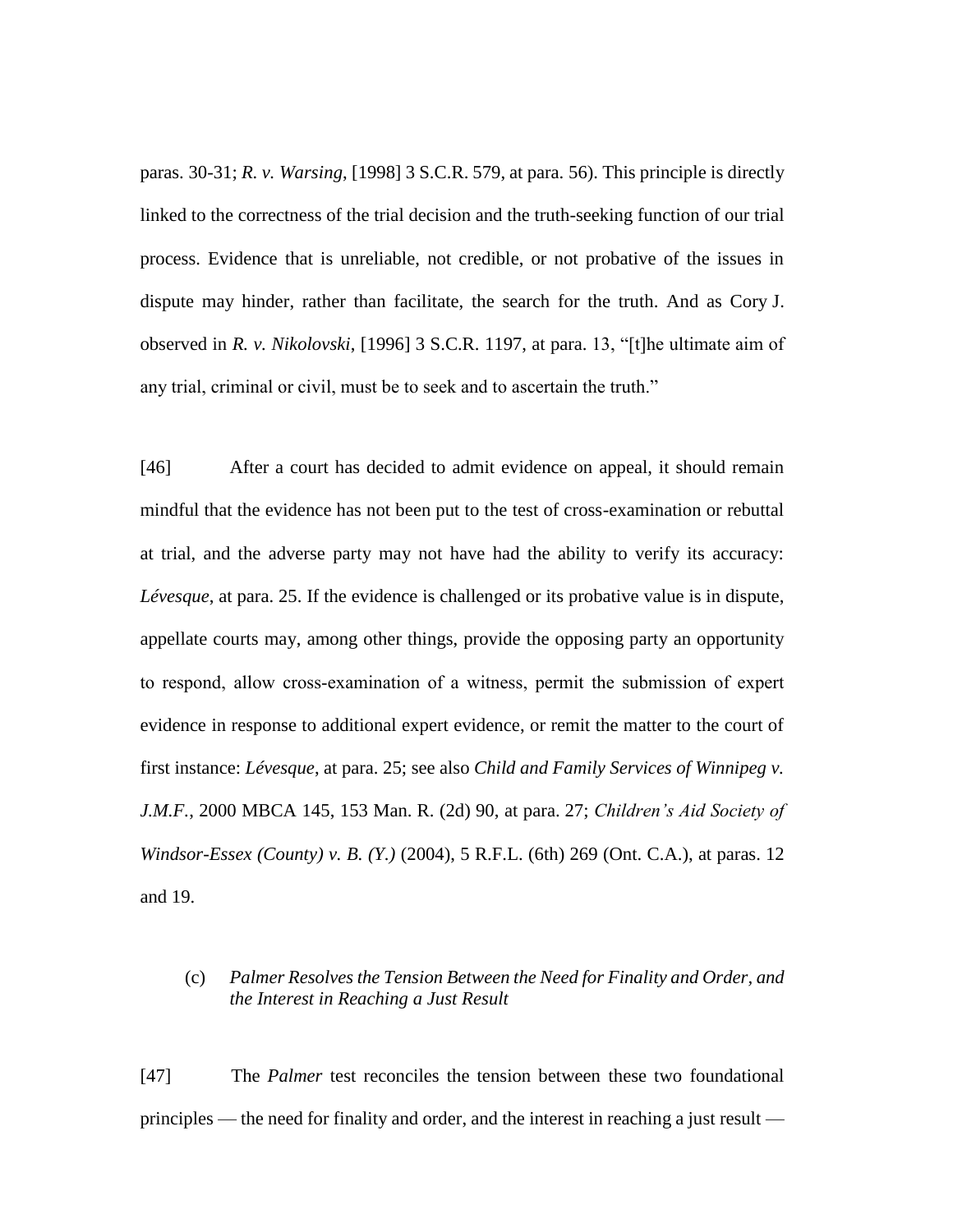to determine the interests of justice in the circumstances of each case: *Sipos*, at para. 31. It is against this backdrop that I address whether the *Palmer* test applies to what has been called "new" evidence (more accurately referred to as evidence of facts or events that occurred after trial).

### (2) The *Palmer* Test Applies to Evidence of Facts that Arise After Trial

[48] The primary issue in this appeal is whether and how the *Palmer* test applies to "new" evidence. According to the Court of Appeal, evidence is "new" if it pertains to facts that occurred after trial; "fresh" evidence pertains to facts that occurred before trial, but which, for one reason or another, could not be put before the court.

[49] Appellate courts across the country have differed in their approaches to "new" evidence. Some have applied the *Palmer* criteria (*J.W.S. v. C.J.S.*, 2019 ABCA 153, at para. 37 (CanLII); *Sheikh (Re)*, 2019 ONCA 692, at para. 7 (CanLII); *Riel v. Riel*, 2017 SKCA 74, 99 R.F.L. (7th) 367, at para. 16; *Hellberg v. Netherclift*, 2017 BCCA 363, 2 B.C.L.R. (6th) 126, at paras. 53-54), while others have applied a different or modified test (*North Vancouver (District) v. Lunde* (1998), 60 B.C.L.R. (3d) 201 (C.A.), at paras. 25-26; *Jens v. Jens*, 2008 BCCA 392, 300 D.L.R. (4th) 136, at paras. 24-29; *Dickson v. Vuntut Gwitchin First Nation*, 2021 YKCA 5, at paras. 159-61 and 166 (CanLII); *Miller v. White*, 2018 PECA 11, 10 R.F.L. (8th) 251, at para. 19; *Beauchamp v. Beauchamp*, 2021 SKCA 148, at para. 36 (CanLII)).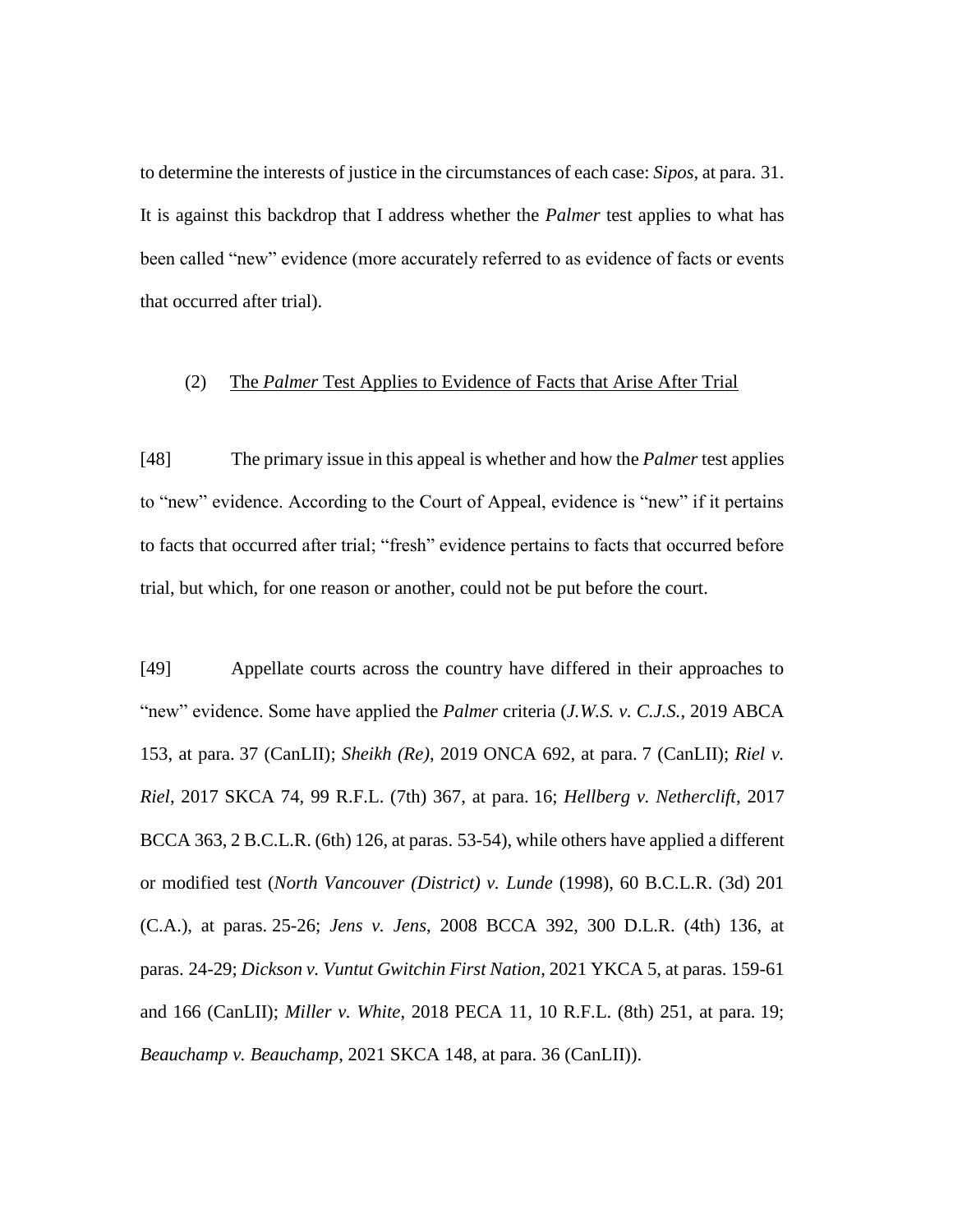[50] This dissonance in the jurisprudence reflects two apparent paradoxes that arise in applying the first and fourth *Palmer* criteria to "new" evidence. Courts have queried whether new evidence could ever fail the due diligence criterion, since it relates to facts not yet in existence at the time of trial: see *Cory v. Marsh* (1993), 77 B.C.L.R. (2d) 248 (C.A.), at paras. 21 and 28-29; *J.M.F.*, at para. 21. Others have asked how such evidence could possibly have affected a trial outcome that it postdated: *North Vancouver (District)*, at para. 25; *Radcliff v. Radcliff* (2000), 7 R.F.L. (5th) 425 (Ont. C.A.), at para. 10; *Sengmueller v. Sengmueller* (1994), 17 O.R. (3d) 208 (C.A.), at p. 211.

[51] In the face of conflicting British Columbia case law, the Court of Appeal concluded that the *Palmer* test only applies to fresh evidence, and the due diligence criterion did not strictly govern the admission of new evidence. It outlined the following test:

> . . . depending on the circumstances, new evidence may be admitted if it establishes that a premise or underpinning or understanding of the trial judge that was significant or fundamental or pivotal has been undermined or altered. [para. 43]

[52] The mother takes issue with the Court of Appeal's approach: she submits that the *Palmer* criteria apply to both fresh and new evidence. The father argues that the test applied below was appropriate because the new evidence "falsified" the trial decision.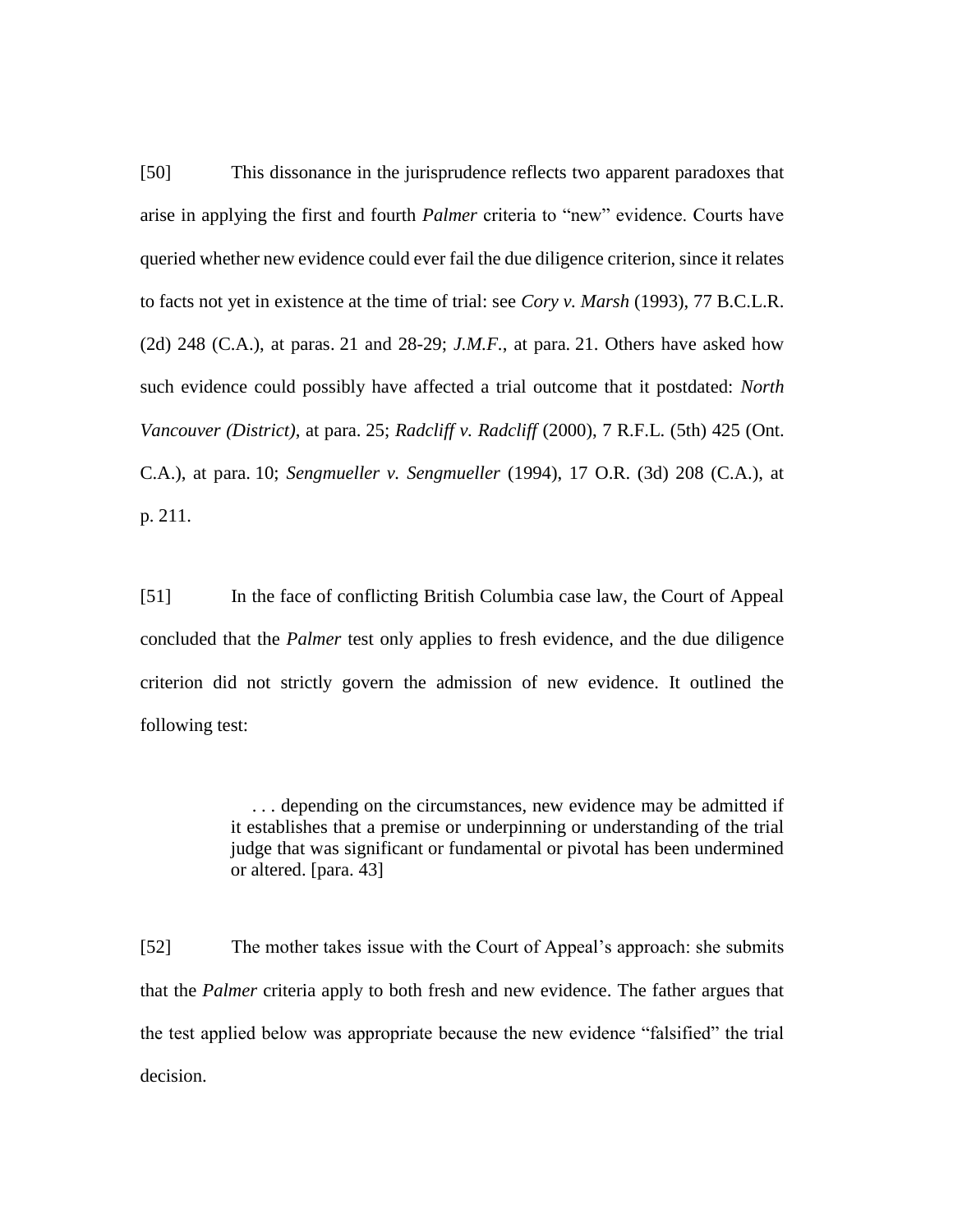[53] I conclude that the Court of Appeal erred by applying a different test to "new" evidence.

[54] Applying a different test for admitting new evidence — which dispensed with the due diligence criterion — failed to safeguard the delicate balance between finality and order, and the interest in a just result. It is also inconsistent with this Court's *Palmer* jurisprudence. Indeed, this Court has consistently applied *Palmer* to evidence pertaining to events that occurred between the trial and appeal: see, for example, *Catholic Children's Aid Society*, at p. 188; *R. v. Owen*, 2003 SCC 33, [2003] 1 S.C.R. 779, at paras. 50-51; *Sipos*, at paras. 29-30. The evidence in *Palmer* concerned facts that occurred both before and after trial and thus included both "fresh" and "new" evidence. The additional evidence included sworn declarations made by one of the key trial witnesses who recanted his testimony after trial, declaring that the RCMP promised him money before trial and made the payment after trial.

[55] The *Palmer* test is sufficiently flexible to deal with both types of evidence. As I will explain, the core inquiries under all four criteria remain the same regardless of when the evidence, or the specific fact, came into existence. Because the same test applies, it is unnecessary to distinguish between "fresh" and "new" evidence. *Palmer* applies to the admission of all additional evidence tendered on appeal for the purpose of reviewing the decision below.

#### (a) *The Due Diligence Criterion*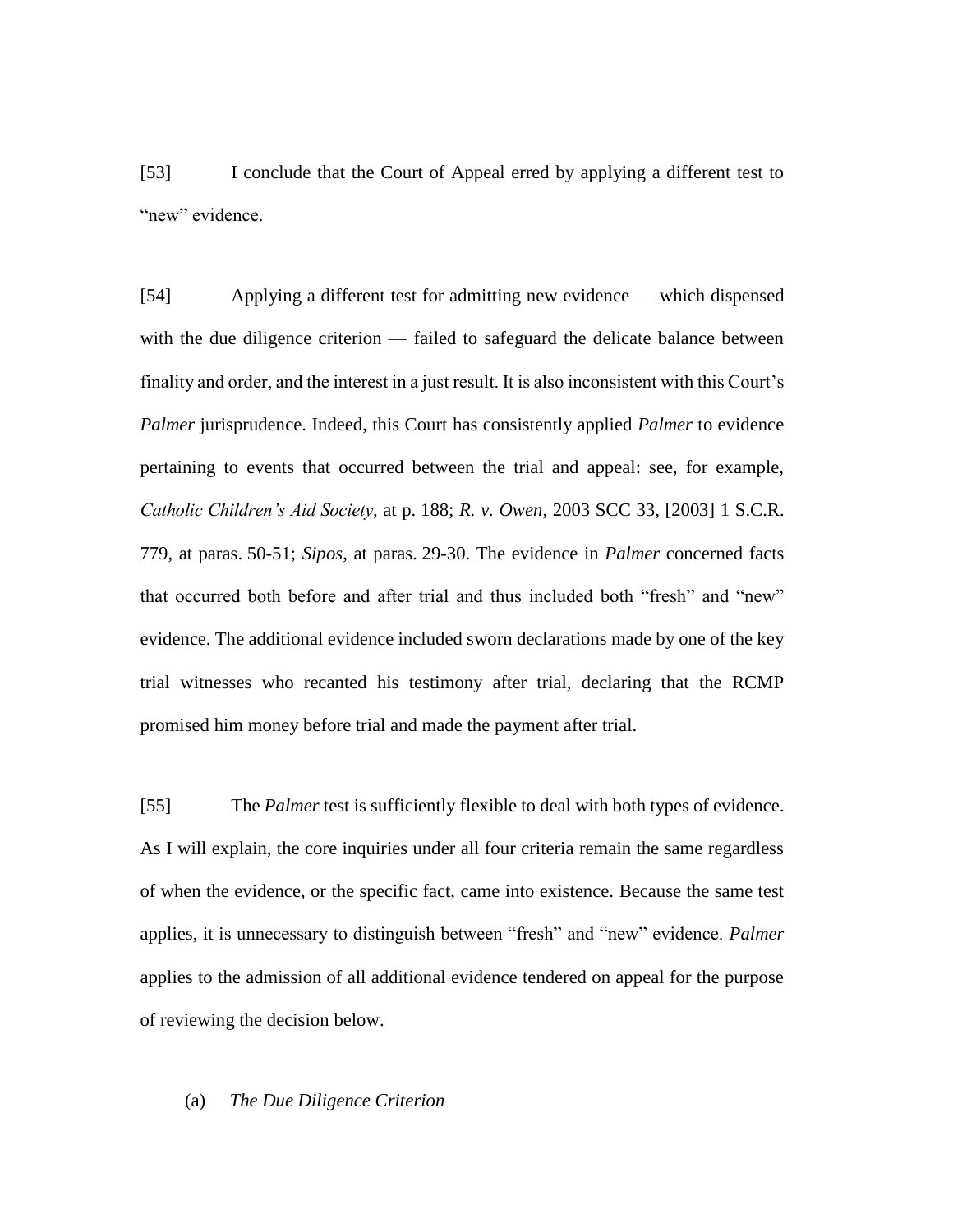[56] A common thread running through the parties' submissions and the Court of Appeal's decision is that conceptual difficulties arise when applying the due diligence criterion to evidence about facts arising after trial. The mother accepts that due diligence should be eased in instances where it was impossible to adduce the evidence at trial. For the father, it is "by definition . . . not an appropriate consideration" in such cases: R.F., at para. 75. Similarly, the Court of Appeal decided that the due diligence criterion does not strictly govern the admission of new evidence.

[57] But under such a formalistic approach, the timing of events — and not the litigant's conduct — would dictate the application of the due diligence criterion. For events occurring subsequently, the criterion would effectively be eliminated. This would run counter to our jurisprudence, ignore the litigant's conduct and would fail to safeguard finality and order within the *Palmer* test. That is precisely what happened in this case. Focusing exclusively on whether the decision would be different gives undue weight to the interest in reaching a just result — and distorts the delicate balance that the *Palmer* test seeks to maintain.

[58] The due diligence criterion is sufficiently flexible to adapt to any unique concerns raised by evidence of facts that occurred subsequent to trial. As this Court held in *Bent v. Platnick*, 2020 SCC 23, at para. 60, the due diligence criterion is not a rigid one and has been held to be a practical concept that is context-sensitive.

[59] Ultimately, this criterion seeks to determine whether the party could with due diligence — have acted in a way that would have rendered the evidence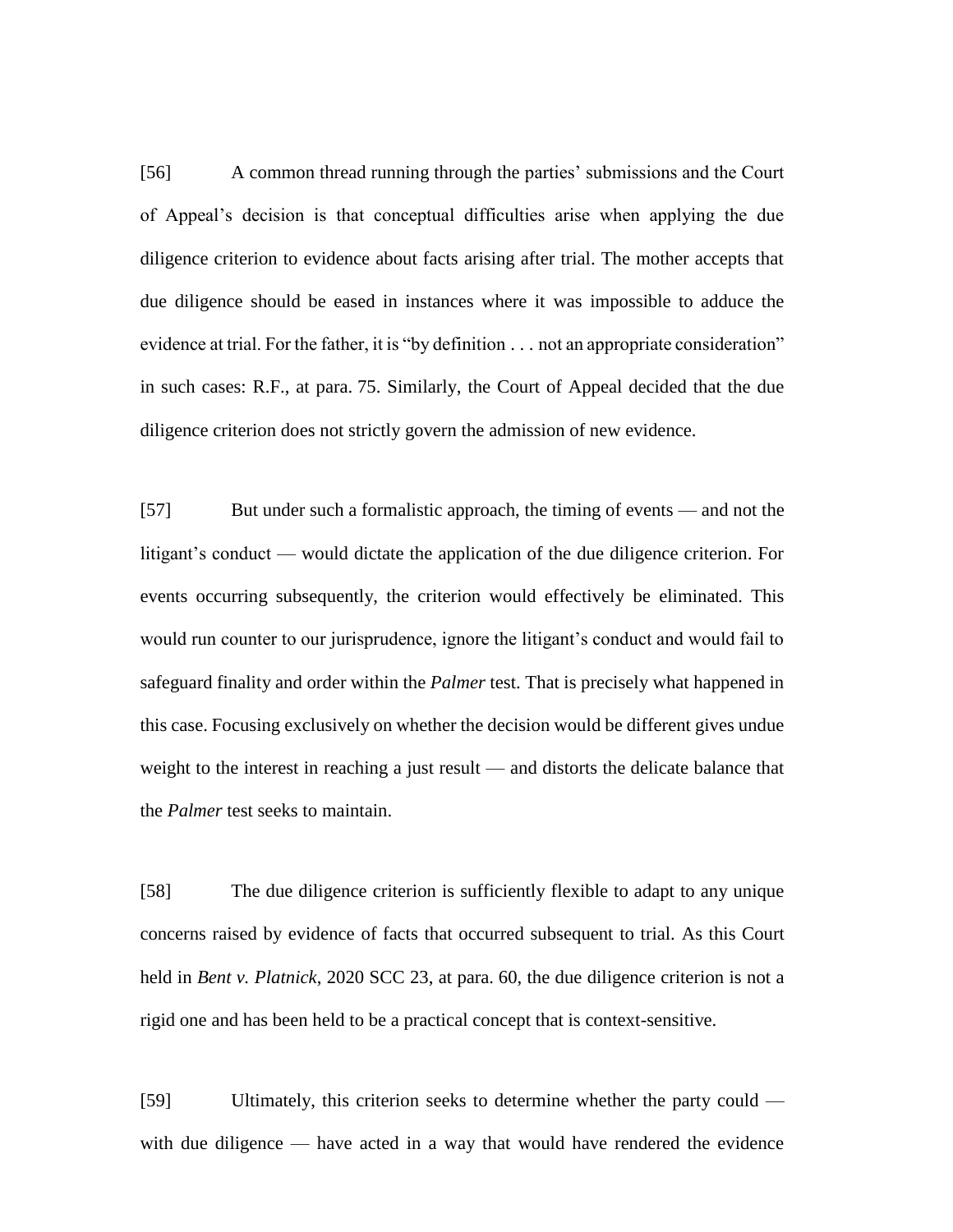available for trial. The due diligence inquiry should focus on the *conduct* of the party seeking to adduce such evidence rather than on the evidence itself. And in doing so, a court should determine, quite simply, why the evidence was not available at the trial: *G.D.B.*, at para. 20.

[60] The reason why "new" evidence was unavailable for trial may have its roots in the parties' pre-trial conduct. For facts arising after trial, courts should consider whether the party's conduct could have influenced the timing of the fact they seek to prove. Consider this case. If finances are at issue and a party does not take steps to obtain a financing commitment until after trial, the court may ask why the evidence could not have been obtained for trial. Parties cannot benefit from their own inaction when the existence of those facts was partially or entirely within their control. Again, litigants must put their best foot forward at trial. In the end, what matters is that this criterion properly safeguards finality and order in our judicial process.

[61] In sum, the focus of the due diligence criterion is on the litigant's conduct in the particular context of the case. Considering whether the evidence could have been *available* for trial with the exercise of due diligence is tantamount to the requirement that the evidence could not, with the exercise of due diligence, have been *obtained* for trial. Where a party seeks to adduce additional evidence on appeal, yet failed to act with due diligence, the *Palmer* test will generally foreclose admission.

#### (b) *The Other Palmer Criteria*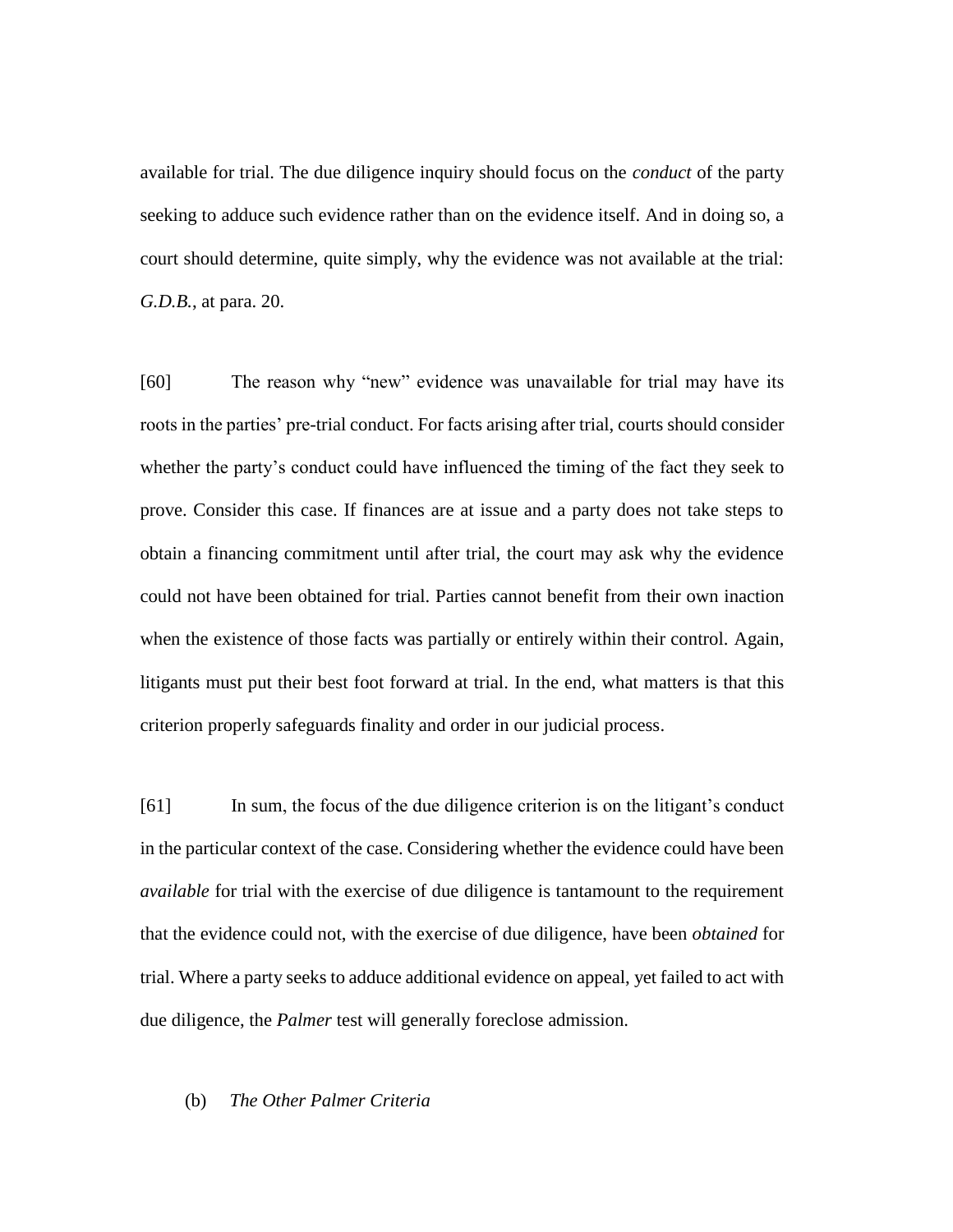[62] There is no suggestion by the parties that the remaining *Palmer* criteria should operate differently depending on when the fact the evidence seeks to prove occurred. Needless to say, the evidence must be relevant and credible regardless of when it arose. The interest in reaching a just result requires nothing less.

[63] As for the fourth factor — whether the evidence, if believed, could have affected the result at trial — the logic remains the same: a court must approach this criterion purposively. While it is tempting to conclude that evidence of facts arising *after* trial could never have affected the result *at* trial, the inquiry is not so narrow. The question is not the evidence's timing but whether the evidence is sufficiently probative of the trial issues, had it been available. An overly formalistic approach at this stage ignores the underlying rationale of the *Palmer* criteria — here, the interest in reaching a just result in the context of the proceedings.

[64] As noted in *Palmer*, at p. 776, the fourth criterion will be satisfied if the evidence, assuming it was presented to the trier of fact and believed, possesses such strength or probative force that it might, taken with the other evidence adduced, have affected the result.

## (3) The *Palmer* Test in Family Law Cases Involving the Best Interests of the Child

[65] I turn now to an underlying question raised by this appeal: the flexible application of *Palmer* in cases involving the best interests of the child.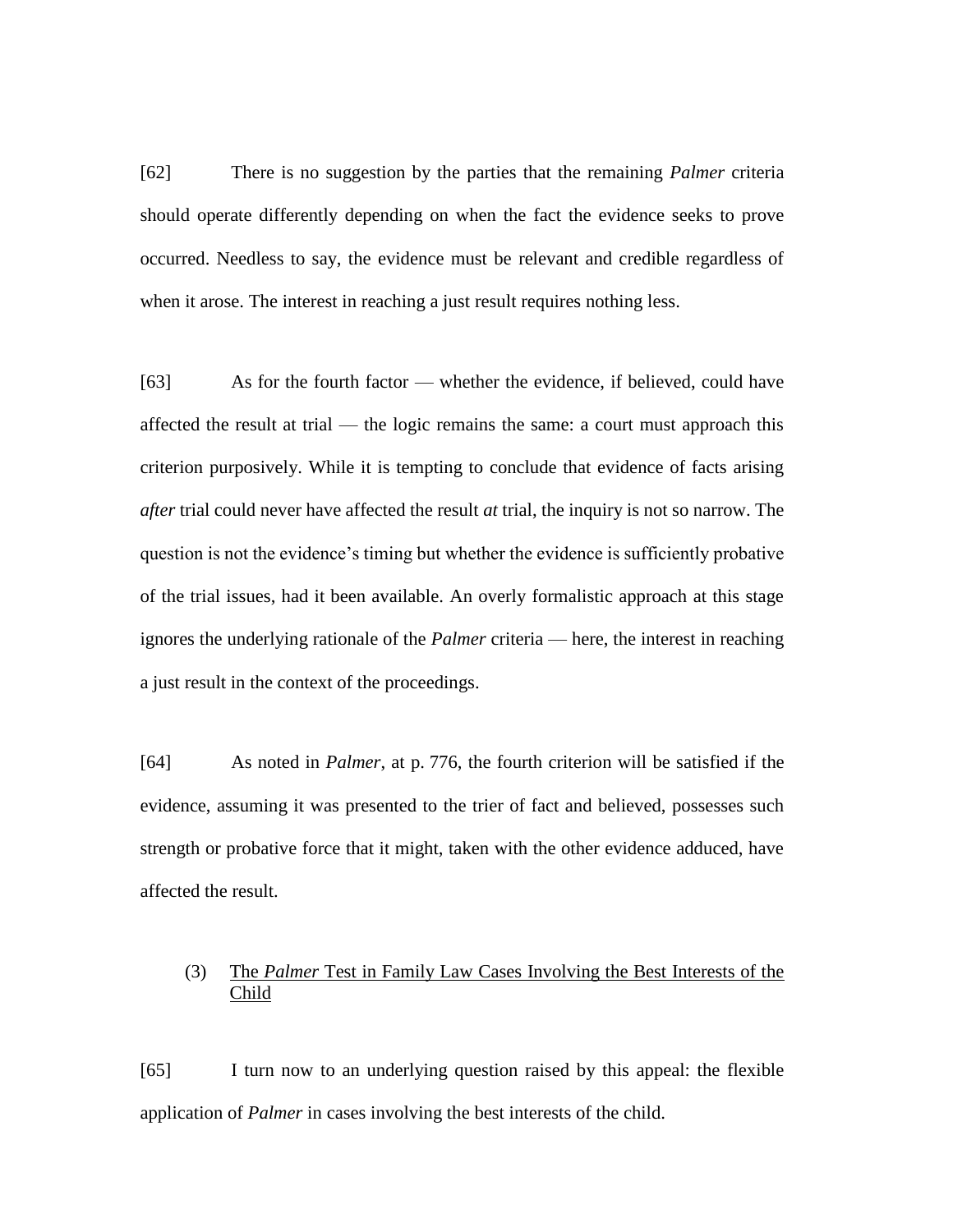[66] This Court has explained that these cases may require a more flexible application of the fourth *Palmer* criterion: *Catholic Children's Aid Society*, at p. 188. The Court recognized that the best interests analysis — which takes into account a broad range of considerations, including the needs, means, condition and other circumstances unique to the child before the court — widens the scope of evidence that could affect the result. This criterion, however, remains a condition precedent for the admission of evidence in family appeals. But the flexible approach to the fourth criterion is not the only aspect of *Palmer* that warrants further discussion in the family law context. Two other aspects include (i) the exceptional circumstances where a failure to meet due diligence is not fatal; and (ii) the existence of variation schemes that address factual developments that postdate trial. I address each in turn.

## (a) *A Failure to Meet Due Diligence Is Not Fatal in Exceptional Circumstances*

[67] First, given both the premium placed on certainty in cases involving children and the importance of having accurate and up-to-date information when a child's future hangs in the balance (*Catholic Children's Aid Society*, at p. 188), evidence that does not meet the due diligence criterion may nonetheless be admitted in exceptional circumstances. Let me explain. Finality and order — in both their individual and systemic dimensions — are *particularly* important in cases involving the best interests of the child: *Van de Perre v. Edwards*, 2001 SCC 60, [2001] 2 S.C.R. 1014, at para. 13. Children should be afforded the comfort of knowing, with some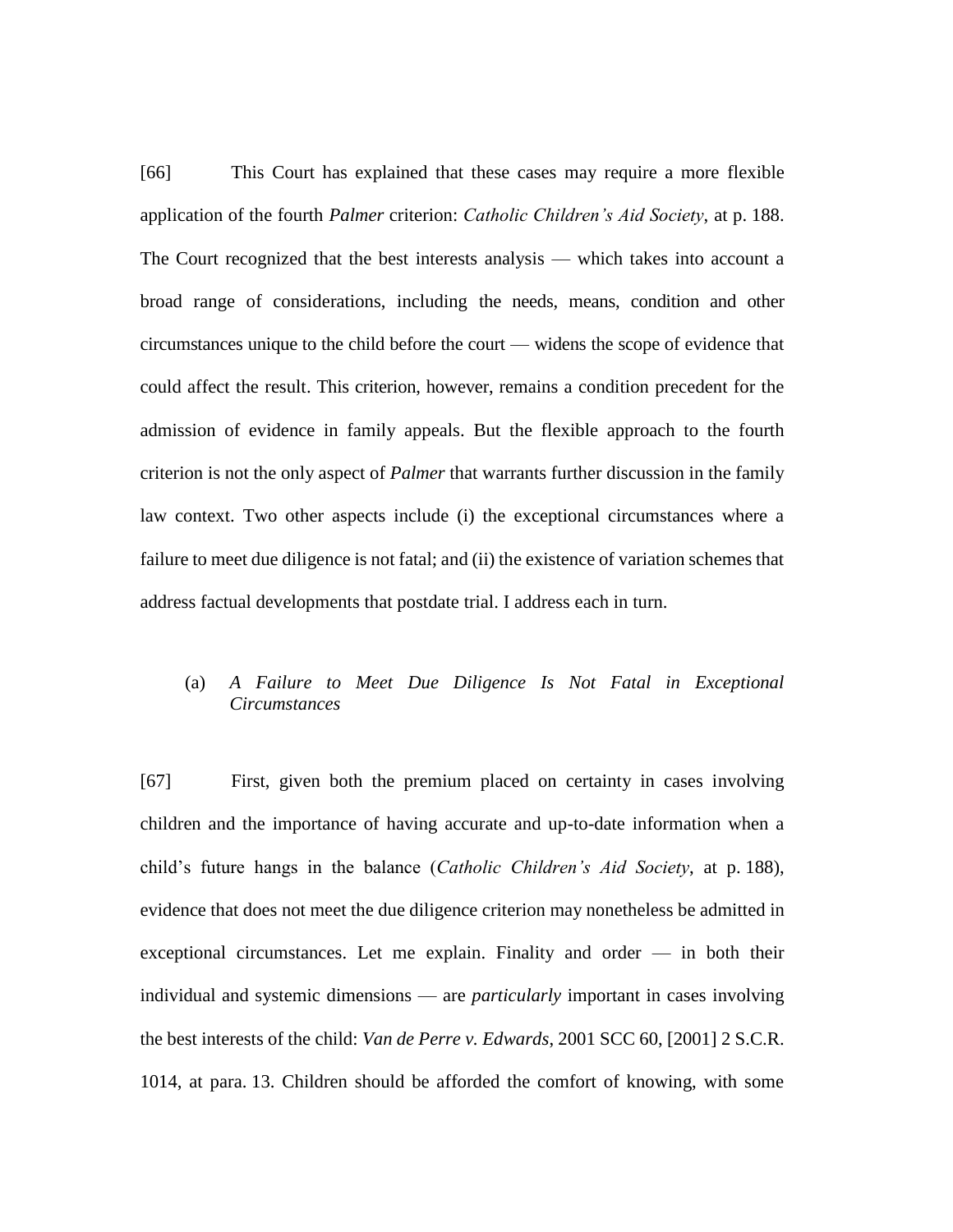degree of certainty, where they will live and with whom. And unfortunately, an appeal only prolongs the cloud of uncertainty and the hardship and stress a child must endure.

[68] Protracted litigation also places additional strain on the parties' resources. In the context of a spousal separation, families who resort to the adversarial process are often in crisis, with two households now in need of support. As this Court recognized in *Moge v. Moge*, [1992] 3 S.C.R. 813, family litigants, particularly women, are often already shouldering the economic consequences of a marital breakdown. Some will be unable to afford the financial and emotional cost of court proceedings at first instance, let alone the strain of relitigating the facts on appeal. Needlessly prolonging this adversarial process does little to assist parties who must find a way to restructure their relationships and cooperate for the sake of their children.

[69] Certainty in a trial outcome can ensure an end to a period of immense turmoil, strife, and costs; parties should do what they can to promote it. Evidence that does not satisfy the due diligence criterion should therefore generally not be admitted, even on an appeal of a best-interests-of-the-child determination.

[70] That said, an absence of due diligence may in rare instances be superseded by the interests of justice: see *Children's Aid Society of Halton (Region) v. A. (K.L.)*  (2006), 32 R.F.L. (6th) 7 (Ont. C.A.), at para. 56. There may be exceptional cases involving a child's best interests where the need for finality and order may need to yield in the interests of justice. The intervener the Office of the Children's Lawyer provides one such example: in urgent matters requiring an immediate decision — a pressing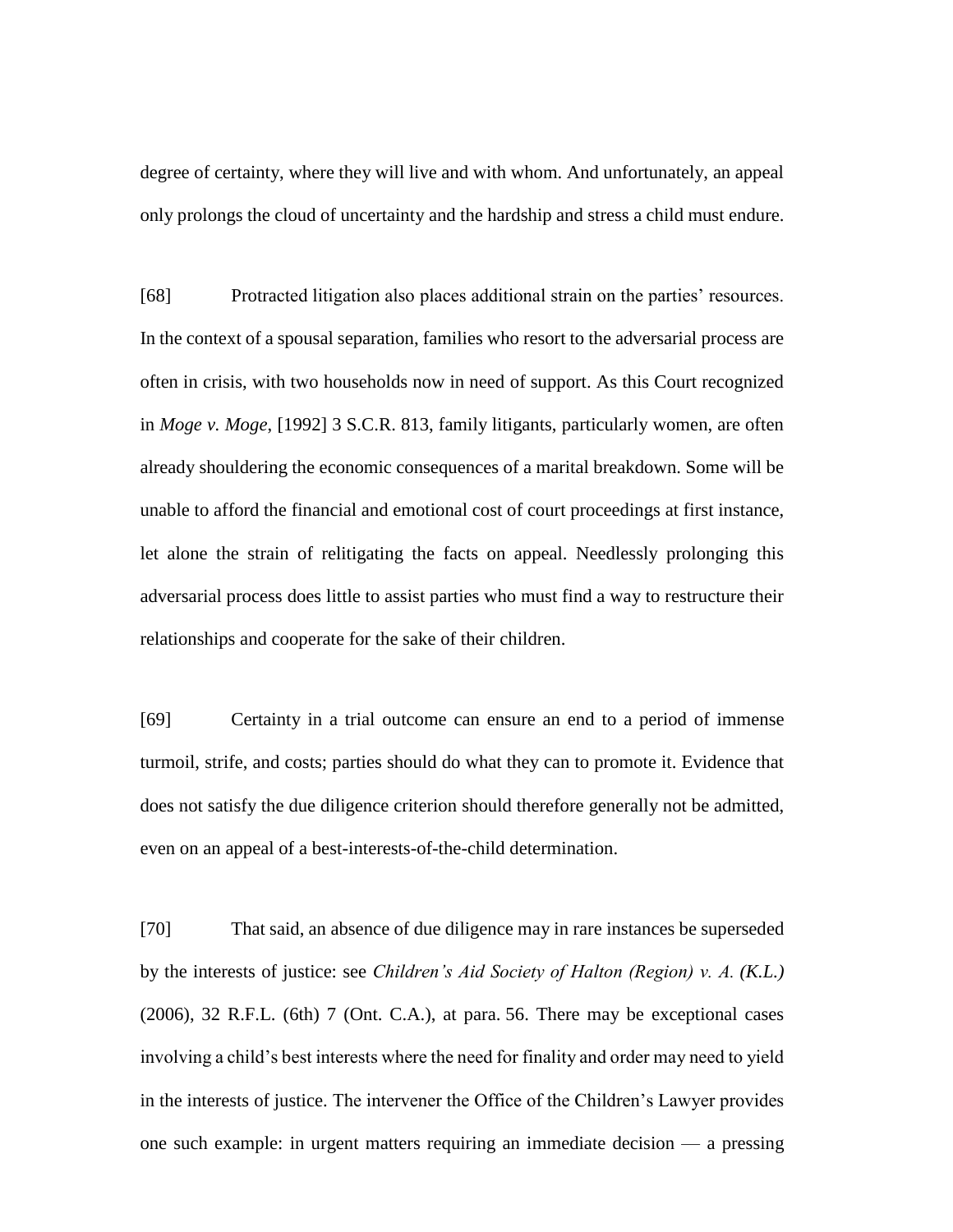medical or other issue bearing on the child's best interests — it may not serve the interests of justice to require a party to show due diligence and further prolong or delay proceedings.

[71] In other cases, admitting the additional evidence may not offend the principle of finality at all, despite the failure to meet the due diligence criterion. For instance, where the appellate court has already identified a material error in the trial judgment below, evidence that may help determine an appropriate order — whether to show the need for a new trial, support a substitute order, or otherwise  $-$  may exceptionally warrant admission: *Children's Aid Society of Halton (Region)*, at paras. 27 and 52-56; *Children's Aid Society of Toronto v. P. (D.)* (2005), 19 R.F.L. (6th) 267 (Ont. C.A.), at paras. 8-9. This may promote timely justice, consistent with a child's need to have their future determined with due dispatch: C. Leach, E. McCarty and M. Cheung, "Further Evidence in Child Protection Appeals in Ontario" (2012), 31 *C.F.L.Q.* 177.

[72] To be clear, such exceptional circumstances do not dispense with the other *Palmer* criteria — the evidence still must be relevant, credible, and have some material bearing on the outcome. Similarly, the best interests of the child cannot be routinely leveraged to ignore the due diligence criterion and admit additional evidence on appeal. An appeal is not the continuation of a trial. Rather, the party must satisfy the judge that the interest of finality and order is clearly outweighed by the need to reach a just result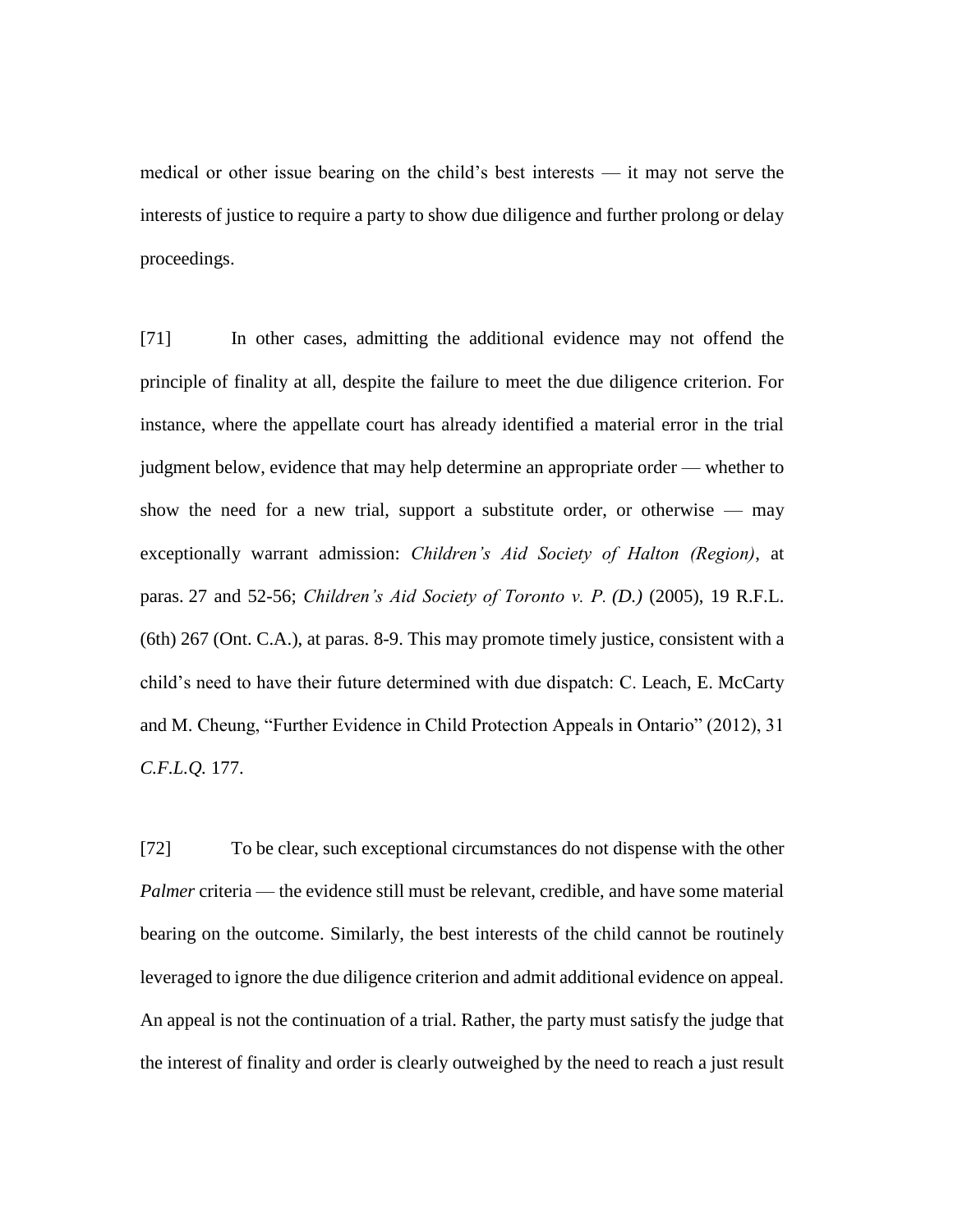in the context of the proceedings. In such circumstances, the interests of justice may demand additional evidence to be admitted on appeal.

## (b) *The Existence of Variation Schemes That Address Factual Developments That Postdate Trial in Parenting Cases*

[73] Turning to the second feature that arises in the family law context, the admission of post-trial evidence on appeal may be unnecessary because, unlike decisions that award damages in one final order, litigation about ongoing parenting arrangements remains subject to court oversight. Specifically, variation schemes permit a judge of first instance to vary a parenting order where a change of circumstances justifies a review of a child's best interests. As I will explain, the admission of post-trial evidence on appeal unnecessarily undercuts both finality and order in family law judgments, as well as Parliament's statutory design.

[74] Because variation procedures are available in parenting cases to address changes arising post-trial, the interest in reaching a just result can be fostered through other means. The admission of post-trial evidence on appeal therefore unnecessarily undermines finality and order in family law decisions.

[75] Moreover, courts must be wary of permitting parties to use the *Palmer*  framework to circumvent legislative schemes that provide specific procedures for review. An appeal cannot serve as an indirect route of varying the original parenting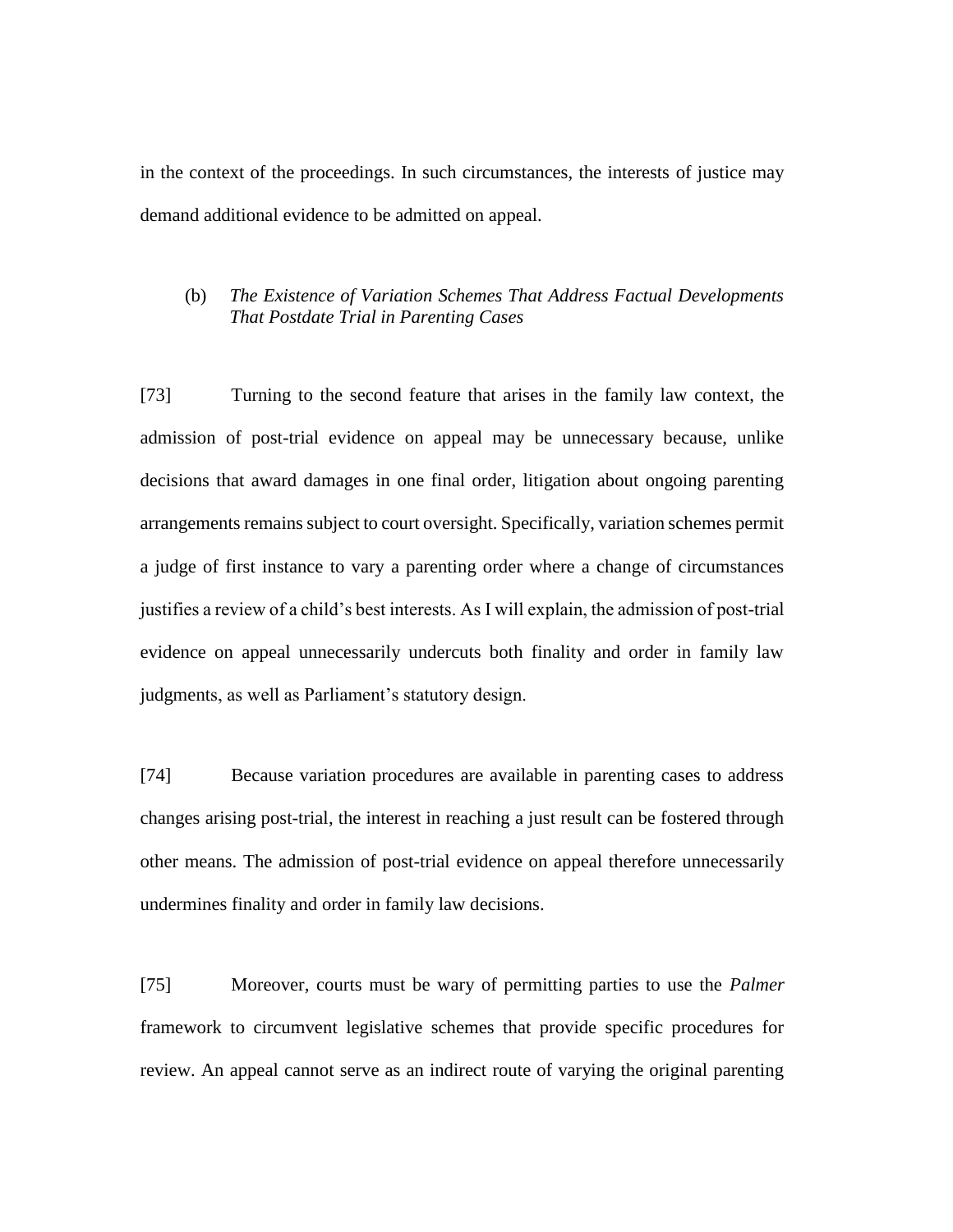order. A variation application and an appeal are distinct proceedings based on fundamentally different premises.

[76] In a variation proceeding, "[t]he court cannot retry the case, substituting its discretion for that of the original judge; it must assume the correctness of the decision": *Gordon*, at para. 11. The applicant bears the burden of proving that a child's best interests differ from those determined in the original decision because the circumstances on which that decision was based have materially changed since trial. Once an applicant discharges this burden, the assessment is prospective: a variation judge must enter into a fresh inquiry to determine where the best interests of the child lie, considering the findings of fact of the judge who made the previous order, together with the evidence of new circumstances (*Gordon*, at para. 17). Finality in this context respects the trial judge's original determination of the child's best interests: *Gordon*, at para. 17; *Willick v. Willick*, [1994] 3 S.C.R. 670, at p. 688, per Sopinka J.

[77] An appeal, in contrast, is designed to determine whether there is an error in the trial decision. In other words, the correctness of the previous decision — and not the implications of subsequent events — is the focal point in an appeal. This assessment is inherently retrospective, with the review typically circumscribed within the four corners of the judgment below. Here, finality in the original decision is preserved unless the court identifies a material error.

[78] It is essential that variation procedures and appeals remain distinct in the family law context: holding otherwise would unfairly require the opposing party to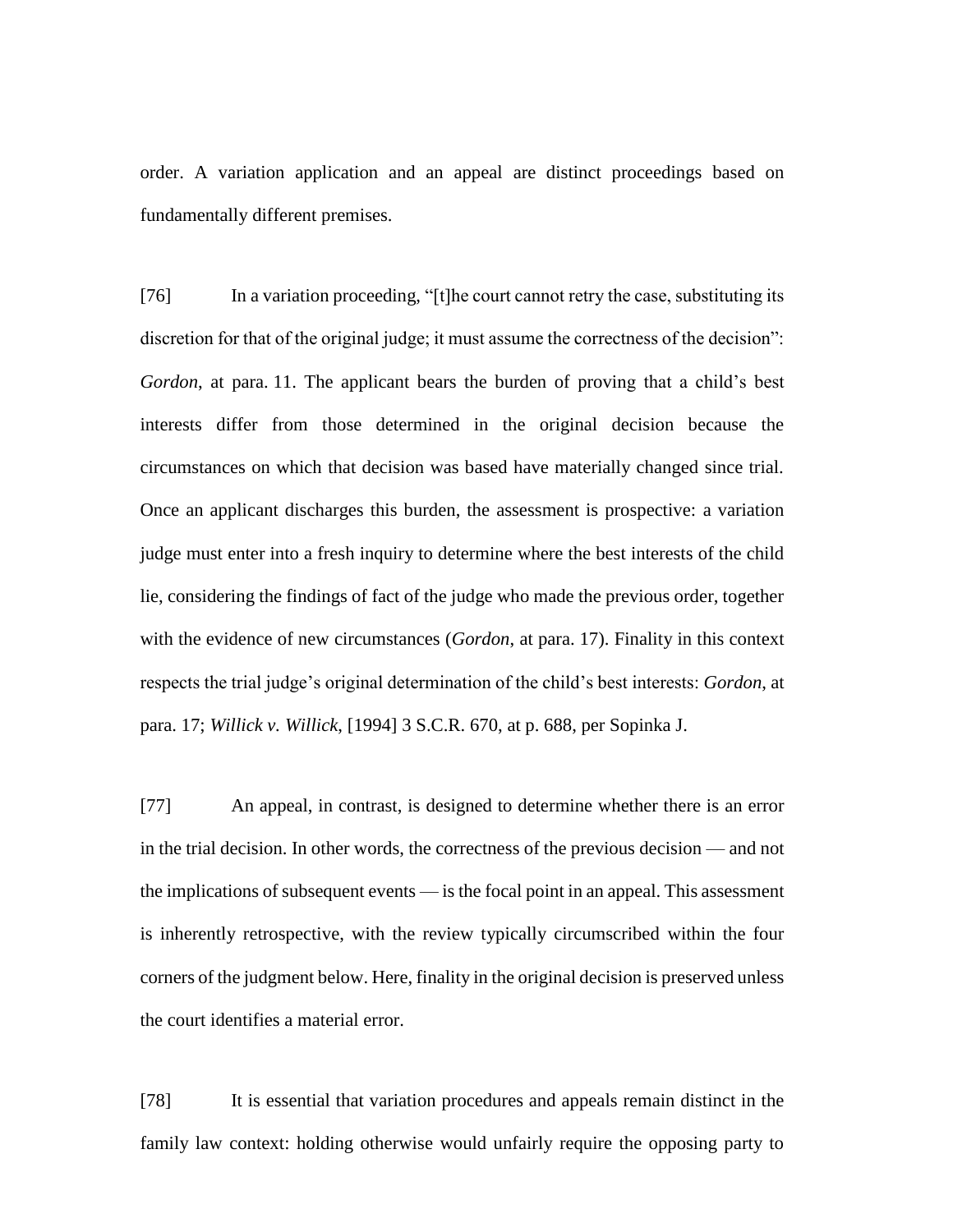defend the original order — absent a material error — in the wrong forum, with appellate judges effectively performing the work assigned to first instance judges in variation procedures. This would displace the corrective function of appellate courts and allow litigants to circumvent Parliament's variation scheme.

[79] Litigants must not be permitted to game the system in this way: an appeal is not an opportunity to avoid the evidentiary burden in a variation proceeding; nor is it an opportunity to seek a fresh determination, after remedying gaps in a trial strategy with the assistance of the trial judge's "preliminary" reasons. Such a tactical approach in family cases will often be at the expense of the children.

[80] Consequently, in an appeal of a parenting order, courts should consider whether a variation application would be more appropriate in the circumstances. Where an application for additional evidence amounts to what is "in substance a disguised application to vary" (*Riel*, at para. 20), a court may refuse to admit additional evidence without considering the *Palmer* criteria.

### (4) The Use of Properly Admitted Evidence on Appeal

[81] As a final observation, even when evidence is properly admitted on appeal, appellate courts must defer to the trial judge's factual findings that are unaffected by the additional evidence. While assessing the proper outcome in light of additional evidence may require a global consideration of the case (*St-Cloud*; *Gordon*), appellate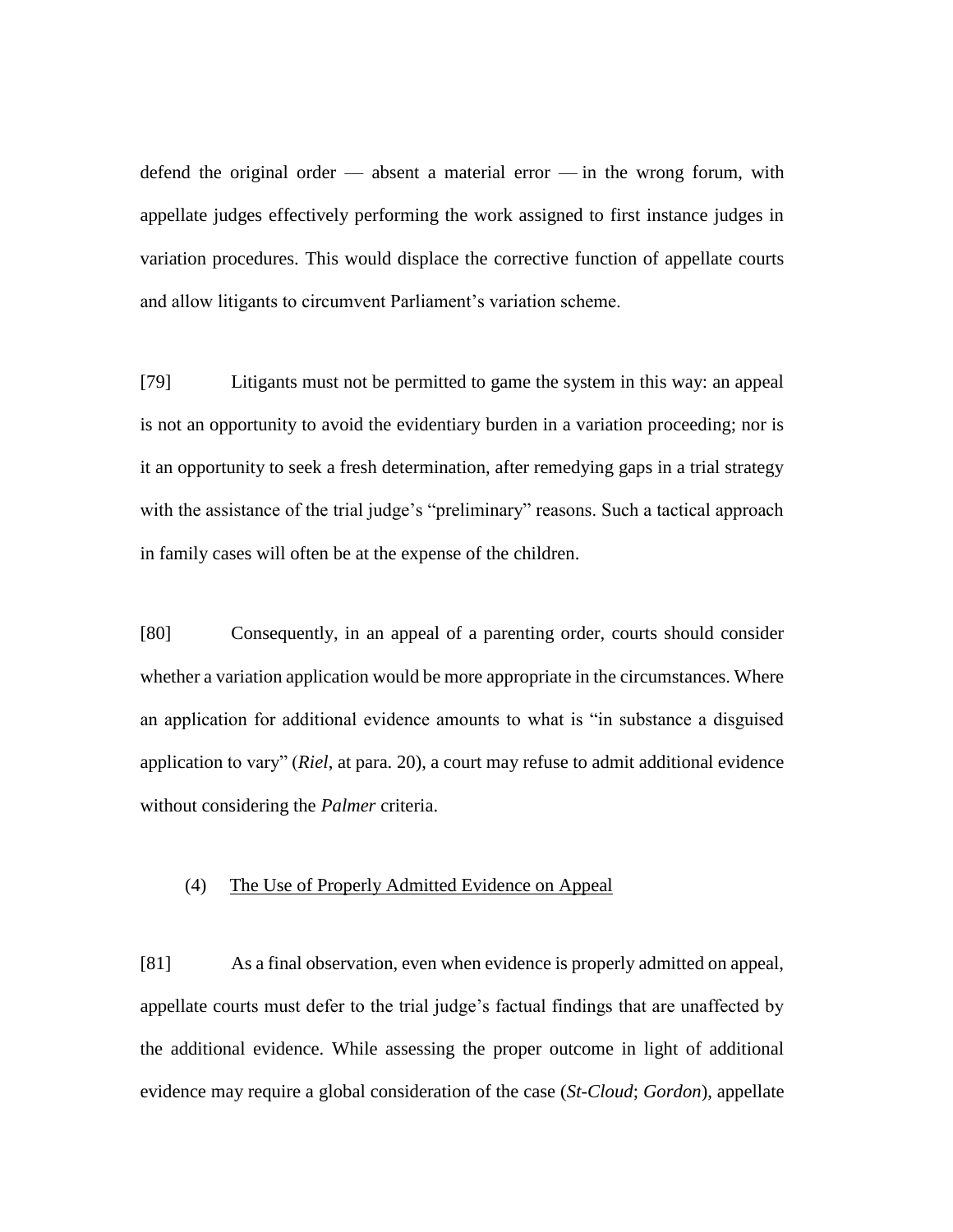courts are not entitled to reweigh or disregard the trial judge's underlying factual findings absent palpable and overriding error.

#### (5) Did the Court of Appeal Err in Admitting the Additional Evidence?

[82] In this case, the Court of Appeal erred in admitting the father's evidence on appeal. It applied the wrong test and failed to consider whether the father exercised due diligence. The evidence could have been available for trial with due diligence. And in any event, this matter could have been dealt with solely on the basis that a fresh evidence motion was not in the interests of justice given the availability of a variation procedure.

[83] The father sought to adduce an affidavit at the conclusion of the appeal hearing. He deposed that he had taken steps to pay the mother her interest in the family property "to comply with the order of the trial judge": C.A. reasons, at para. 27. He also deposed that he refinanced the home and his parents increased their personal line of credit, which went towards renovations that had been partially completed.

[84] The father argues that the evidence addressed the trial judge's concerns that because of their financial position, his ability to remain in the family home, or even in West Kelowna, was "less than certain": see R.F., at para. 5; see also trial reasons, at para. 40. These preoccupations, he says, are now "demonstrably incorrect": R.F., at para. 31.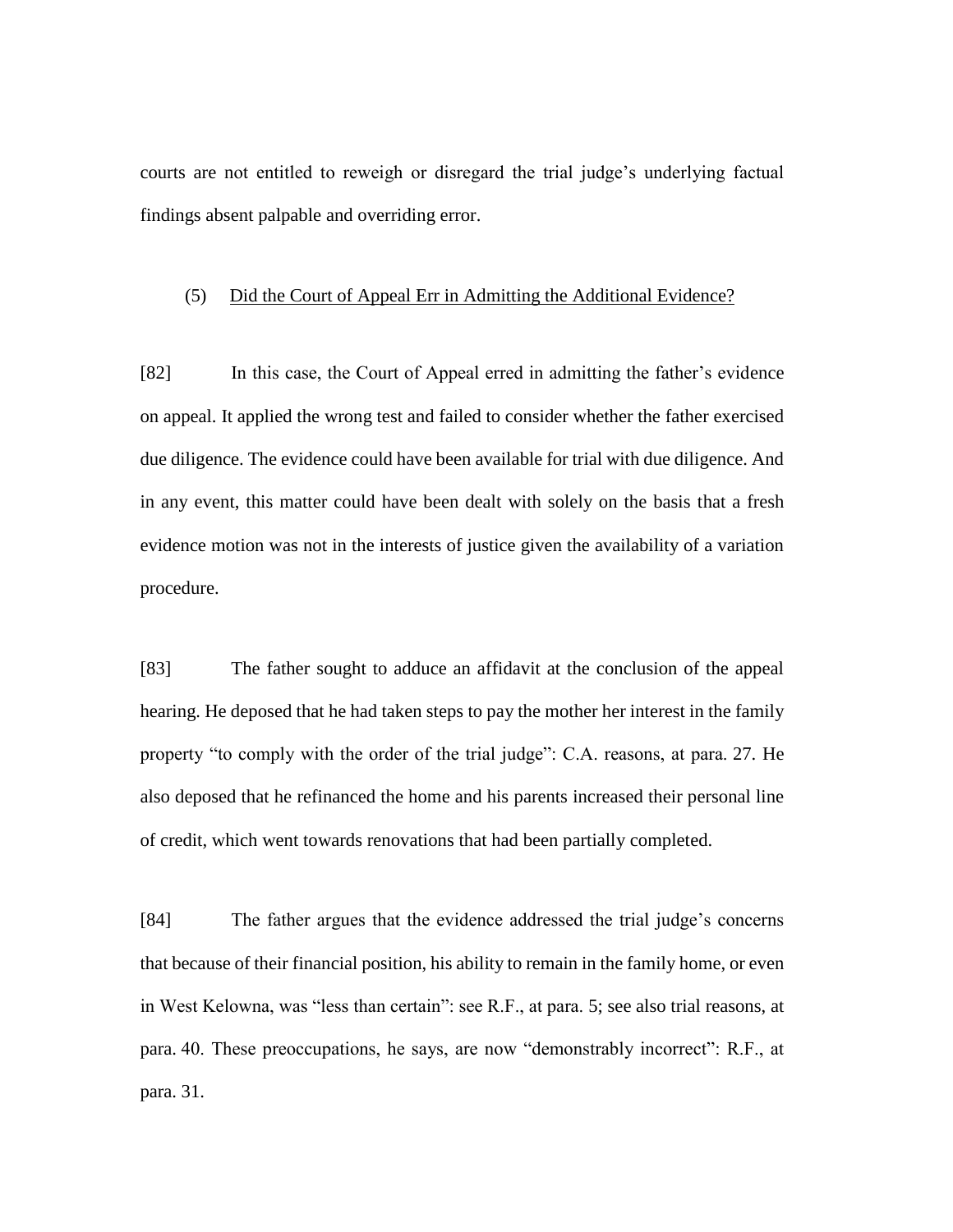[85] In a similar vein, the Court of Appeal admitted the evidence because it was "cogent and material", and it "directly addresse[d] one of the two primary underpinnings of the trial decision" (para. 51), since the trial judge's "concern, or expectation, or 'assumption'" regarding the father's ability to remain in the family home "ha<sup>[d]</sup> been displaced" (para. 57).

[86] The trial judge's predictions about the state of the father's finances and his ability to remain at his residence, however, should not be mischaracterized. It was open to the trial judge to make an assessment about the future and make a finding of fact based on the evidence before him. Here, the fact that the father later moved to cure evidentiary deficiencies regarding his ability to finance and renovate the home does not mean that the trial judge erred in his findings or conclusions.

[87] More to the point, the father failed to act with due diligence. Most obviously, the facts he now seeks to prove and rely upon on appeal — that he had the necessary financing to keep his home and make it habitable for the children — were squarely at issue before the trial judge. He could have taken reasonable steps to obtain financing before trial, since he was aware that he needed to refinance to stay in the house: trial reasons, at para. 35. His plan was contingent on obtaining financing from his father, whose testimony was "less definite" (para. 36):

> Mr. Grebliunas Sr. has no commitment letters regarding financing. Asked whether he was prepared to offer any more than the amount of the debt, he hedged, saying "We'll see what the final number is", and offered his opinion that the property would be "a good investment". [Emphasis added; para. 38.]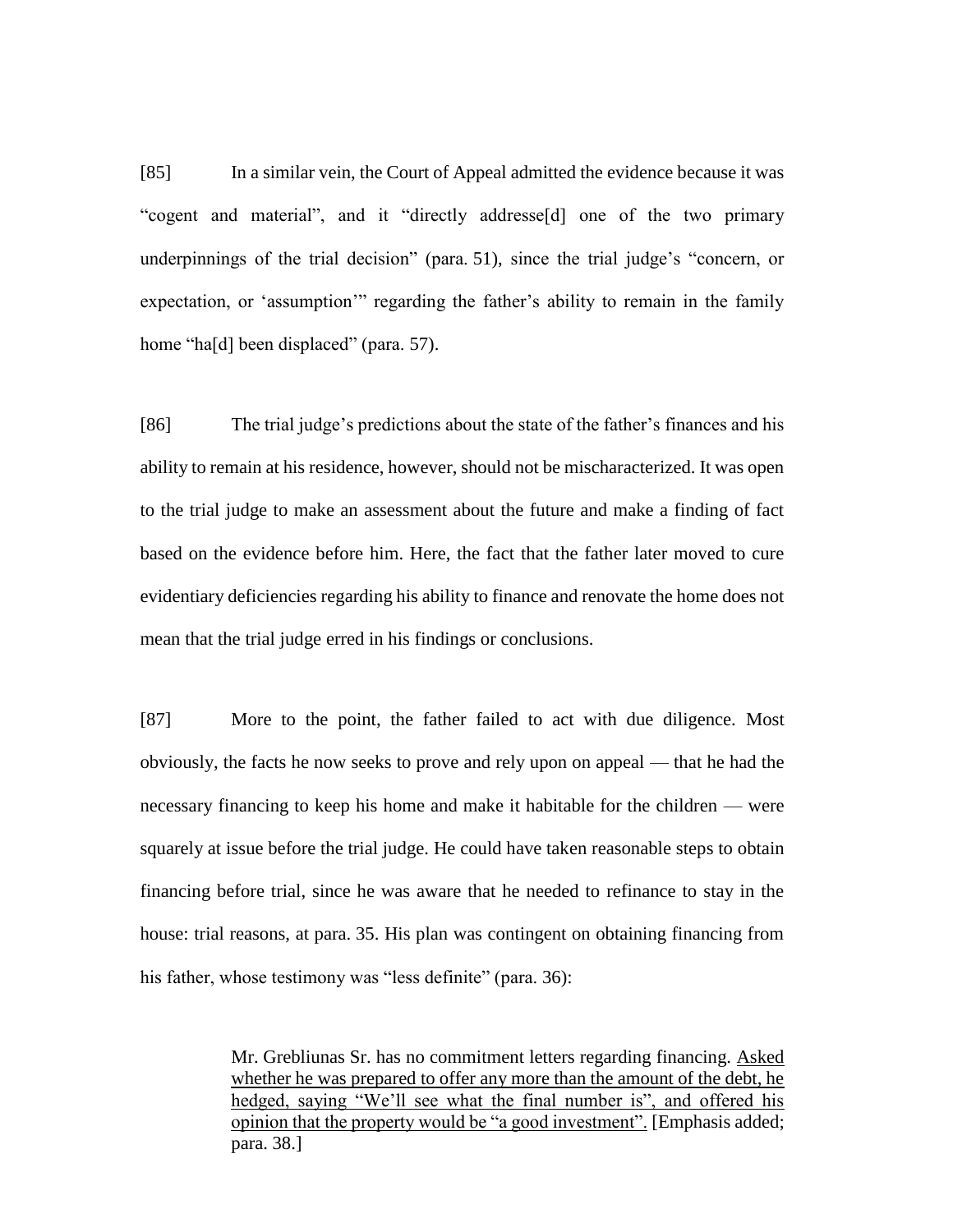As the trial judge concluded, the practicability of that arrangement remained "an open question": para. 39.

[88] Allowing the father to resolve these concerns and redraw the factual landscape at the eleventh hour of the appeal occasioned considerable unfairness. In effect, he was allowed to relitigate the same issues on the basis of more favourable facts, displacing the corrective function of the appellate court. Nothing on the record indicates that he was prevented from obtaining the financing commitments before trial. This ran firmly against the interest in finality and order that due diligence is meant to safeguard.

[89] Further, as noted above, an alternative legislative mechanism for varying the trial order was available to deal with any material changes of circumstances arising after trial: *Divorce Act*, s. 17(5); *Gordon*, at para. 10. By successfully adducing the additional evidence, the father was able to circumvent the burden he would have faced in a variation application — that is, proving a change of circumstances from those that justified the children's relocation to Telkwa. Instead, he received what amounted to a near fresh evaluation of the children's best interests.

[90] A flexible approach to *Palmer* in cases involving the welfare of children must not permit what is "in substance a disguised application to vary": *Riel*, at para. 20. And as stated above, courts should be mindful of not permitting parties to use the *Palmer*  framework to circumvent and undermine parliamentary schemes that provide specific procedures for review or variation upon shifts in the factual landscape.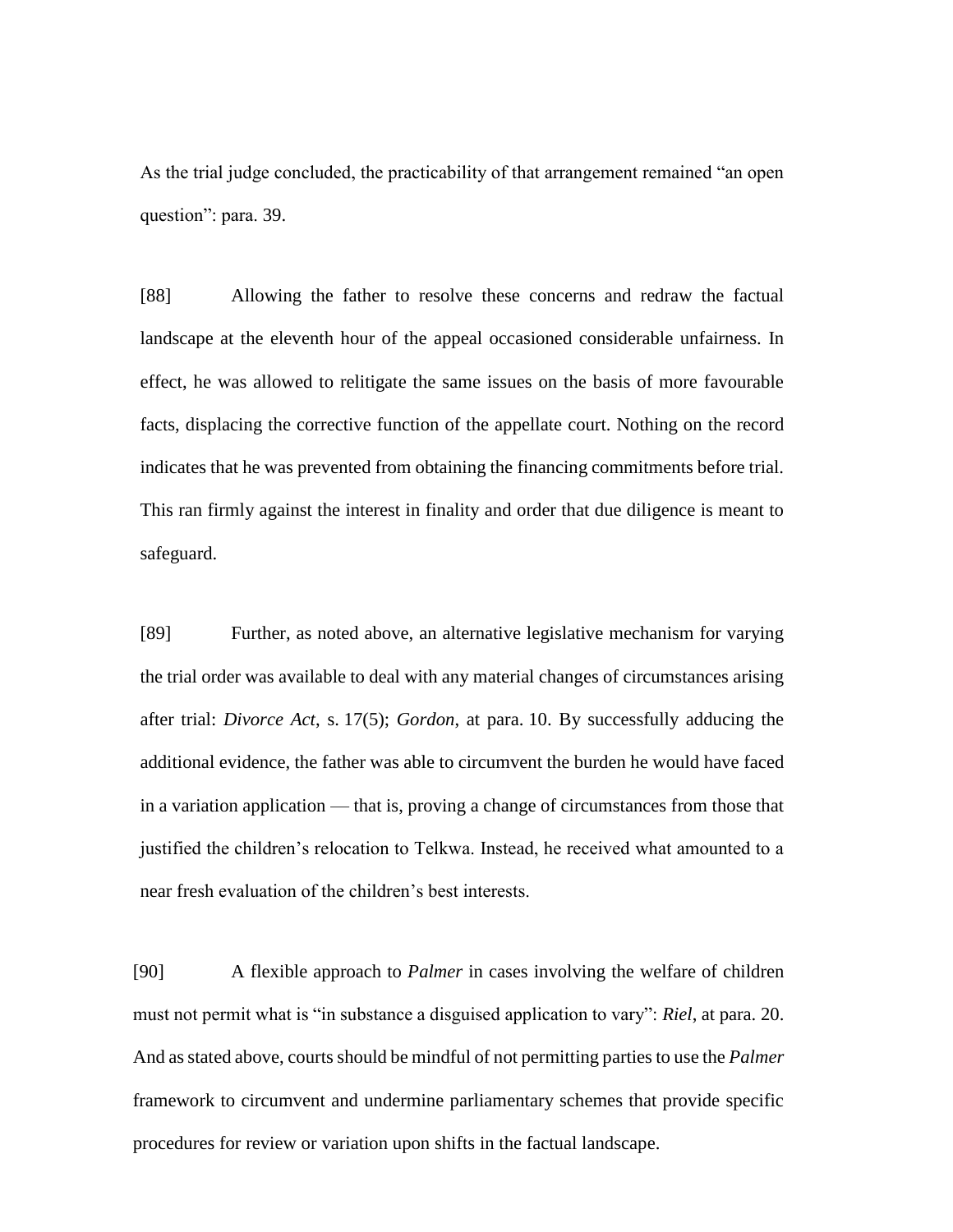[91] There are no circumstances here that render the admission of this evidence necessary in the interests of justice. The Court of Appeal erred in admitting the additional evidence on appeal.

#### B. *The Framework Governing Relocation Cases*

[92] I turn now to the second question in this appeal: whether the trial judge erred in his analysis of the mother's application to relocate to Telkwa with the children.

[93] The father argues that the trial judge erred in his application of the common law framework that governs relocation applications, and that this framework should be updated. He raises concerns regarding the trial judge's application of *Gordon* to the parties' shared parenting arrangement; his treatment of the "maximum contact principle"; the weight he afforded to the mother's reasons for moving; his neglect of the mother's testimony that she would stay in Kelowna and co-parent if her application failed; and the impact of family violence and discord between the parties on his analysis: R.F., at paras. 24-29, 33-37, 67 and 84-88.

[94] These submissions all bring into focus how case law across the country has refined and supplemented the *Gordon* framework for over 25 years. Indeed, the *Gordon* framework is flexible by design; it is not an unyielding set of rules. And with decades of *Gordon* jurisprudence as a guide, the federal government and many provinces have now enacted statutory relocation regimes that largely reflect the judicial experience evinced in the case law. As I will explain, this jurisprudential and legislative lineage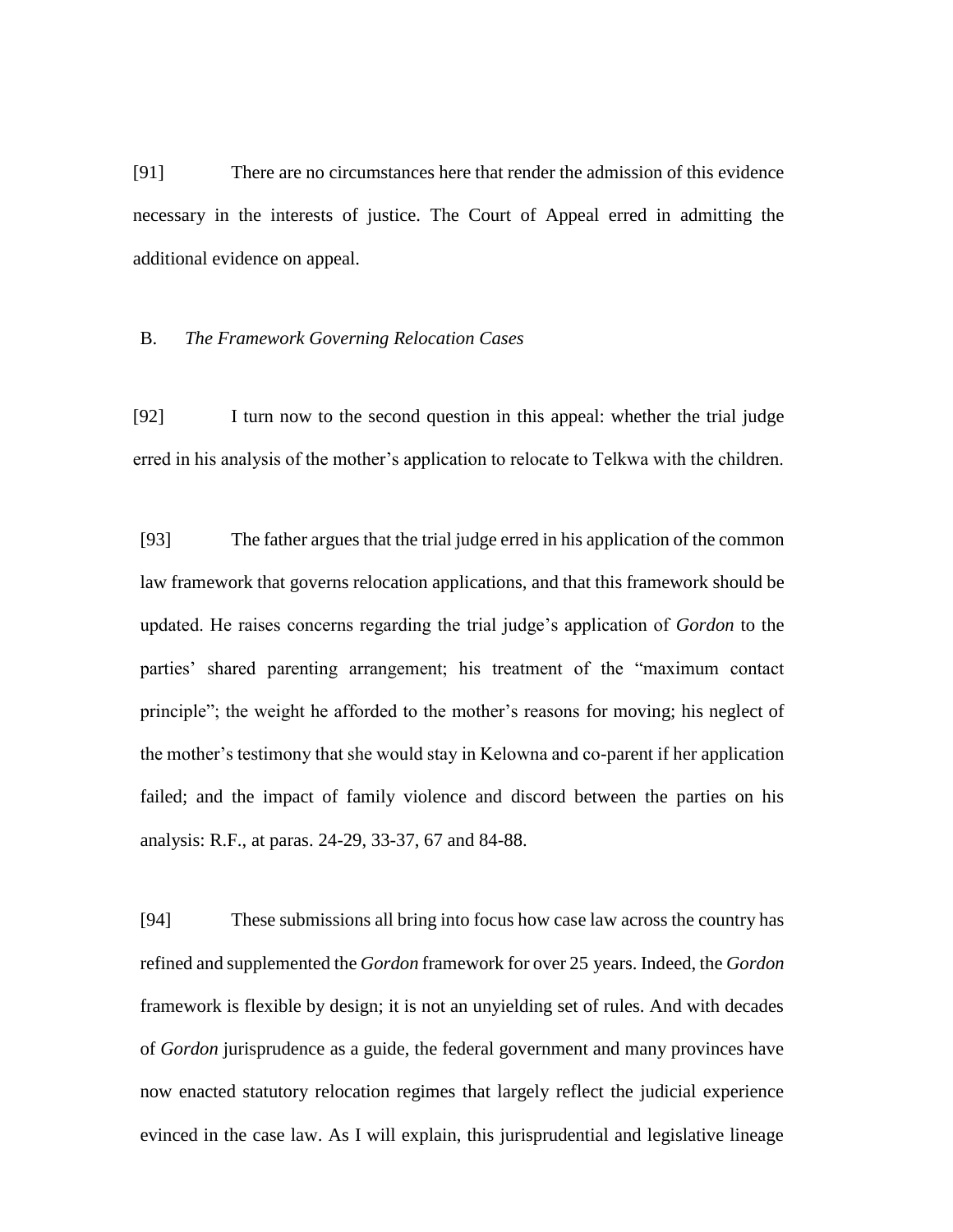provides a clear framework for all family arrangements going forward. The trial judge's assessment of the best interests of the child is consistent with this refined framework. It was free from material error and entitled to deference on appeal.

[95] My reasons proceed as follows. First, I touch on the best interests of the child and the unique nature of mobility cases. Second, I underline the importance of deference in cases involving parenting issues. Third, I set out the refined *Gordon* framework in light of jurisprudential and legislative refinements that have occurred over the past two decades. Finally, I turn to the specific issues raised in this case: whether the trial judge erred in his application of the *Gordon* framework.

### (1) The Best Interests of the Child

[96] The best interests of the child are an important legal principle in our justice system: *Canadian Foundation for Children, Youth and the Law v. Canada (Attorney General)*, 2004 SCC 4, [2004] 1 S.C.R. 76, at para. 9. It is a staple in domestic statutes, international law, and the common law: see, for example, *Divorce Act*, s. 16; *Convention on the Rights of the Child*, Can. T.S. 1992 No. 3, art. 3(1); *Gordon*; *Baker v. Canada (Minister of Citizenship and Immigration)*, [1999] 2 S.C.R. 817; *A.C. v. Manitoba (Director of Child and Family Services)*, 2009 SCC 30, [2009] 2 S.C.R. 181; *Kanthasamy v. Canada (Citizenship and Immigration)*, 2015 SCC 61, [2015] 3 S.C.R. 909.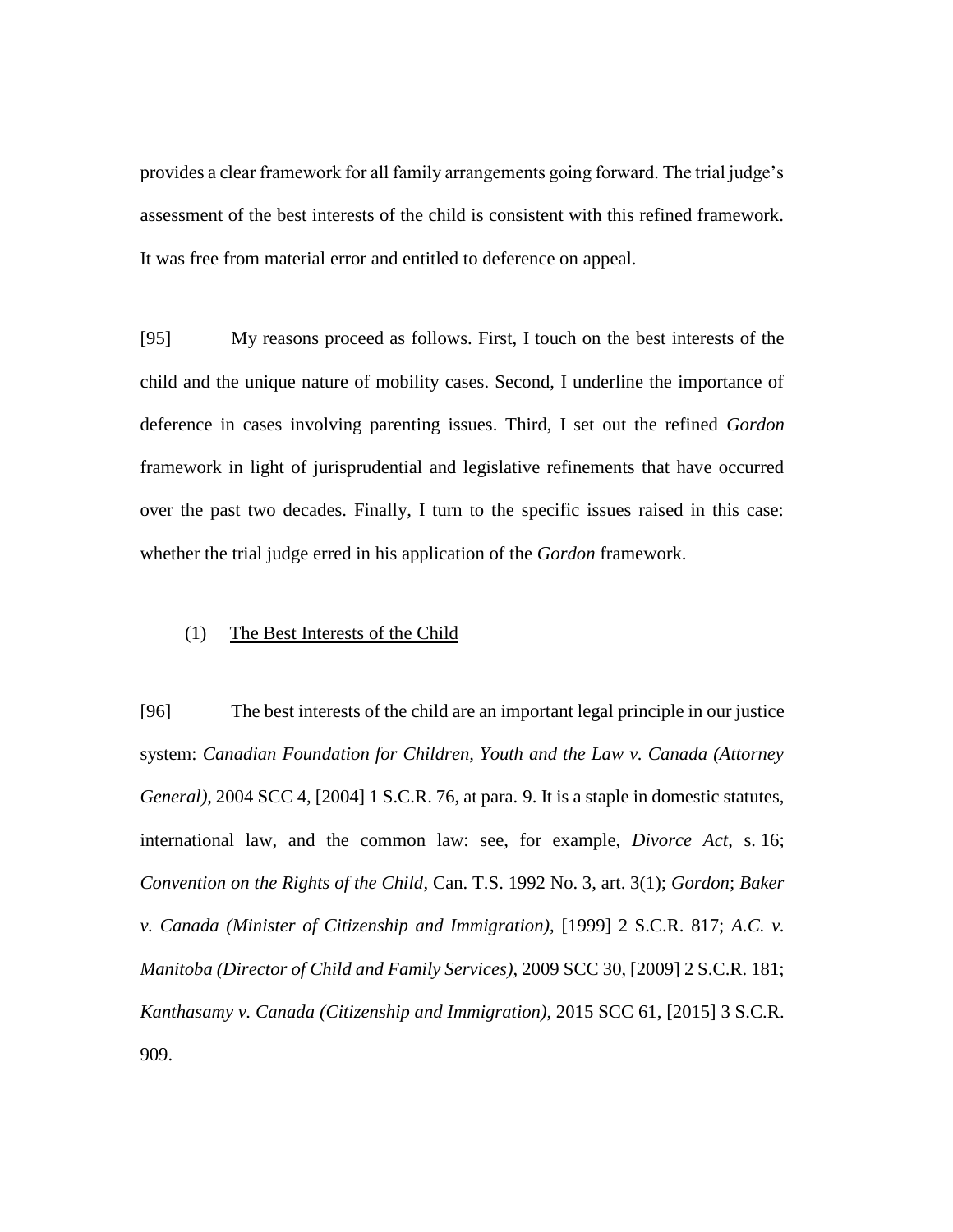[97] But, even with a wealth of jurisprudence as guidance, determining what is "best" for a child is never an easy task. The inquiry is "highly contextual" because of the "multitude of factors that may impinge on the child's best interest": *Canadian Foundation for Children, Youth and the Law*, at para. 11; *Gordon*, at para. 20.

[98] The difficulties inherent to the best interests principle are amplified in the relocation context. Untangling family relationships may have profound consequences, especially when children are involved. A child's welfare remains at the heart of the relocation inquiry, but many traditional considerations do not readily apply in the same way.

[99] In *Gordon*, this Court set out a framework for deciding whether relocation is in the best interests of the child. Under this framework, a judge has the onerous task of determining a child's best interests in the tangle of competing benefits and detriments posed by either outcome: *Hejzlar v. Mitchell-Hejzlar*, 2011 BCCA 230, 334 D.L.R. (4th) 49, at para. 23. And as Abella J.A. (as she then was) once observed, "[i]t can be no more than an informed opinion made at a moment in the life of a child about what seems likely to prove to be in that child's best interests": *MacGyver v. Richards* (1995), 22 O.R. (3d) 481 (C.A.), at p. 489.

# (2) The Importance of Deference in Parenting Cases Affecting the Best Interests of the Child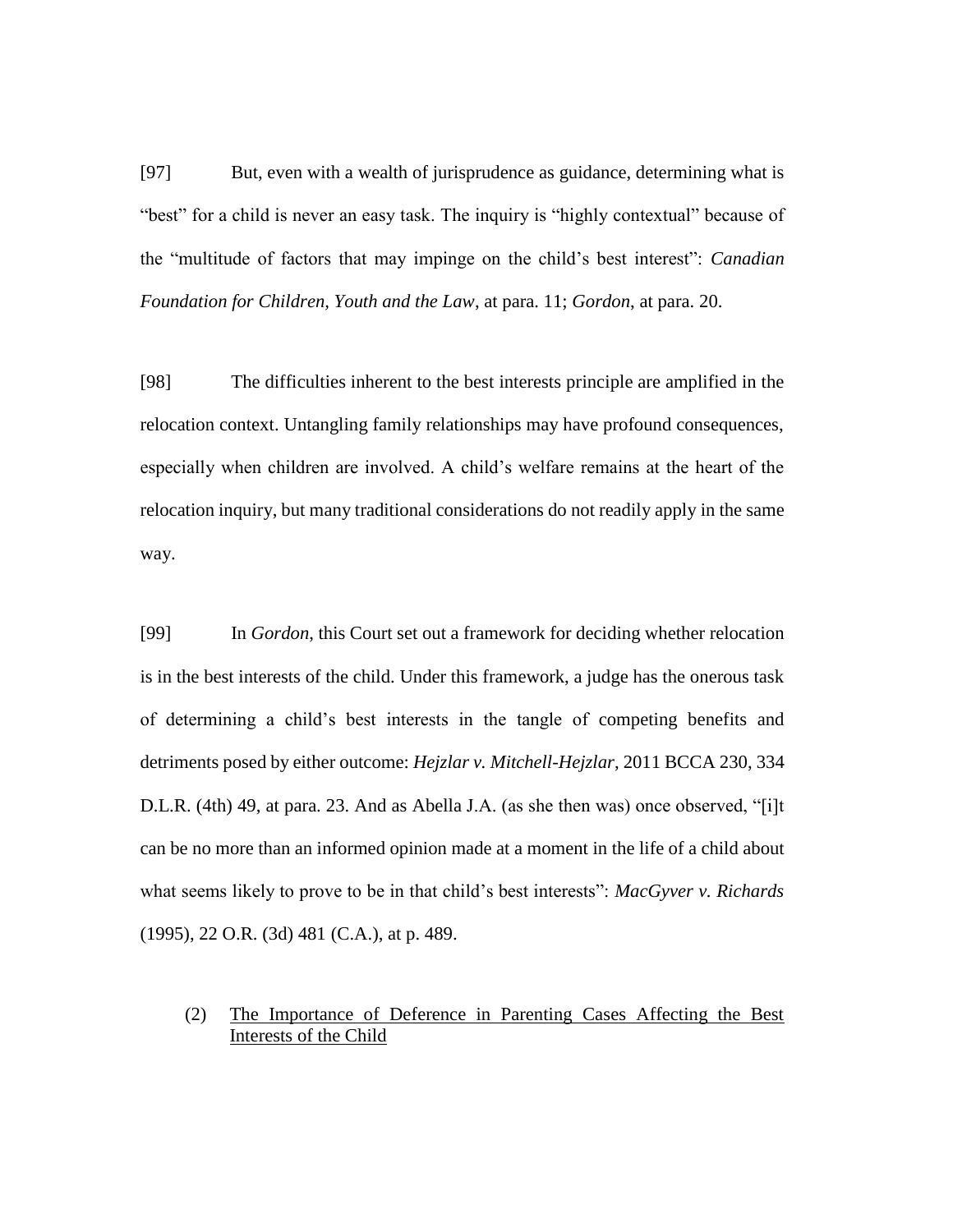[100] The scope of appellate review in family law cases is narrow: *Van de Perre*, at para. 11. Determining a child's best interests is always a fact-specific and highly discretionary determination: *Van de Perre*, at para. 9. And as Gonthier J. observed, "Courts of Appeal should be highly reluctant to interfere with the exercise of a trial judge's discretion": *Elsom v. Elsom*, [1989] 1 S.C.R. 1367, at p. 1374.

[101] The trial judge is the fact finder and has the benefit of the intangible impact of conducting the trial: *R. v. G.F.*, 2021 SCC 20, at para. 81. After hearing from the parties directly, weighing the evidence, and making factual determinations, the trial court is best positioned to determine the best parenting arrangement.

[102] An appellate court's role, as noted, is instead generally one of error correction; it is not to retry a case. Permitting appellate courts to become venues for dissatisfied parties to relitigate issues already resolved at trial erodes the public's confidence in the judicial process and the rule of law. The proper functioning of our judicial system requires each level of court to remain moored to its respective role in the administration of justice.

[103] Therefore, an appellate court may only intervene where there is a material error, a serious misapprehension of the evidence, or an error in law: *Hickey v. Hickey*, [1999] 2 S.C.R. 518, at para. 12; *Van de Perre*, at para. 11.

[104] Absent an error of law or a palpable and overriding error of fact, deference is vital: *Housen*, at paras. 8, 10, 36 and 39. Appellate courts must review a trial judge's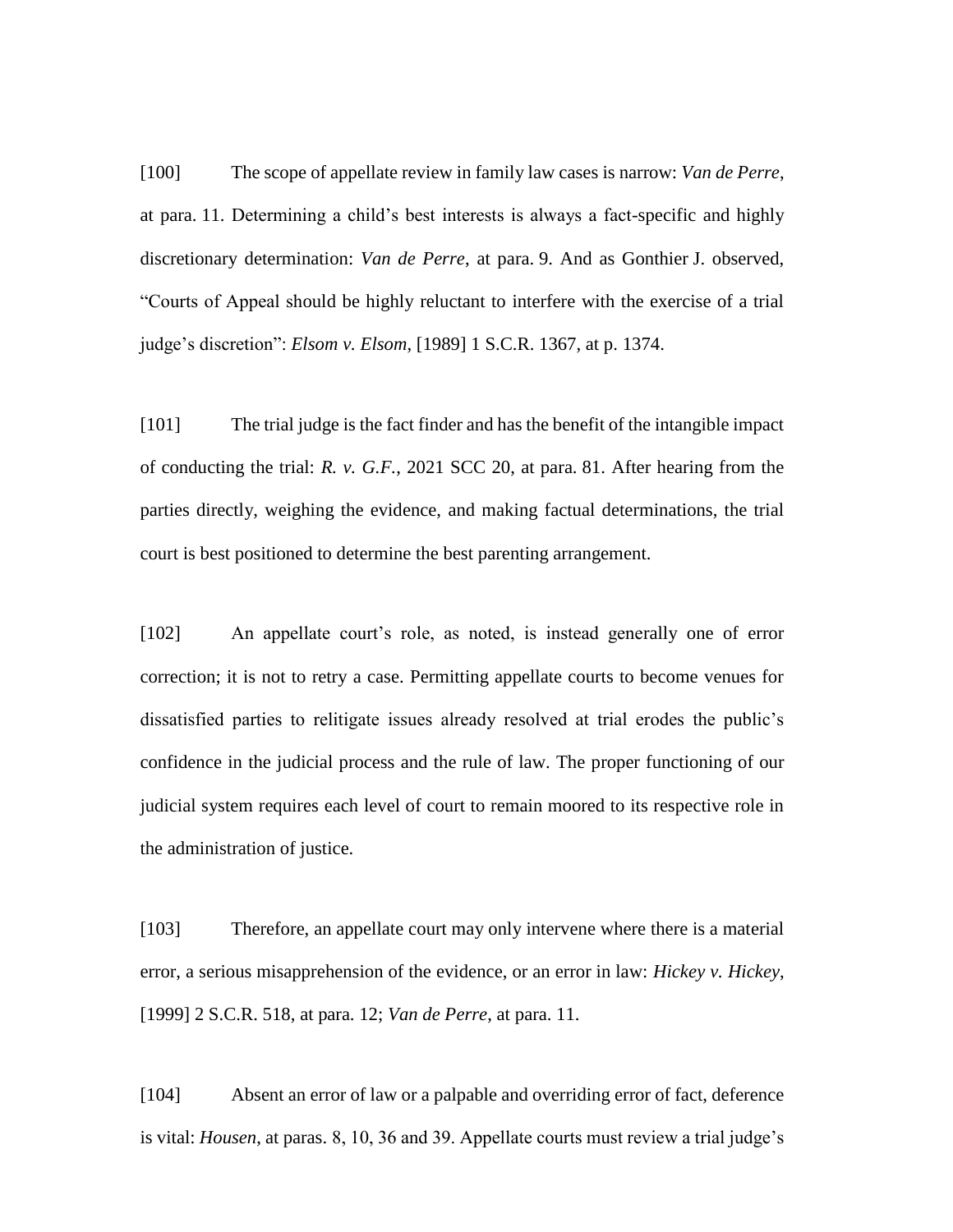reasons generously and as a whole, bearing in mind the presumption that trial judges know the law: *G.F.*, at para. 79. As I have explained, an appeal is not a litigant's opportunity for a "second kick at the can", especially in parenting cases where finality is of paramount importance: *Van de Perre*, at para. 13.

#### (3) The Legal Principles Governing Relocation Applications

[105] For over 25 years, *Gordon* has been the governing authority for mobility applications. McLachlin J. (as she then was) set out a two-stage inquiry for determining whether to vary a parenting order under the *Divorce Act* and permit a custodial parent to relocate with the child: first, the party seeking a variation must show a material change in the child's circumstances; second, the judge must determine what order reflects the child's best interests in the new circumstances. *Gordon* then provided factors to be considered in relocation cases.

[106] Although *Gordon* concerned a variation order, courts have also applied the framework when determining a parenting arrangement at first instance, with appropriate modifications: see *Nunweiler v. Nunweiler*, 2000 BCCA 300, 186 D.L.R. (4th) 323, at paras. 27-28; *L.D.D. v. J.A.D.*, 2010 NBCA 69, 364 N.B.R. (2d) 200, at paras. 10, 24-25, 27 and 29; *Bjornson v. Creighton* (2002), 62 O.R. (3d) 236 (C.A.), at para. 18. As well, courts have applied the framework in cases governed by provincial family law acts, even though *Gordon* concerned an application under the *Divorce Act*: *Bjornson*, at paras. 8 and 17; *G.J. v. C.M.*, 2021 YKSC 20, at para. 26 (CanLII); *Droit de la famille* — *2294*, 2022 QCCA 125, at paras. 11-12 (CanLII).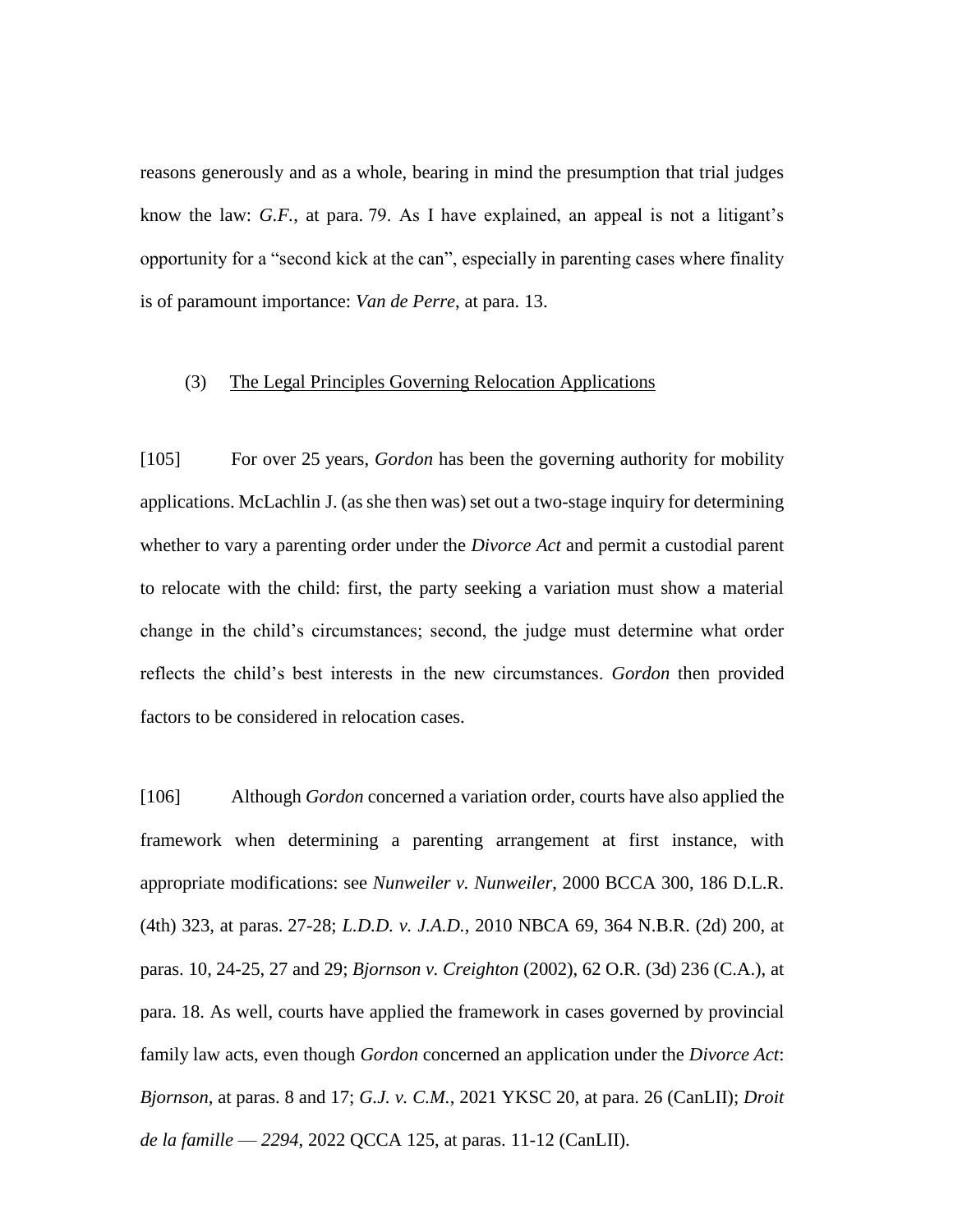[107] At the time *Gordon* was rendered, the *Divorce Act* and provincial family legislations did not contain any provisions pertaining to relocation. In 2019, Parliament amended the *Divorce Act* to provide a statutory regime that governs relocation applications. Several provinces have enacted similar statutory relocation regimes in recent years: see *Family Law Act*, S.B.C. 2011, c. 25, ss. 65 to 71; *The Children's Law Act, 2020*, S.S. 2020, c. 2, ss. 13 to 17; *Children's Law Reform Act*, R.S.O. 1990, c. C.12, s. 39.4; *Family Law Act*, S.N.B. 2020, c. 23, ss. 60 to 66; *Parenting and Support Act*, R.S.N.S. 1989, c. 160, ss. 18E to 18H; *Children's Law Act*, S.P.E.I. 2020, c. 59, ss. 46 to 52.

[108] Subject to some notable exceptions, the *Divorce Act* and these provincial statutes largely codified this Court's framework in *Gordon*. As I will explain, where they depart from *Gordon*, the changes reflect the collective judicial experience of applying the framework for over 25 years.

[109] The *Divorce Act* amendments came into force on March 1, 2021, after the courts below decided this case. Therefore, the mobility application under appeal proceeded under the *Gordon* framework. That said, the transitional provision in s. 35.3 of the amended *Divorce Act* provides:

> **35.3** A proceeding commenced under this Act before the day on which this section comes into force and not finally disposed of before that day shall be dealt with and disposed of in accordance with this Act as it reads as of that day.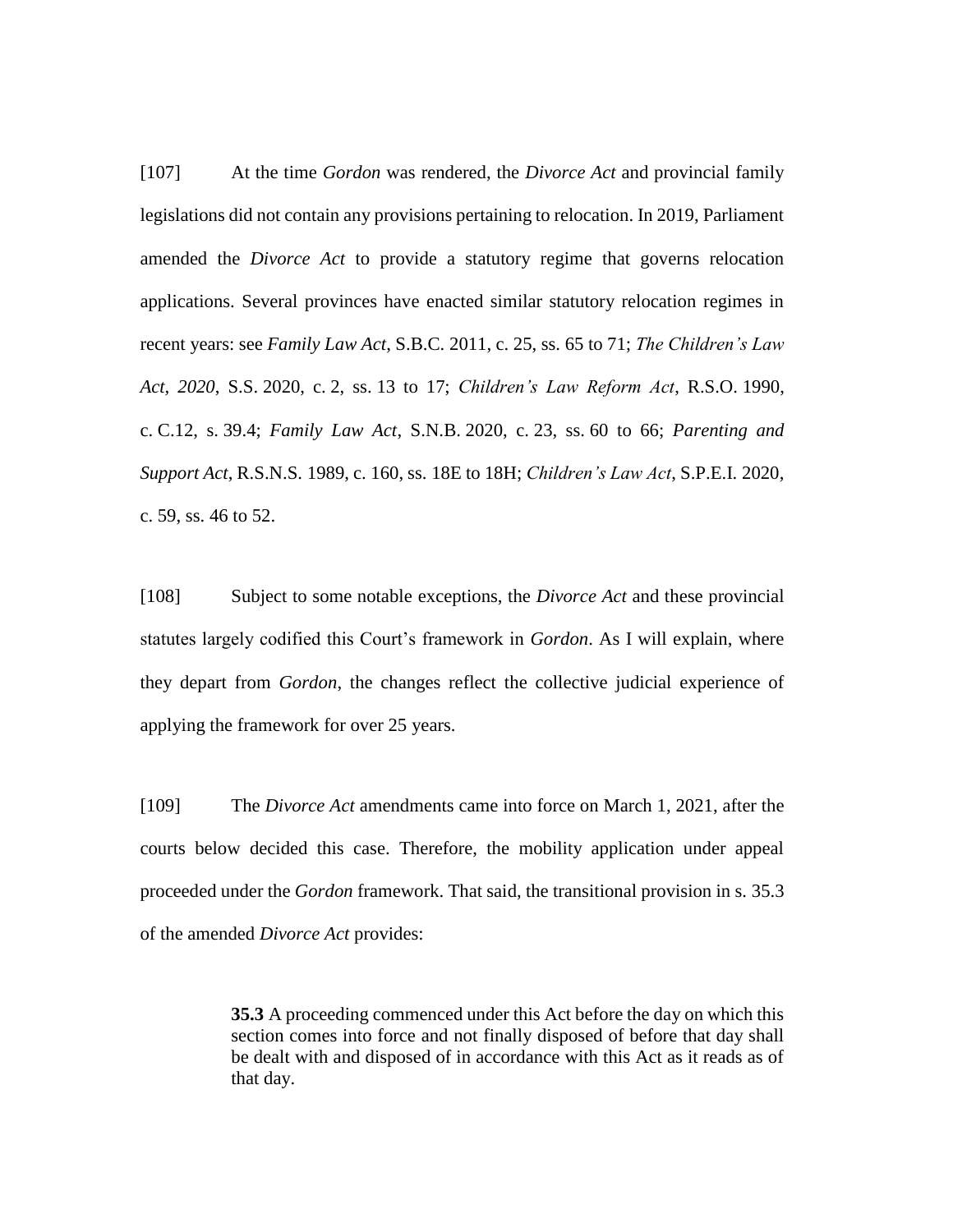[110] This Court did not receive any submissions on the application of s. 35.3. As I will explain, however, the outcome would be the same regardless of whether this case were decided under the amended *Divorce Act* or the refined *Gordon* framework. The new relocation provisions in the *Divorce Act* largely mirror developments in the common law since *Gordon*. As a result, I leave the discussion of the transitional provision for another day. This case, however, provides an opportunity to bring the common law framework in line with the amended *Divorce Act* to assist judges in dealing with future mobility cases.

[111] In the sections that follow, I clarify how certain aspects of the framework for determining parental relocation issues have evolved since this Court decided *Gordon*.

## (a) *Determining Relocation Issues at First Instance and by Way of Variation Applications*

[112] The approach to mobility issues when they are raised at first instance, as in this case, differs from the approach to such issues when they are raised by way of a variation application, as in *Gordon*. Without a pre-existing judicial determination, a parent's desire to relocate is simply part of the factual matrix in the assessment of what parenting arrangement is in the best interests of the child. Therefore, the first stage of *Gordon* — which sets out the usual requirement for a variation order — has no application.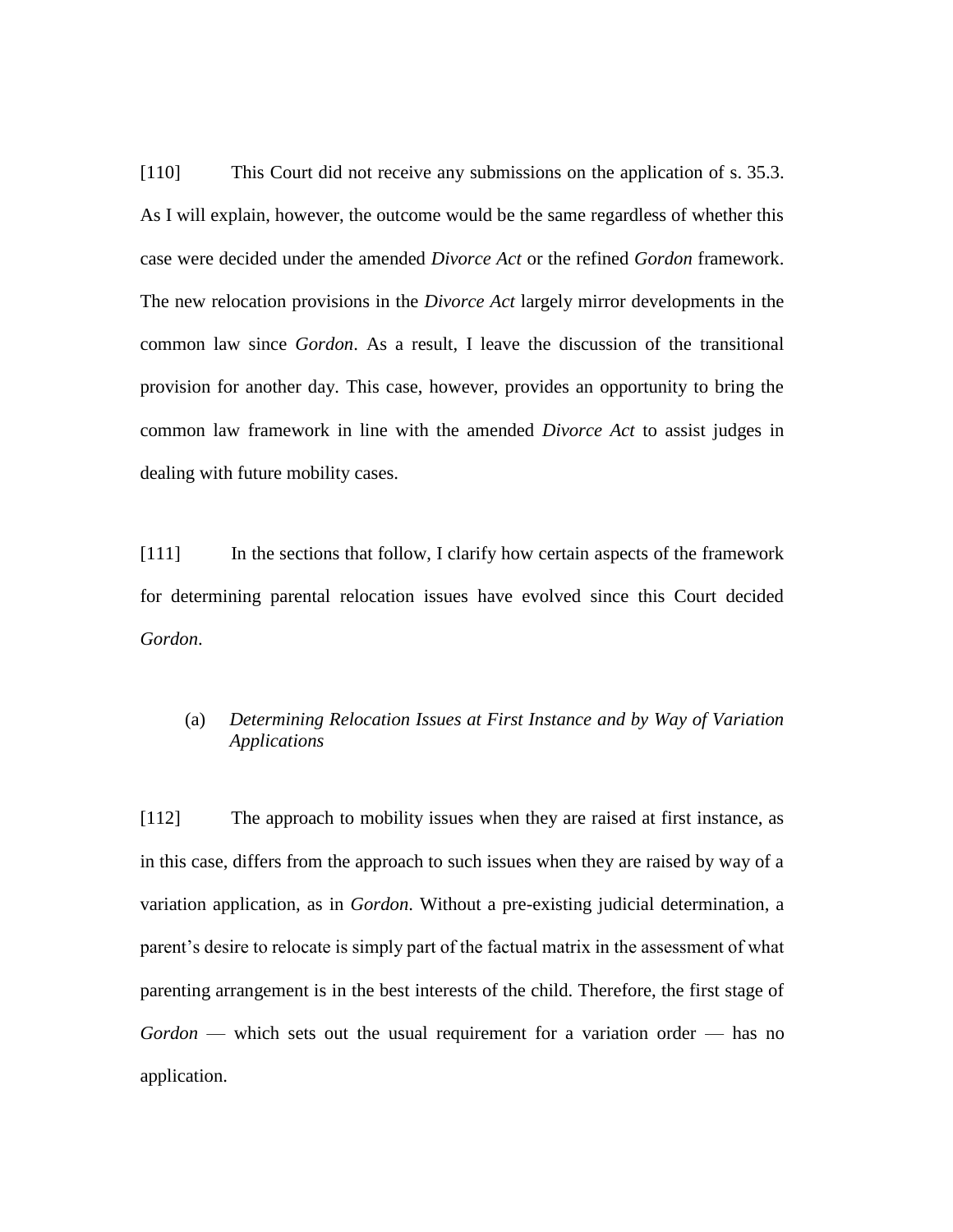[113] Even where there is an existing parenting order, relocation will typically constitute a material change in circumstances and therefore satisfy the first stage of the *Gordon* framework: *Gordon*, at para. 14; see also *Divorce Act*, s. 17(5.2).

[114] Therefore, regardless of how the relocation issue is brought before the court, the first stage of the *Gordon* inquiry will likely not raise a contentious issue. That said, when the relocation issue arises by way of a variation application, a court must consider the findings of fact of the judge who made the previous order, together with the evidence of new circumstances: *Gordon*, at para. 17. The history of parenting arrangements is always relevant to understanding a child's best interests.

### (b) *Determining a Child's Best Interests in Mobility Cases*

[115] Accordingly, the so-called second stage of the *Gordon* framework is often the sole issue when determining a relocation issue. The crucial question is whether relocation is in the best interests of the child.

[116] Five considerations that bear upon the best-interests-of-the-child analysis arise in this case: (i) the application of *Gordon* to shared parenting arrangements and the so-called "great respect principle"; (ii) a moving parent's reasons for relocation; (iii) the "maximum contact principle"; (iv) a moving parent's testimony about how the outcome of the application will influence their decision to relocate; and (v) the impact of family violence. I address each in turn, looking at their evolution in the case law since *Gordon* and their reflection in amendments to the *Divorce Act*.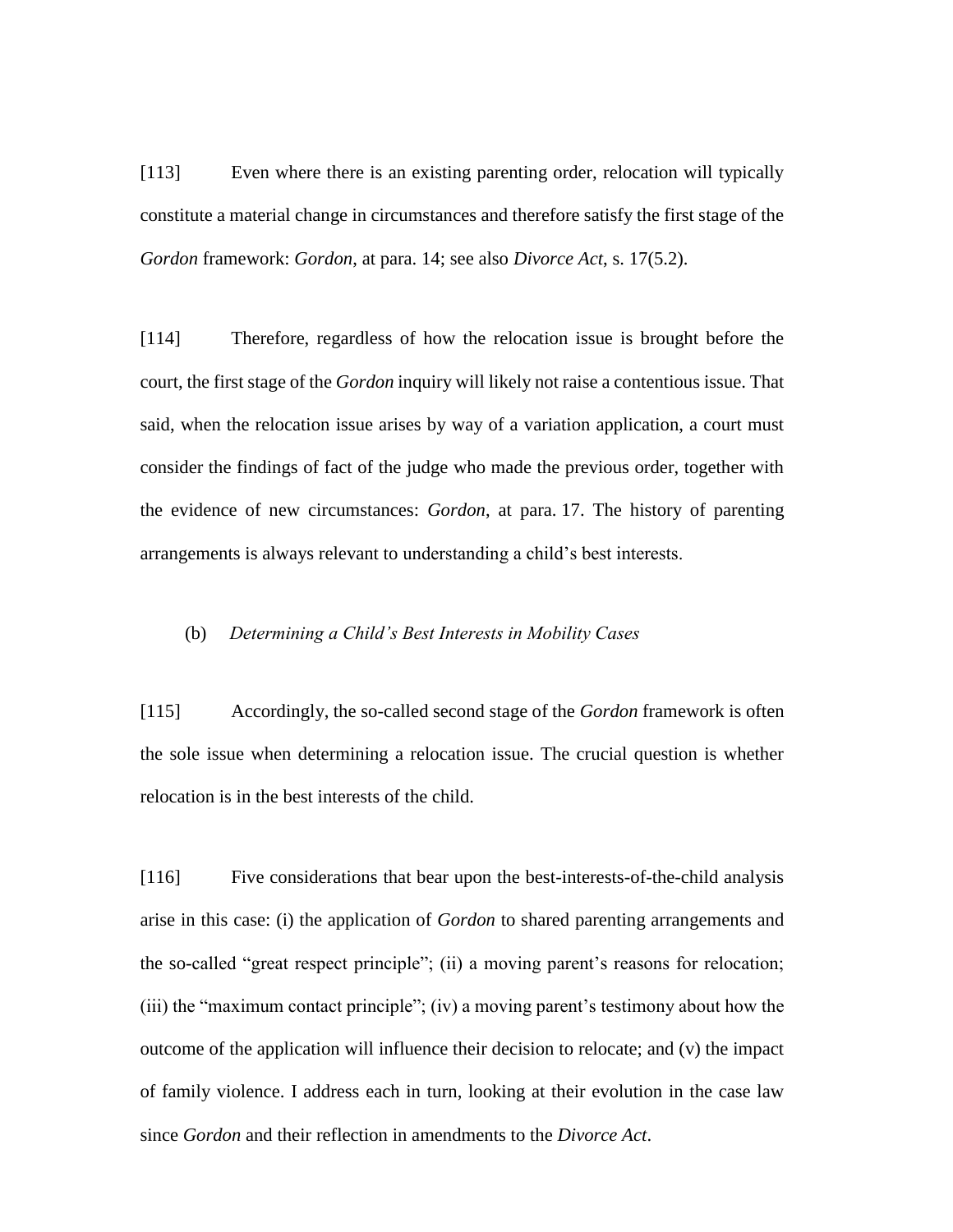# (i) The Application of *Gordon* to Shared Parenting Arrangements and the So-Called "Great Respect Principle"

[117] In determining the best interests of the child, *Gordon* first instructs that "[t]he inquiry does not begin with a legal presumption in favour of the custodial parent, although the custodial parent's views are entitled to great respect": para. 49.

[118] In this case, the father contends that this aspect of *Gordon* is of limited value where there is a shared parenting arrangement: R.F., at para. 28. He says the trial judge should not have paid special "respect" to the mother's decision to move given their history of shared parenting roles. He relies on Newbury J.A.'s observation in *Q. (R.E.) v. K. (G.J.)*, 2012 BCCA 146, 348 D.L.R. (4th) 622, at para. 58, that "[i]t is not clear how the 'great respect' principle should work where both parents are custodial parents."

[119] The parent who cares for the child on a daily basis is in a unique position to assess what is in their best interests: *Gordon*, at para. 48. This logic applies to both parents in a shared parenting arrangement, and accordingly, both of their views are entitled to great respect in an assessment of the child's best interests. This makes sense: a court always pays careful attention to the views of the parents. In my view, it adds little value to this analysis to label it a separate principle of "great respect".

[120] As for any legal presumption in relocation cases, the Court in *Gordon* noted that the wording of the *Divorce Act* belied the need to defer to the custodial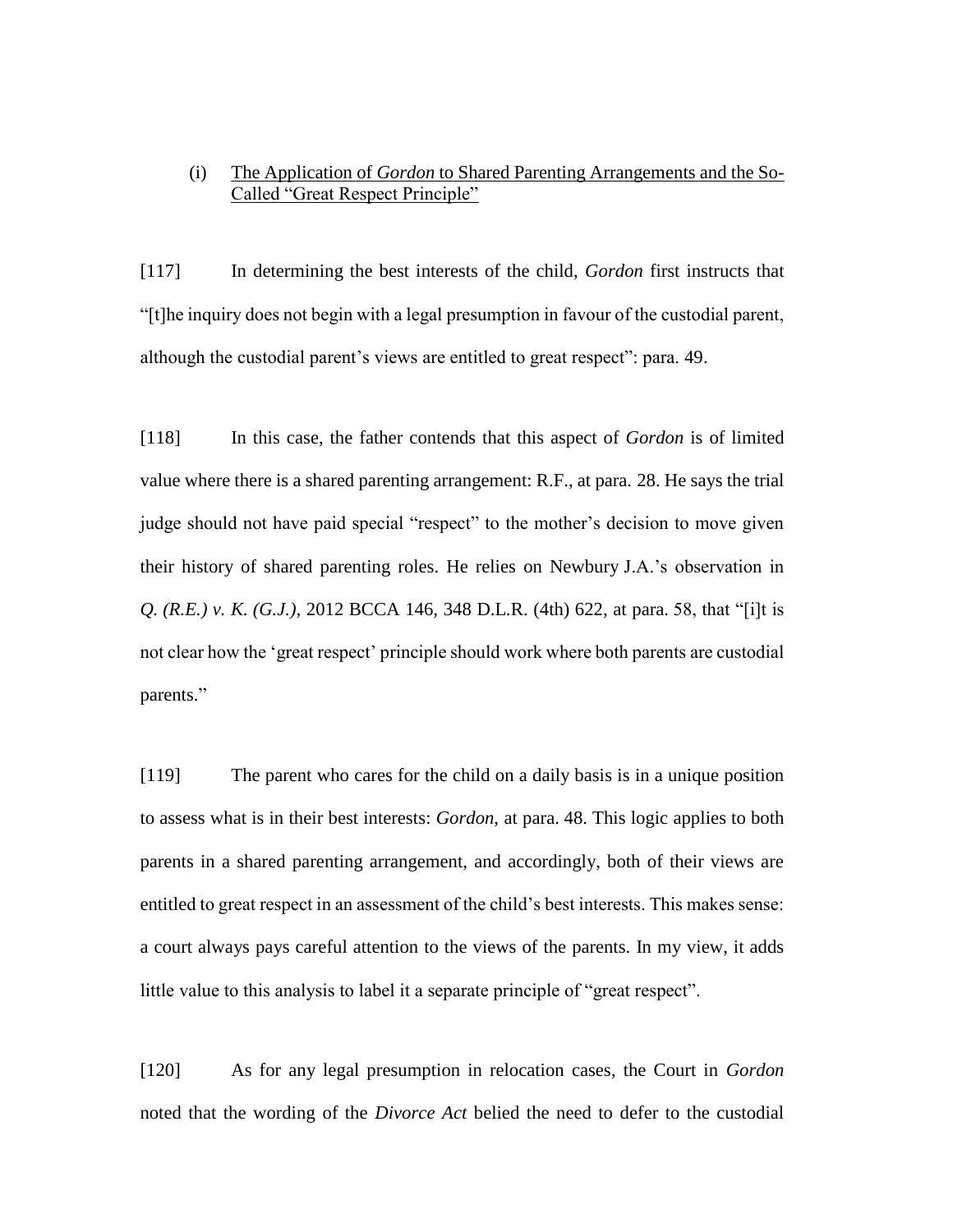parent. Rather, the Act expressly stipulated that the judge hearing the application should be concerned only with the best interests of the child, and the variation provisions did not place a burden on any parent at the merits stage of the analysis: paras. 37 and 39.

[121] But over time, certain patterns have emerged. In practice, a move is more likely to be approved where the clear primary caregiver for a child seeks to relocate and more likely to be denied if there is a shared parenting arrangement. Professor Thompson refers to this as the unspoken "primary caregiver presumption": see D. A. R. Thompson, "Ten Years After *Gordon*: No Law, Nowhere" (2007), 35 *R.F.L.*  (6th) 307, at p. 317; R. Thompson, "Where Is B.C. Law Going? The New Mobility" (2012), 30 *C.F.L.Q.* 235.

[122] In discussing presumptions, *Gordon* relied on the fact that Parliament had not set out any general rules. It has since done so. In 2019, Parliament enacted a burden of proof, set out in s. 16.93 of the *Divorce Act*, which corresponds to the broad trends in the jurisprudence.

[123] Therefore, in all cases, the history of caregiving will be relevant. And while it may not be useful to label the attention courts pay to the views of the parent as a separate "great respect" principle, the history of caregiving will sometimes warrant a burden of proof in favour of one parent. Indeed, federal and provincial legislatures have increasingly enacted presumptions, bringing clarity to the law. In all cases, however, the inquiry remains an individual one. The judge must consider the best interests of the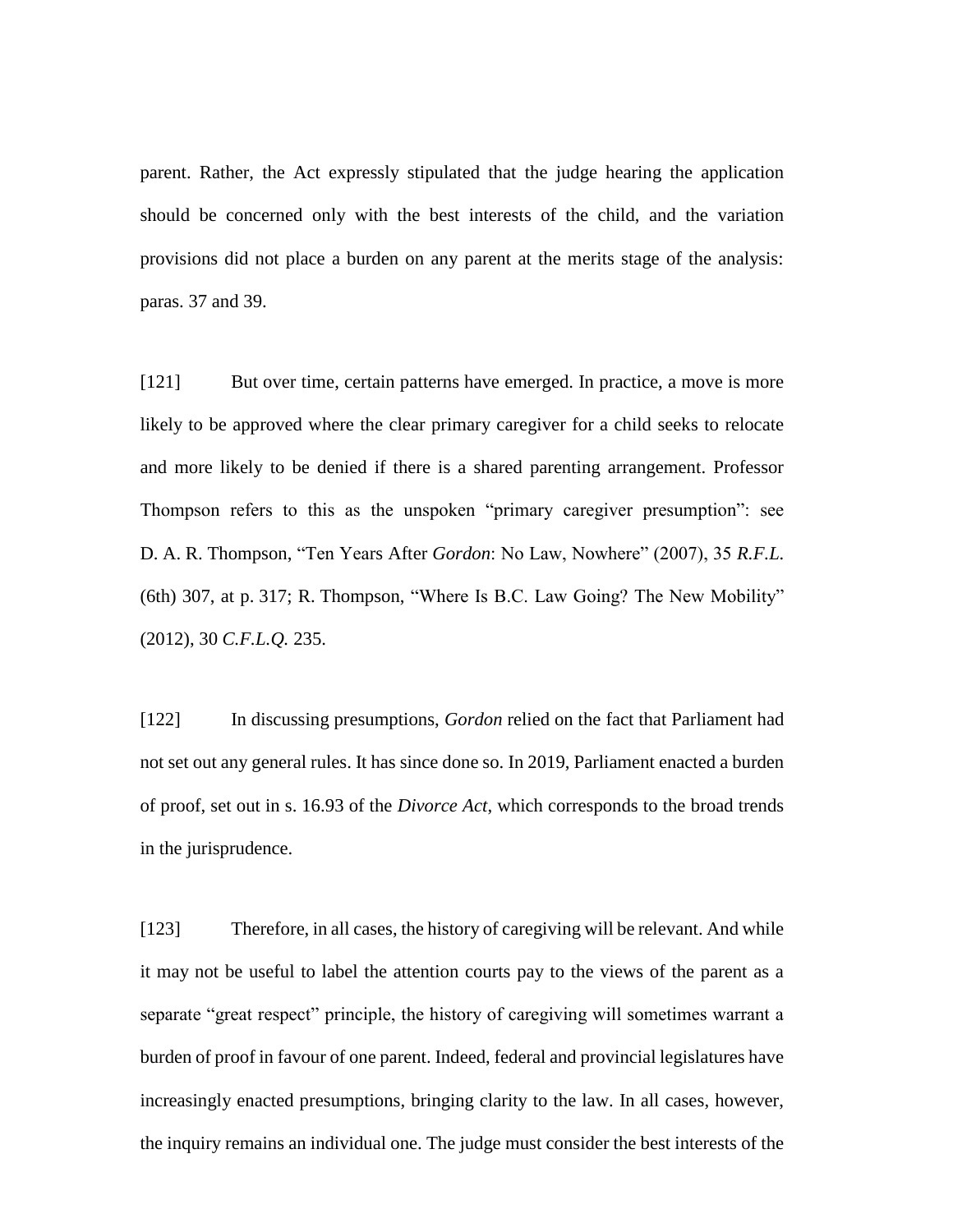particular child in the particular circumstances of the case. Other considerations may demonstrate that relocation is in the child's best interests, even if the parties have historically co-parented.

#### (ii) The Reasons for Relocation

[124] The second refinement to the *Gordon* framework concerns the moving parent's reasons for relocating. Here, the father and the Court of Appeal took issue with the weight the trial judge ascribed to the mother's reasons for relocation, the implication being that this consideration detracted from his focus on the child's best interests.

[125] In *Gordon*, McLachlin J. cautioned that courts should avoid "descend[ing] into inquiries into the custodial parent's reason or motive for moving" because "[u]sually, the reasons or motives for moving will not be relevant to the custodial parent's parenting ability": paras. 22-23. Therefore, "absent a connection to parenting ability, the custodial parent's reason for moving should not enter into the inquiry": para. 23. To hold otherwise, McLachlin J. reasoned, would shift the focus from the best interests of the child to the conduct of the custodial parent: para. 22.

[126] In practice, courts across the country have found that the reason for the move often bears on the best interests of the child: N. Bala, "Bill C-78: The 2020 Reforms to the Parenting Provisions of Canada's *Divorce Act*" (2020), 39 *C.F.L.Q.* 45,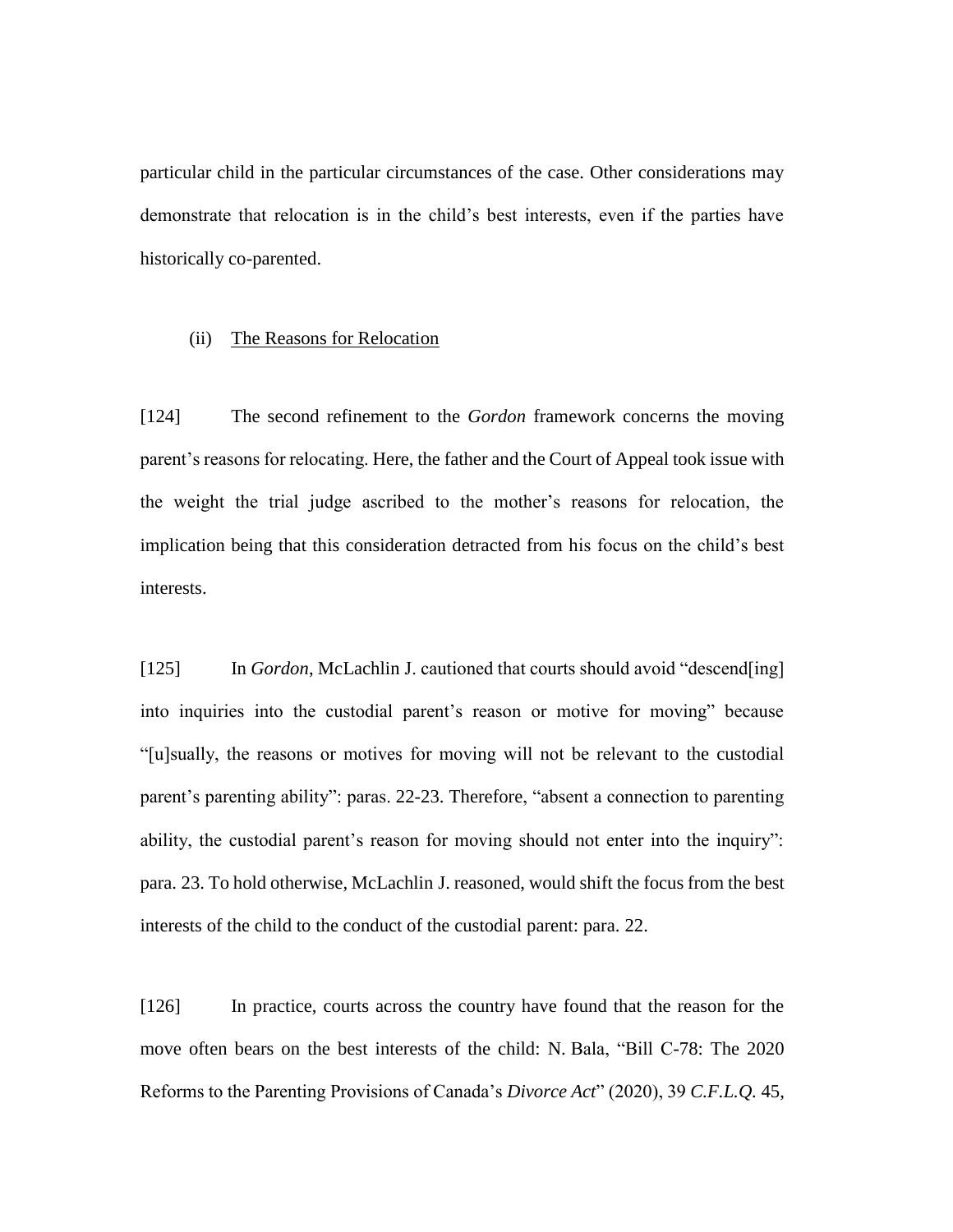at p. 71; Thompson (2007); E. Jollimore and R. Sladic, "Mobility — Are We There Yet?" (2008), 27 *C.F.L.Q.* 341.

[127] Recent amendments to the *Divorce Act* now instruct courts to consider the moving parent's reasons for relocation: s. 16.92(1)(a). Similarly, provinces across Canada have incorporated the moving parent's reasons for relocation within their statutory relocation regimes: *Family Law Act*, s. 69(6)(a) (B.C.); *The Children's Law Act, 2020*, s. 15(1)(a) (Sask.); *Children's Law Reform Act*, s. 39.4(3)(a) (Ont.); *Family Law Act*, s. 62(1)(a) (N.B.); *Parenting and Support Act*, s. 18H(4)(b) (N.S.); *Children's Law Act*, s. 48(1)(a) (P.E.I.).

[128] Indeed, isolating the custodial parent's reasons for the move from the broad, individualized inquiry of the child's best interests has frequently proven impractical. There will often be a connection between the expected benefits of the move for the child and the relocating parent's reasons for proposing the move in the first place. Relocation for financial reasons, for instance, will clearly carry implications for a child's material welfare. Considering the parent's reasons for moving can be relevant, and even necessary, to assess the merits of a relocation application.

[129] That said, the court should avoid casting judgment on a parent's reasons for moving. A moving parent need not prove the move is justified. And a lack of a compelling reason for the move, in and of itself, should not count against a parent, unless it reflects adversely on a parent's ability to meet the needs of the child: *Ligate v. Richardson* (1997), 34 O.R. (3d) 423 (C.A.), at p. 434.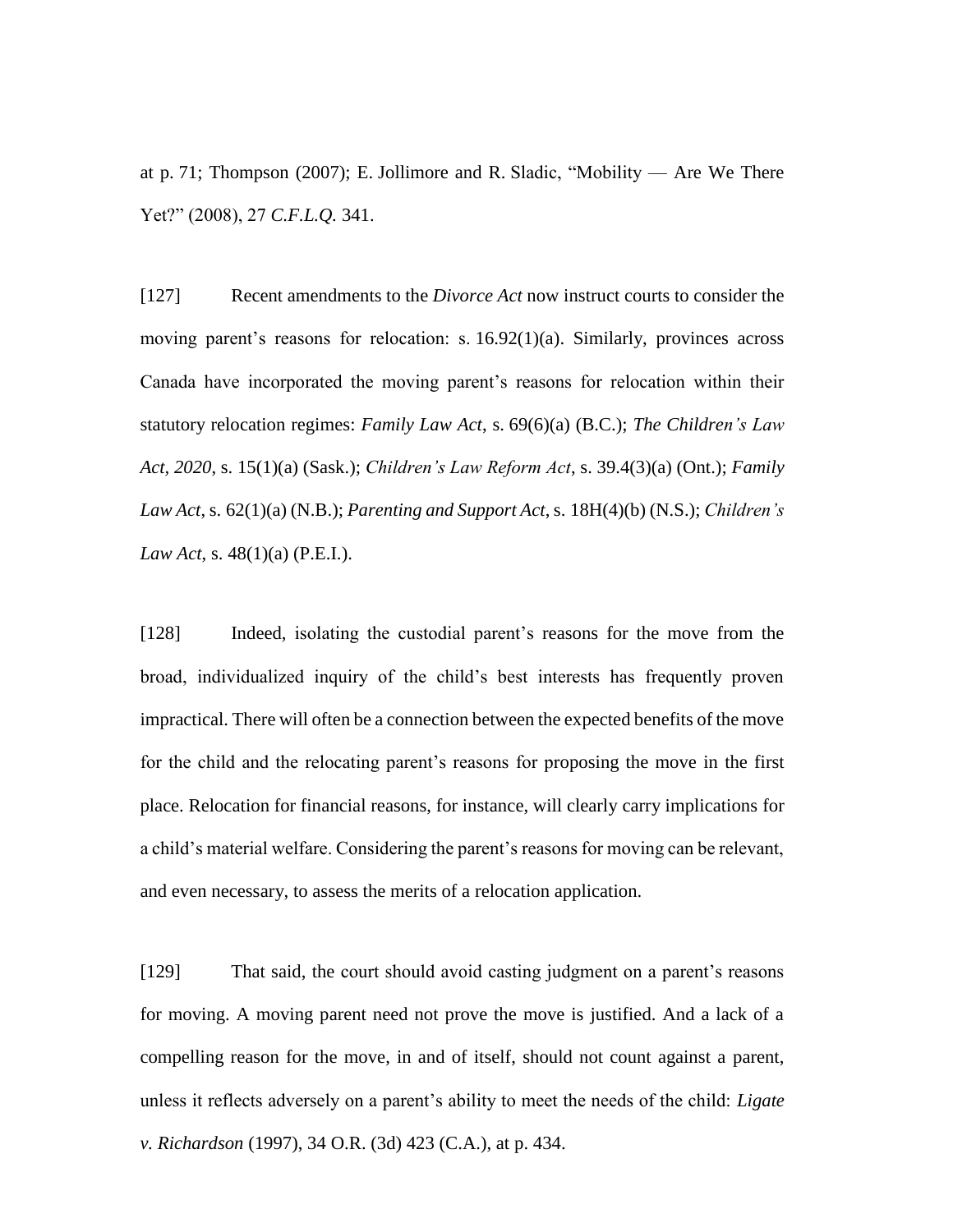[130] Ultimately, the moving parent's reasons for relocating must not deflect from the focus of relocation applications — they must be considered only to the extent they are relevant to the best interests of the child.

### (iii) The "Maximum Contact Principle" or "Parenting Time Consistent With the Best Interests of the Child"

[131] *Gordon* requires courts to consider "the desirability of maximizing contact between the child and both parents": para. 49. This consideration has been referred to as the "maximum contact principle": see *Gordon*, at para. 24; see also *Young v. Young*, [1993] 4 S.C.R. 3, at p. 53, per L'Heureux-Dubé J., and p. 118, per McLachlin J. (as she then was). In this case, the father contends that the trial judge neglected this consideration.

[132] Concerns about parenting time with the child will inevitably be engaged in relocation cases: the crux of the dispute is whether it is in the child's best interests to move notwithstanding the impact on their relationship with the other parent. In other words, this concern is folded into the central inquiry before the court.

[133] What is known as the maximum contact principle has traditionally emphasized that children shall have as much contact with each parent as is consistent with their best interests. A corollary to this is sometimes referred to as the "friendly parent rule", which instructs courts to consider the willingness of a parent to foster and support the child's relationship with the other parent, where appropriate: see *Young*, at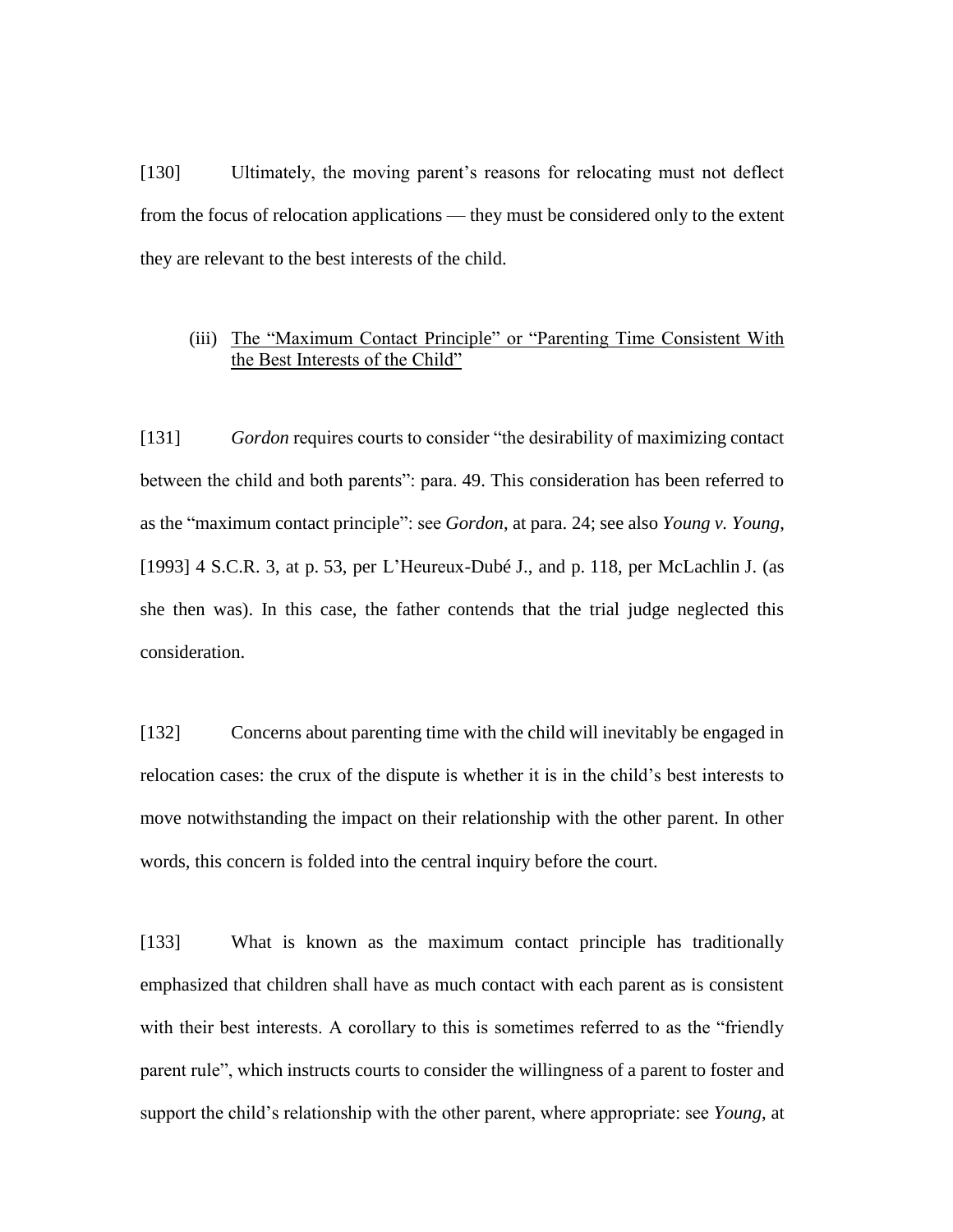p. 44. Both of these considerations have long been recognized by the *Divorce Act*: see *Divorce Act*, pre-amendments, ss. 16(10) and 17(9); and *Divorce Act*, post-amendments, ss.  $16(6)$  and  $16(3)(c)$ .

[134] Although *Gordon* placed emphasis on the "maximum contact principle", it was clear that the best interests of the child are the sole consideration in relocation cases, and "if other factors show that it would not be in the child's best interests, the court can and should restrict contact": *Gordon*, at para. 24; see also para. 49. But in the years since *Gordon*, some courts have interpreted what is known as the "maximum contact principle" as effectively creating a presumption in favour of shared parenting arrangements, equal parenting time, or regular access: *Folahan v. Folahan*, 2013 ONSC 2966, at para. 14 (CanLII); *Slade v. Slade*, 2002 YKSC 40, at para. 10 (CanLII); see also F. Kelly, "Enforcing a Parent/Child Relationship At All Cost? Supervised Access Orders in the Canadian Courts" (2011), 49 *Osgoode Hall L.J.* 277, at pp. 278 and 296-98. Indeed, the term "maximum contact principle" seems to imply that as much contact with both parents as possible will necessarily be in the best interests of the child.

[135] These interpretations overreach. It is worth repeating that what is known as the maximum contact principle is *only* significant to the extent that it is in the child's best interests; it must not be used to detract from this inquiry. It is notable that the amended *Divorce Act* recasts the "maximum contact principle" as "[p]arenting time consistent with best interests of child": s. 16(6). This shift in language is more neutral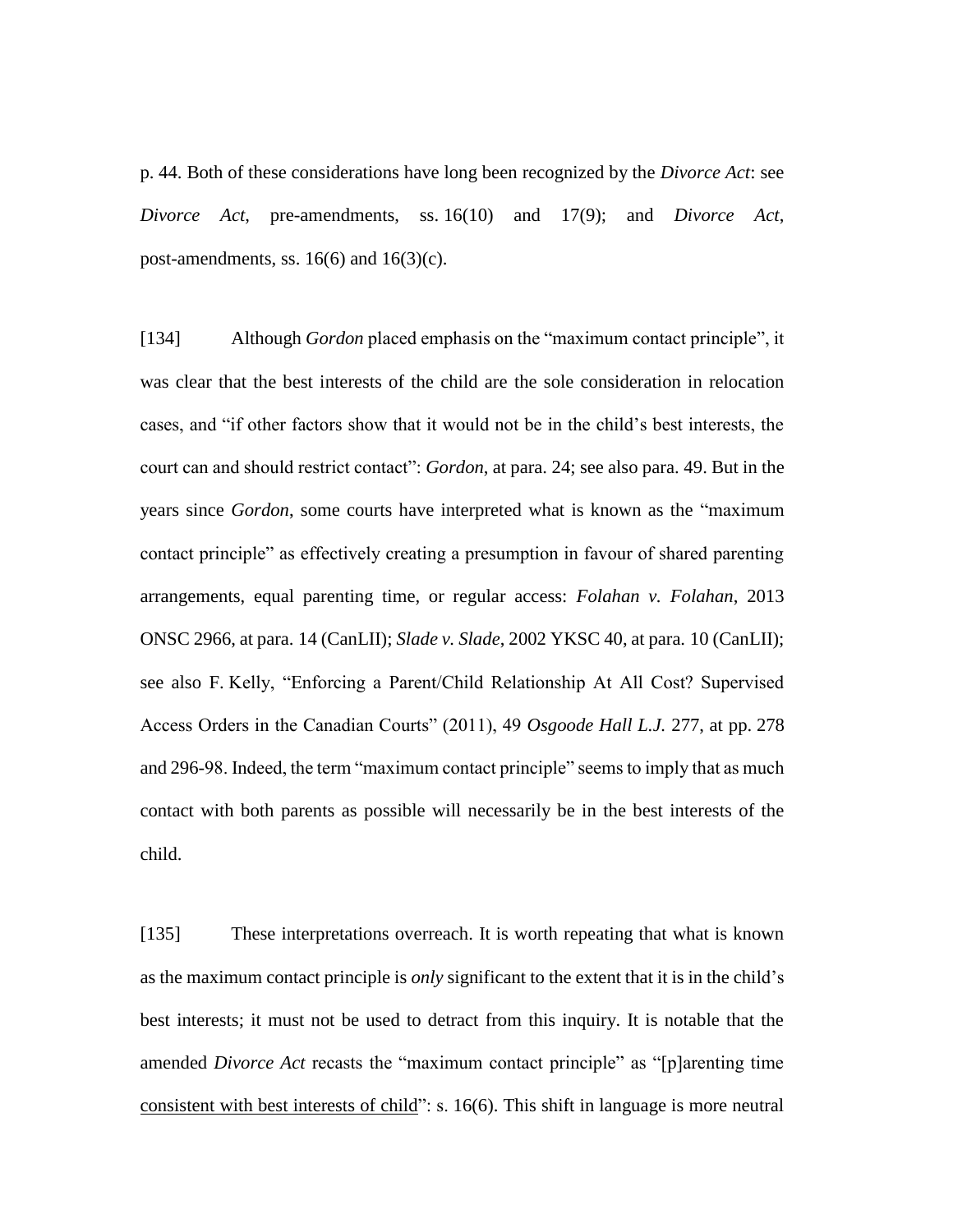and affirms the child-centric nature of the inquiry. Indeed, going forward, the "maximum contact principle" is better referred to as the "parenting time factor".

### (iv) A Parent's Testimony About Whether They Will Relocate Regardless of the Outcome of the Relocation Application

[136] *Gordon* is silent as to whether, and how, a trier of fact may consider how the outcome of an application would affect the parties' relocation plans. In this case, the mother indicated that she would return to Kelowna if her application was refused, while the father indicated he would not move to the Bulkley Valley if her application was granted.

[137] In the years since *Gordon*, many courts have recognized the danger that such evidence will place parties in a "double bind". As Paperny J.A. explained in *Spencer v. Spencer*, 2005 ABCA 262, 257 D.L.R. (4th) 115, at para. 18:

> In conducting this inquiry, it is problematic to rely on representations by the custodial parent that he or she will not move without the children should the application to relocate be denied. The effect of such an inquiry places the parent seeking to relocate in a classic double bind. If the answer is that the parent is not willing to remain behind with the children, he or she raises the prospect of being regarded as self interested and discounting the children's best interests in favour of his or her own. On the other hand, advising the court that the parent is prepared to forgo the requested move if unsuccessful, undermines the submissions in favour of relocation by suggesting that such a move is not critical to the parent's well-being or to that of the children. If a judge mistakenly relies on a parent's willingness to stay behind "for the sake of the children," the status quo becomes an attractive option for a judge to favour because it avoids the difficult decision the application presents.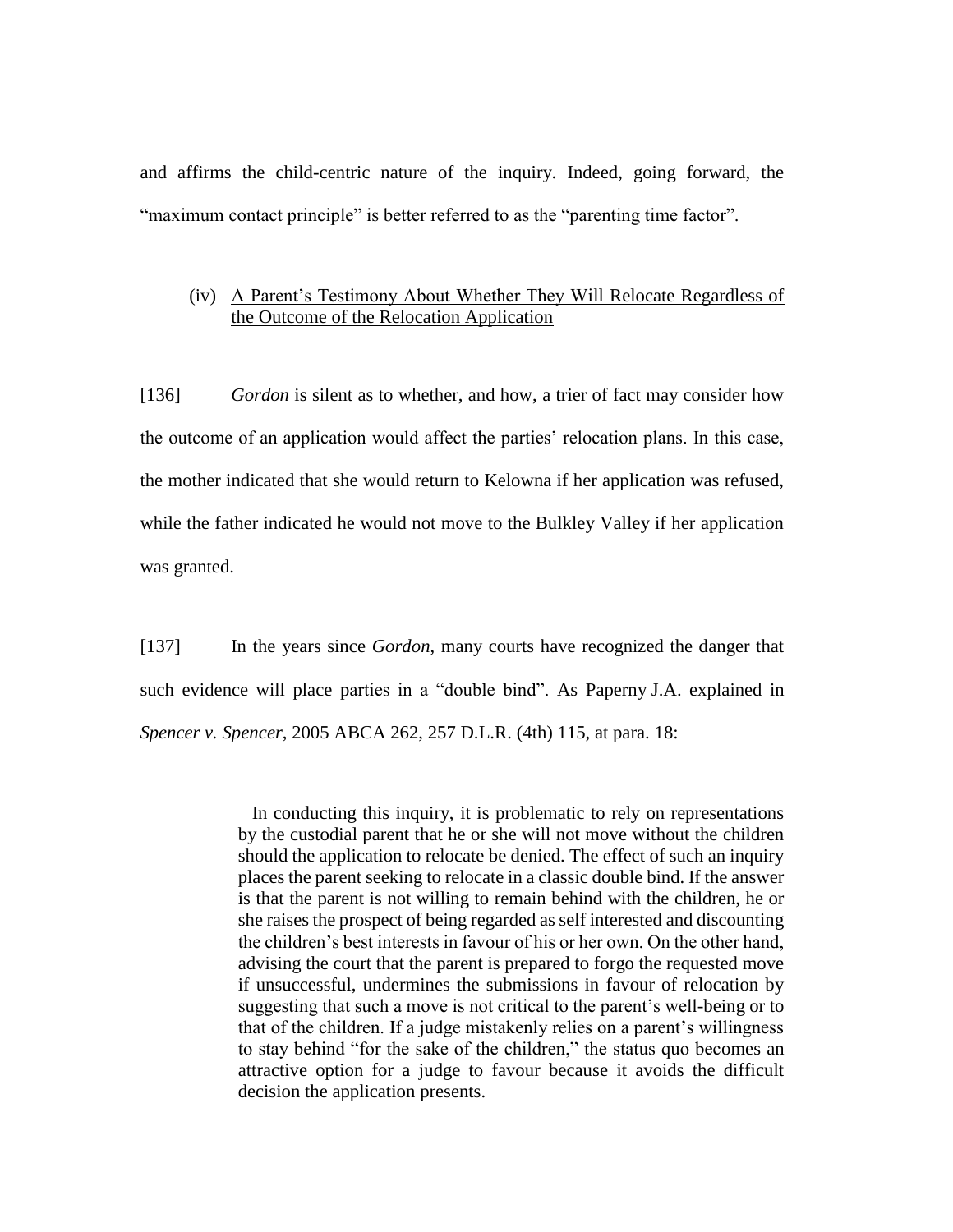[138] I agree. Considering a parent's willingness to move with or without the child can give rise to a double bind: a parent can either appear to be putting their own interests ahead of their child, or they risk undermining the strength of their relocation application (see *D.P. v. R.B.*, 2009 PECA 12, 285 Nfld. & P.E.I.R. 61, at para. 32; Jollimore and Sladic, at pp. 373-74).

[139] This risk has led appellate courts in many provinces to discourage trial judges from relying on a parent's representations about whether they will move without the children: see *Hopkins v. Hopkins*, 2011 ABCA 372, at para. 6 (CanLII); *Hejzlar*, at paras. 24-27; *D.P.*, at para. 32; *N.T. v. W.P.*, 2011 NLCA 47, 309 Nfld. & P.E.I.R. 350, at para. 9; *Morrill v. Morrill*, 2016 MBCA 66, 330 Man. R. (2d) 165, at para. 12.

[140] The same approach is now reflected in the *Divorce Act*: s. 16.92(2) precludes the court from considering whether the moving parent would relocate with or without the children. I would add that a responding parent could just as easily fall victim to the problematic inferences associated with the double bind: see *Joseph v. Washington*, 2021 BCSC 2014, at paras. 101-11 (CanLII). Therefore, in all cases, the court should not consider how the outcome of an application would affect the parties' relocation plans.

### (v) Family Violence as a Relevant Factor

[141] In this case, the acrimonious relationship between the parties — featuring abusive conduct during the marriage, at separation, and at trial — was a significant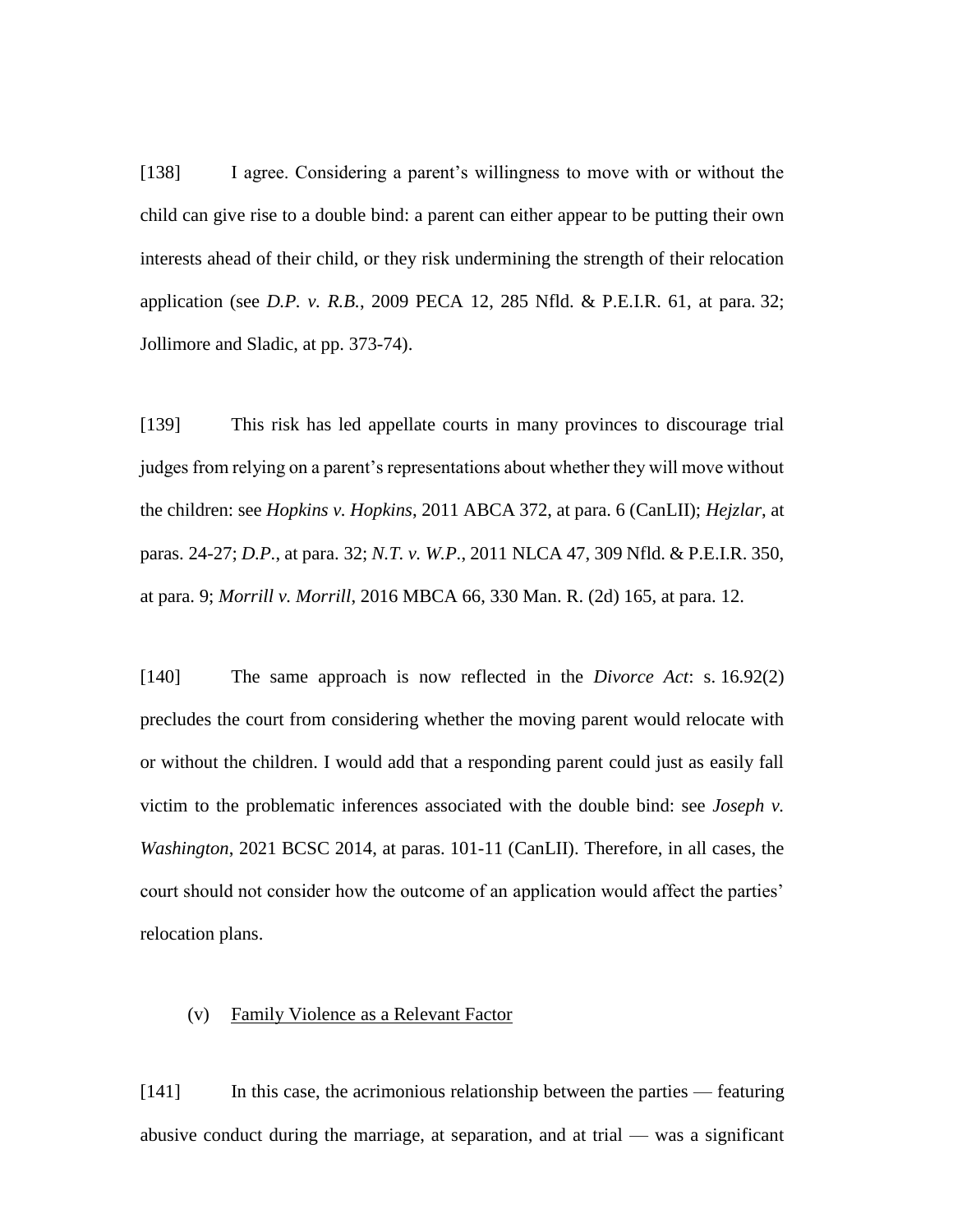factor in the trial judge's relocation analysis. On appeal, the father argues that such "friction" is "not unusual for separating couples": R.F., at para. 35.

[142] Since *Gordon*, courts have increasingly recognized that any family violence or abuse may affect a child's welfare and should be considered in relocation decisions: see *Prokopchuk v. Borowski*, 2010 ONSC 3833, 88 R.F.L. (6th) 140; *Lawless v. Lawless*, 2003 ABQB 800, at para. 12 (CanLII); *Cameron v. Cameron*, 2003 MBQB 149, 41 R.F.L. (5th) 30; *Abbott-Ewen v. Ewen*, 2010 ONSC 2121, 86 R.F.L. (6th) 428; *N.D.L. v. M.S.L.*, 2010 NSSC 68, 289 N.S.R. (2d) 8, at paras. 22-23 and 35; *E.S.M. v. J.B.B.*, 2012 NSCA 80, 319 N.S.R. (2d) 232, at paras. 55-57. Courts have been significantly more likely to allow relocation applications where there was a finding of abuse: Department of Justice, *A Study of Post-Separation/Divorce Parental Relocation* (2014), at ch. 3.3.4.

[143] The suggestion that domestic abuse or family violence has no impact on the children and has nothing to do with the perpetrator's parenting ability is untenable. Research indicates that children who are exposed to family violence are at risk of emotional and behavioural problems throughout their lives: Department of Justice, *Risk Factors for Children in Situations of Family Violence in the Context of Separation and Divorce* (February 2014), at p. 12. Harm can result from direct or indirect exposure to domestic conflicts, for example, by observing the incident, experiencing its aftermath, or hearing about it: S. Artz et al., "A Comprehensive Review of the Literature on the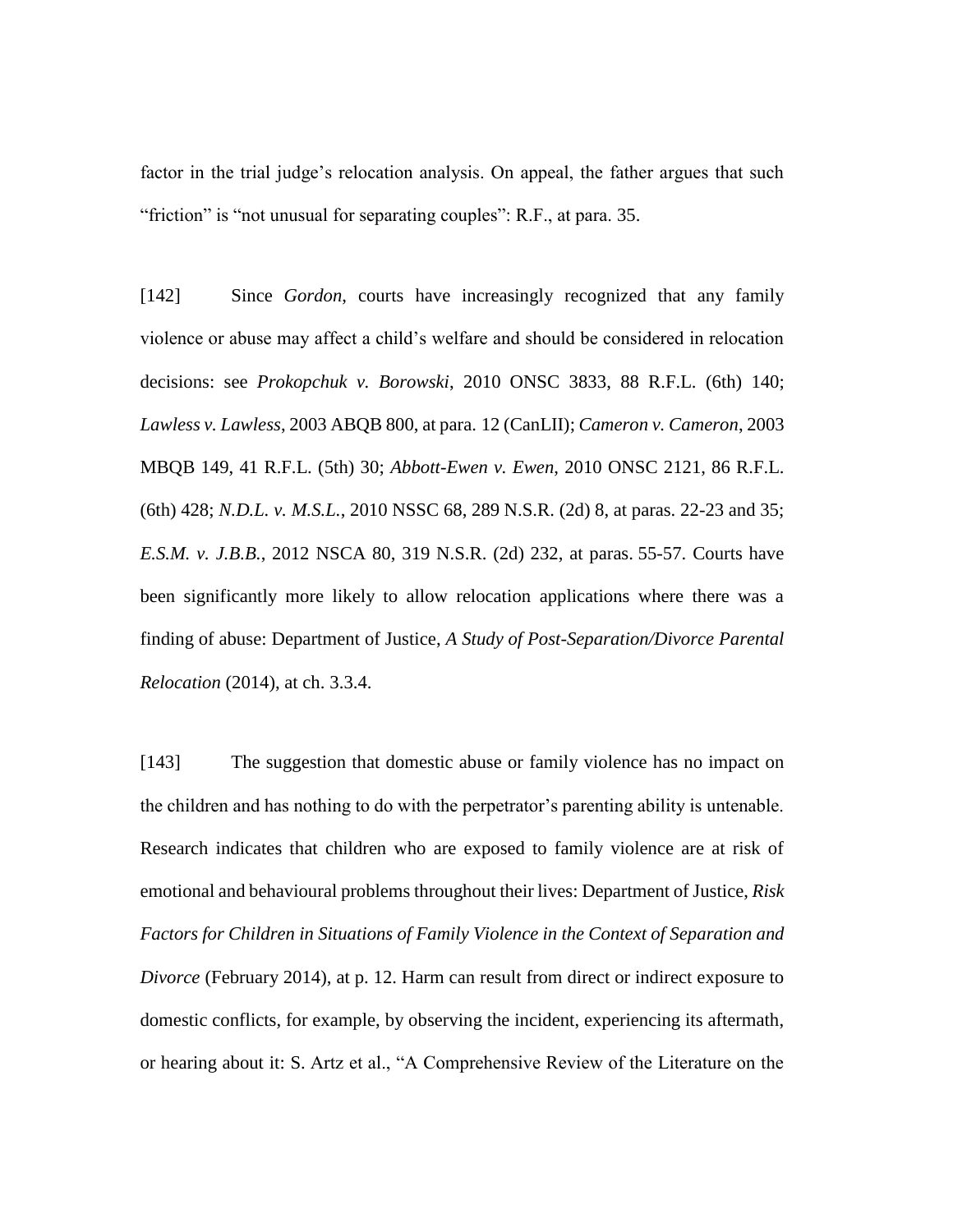Impact of Exposure to Intimate Partner Violence for Children and Youth" (2014), 5 *I.J.C.Y.F.S.* 493, at p. 497.

[144] Domestic violence allegations are notoriously difficult to prove: P. G. Jaffe, C. V. Crooks and N. Bala, "A Framework for Addressing Allegations of Domestic Violence in Child Custody Disputes" (2009), 6 *J. Child Custody* 169, at p. 175; A. M. Bailey, "Prioritizing Child Safety as the Prime Best-Interest Factor" (2013), 47 *Fam. L.Q.* 35, at pp. 44-45. As the interveners West Coast LEAF Association and Rise Women's Legal Centre point out, family violence often takes place behind closed doors and may lack corroborating evidence: see S. B. Boyd and R. Lindy, "Violence Against Women and the B.C. *Family Law Act*: Early Jurisprudence" (2016), 35 *C.F.L.Q.* 101, at p. 115. Thus, proof of even one incident may raise safety concerns for the victim or may overlap with and enhance the significance of other factors, such as the need for limited contact or support.

[145] The prospect that such findings could be unnecessarily relitigated on appeal will only deter abuse survivors from coming forward. And as it stands, the evidence shows that most family violence goes unreported: L. C. Neilson, *Responding to Domestic Violence in Family Law, Civil Protection & Child Protection Cases* (2nd ed. 2020), 2017 CanLIIDocs 2 (online), at ch. 4.5.2.

[146] The recent amendments to the *Divorce Act* recognize that findings of family violence are a critical consideration in the best interests analysis: s.  $16(3)(i)$  and (4). The *Divorce Act* broadly defines family violence in s. 2(1) to include any violent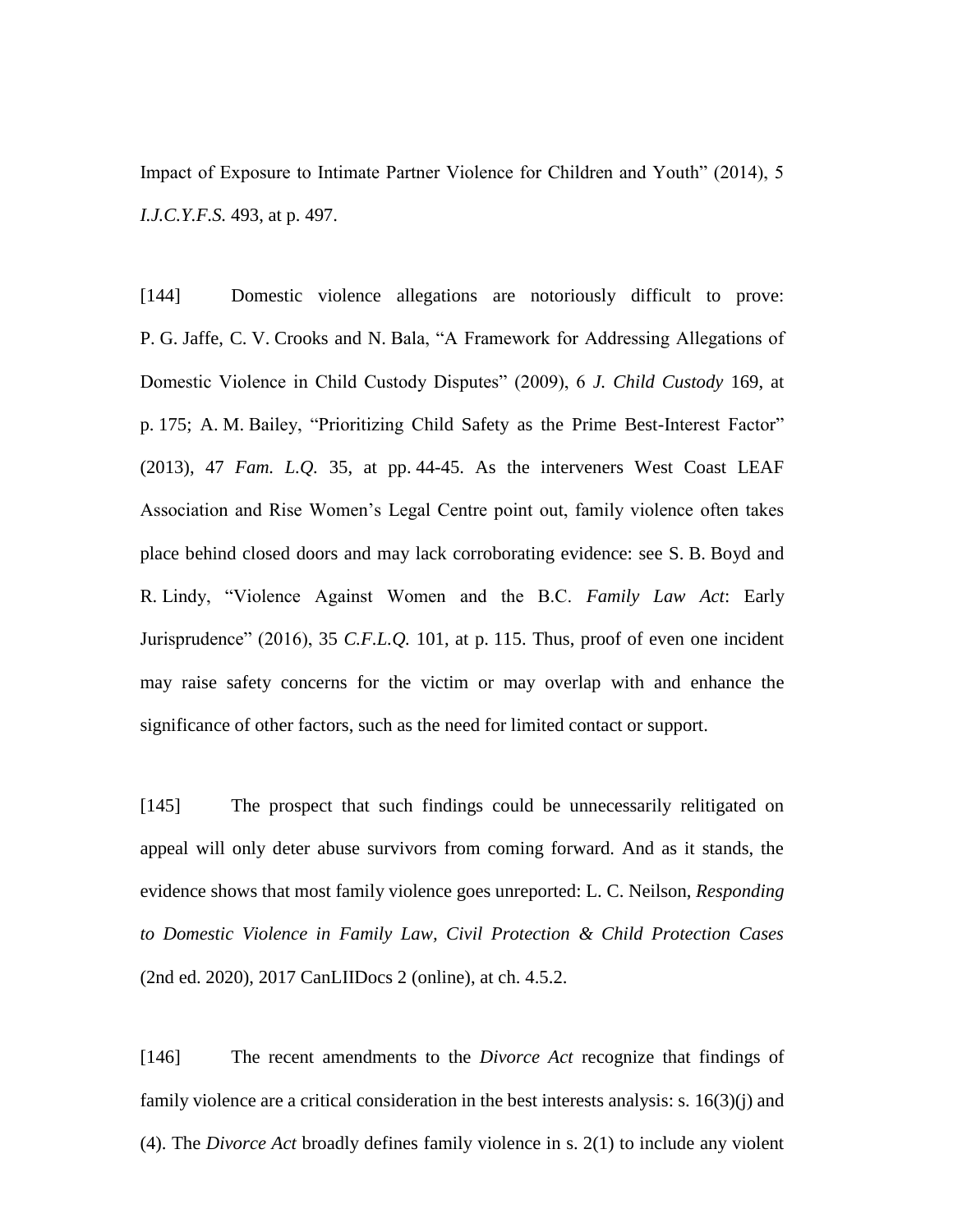or threatening conduct, ranging from physical abuse to psychological and financial abuse. Courts must consider family violence and its impact on the ability and willingness of any person who engaged in the family violence to care for and meet the needs of the child.

[147] Because family violence may be a reason for the relocation and given the grave implications that any form of family violence poses for the positive development of children, this is an important factor in mobility cases.

# (c) *Summary of the Framework for Determining Whether Relocation Is in the Best Interests of the Child*

[148] More than two decades ago, this Court set out a framework for relocation applications in *Gordon*: paras. 49-50. It applies to relocation issues that arise at first instance and in the context of applications to vary existing parenting orders.

[149] Since then, our jurisprudence has refined the *Gordon* framework, and, subject to two notable exceptions, the *Divorce Act* has largely codified it. Where the *Divorce Act* departs from *Gordon*, the changes reflect the collective judicial experience of applying the *Gordon* factors. While *Gordon* rejected a legal presumption in favour of either party, the *Divorce Act* now contains a burden of proof where there is a pre-existing parenting order, award or agreement: s. 16.93. And although *Gordon*  restricted whether courts could consider a moving party's reasons for relocating, this is now an express consideration in the best-interests-of-the-child analysis: s. 16.92(1)(a).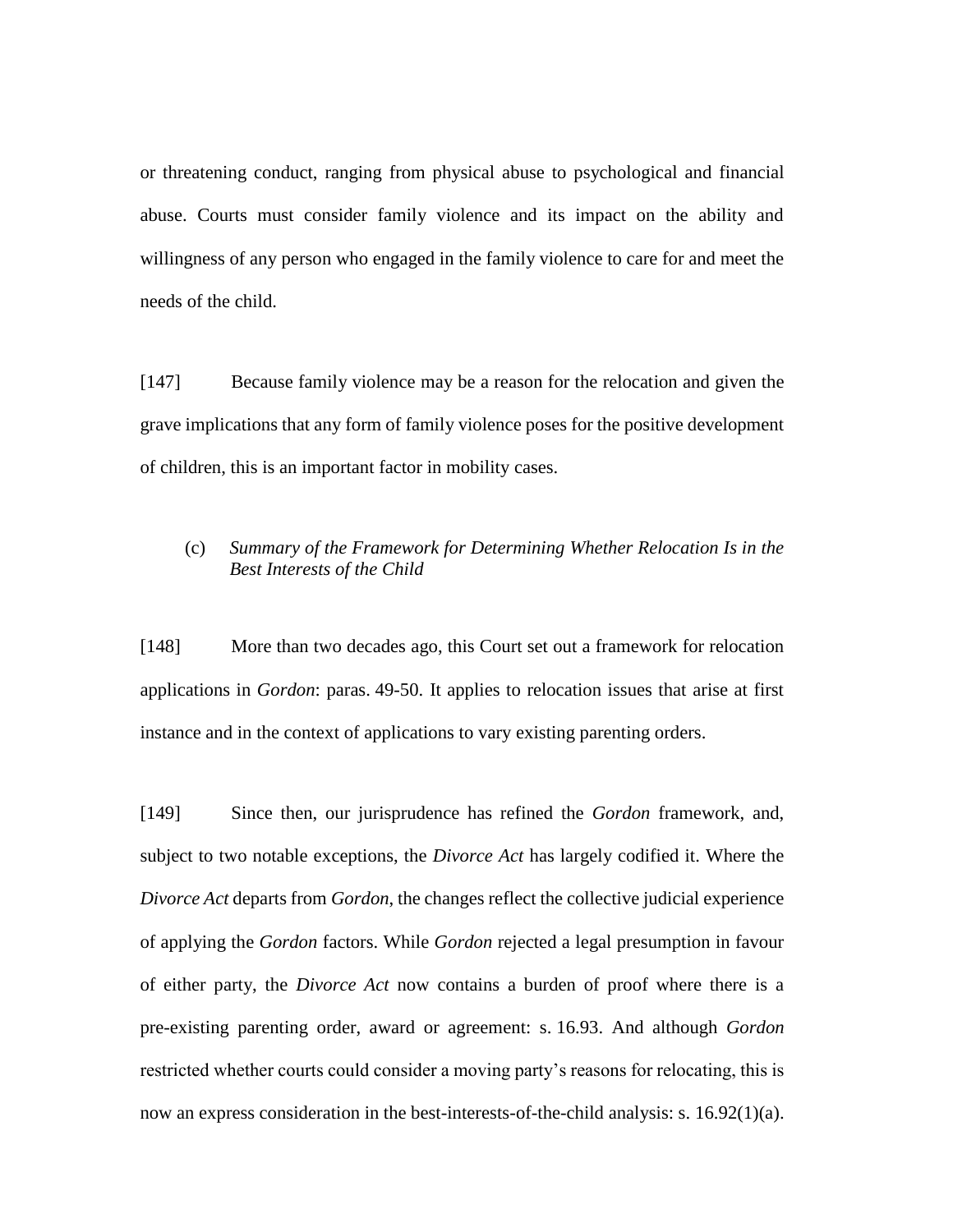[150] The new *Divorce Act* amendments also respond to issues identified in the case law over the past few decades, which did not arise in *Gordon*. Section 16.92(2) now provides that trial judges shall not consider a parent's testimony that they would move with or without the child. Furthermore, ss. 16(3)(j) and 16(4) of the *Divorce Act* now instruct courts to consider any form of family violence and its impact on the perpetrator's ability to care for the child.

[151] In light of the jurisprudential and legislative refinements, the common law relocation framework can be restated as follows.

[152] The crucial question is whether relocation is in the best interests of the child, having regard to the child's physical, emotional and psychological safety, security and well-being. This inquiry is highly fact-specific and discretionary.

[153] Our jurisprudence and statutes provide a rich foundation for such an inquiry: see, for example, s. 16 of the *Divorce Act*. A court shall consider all factors related to the circumstances of the child, which may include the child's views and preferences, the history of caregiving, any incidents of family violence, or a child's cultural, linguistic, religious and spiritual upbringing and heritage. A court shall also consider each parent's willingness to support the development and maintenance of the child's relationship with the other parent, and shall give effect to the principle that a child should have as much time with each parent, as is consistent with the best interests of the child. These examples are illustrative, not exhaustive. While some of these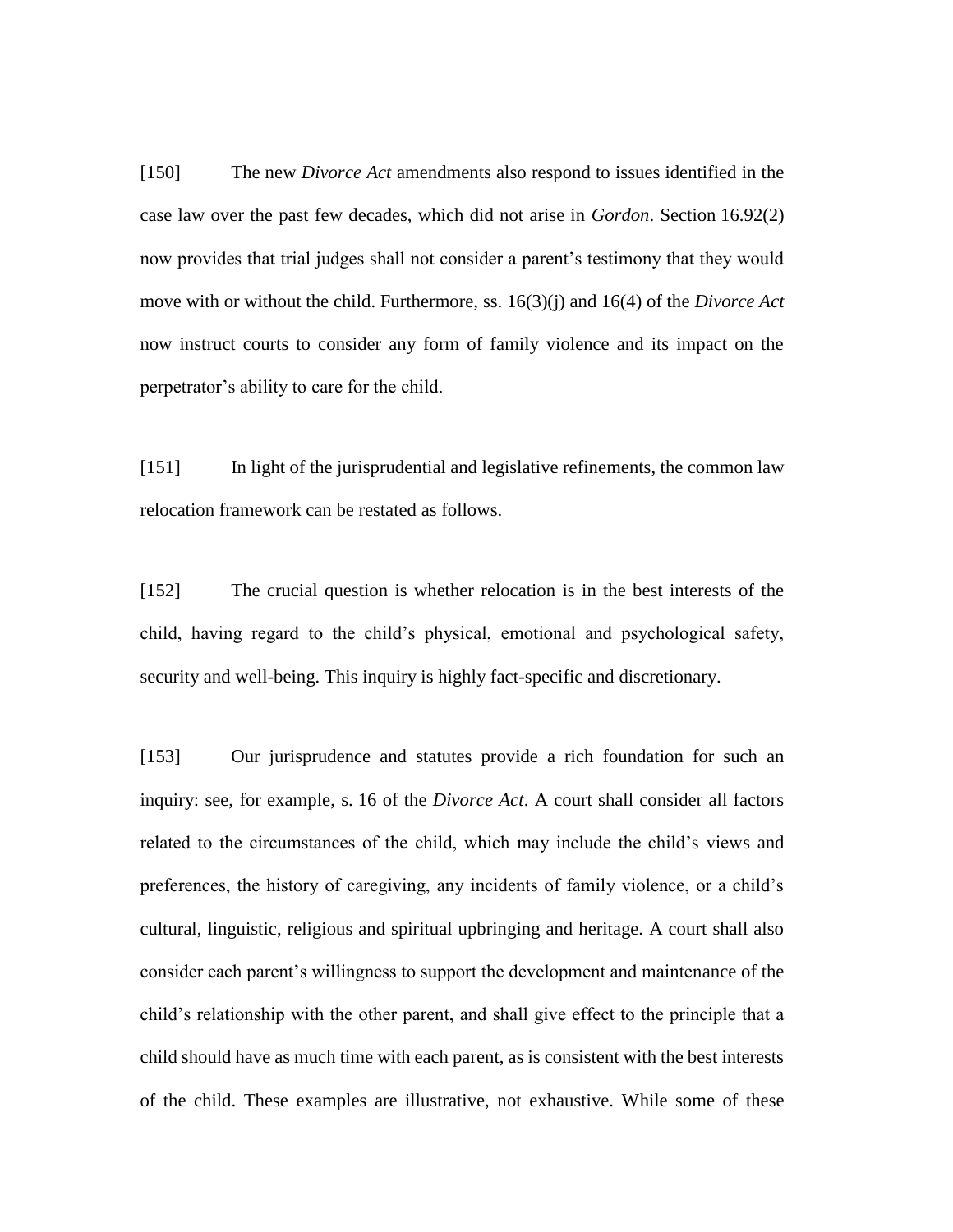factors were specifically noted under *Gordon*, they have broad application to the best interests of the child.

[154] However, traditional considerations bearing on the best interests of the child must be considered in the context of the unique challenges posed by relocation cases. In addition to the factors that a court will generally consider when determining the best interests of the child and any applicable notice requirements, a court should also consider:

- the reasons for the relocation;
- the impact of the relocation on the child;
- the amount of time spent with the child by each person who has parenting time or a pending application for a parenting order and the level of involvement in the child's life of each of those persons;
- the existence of an order, arbitral award, or agreement that specifies the geographic area in which the child is to reside;
- the reasonableness of the proposal of the person who intends to relocate the child to vary the exercise of parenting time, decision making responsibility or contact, taking into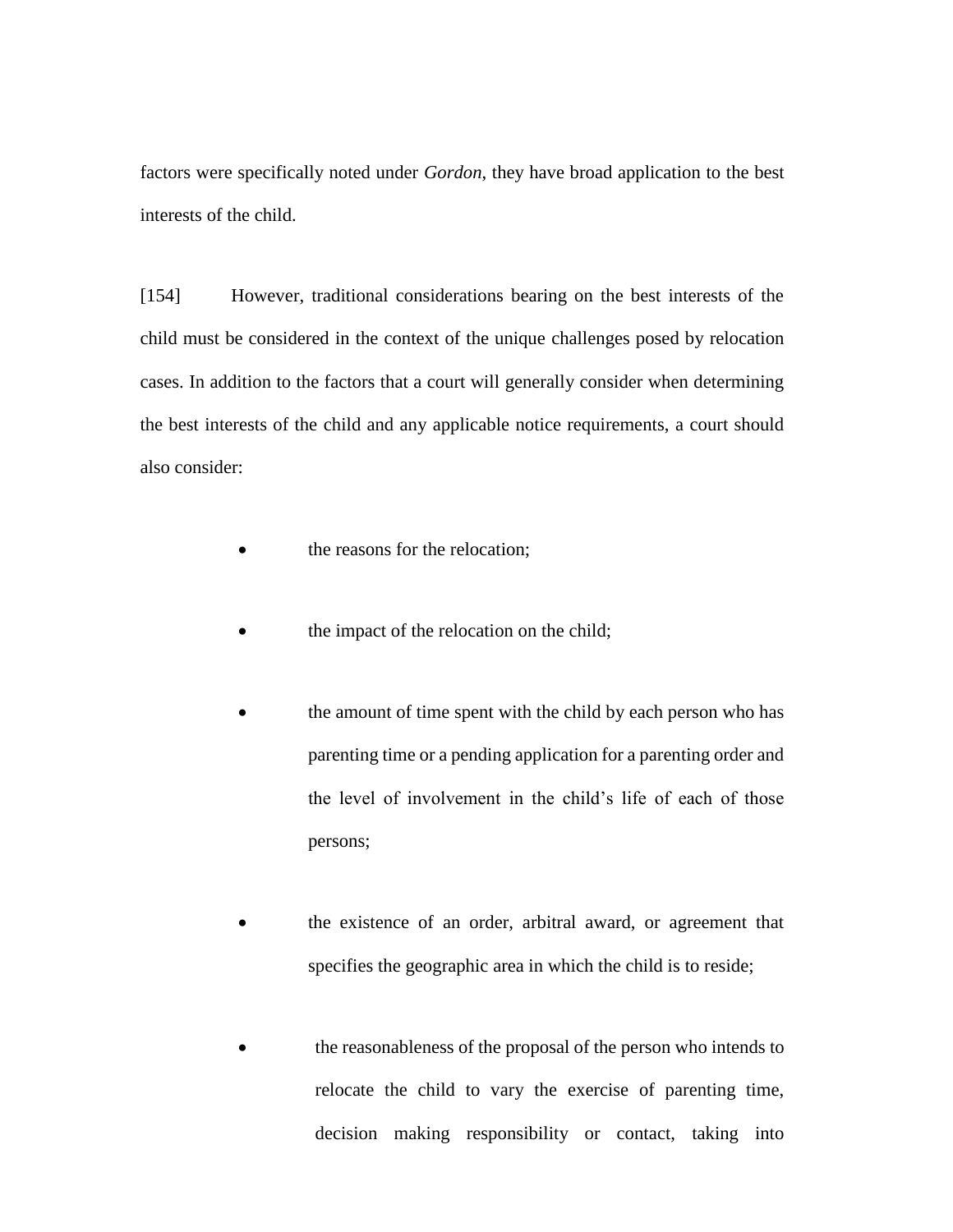consideration, among other things, the location of the new place of residence and the travel expenses; and

whether each person who has parenting time or decisionmaking responsibility or a pending application for a parenting order has complied with their obligations under family law legislation, an order, arbitral award, or agreement, and the likelihood of future compliance.

The court should not consider how the outcome of an application would affect either party's relocation plans — for example, whether the person who intends to move with the child would relocate without the child or not relocate. These factors are drawn from s. 16.92(1) and (2) of the *Divorce Act* and largely reflect the evolution of the common law for over 25 years.

[155] As I have explained, several pillars underlying the Court's reasoning in *Gordon* have shifted over time, leading courts and now legislatures to refine, modify, and supplement the *Gordon* factors. These refinements leave us with a clear framework going forward.

### (4) Did the Trial Judge Err in His Relocation Analysis?

[156] The father raises four issues with the trial judge's analysis. He argues that (i) the trial judge failed to account for the historical parenting roles of the parties;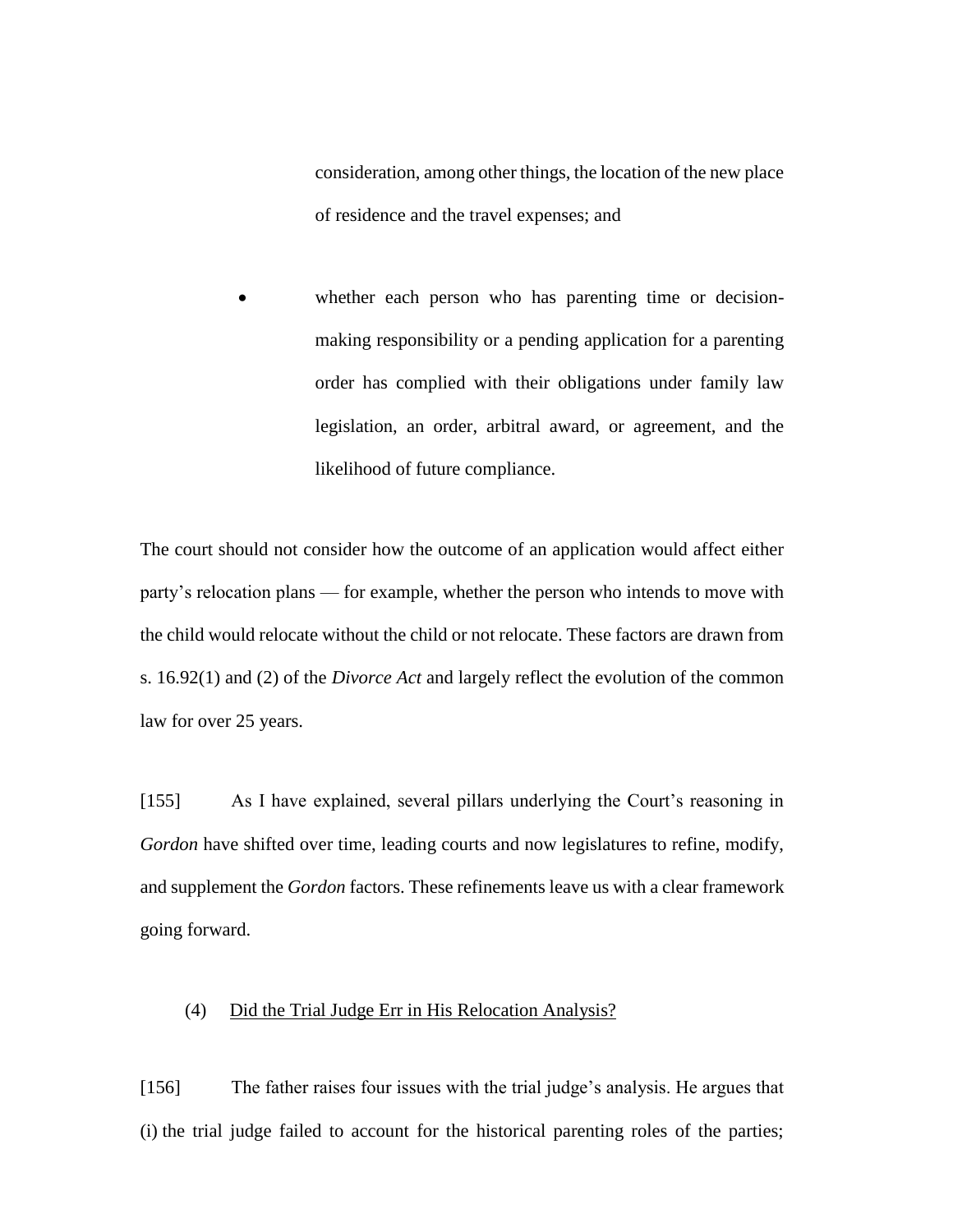(ii) the trial judge's decision was inconsistent with the parenting time factor; (iii) the mother's need for emotional support could not justify relocation in this case; and (iv) the trial judge paid undue attention to the acrimonious relationship between the parties.

[157] I would not accede to any of these submissions. The trial judge's *Gordon* analysis was free from a material error, serious misapprehension of evidence, or error of law.

# (a) *The Trial Judge's Decision Considered the Historical Parenting Roles of the Parties*

[158] The father first contends the trial judge's analysis did not reflect the parties' shared parenting responsibilities throughout the marriage and after separation. This submission relies on the trial judge's statement, derived from *Gordon*, that "barring an improper motive, relocation must be approached from the perspective of respect for a parent's decision to live and work where they choose": para. 21. This statement, says the father, may be applicable to the views of a "custodial" parent, but it is not applicable where both parents have been fully engaged in a shared parenting arrangement.

[159] In my view, the trial judge's reasons do not suggest that he gave more "respect" or undue weight to the mother's desire to live and work in Telkwa. Rather, the trial judge canvassed, in detail, why staying in Kelowna with their father was not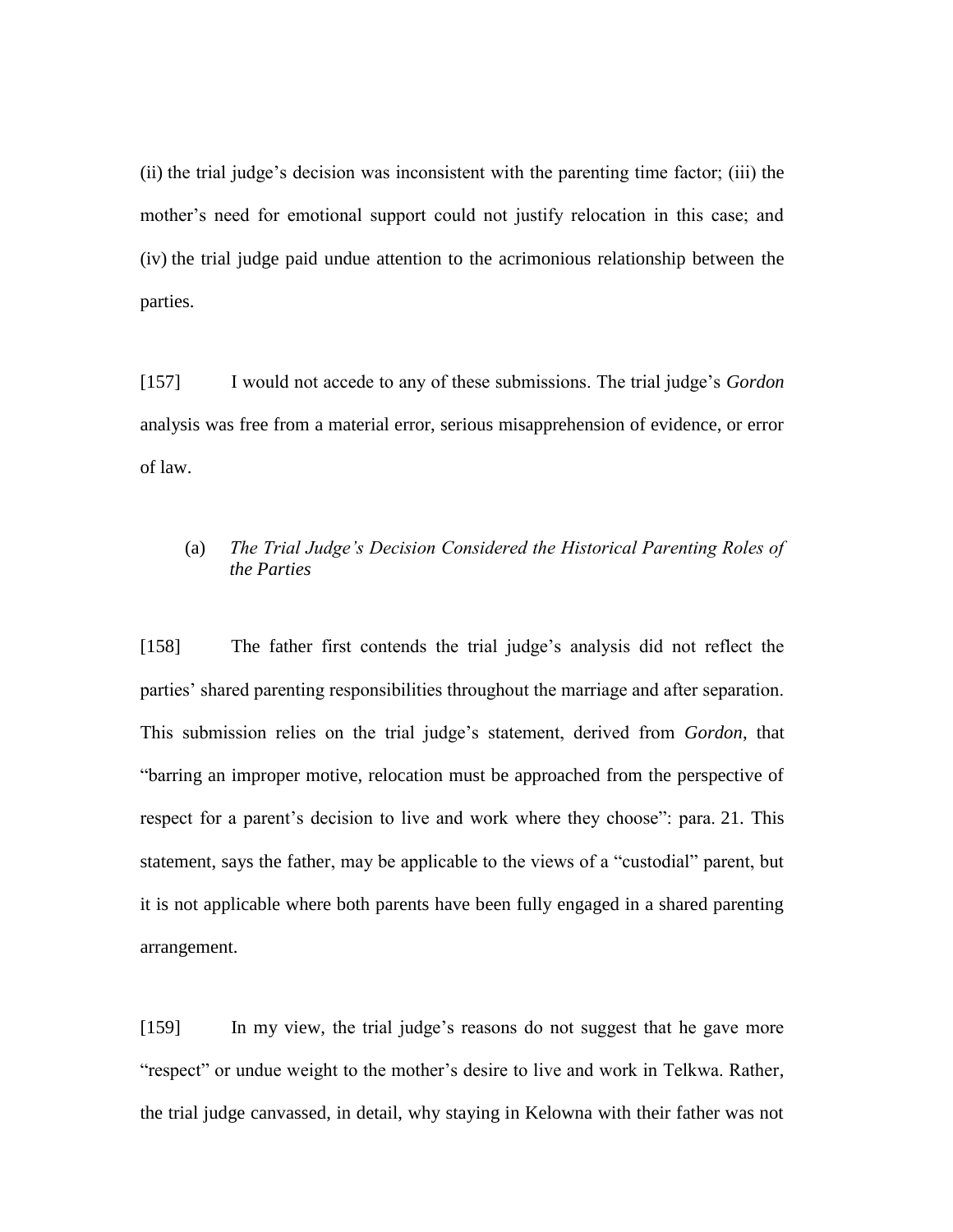best for the children. Most notably, the trial judge was concerned about the father's animosity towards the mother and the possibility that it could influence or otherwise impact the children: paras. 41-42. There were significant issues with the Kelowna residence, which was described as a working environment, not a living environment: para. 33. And the children and the mother would benefit from family support in Telkwa, including from her parents and siblings: para. 44.

[160] Nevertheless, the Court of Appeal concluded that the trial judge erred by failing to consider Kelowna as a viable option, especially because the mother testified that she was willing to move to Kelowna should the application be denied. The mother's evidence on this point, however, could not be determinative. The trial judge understood the risk posed by the double bind.

[161] The Court of Appeal also took issue with the trial judge's failure to consider whether the children should stay with their father in Kelowna since he also concluded that either "parent was, in concept, able to care for the children": C.A. reasons, at para. 86. However, the trial judge expressed serious reservations about whether the father would foster a positive relationship between the children and their mother: para. 42. The trial judge was right to take this into consideration when determining the options before him.

[162] The trial judge's reasoning on these points disclosed no reviewable error. It was owed deference on appeal.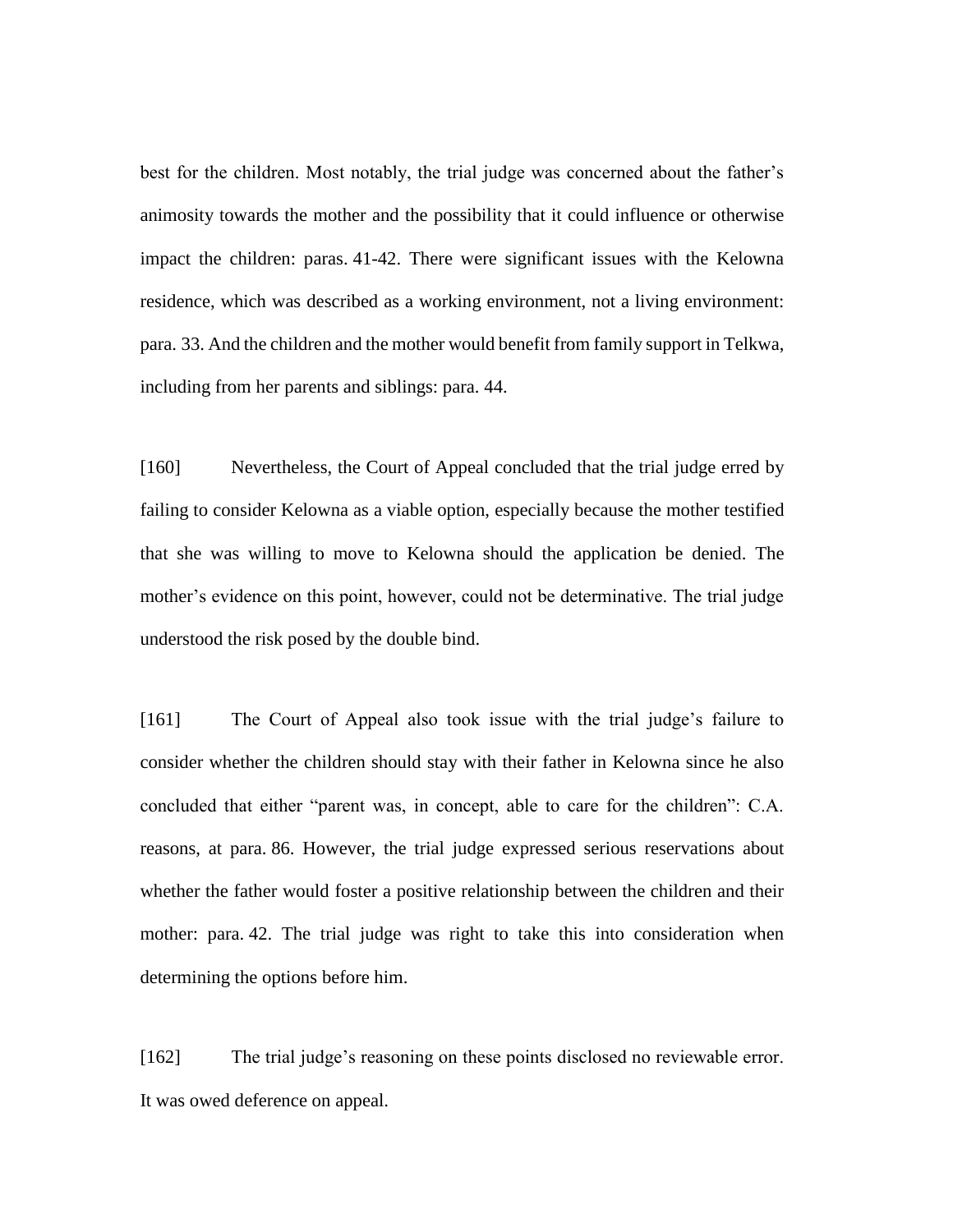# (b) *The Trial Judge Considered Parenting Time Consistent With the Best Interests of the Child*

[163] The father submits the trial judge failed to give due weight to the parenting time factor. The Court of Appeal took a similar position, concluding that "[p]ermitting the relocation was inconsistent with the object of maximizing contact between the children and both their parents. Indeed the relocation was likely to permanently and profoundly alter the relationship of the children with their father": para. 87. I have two concerns with this line of reasoning.

[164] First, the question before the trial judge was not how to best promote the parenting time factor; it was how to best promote the best interests of the children. These considerations are not synonymous. Nor are they necessarily mutually reinforcing. Courts should only give effect to the parenting time factor *to the extent* that it is in the best interests of the child.

[165] Second, the trial judge did not fail to consider that children should have as much contact with each parent as is consistent with their best interests. He considered that "the children would suffer a very significant loss in being deprived of frequent care from and contact with their father" and "[t]here would also be some detriment to the children in removing them from the community they have lived in and the friends they have made": para. 50. He was clearly alive to the risk of reducing contact with the father.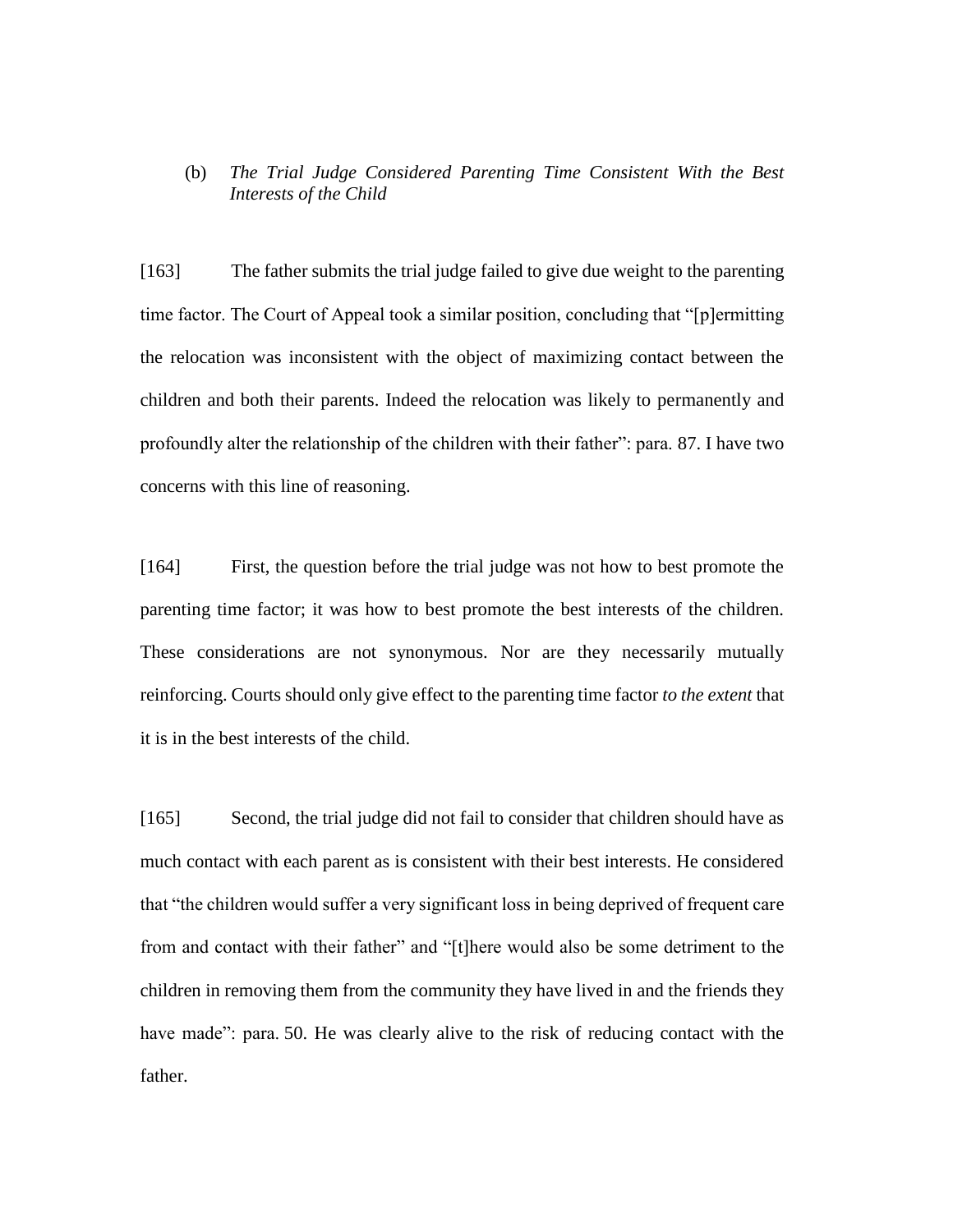[166] The trial judge also did not fail to consider the corollary of the parenting time factor: whether either parent would be willing to facilitate contact and help foster a positive relationship between the children and the other parent. Again, the trial judge concluded that the father harboured animus towards the mother, and that she was more likely to build a positive relationship between the children and him than the converse.

[167] On the whole, the trial judge found that relocation would best promote the children's welfare, notwithstanding the impact on the relationship between the children and their father. This was a determination the trial judge was entitled to make, and it was owed deference on appeal.

# (c) *The Mother's Need for Emotional Support*

[168] The father submits the trial judge gave undue weight to the mother's need for emotional support. The Court of Appeal similarly held that a parent's need for emotional support, "even with some friction between the parties", cannot justify relocation: para. 74.

[169] The mother's need for emotional support was a relevant consideration in the best interests analysis. The mother followed the father to Kelowna, but her family remained in Telkwa. A move that can improve a parent's emotional and psychological state can enrich a parent's ability to cultivate a healthy, supportive, and positive environment for their child. Courts have frequently recognized that a child's best interests are furthered by a well-functioning and happy parent: *Burns v. Burns*, 2000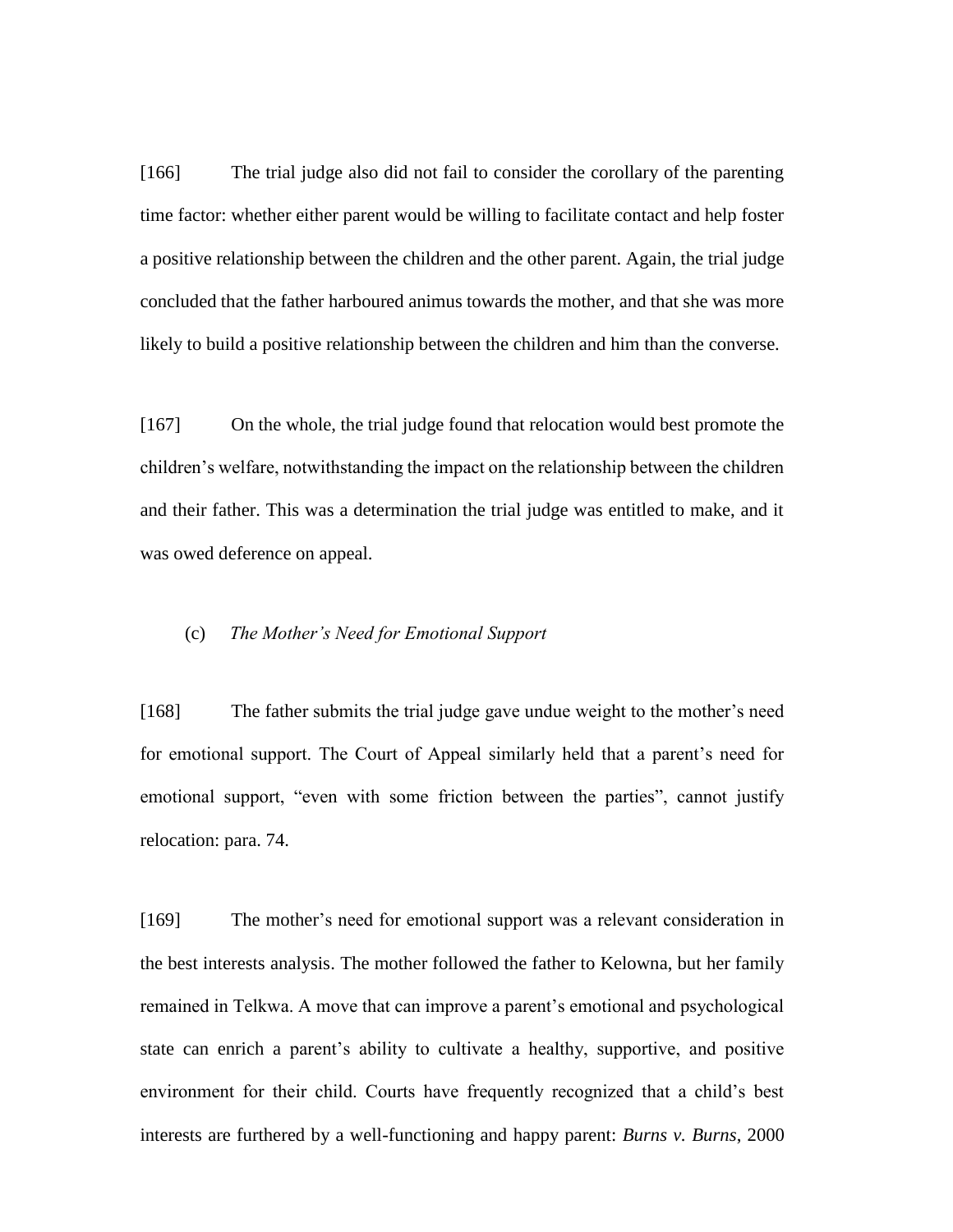NSCA 1, 183 D.L.R. (4th) 66, at pp. 81-82; *L. (S.S.) v. W. (J.W.)*, 2010 BCCA 55, 316 D.L.R. (4th) 464, at para. 33; *Bjornson*, at para. 30; *Orring v. Orring*, 2006 BCCA 523, 276 D.L.R. (4th) 211, at para. 57.

[170] It is also simplistic to suggest that emotional support for the mother was the only benefit that weighed in favour of relocation. The trial judge described, in great detail, how the continuing animosity between the parents would impact the children should they stay in Kelowna. He also noted that the move would provide the mother with the benefit of housing support, childcare, better employment, and opportunities to advance her education: paras. 1, 44 and 46-47.

[171] These considerations all have direct or indirect bearing on the best-interests-of-the-child assessment. Relocation that provides a parent with more education, employment opportunities, and economic stability can contribute to a child's wellbeing: *Larose v. Larose*, 2002 BCCA 366, 1 B.C.L.R. (4th) 262, at paras. 6 and 19; *H.S. v. C.S.*, 2006 SKCA 45, 279 Sask. R. 55, at para. 26; see also E. El Fateh, "A Presumption for the Best?" (2009), 25 *Can. J. Fam. L.* 73, at pp. 80-83.

[172] Similarly, the additional support of family and community at the new location can enhance the parent's ability to care for the children: *D.A.F. v. S.M.O.*, 2004 ABCA 261, 354 A.R. 387, at para. 17. Extended family, for example, can provide additional support to children while their parents begin to navigate the new terrain of post-separation life: *Harnett v. Clements*, 2019 NLCA 53, 30 R.F.L. (8th) 49, at paras. 22 and 42; *C.M. v. R.L.*, 2013 NSFC 29, at para. 139 (CanLII).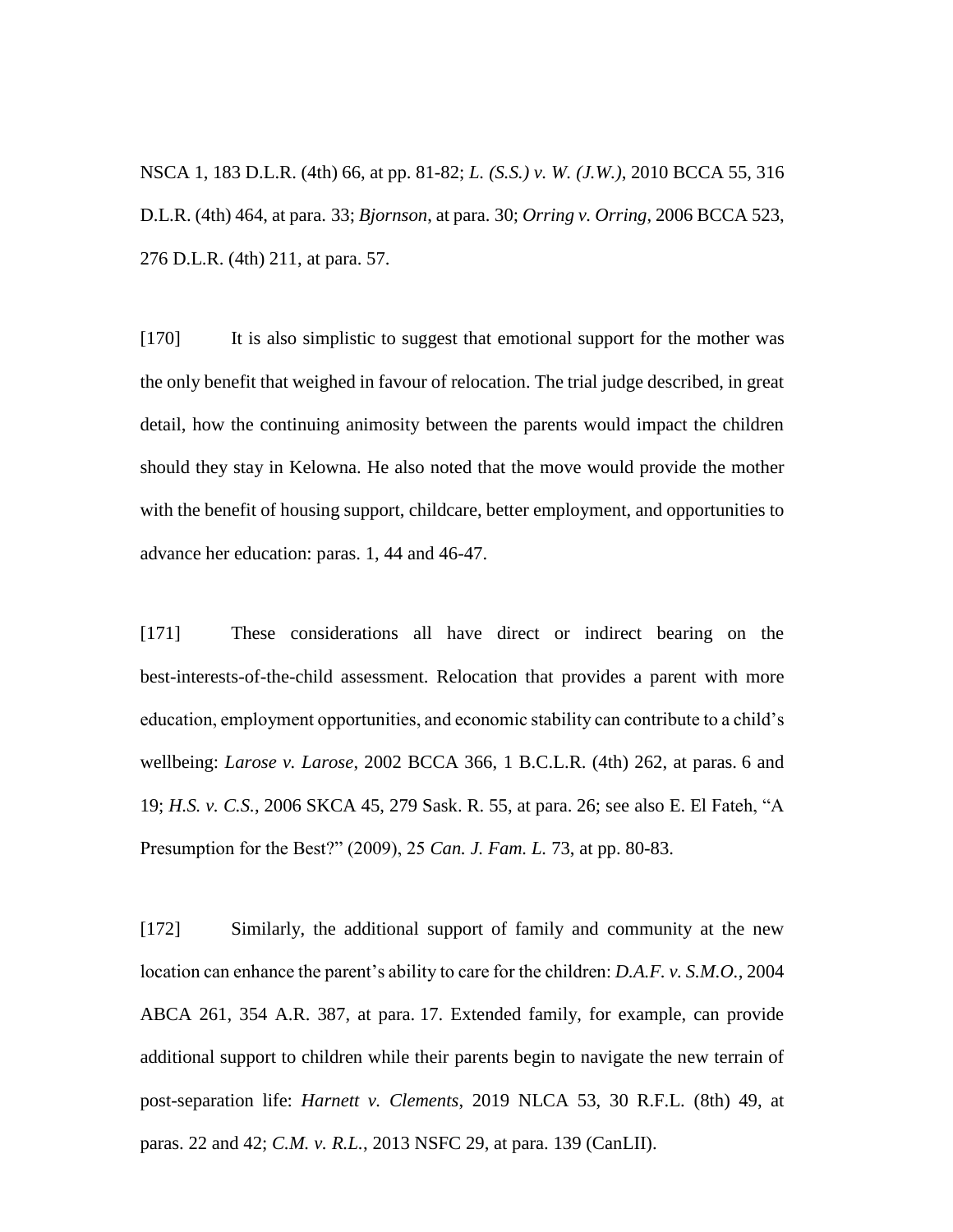[173] It is often difficult to disentangle the interests of a parent from the interests of a child. Indeed, "the reality that the nurture of children is inextricably intertwined with the well-being of the nurturing parent" is far from novel: *Pelech v. Pelech*, [1987] 1 S.C.R. 801, at p. 845; see also *Willick*, at pp. 724-25, per L'Heureux-Dubé J. A child's welfare is often advanced in tandem with improvements in the parent's financial, social, and emotional circumstances. The trial judge found this to be the case here.

[174] At all times, the trial judge remained focused on the child's best interests. He only considered the mother's needs — emotional or otherwise — to the extent that they were relevant to the children. The trial judge was clearly of the view that relocation would both directly and indirectly benefit the children, whereas "they would at least suffer indirectly to some degree if their mother remained in the Okanagan": para. 46.

[175] Once again, his analysis on this point was free from any reviewable error.

#### (d) *The Parties' Acrimonious Relationship*

[176] The father also submits the trial judge erred in placing undue emphasis on the acrimonious relationship between the parties. For the father, the "friction" was a "thing of the past" (R.F., at para. 34), it was nothing unusual for parties who are separating, and there was no evidence that it occasioned any distress for the children.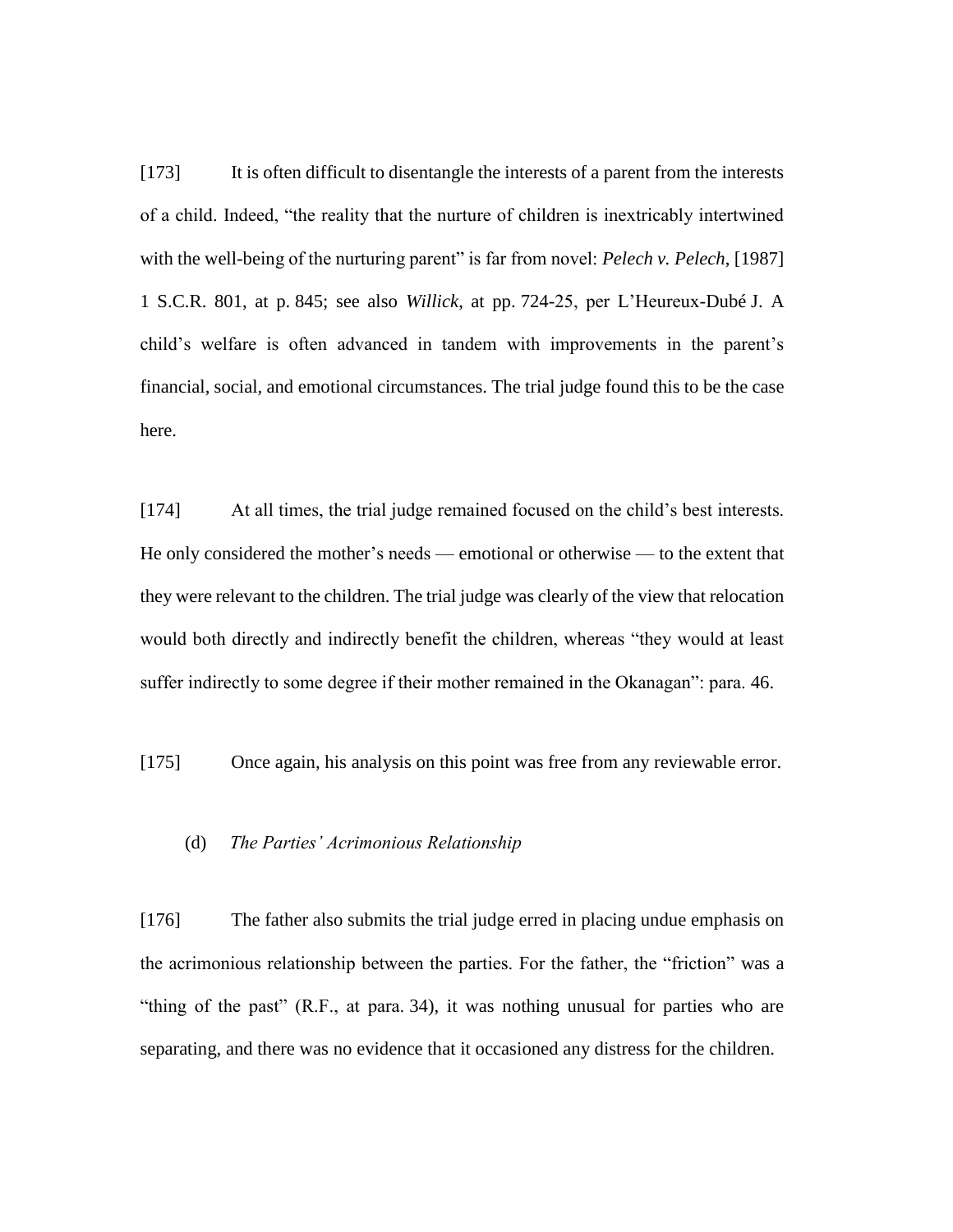[177] I disagree. The trial judge's factual findings were well supported by the evidence.

[178] The trial judge carefully explained why he viewed the parties' relationship as acrimonious, both during the marriage and at the time of trial. He found that there was friction during the marriage: the mother had been subject to the father's controlling and overbearing personality; there was "possibly some degree of emotional abuse"; she had been physically assaulted; and she was emotionally traumatized.

[179] And the father's continued animosity towards the mother became readily apparent during the trial itself. The trial judge found his conduct at trial to be abusive: para. 41. Most notably, the father adduced a nude "selfie" of the mother in an affidavit, which the trial judge found served no purpose but to humiliate her. The trial judge also noted that the assault, and the father's denials that it had occurred, was "likely to be an ongoing source of acrimony": para. 41 (emphasis added).The trial judge concluded that this high-conflict relationship between the parties had "particularly significant" implications for the children: para. 41. These considerations weighed in favour of the children staying primarily with the mother. In these circumstances, it was open for the trial judge to conclude that a co-parenting arrangement could only work in Telkwa. If the mother returned to Kelowna, she would likely be socially isolated and reliant on the father.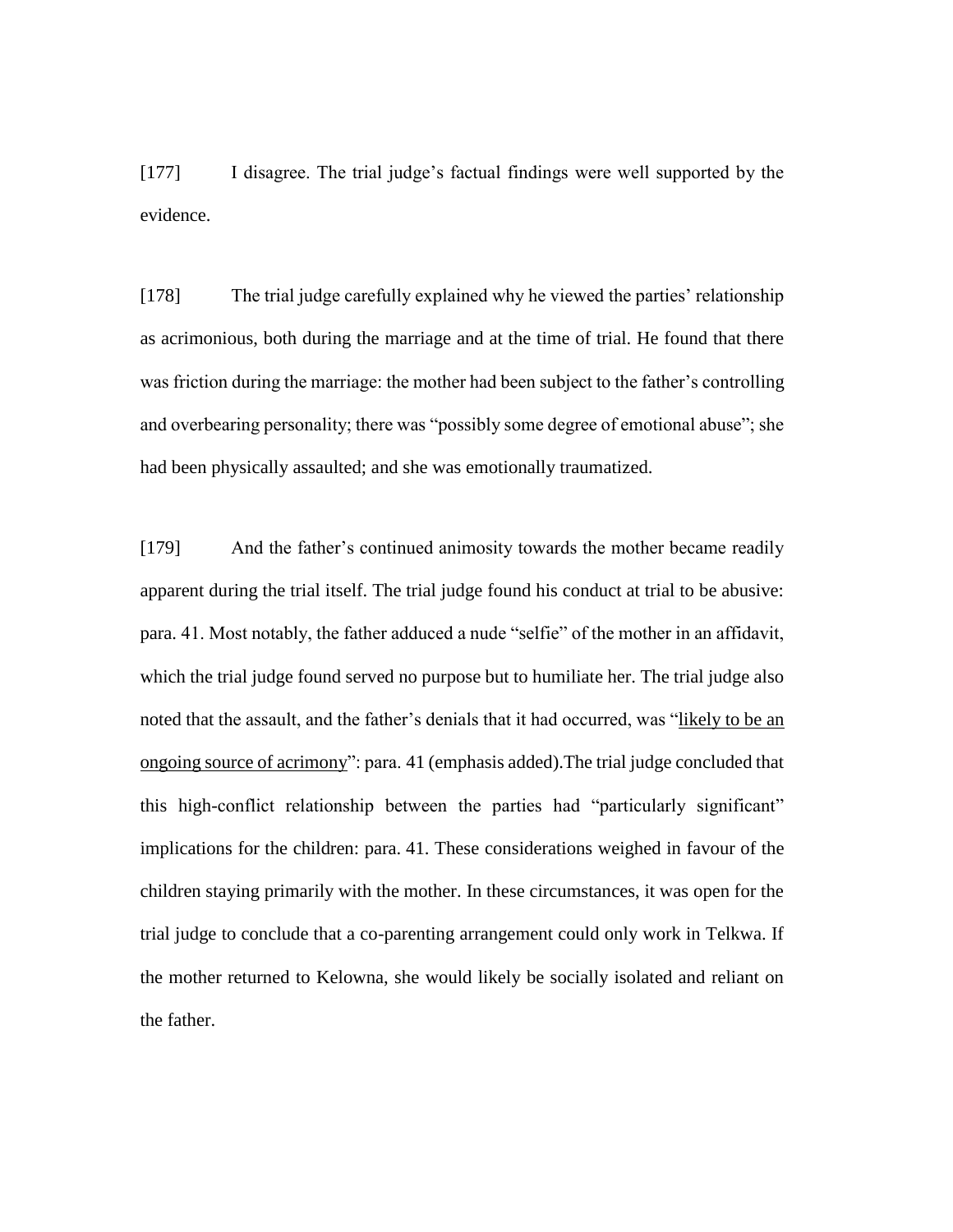[180] Despite the trial judge's findings, which were well supported by the record, the Court of Appeal intervened because "the trial judge's concerns about Mr. Grebliunas' behaviour towards Ms. Barendregt warrant some context": para. 70.

[181] The court identified four factors that purportedly "attenuated" the seriousness of the circumstances. First, the mother never argued that hostility between the parties supported her move; her evidence was that the parties were getting along better than when they first separated. Second, many of the issues the judge had been concerned about had taken place in the past. Third, there was no evidence of any event involving or taking place in the presence of the children since separation. And fourth, the trial judge failed to consider the evidence that the parties' relationship was improving.

[182] None of these factors gave the Court of Appeal licence to disturb the trial judge's factual findings regarding the relationship between the parties.

[183] First, although counsel for the mother did not advance the father's animus as a factor that supported relocation, the state of the parties' relationship was obviously relevant. And as the interveners West Coast LEAF Association and Rise Women's Legal Centre point out, it is important to be aware of the social and legal barriers to women disclosing family violence in family law proceedings.

[184] Second, the parties' acrimonious relationship was far from a relic of the distant past. Again, the acrimony surfaced during the trial itself. And abusive dynamics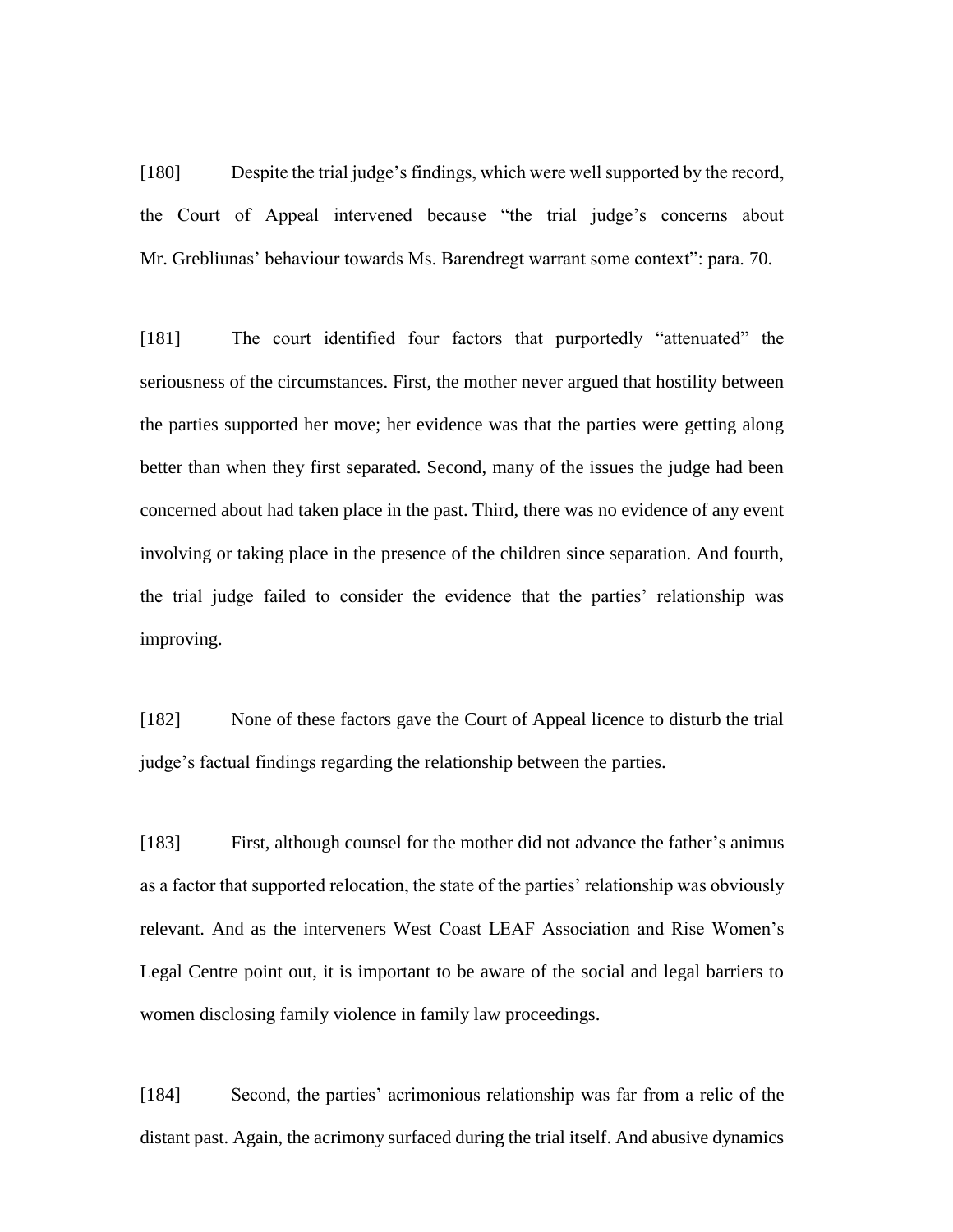often do not end with separation — in fact, the opposite is often true: Jaffe, Crooks and Bala, at p. 171; Neilson, at ch. 4.5.1, 7.2.2 and 7.2.6. Trial judges have the advantage of observing the dynamic between the parties first-hand; any resulting assessment of their ability to work together in the future must attract deference.

[185] Third, the fact that there was no evidence of any event involving the children, or taking place in the children's presence, could not be determinative. Not only can *indirect* exposure to conflict have implications for the children's welfare, the trial judge found there was a significant risk that conflict between the parties would spill over and *directly* impact the children. He was entitled to make that finding on the evidence before him.

[186] Fourth, the record discloses no indication that the trial judge forgot, ignored, or misconceived the evidence showing improvements in the parties' relationship. An omission in the reasons, in and of itself, does not mean that the appellate court is permitted to review the evidence heard at trial. And in any event, cooperating, staying, or reconciling with a party does not necessarily indicate that an incident of abuse or violence was not serious: see D. Martinson and M. Jackson, "Family Violence and Evolving Judicial Roles: Judges as Equality Guardians in Family Law Cases" (2017), 30 *Can. J. Fam. L.* 11, at p. 34. In the end, what mattered was the trial judge's conclusion that it was unlikely that the parents could work cooperatively to promote the children's best interests in a shared parenting structure in the near future: para. 42.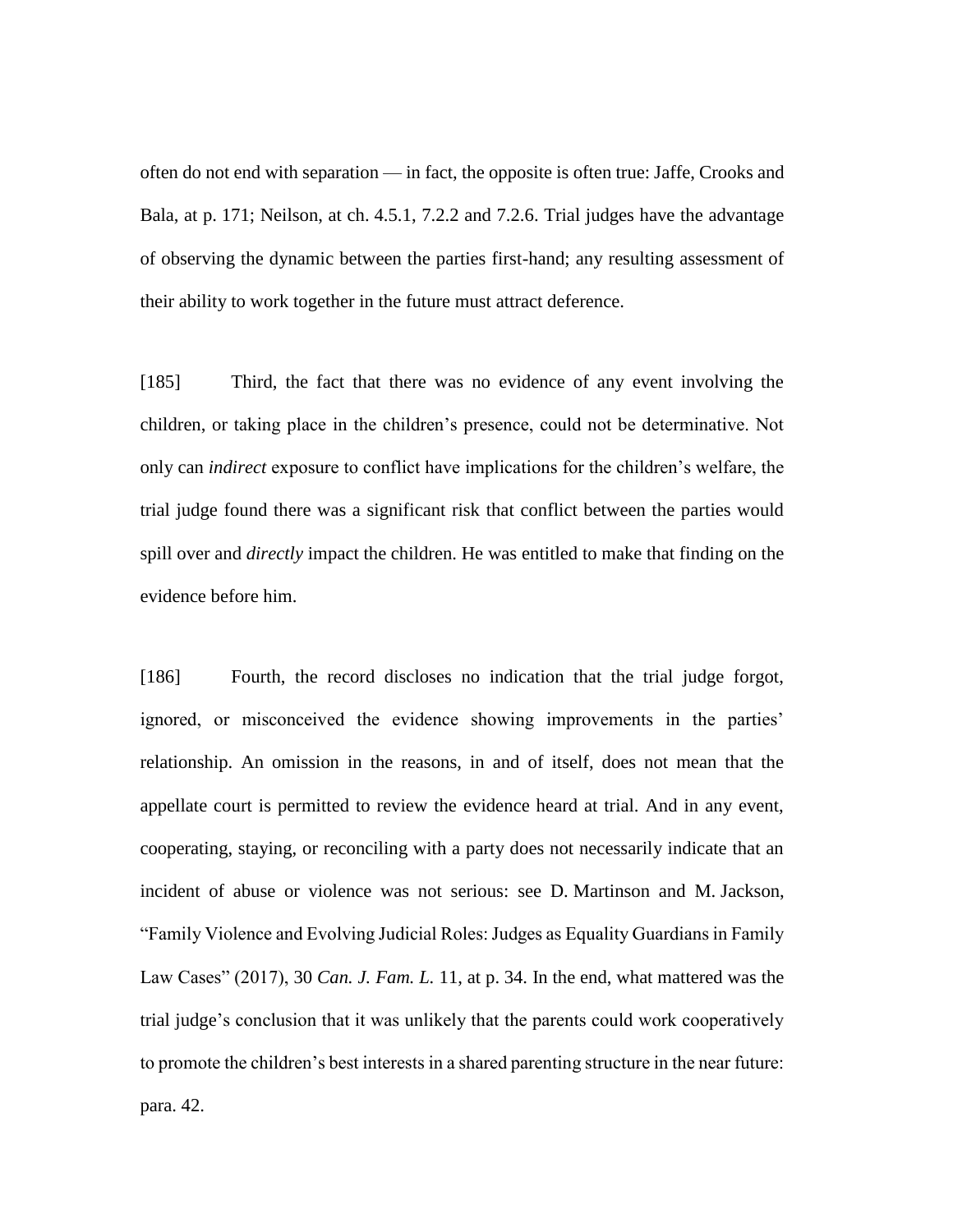[187] Nevertheless, the Court of Appeal concluded that the trial judge's findings regarding the acrimonious relationship between the parties could "no longer support the ultimate result arrived at by the trial judge": para. 69.

[188] Quite simply, however, it was not the place of the Court of Appeal to decide that the broader context could "attenuate" the seriousness of the father's behavior in the absence of an overriding and palpable error. Nor was it the court's place to reweigh a factor that had been carefully considered by the trial judge. A difference in opinion does not provide an appellate court licence to eclipse the trial court's judgment in favour of its own. The Court of Appeal was wrong to dispense with deference in the absence of a reversible error.

### (e) *The Other Gordon Factors*

[189] I am satisfied that the trial judge's *Gordon* analysis was free from material error. The following factors all supported the trial judge's conclusion that relocation was in the children's best interests: there was a significant risk that the high-conflict nature of the parents' relationship would impact the children if they stayed in Kelowna; the mother needed her family's support to independently care for the children, which was only available in Telkwa; she was more willing to facilitate a positive relationship between the children and the father than the converse; and there were findings of family violence. I see no reason to set aside the trial judge's decision.

#### VI. Disposition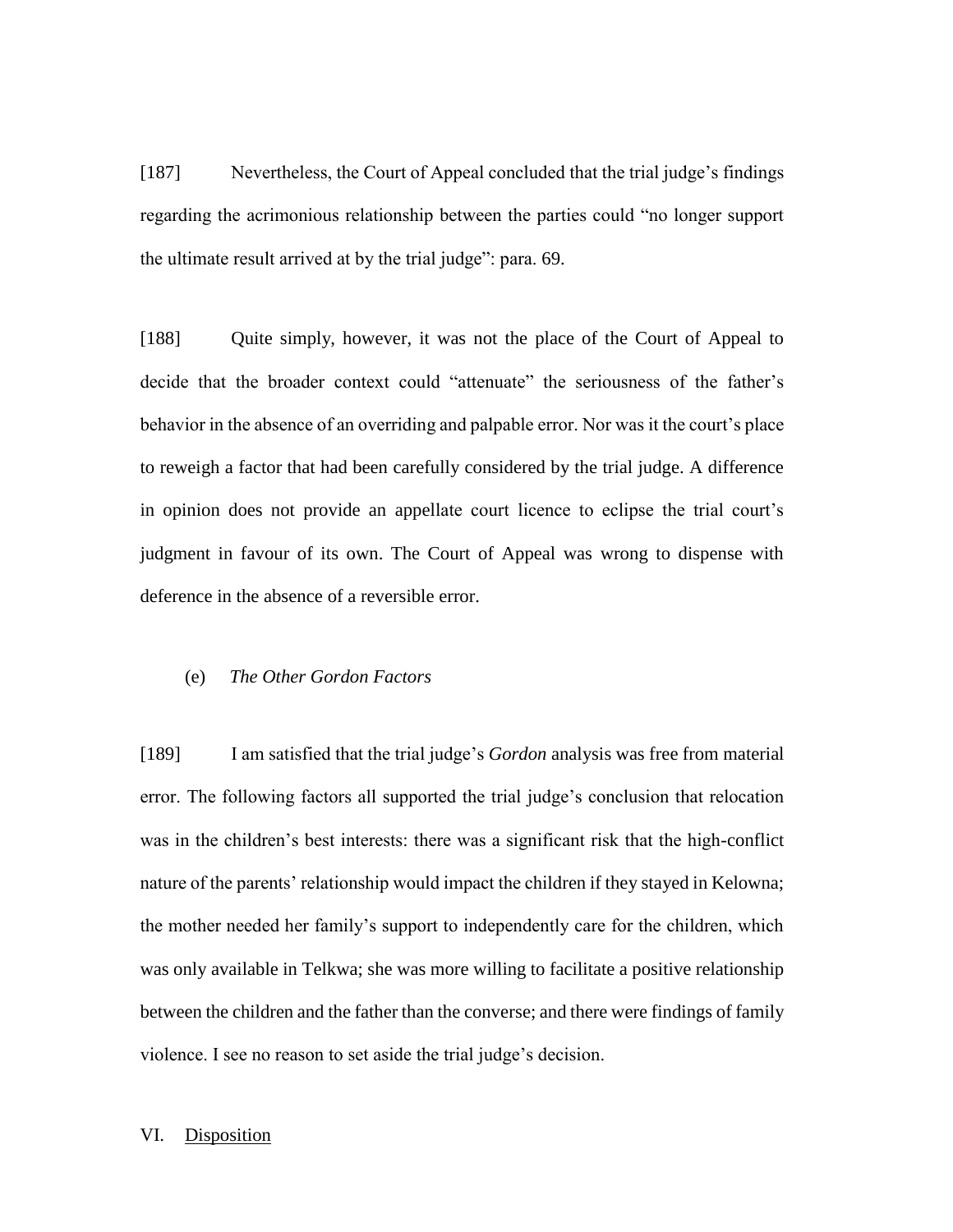[190] The appeal is allowed. The decision of the Court of Appeal is set aside, and paras. 1 to 6 of the trial judge's order regarding the primary residence of the children are restored. The mother is entitled to her costs in this Court and the courts below.

> The following are the reasons delivered by CÔTÉ J. —

# I. Overview

[191] I have had the benefit of reading my colleague Justice Karakatsanis's reasons. While I agree that the test laid out in *Palmer v. The Queen*, [1980] 1 S.C.R. 759, governs, as it applies to both "fresh" and "new" evidence, I disagree with my colleague's application of *Palmer* to the facts of this appeal. For the reasons that follow, I would uphold the Court of Appeal's ultimate conclusion that the evidence is admissible, but reject its treatment of *Palmer* and its decision to reassess the best interests of the children.

[192] I respectfully part company with my colleague's analysis on two points. First, it is in my view inappropriate to comment on the *Gordon v. Goertz*, [1996] 2 S.C.R. 27, framework in the context of this appeal. This issue was not raised by the appellant, Ms. Barendregt ("mother"), nor was it formally raised by the respondent, Mr. Grebliunas ("father"), who did not cross-appeal. It is therefore not properly before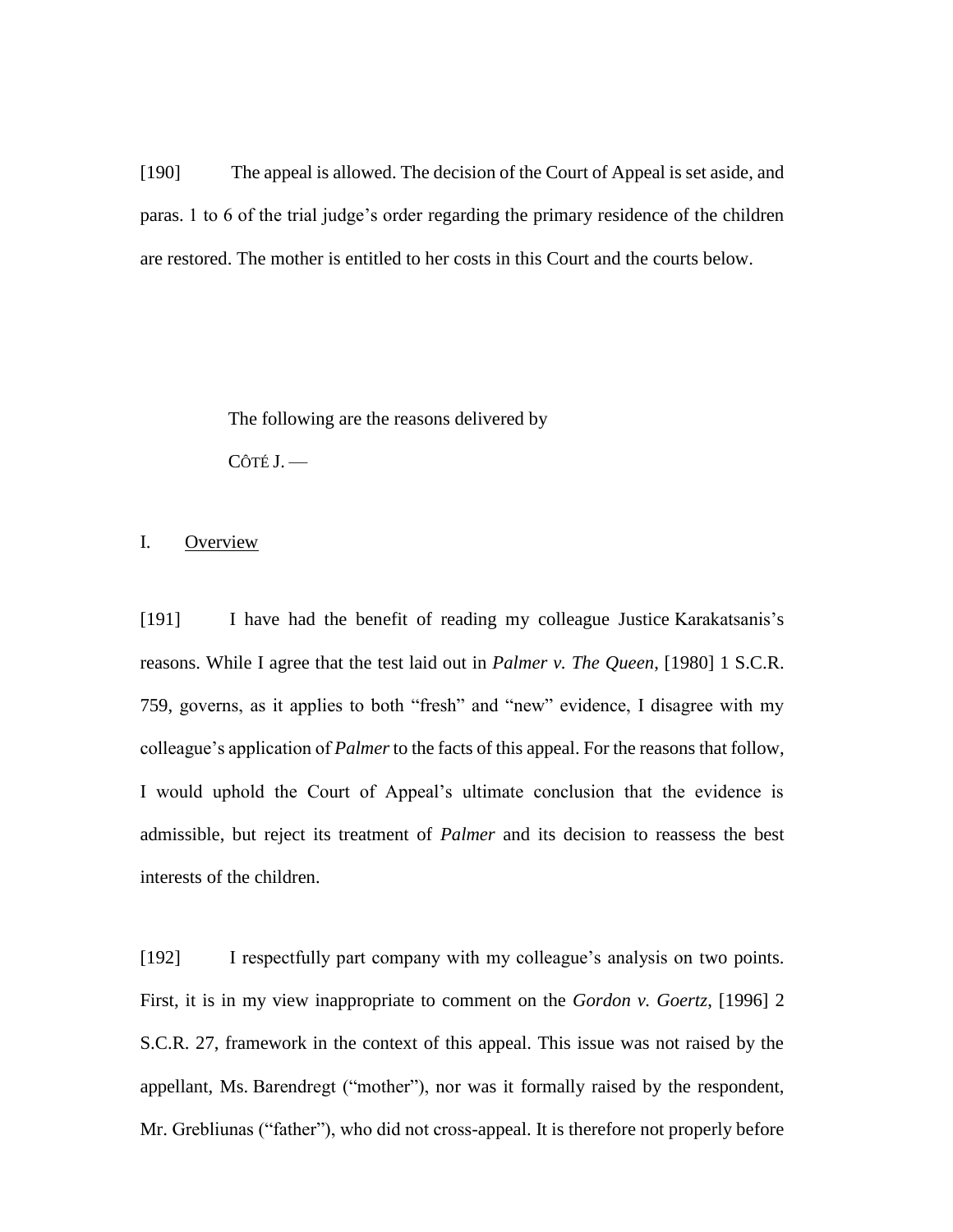this Court. Even if it were, I do not believe it prudent to comment on amendments to the *Divorce Act*, R.S.C. 1985, c. 3 (2nd Supp.), without the benefit of submissions and of a full evidentiary record on the matter. It follows that I cannot agree with my colleague's analysis as set out in paras. 105-89 of her reasons. I will say no more on this issue; it ought to be left for another day.

[193] Second, as I mentioned, I disagree with my colleague's application of *Palmer* to the facts of this case. Appellate courts that strictly apply the *Palmer* test tend to focus too narrowly on the potential for further evidence to distort the appellate standard of review rather than properly focusing on the best interests of the child as the overriding consideration. The *Palmer* test must be applied flexibly in *all* cases involving the welfare of children. My colleague recognizes this well-established principle, yet her application of *Palmer* is devoid of flexibility.

[194] On a proper application of *Palmer*, I would admit the new evidence and remand the appeal to the trial court for reconsideration of the children's best interests in light of the new information regarding the father's financial situation and the condition of the West Kelowna home. The effect of holding otherwise would be to relocate 2 children 1,000 km away from their father based on an inaccurate picture of reality.

# II. Analysis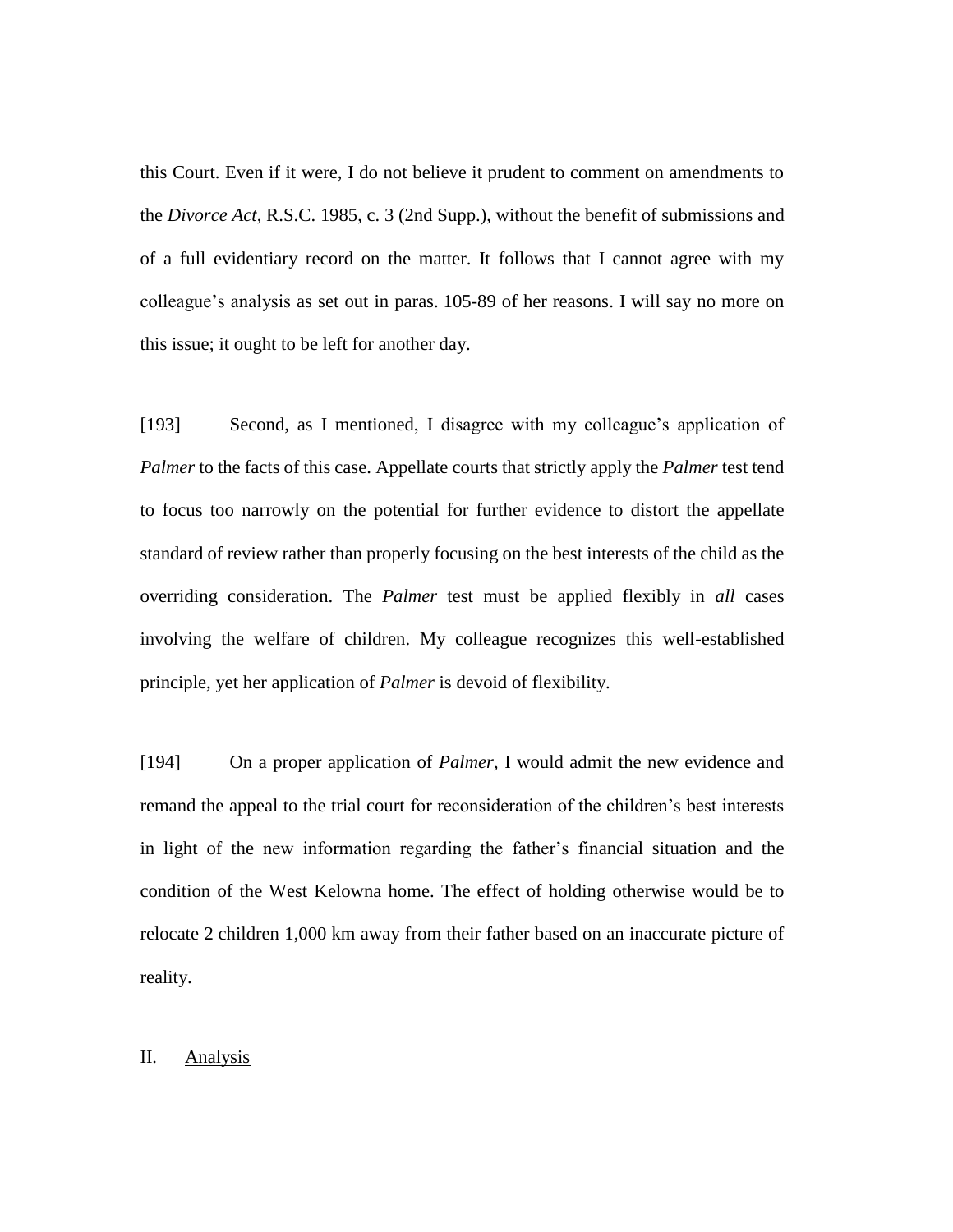[195] As my colleague rightfully notes, the *Palmer* test must be applied more flexibly in family law cases involving the best interests of a child (para. 67; *Catholic Children's Aid Society of Metropolitan Toronto v. M. (C.)*, [1994] 2 S.C.R. 165). In such cases, an accurate assessment of the current situation of the parties, and of the children in particular, is of crucial importance (*Catholic Children's Aid*, at p. 188). A child's welfare is "ongoing and fluid, an undammed stream, and usually it is better that the Court have the full context" (*T.G. v. Nova Scotia (Minister of Community Services)*, 2012 NSCA 43, 316 N.S.R. (2d) 202, at para. 82).

[196] Although the rules for admitting new evidence are not designed to permit litigants to retry their cases, it is trite law that the best interests of a child "may provide a compelling reason to admit evidence on appeal" (*C.K.S. v. O.S.S.*, 2014 ABCA 416, at para. 10 (CanLII)). After all, a custody appeal "is ultimately about a child and will affect the welfare of a child" (*Bacic v. Ivakic*, 2017 SKCA 23, 409 D.L.R. (4th) 571, at para. 24; see also *P. (J.) v. P. (J.)*, 2016 SKCA 168, 89 R.F.L. (7th) 92, at para. 24; *O. (A.) v. E. (T.)*, 2016 SKCA 148, 88 R.F.L. (7th) 34, at paras. 115-17; *C.L.B. v. J.A.B.*, 2016 SKCA 101, 484 Sask. R. 228, at paras. 21-22).

[197] This flexibility is borne out by a review of the relevant case law. Over the last decade, Canadian appellate courts admitted additional evidence in family law cases in 48 out of 152 reported cases reviewed. Notably, however, the national rate of admission was considerably higher in cases involving child custody and the welfare of children. In 85 such cases, the court admitted the evidence almost half the time (41 out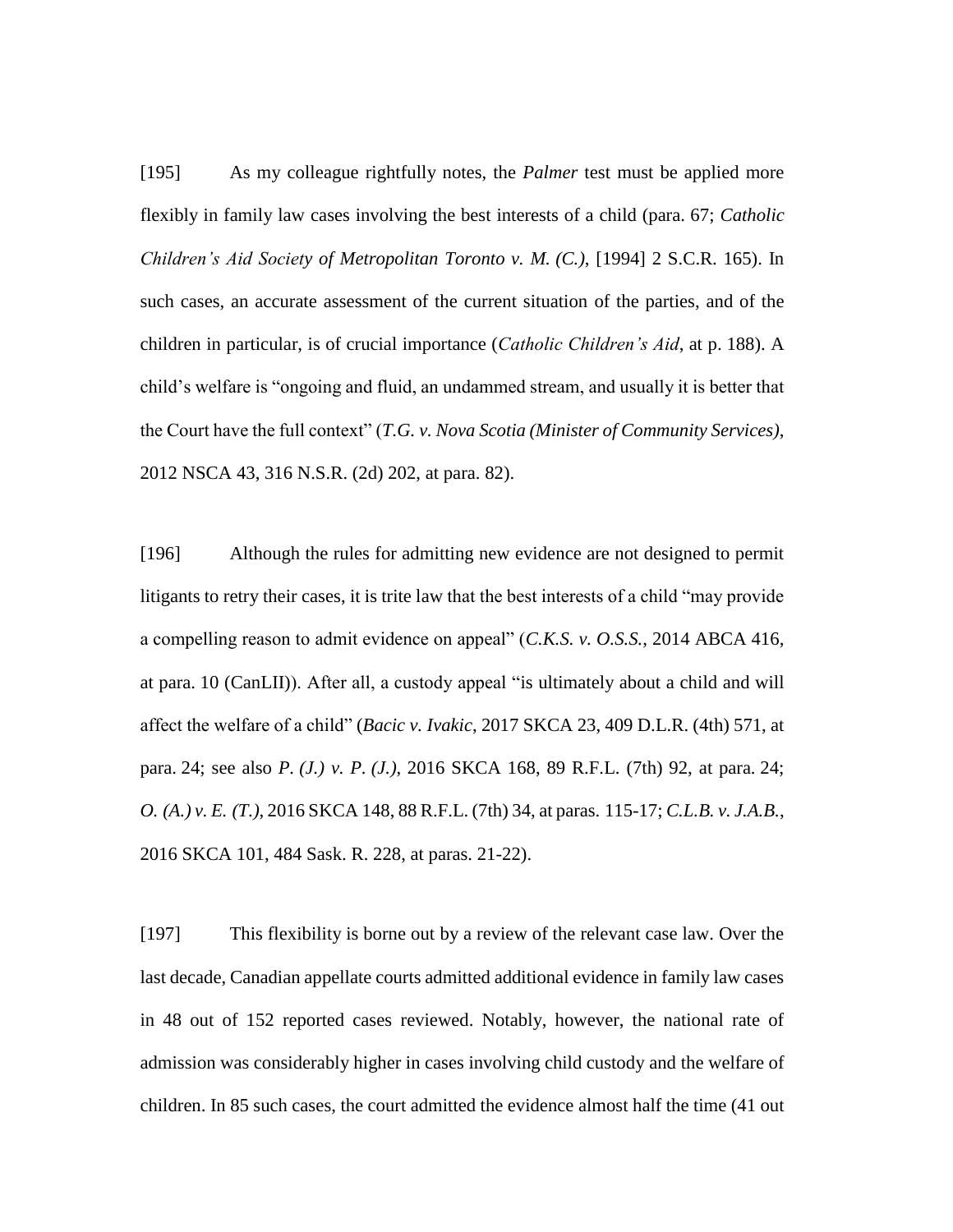of 85). By contrast, the national rate of admission in cases not concerning children was closer to one tenth (7 out of 67). This supports my view that the rules for admitting further evidence ought to be relaxed — and in practice *are* relaxed — where the best interests of a child are at stake.

[198] My colleague appears to accept the importance of flexibility in this context. She notes that there may be "exceptional cases" where a child's best interests favour admitting further evidence. For instance, she observes that the need for "finality" and "order" may yield "in the interest of justice" in "urgent matters requiring an immediate decision" (para. 70).

[199] But, respectfully, my colleague's approach — narrowing *Palmer*'s flexibility to "exceptional cases" — is unduly rigid and undermines the specificity needed in cases involving children's welfare. Indeed, it would often deny judges the full context they need in order to make a sound determination of the best interests of the child in a particular case.

[200] Contrary to my colleague's reasoning, all of the criteria must be applied flexibly in cases involving the best interests of children. I will briefly explain why this is so with respect to the first and fourth of the *Palmer* criteria — due diligence and whether the evidence could have affected the result at trial — as only these criteria are at issue in this appeal. I will then move on to apply *Palmer* — with the requisite flexibility — to the facts of this case.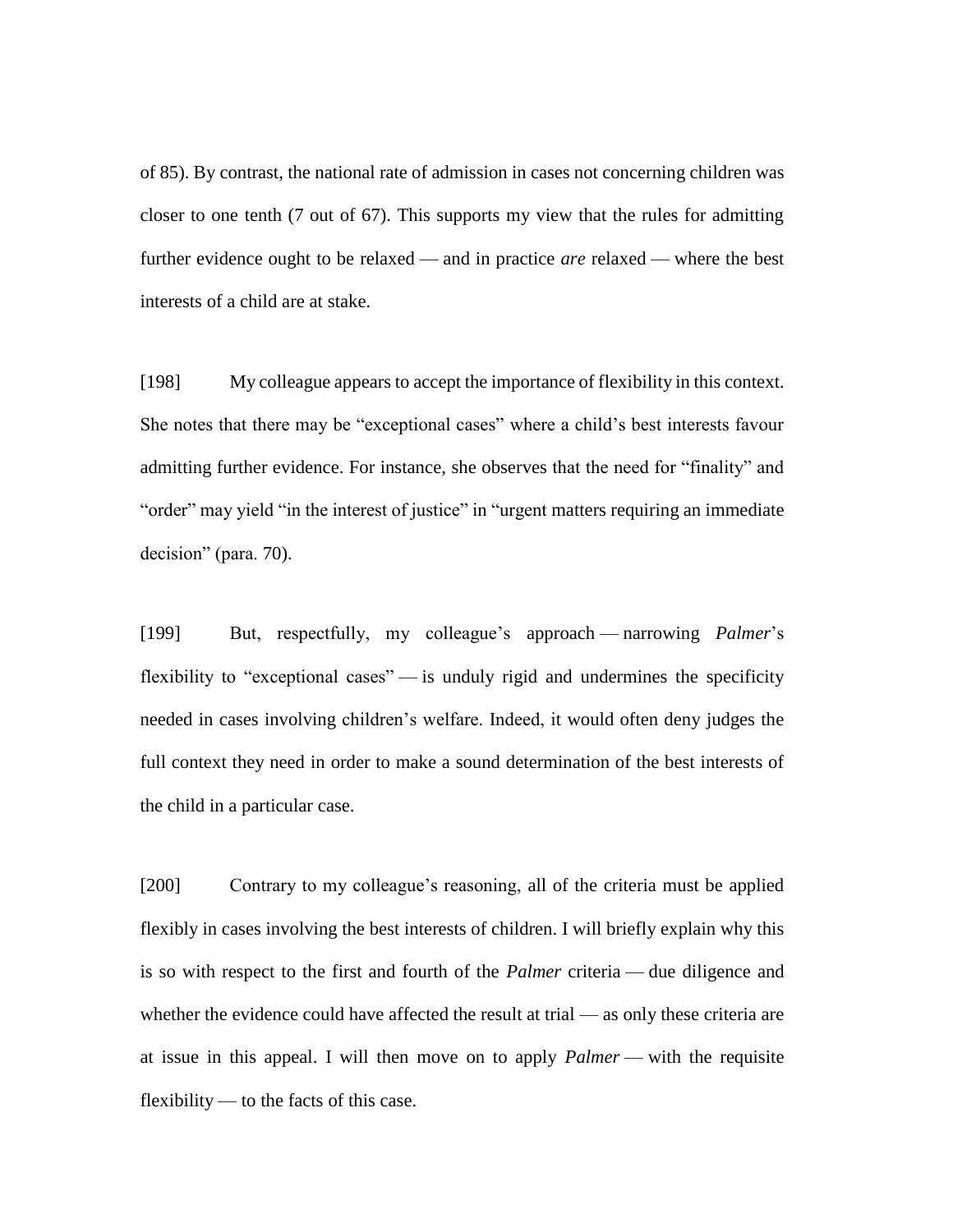# A. *Palmer Test*

#### (1) Flexibility in Assessing Due Diligence

[201] Finality and order are not judicial straitjackets. Infants grow quickly into toddlers and then — in what may seem like the blink of an eye — into young adults. This development and maturation process demands that our courts have ample flexibility to decide each child custody case based on the most current information available. I could not agree more with the intervener the Office of the Children's Lawyer that a flexible approach "recognizes the need to be aware of children's updated circumstances to understand how appellate decisions will impact their current lives, not the lives they had when the original decision was made" (para. 6).

[202] With respect, my colleague takes a rigid view of due diligence. She focuses inordinately and narrowly on the "litigant's conduct", stating that parties should not be permitted to "benefit from their own inaction" (paras. 60-61). She asserts that only in exceptional circumstances may courts admit evidence that does not meet the due diligence criterion. I respectfully disagree with this rigid approach for three reasons.

[203] First, I believe the reason for flexibility in this context to be obvious. It is to ensure that reviewing courts have the full context, given the ongoing nature of a child's welfare — the undammed stream. This is precisely why appellate courts nationwide have held that due diligence is to be applied flexibly (*Shortridge-Tsuchiya v. Tsuchiya*, 2010 BCCA 61, 315 D.L.R. (4th) 498, at para. 87; *Jiang v. Shi*, 2017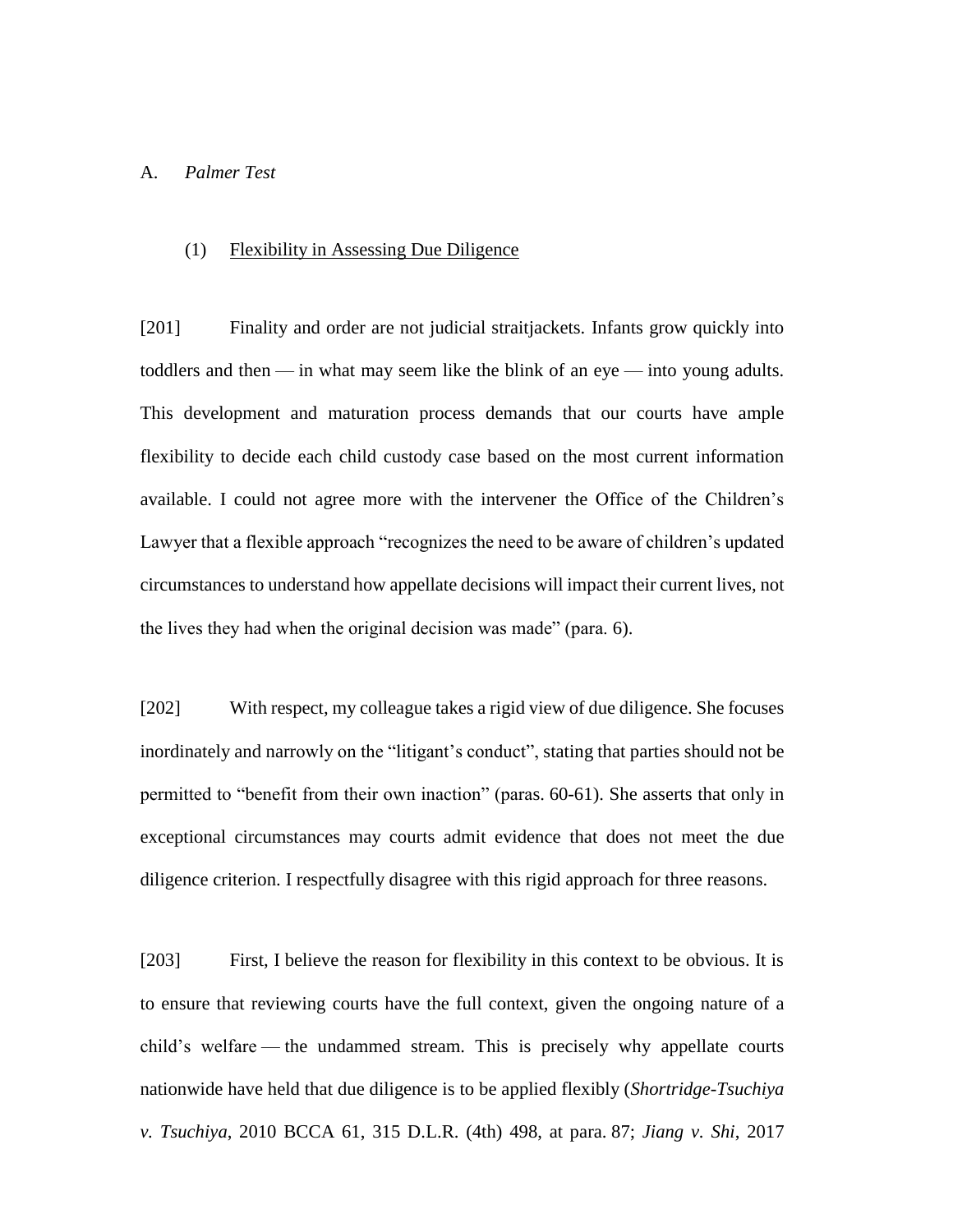BCCA 232, at para. 11 (CanLII); *PT v. Alberta*, 2019 ABCA 158, 88 Alta. L.R. (6th) 235, at para. 61; *G (JD) v. G (SL)*, 2017 MBCA 117, [2018] 4 W.W.R. 543, at para. 39). These cases stand for a clear, principled proposition: the mere fact that new evidence could potentially have been obtained for the trial should not, on its own, preclude an appellate court from reviewing information that bears directly upon the welfare of a child (see, e.g., *Babich v. Babich*, 2020 SKCA 25; *Bacic*, at para. 24). Moreover, even if some of the evidence could have been adduced at trial, this does not end the *Palmer*  analysis, as it is well established that a "failure to meet the due diligence criterion is not always fatal" (*R. v. Lévesque*, 2000 SCC 47, [2000] 2 S.C.R. 487, at para. 42). Where there has been such a failure, it must be determined whether the strength of the other *Palmer* criteria "is such that failure to satisfy the due diligence requirement is overborne" (*ibid.*). This clearly further supports my view that due diligence in the child custody context must be applied with greater flexibility than my colleague's approach permits.

[204] Second, finality is a double-edged sword. My colleague is rightly concerned about the impact of protracted litigation on "women, [who] are often already shouldering the economic consequences of a marital breakdown" and who "will be unable to afford the financial and emotional cost of court proceedings" (para. 68). But she seems to overlook the fact that a strict application of due diligence would only add to the burden she describes. By requiring all family law litigants to "put their best foot forward at trial" (para. 60), my colleague would require a self-represented single mother of modest means to advance her claim while simultaneously assembling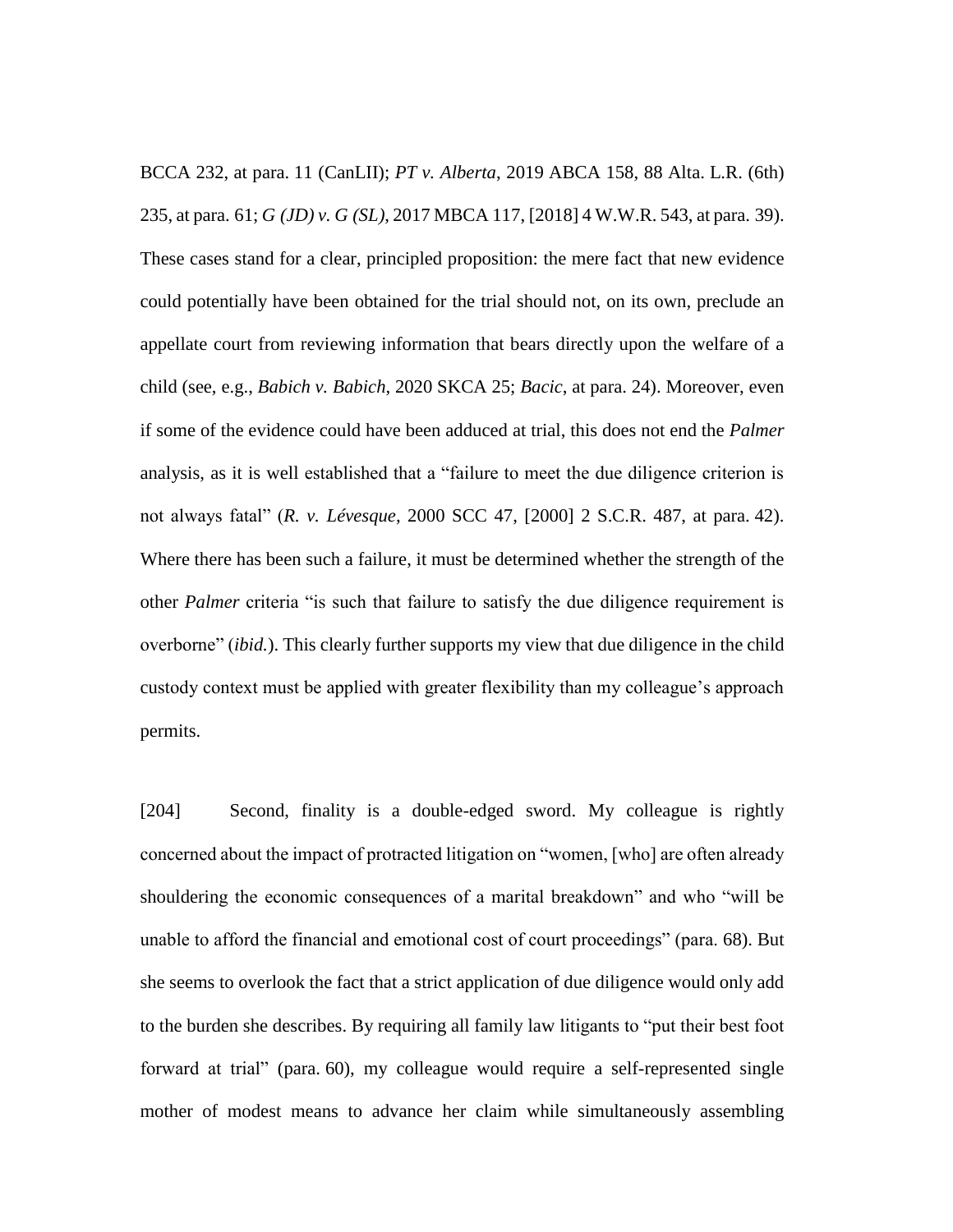up-to-date financial documentation, the relevance of which may not be apparent until after the initial hearing. Otherwise, this single mother runs the risk that new and potentially decisive evidence about her present circumstances will be ruled inadmissible. The result of my colleague's approach to *Palmer* is that such a single mother would face a significant legal hurdle in pursuing custody of her children simply because she is unable to get her finances in order in a timely fashion. I fail to see how this promotes my colleague's conception of "the interests of justice".

[205] Third, I acknowledge that an application to vary may in some circumstances be the appropriate procedure. But an application to vary, like a motion to adduce further evidence on appeal, is "adversarial". It would also place "additional strain on the parties' resources" and generate further delays (para. 68). This begs the question: How does the variation mechanism mitigate the "financial and emotional" cost which so concerns my colleague? I do not find an answer for this in her reasons. Put simply, and with respect, my colleague's conception of the due diligence criterion undercuts the interests of *all* family litigants, and "particularly women", in child welfare cases (para. 68).

# (2) Flexibility in Assessing Whether the New Evidence Could Have Affected the Result

[206] The fourth *Palmer* criterion requires the court to ask whether the further evidence, if believed, could have affected the result.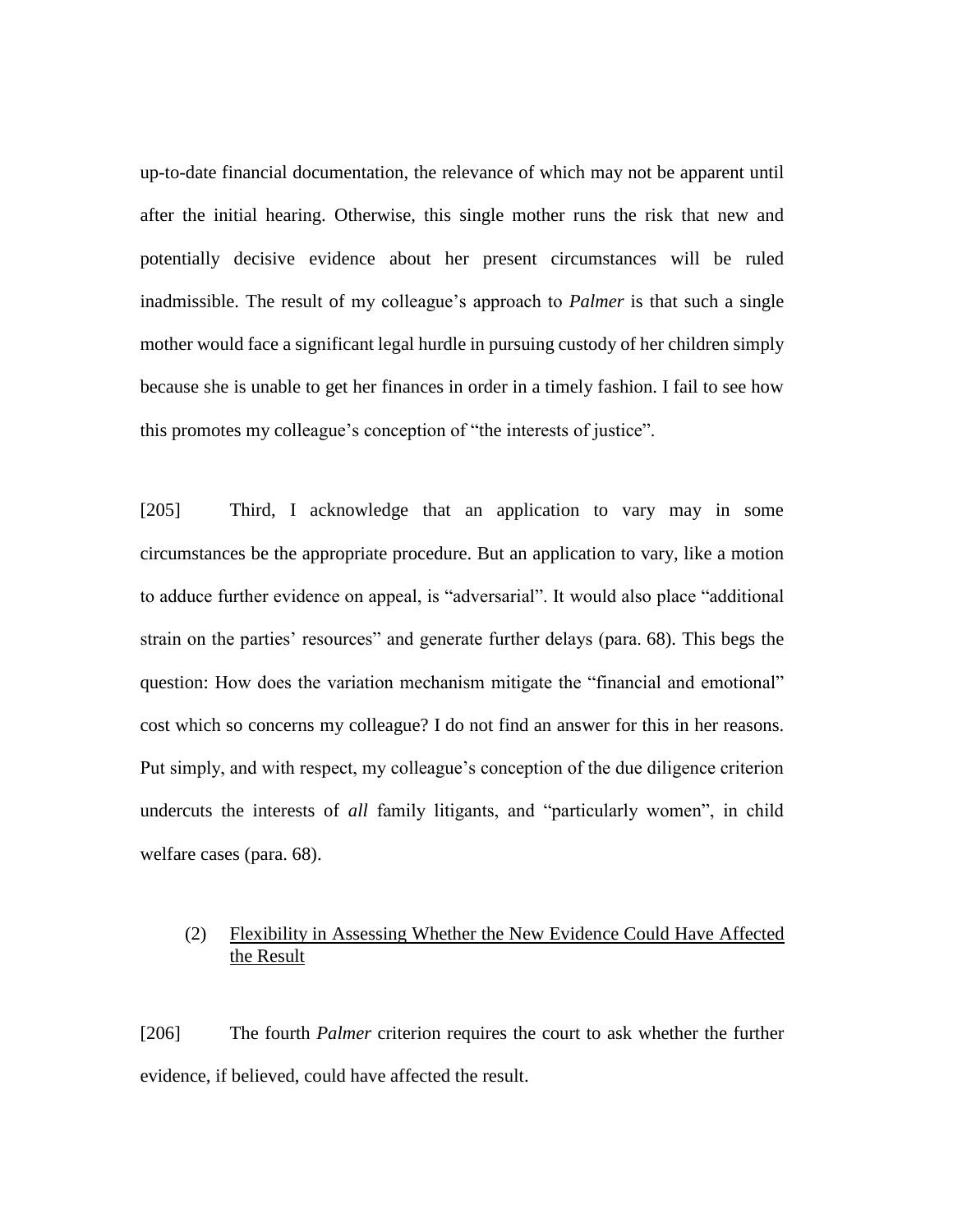[207] As with due diligence, however, flexibility is once again nowhere to be found in my colleague's analysis. She does of course recite the definition of this criterion from *Palmer* and note that it must be approached "purposively". But she leaves it to readers to discern for themselves what this might mean (para. 63).

[208] Such an approach fails to recognize that in *Catholic Children's Aid*, this Court explicitly contemplated the need for flexibility in applying the fourth *Palmer*  criterion. L'Heureux-Dubé J., writing for a unanimous Court, held as follows:

> Counsel for the child supports the approach advanced by the respondent society and also relies on *Genereux*. . . as the appropriate test in matters where the best interests of the child are the paramount concern.

> Although I doubt that *Genereux*. . . intended to depart significantly from the test of *Palmer . . .* its approach is to be commended. . . . If *Genereux*. . . has enlarged the scope of the admission of fresh evidence on appeal, it has done so, in the present case at least, with regard to the final arm of the [*Palmer*] test, that is, whether the fresh evidence may affect the result of the appeal when considered with the other evidence. If that is so, and the fact that the admission of up-to-date evidence is essential in cases such as the one at hand, *Genereux*. . . should be applied in cases determining the welfare of children. [Emphasis added; pp. 188-89.]

[209] This excerpt affirms what is by now beyond dispute: the *Palmer* criteria — particularly the fourth criterion — are more flexible in appeals concerning the best interests of children, "where it is important to have the most current information possible '[g]iven the inevitable fluidity in a child's development'" (*K.K. v. M.M.*, 2022 ONCA 72, at para. 17 (CanLII) (text in brackets in original)).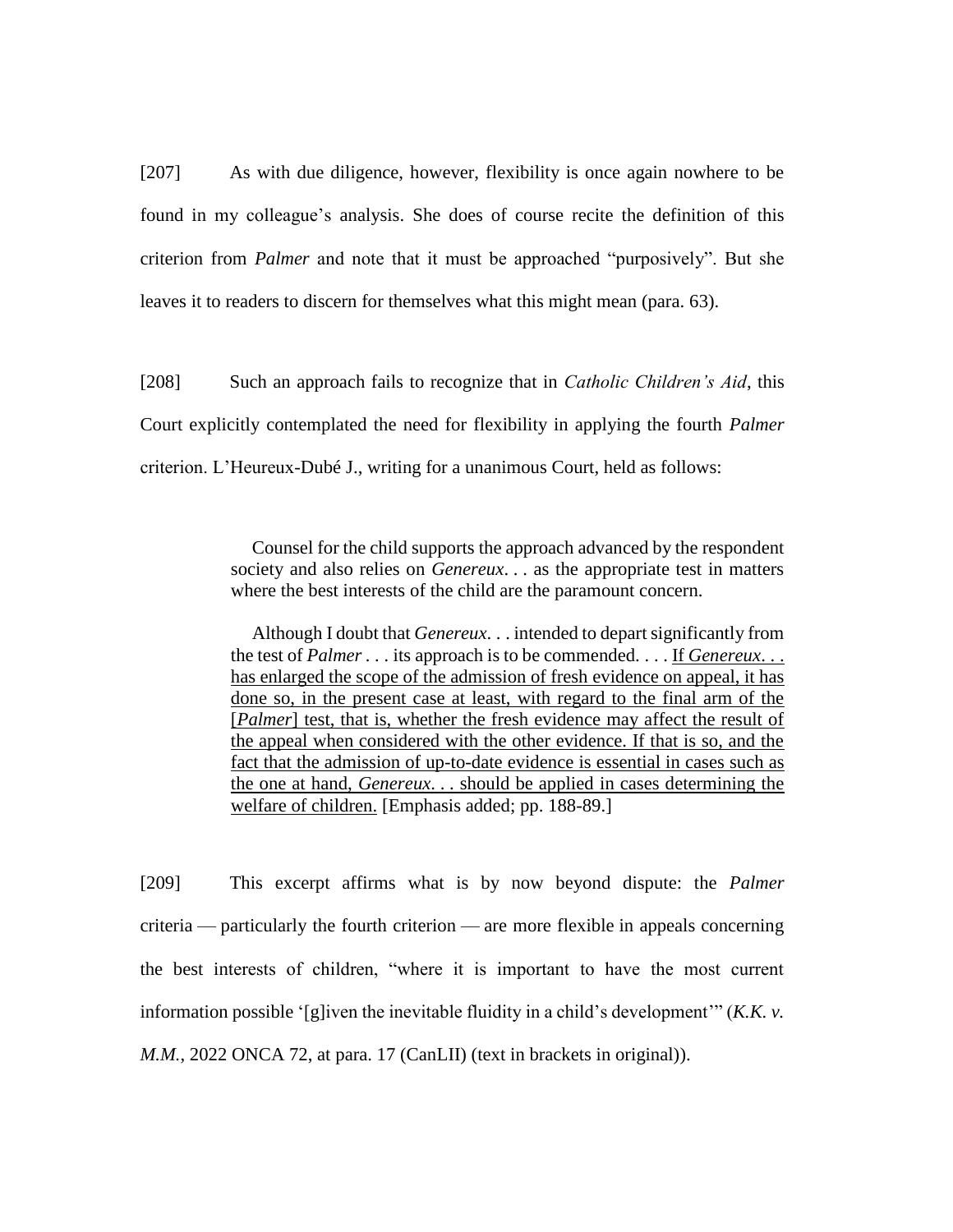[210] In light of the foregoing, I will now apply *Palmer* to the situation in the case at bar.

#### B. *Application of Palmer*

[211] As I mentioned above, only the first and fourth of the *Palmer* criteria are in issue in this appeal. With respect to the first criterion, the mother argues that the new evidence could, with proper diligence, have been adduced at trial. In any event, relying on the fourth criterion, she contends that the new evidence could not have affected the outcome of the case.

[212] As I will explain, I disagree with the mother on both counts.

# (1) Due Diligence

[213] First, due diligence is not a barrier to admitting the new evidence. By its nature, the evidence could not have been adduced at trial. I acknowledge that the father could have acted more expeditiously in taking steps to address his financial situation and the condition of the family home, and in bringing these matters to the court's attention. However, an inescapable fact remains: The evidence the father produced on appeal was not in existence at the time of the trial. The first *Palmer* factor therefore does not preclude its admission.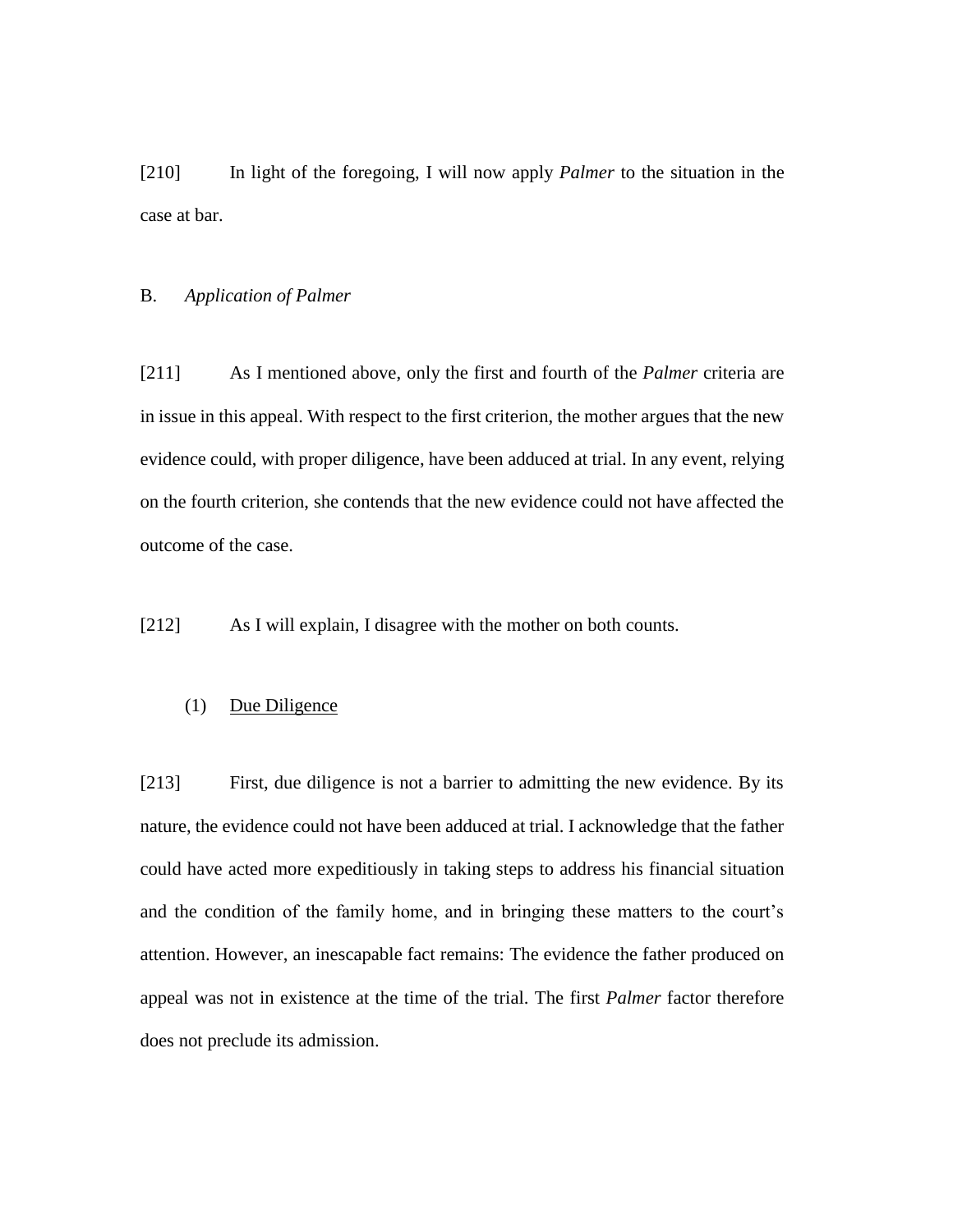[214] Further, even if the evidence in question could have been obtained for the trial, this would not end the analysis. As I have indicated, giving effect to the need for flexibility in the child custody context demands that we apply the well-established principle that due diligence is *not* a condition precedent to admission. Yet this is precisely how my colleague treats due diligence, contrary to this Court's holding in *Lévesque*.

[215] Unlike my colleague, I do not accept that the existence of the variation procedure weighs against admission. She asserts that "[a] variation application and an appeal are distinct proceedings based on fundamentally different premises" (para. 75), and I agree with her. But in this case the father's appeal would have gone ahead regardless of whether he brought a separate application to vary in the trial court. Hence, the mere existence of the possibility of a variation order does not foreclose a litigant's right to appeal and therefore the right to present a motion to adduce additional evidence, particularly where the evidence in question is linked to the alleged error.

#### (2) Whether the New Evidence Could Have Affected the Result

[216] Applying the fourth *Palmer* criterion, I conclude that the new evidence could have affected the result.

[217] It is noteworthy that my colleague does not even reach this branch of the *Palmer* test. She bases her conclusion on the father's alleged lack of due diligence and on an absence of "circumstances" which might "render the admission of this evidence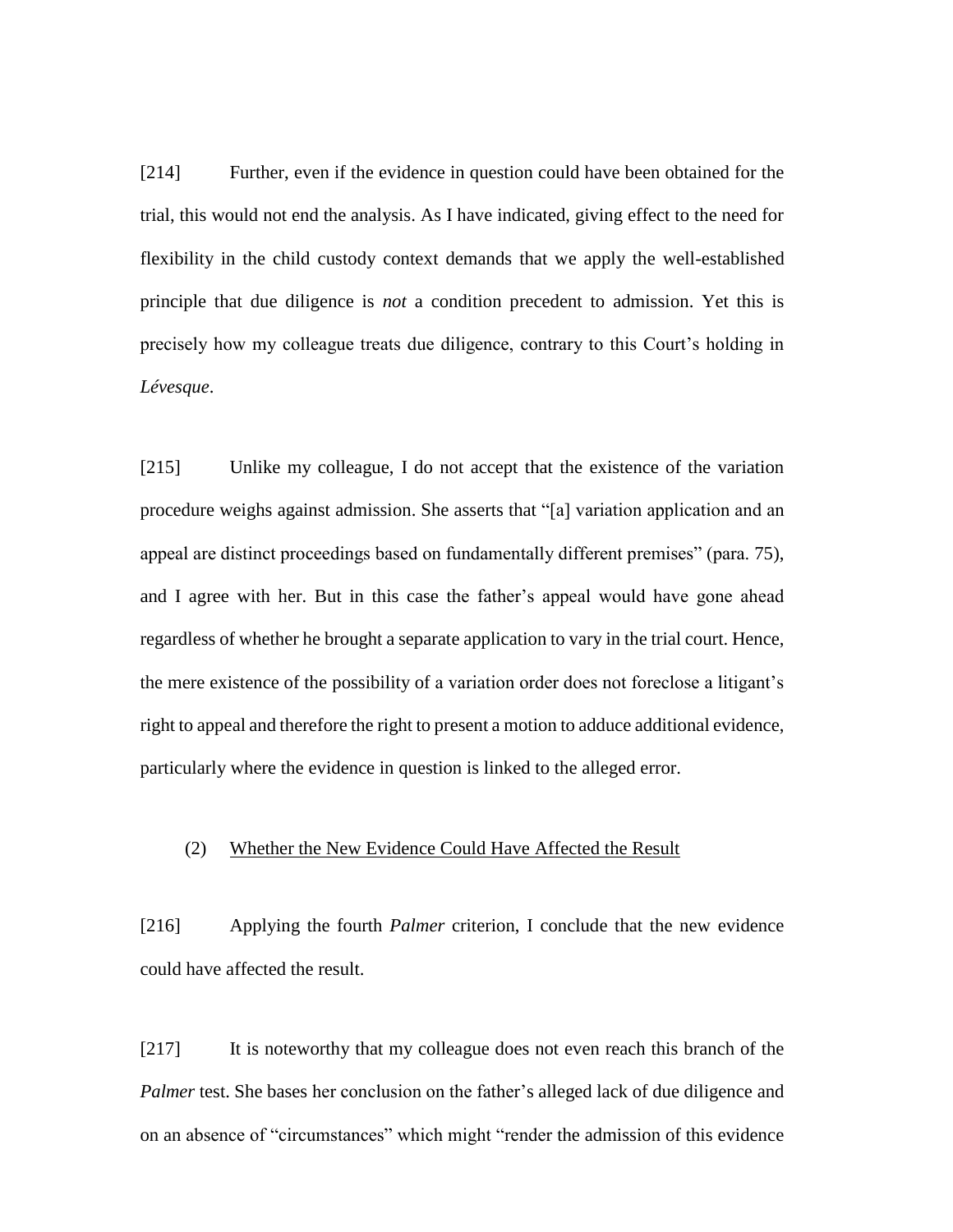necessary in the interests of justice" (para. 91). All I would say in this regard is that I do not understand "necessity in the interests of justice" to be a *Palmer* criterion.

[218] More to the point, however, the fourth *Palmer* criterion favours admission of the new evidence. I say this for three reasons.

[219] First, the new evidence bears on a critical aspect of the trial judge's reasoning. The trial judge found that the "parties' financial situation, particularly as it pertains to the house", was an issue that "significantly impact[ed]" his analysis of the children's best interests (paras. 30-31). It matters not in my view that this issue was *comparatively* less significant than the relationship between the parties. The trial judge devoted 10 paragraphs of his best interests analysis to the financial issues related to the West Kelowna home. It is thus plain that the new evidence, which suggests that the father's financial position and the condition of the home are much improved, *could* have affected the trial judge's ultimate conclusion on the question whether permitting the children to relocate with their mother was in their best interests.

[220] Second, the new evidence addresses concerns the trial judge had regarding the home environment the father would provide for the children. If believed, the new evidence suggests that the house is now much closer to a "living environment" than to a "working environment", as it was described at the time of trial (para. 33). The new evidence indicates that the father has renovated the bathroom and the master bedroom, and has definite plans to complete the kitchen renovation.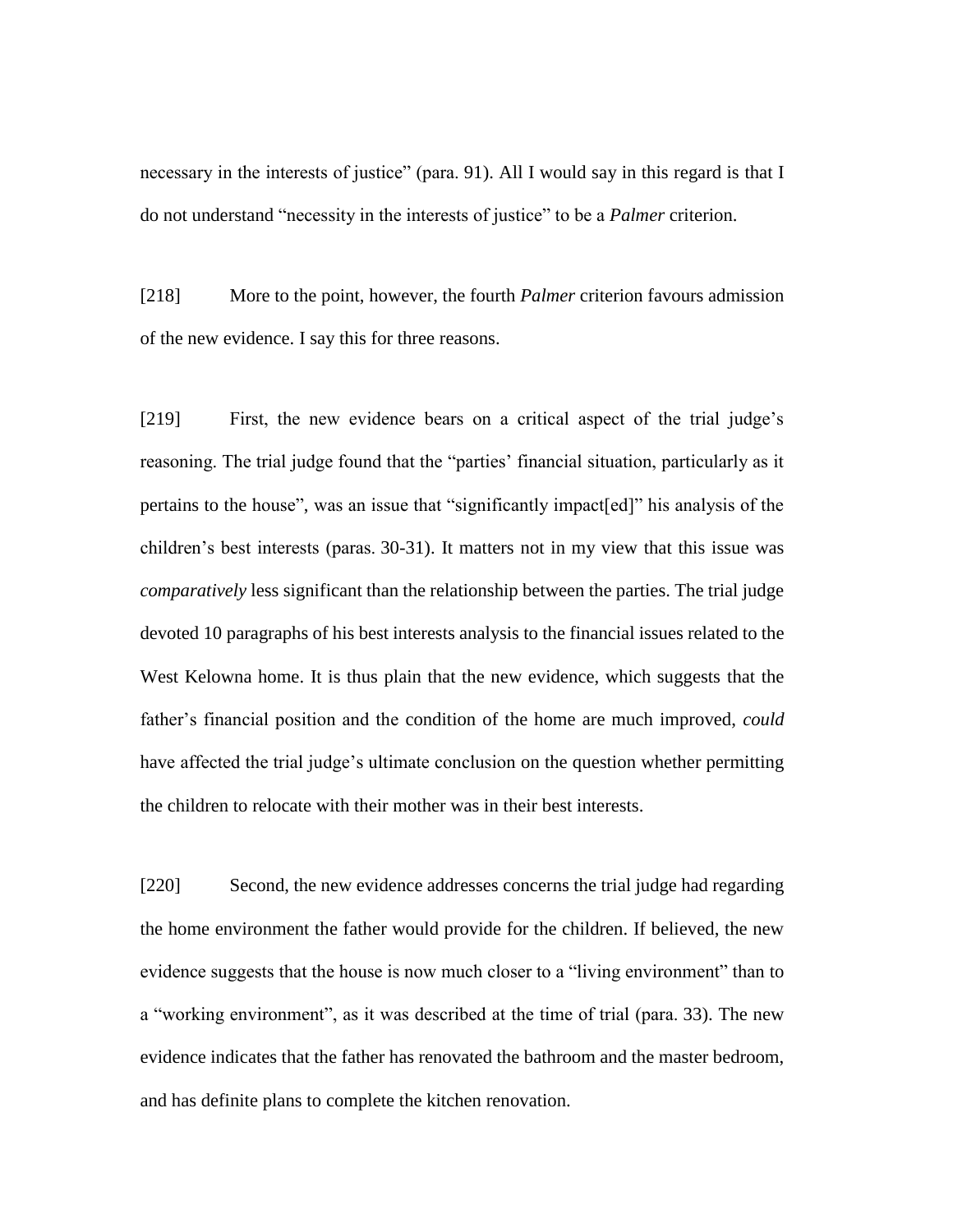[221] Finally, the new evidence undermines the trial judge's conclusion that, given the father's dire financial straits, his ability to remain in the West Kelowna home was "less than certain" (para. 40). The trial judge found that the father's "plan to continue living in the house with the boys [was], for all practical purposes, entirely dependent on the willingness and ability of his parents to pay off the mortgage and the debt on the line of credit secured by the home, and finance the remainder of the renovations" (para. 39). As of the date of the trial, this was uncertain. His father had spoken with bankers about buying an interest in the home, but nothing concrete about this plan had been filed in evidence. If believed, the new evidence shows that the father's plan has come to fruition.

[222] The best interests analysis is of course highly contextual and fact-dependent. It is thus impossible to gauge exactly how this new evidence might have affected the trial judge's carefully calibrated analysis. However, I agree with the father that the new evidence plainly bears on "one significant pillar" of the trial judge's two-pronged rationale (R.F., at para. 67). In my view, this evidence could have altered the trial judge's view that the children's best interests would be better served by their living with their mother in Telkwa rather than in a shared parenting arrangement with both parents in the Kelowna area.

# (3) Conclusion on *Palmer*

[223] Accordingly, on a properly flexible application of *Palmer*, I would admit the new evidence. I see no reason why the interest in "finality and order", to which my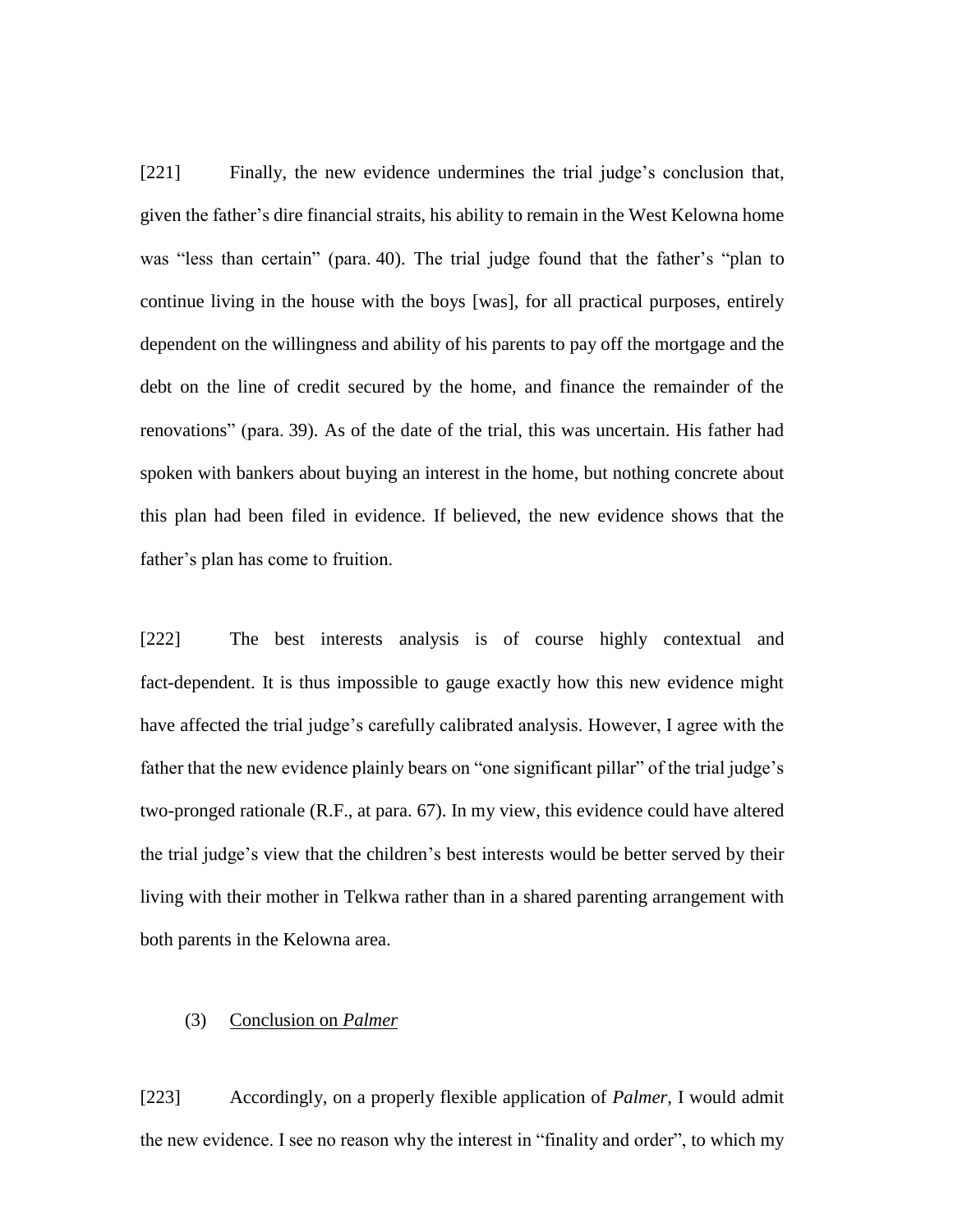colleague refers numerous times, should have tied the Court of Appeal's hands in admitting new evidence that was plainly relevant to the issues it had to decide in any event. I will now turn to the separate question of the proper use of that evidence.

#### C. *Proper Use of the New Evidence*

[224] I agree with the Office of the Children's Lawyer that the real concern with the new evidence in this appeal is not about appellate courts having up-to-date information on current circumstances which may affect a child's best interests. Rather, it is about the *use* of new evidence by appellate courts without proper deference to lower courts, which is contrary to the principles developed by this Court in *Van de Perre v. Edwards*, 2001 SCC 60, [2001] 2 S.C.R. 1014. This issue should be dealt with separately from the admissibility analysis so as not to discourage the admission of new evidence about children's current circumstances that may be invaluable to appellate courts.

[225] The parties agree that an appellate court admitting further evidence in child custody matters may use that evidence in one of two ways: (1) to justify remanding the matter to the trial court for reconsideration in light of a potentially material change in circumstances or (2) to make its own determination of the best interests of the child.

[226] The mother concedes that if the new evidence is admitted, "the matter should [be] remitted to the trial judge because. . . he ha[s] 'extensive knowledge of this family and [these] child[ren]'" (A.F., at para. 71).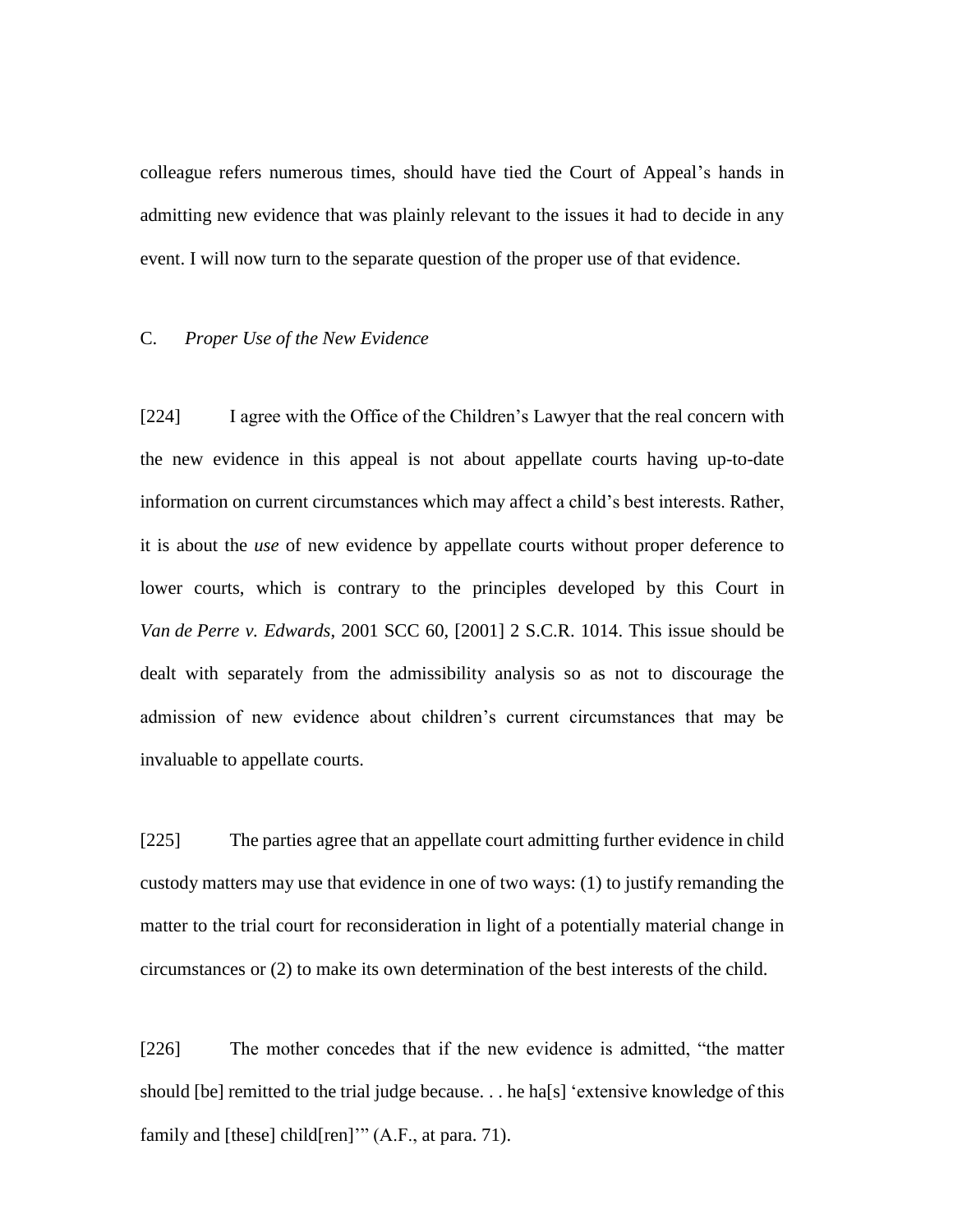[227] I agree with the mother's concession. In my view, while the Court of Appeal was correct to admit this evidence, it should not have used the new evidence regarding the father's financial situation as a pretext to reweigh the trial judge's findings regarding the relationship between the parties. Those findings were not affected by the new evidence and were entitled to appellate deference.

[228] As this Court held in *Hickey v. Hickey*, [1999] 2 S.C.R. 518, appellate courts are not entitled to overturn trial court decisions in family law matters "simply because [they] would have made a different decision or balanced the factors differently" (para. 12).

[229] The Court of Appeal accordingly erred in making its own determination based on the new evidence. Moreover, I agree with the father that finality, although important, should not tie the hands of a reviewing court so as to prevent it from crafting a remedy that would advance the best interests of the child. In this case, the new evidence bears directly — and perhaps decisively — on a matter of significance to the children's welfare. Any additional delay and expense resulting from the reconsideration of this matter is justified by the need to assess whether it is in the children's best interests to live closer to their father in his *current* circumstances. I would add that an application to vary in these circumstances would be pointless, since it would likewise, as was discussed above, involve further delay and expense to both parties.

### III. Disposition